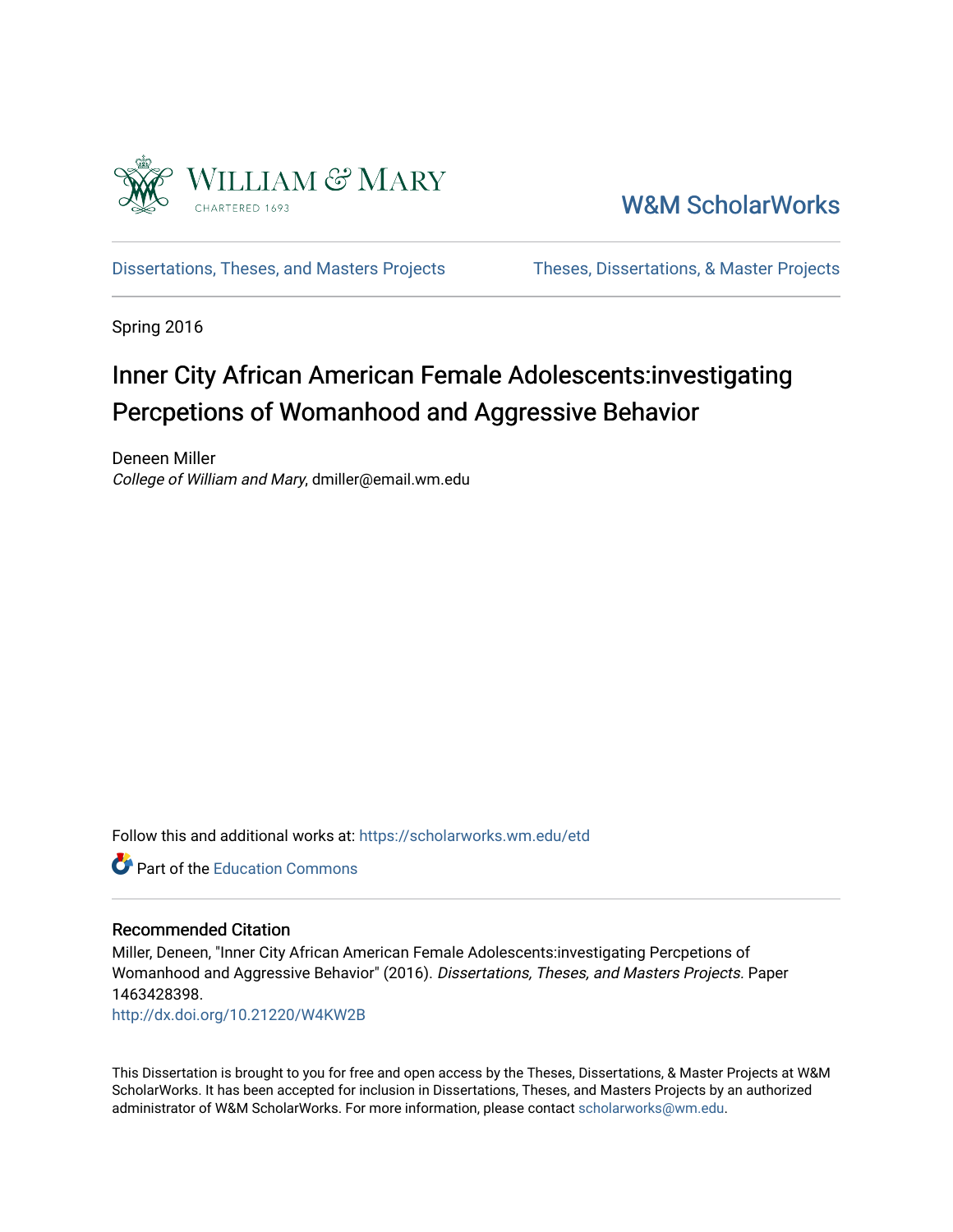Running Head: AFRICAN AMERICAN FEMALE ADOLESCENTS

Inner City African American Female Adolescents: Investigating Perceptions of Womanhood and

Aggressive Behavior

Dissertation

Deneen M. Miller

The College of William & Mary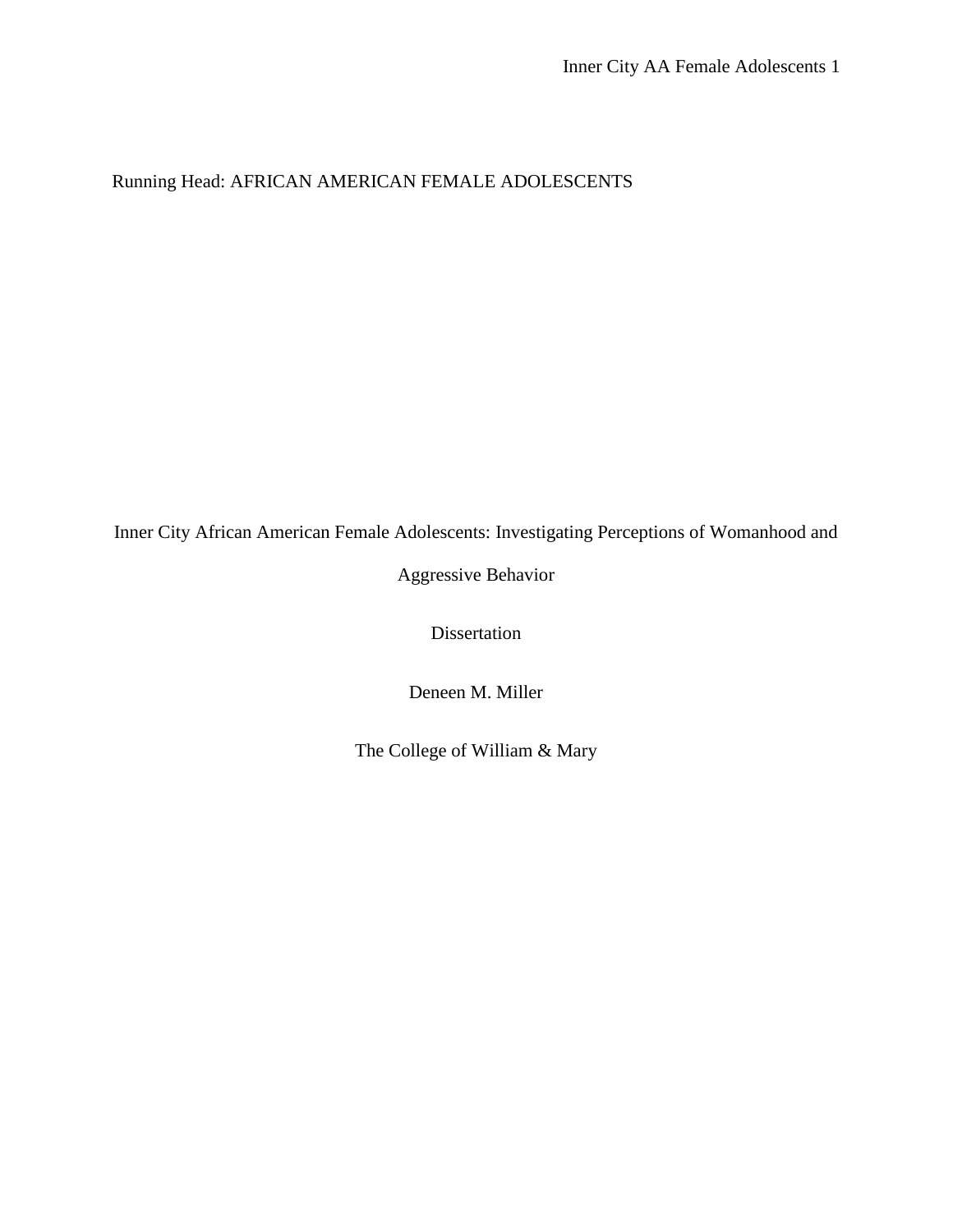# **Inner City African American Female Adolescents: Investigating Perceptions of**

## **Womanhood and Aggressive Behavior**

by

Deneen M. Miller

Approved May 2016 by

Dr. Victoria Foster, Ph.D.

Chairperson of Doctoral Committee

Dr. Charles McAdams, Ph.D.

Dr. Emilie Godwin, Ph.D.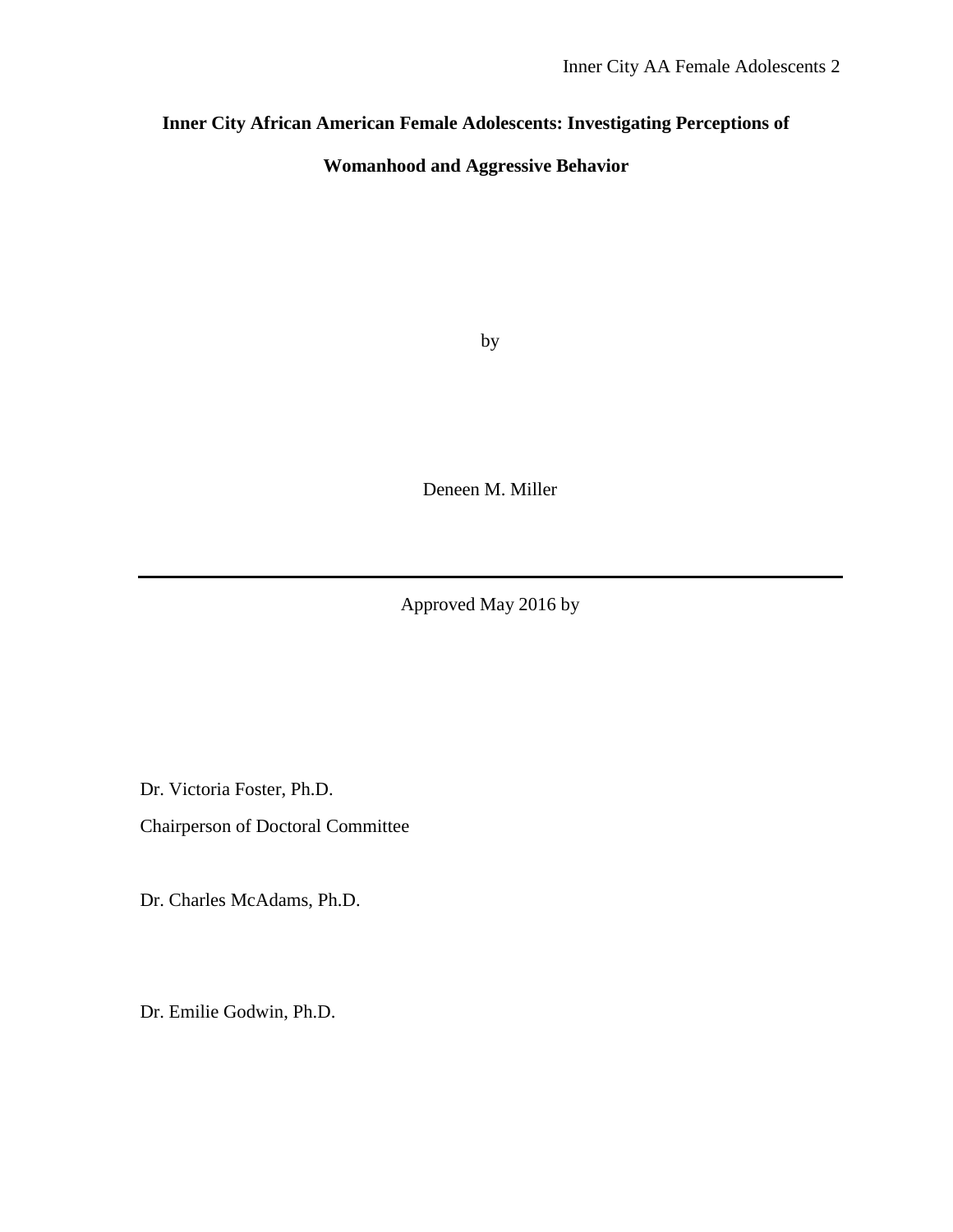# **LIST OF TABLES AND CHARTS**

| Table 1: Composite Themes                | 45 |
|------------------------------------------|----|
| <b>Table 2: Participant Demographics</b> | 46 |
| Table 3: Participant 1 Themes            | 47 |
| Table 4: Participant 2 Themes            | 58 |
| Table 5: Participant 3 Themes            | 65 |
| Table 6: Participant 4 Themes            | 74 |
| Table 7: Participant 5 Themes            | 78 |
| Table 8: Participant 6 Themes            | 82 |
| Table 9: Composite Themes Analysis       | 88 |
| Table 10: Composite Themes Across Cases  | 89 |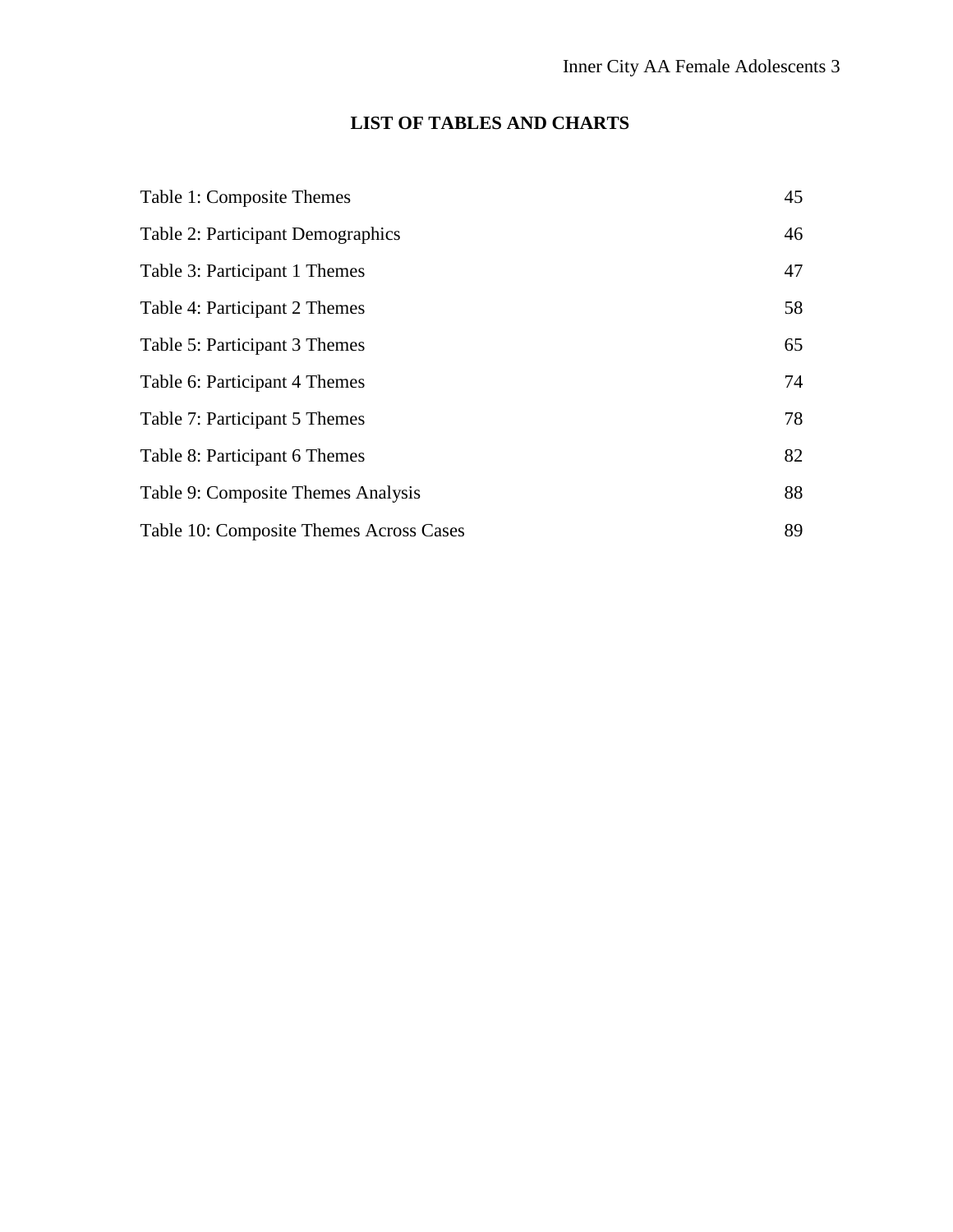#### **ABSTRACT**

The purpose of this study was to investigate perceptions of womanhood among African American female adolescents, and whether or not their perceptions consisted of aggressive or violent behavior. Black Feminist Thought and Social Constructionism were theoretical perspectives used to frame this qualitative study. Six African American female adolescents from two different cities participated in this study. Data collection included a semi-structured interview with each participant separately, transcribing each interview, downloading transcribed data into a qualitative data analysis program, and combing data for themes. This study attempted to answer to primary questions: How do Inner City African American female adolescents view womanhood? How does aggressive or violent behavior play a role, or not, in African American adolescent perceptions of womanhood? Data analysis revealed several themes from participant's interviews: strength, responsibility, education, mom as role model, stereotypes, and finances. Limitations and implications for future research are also discussed.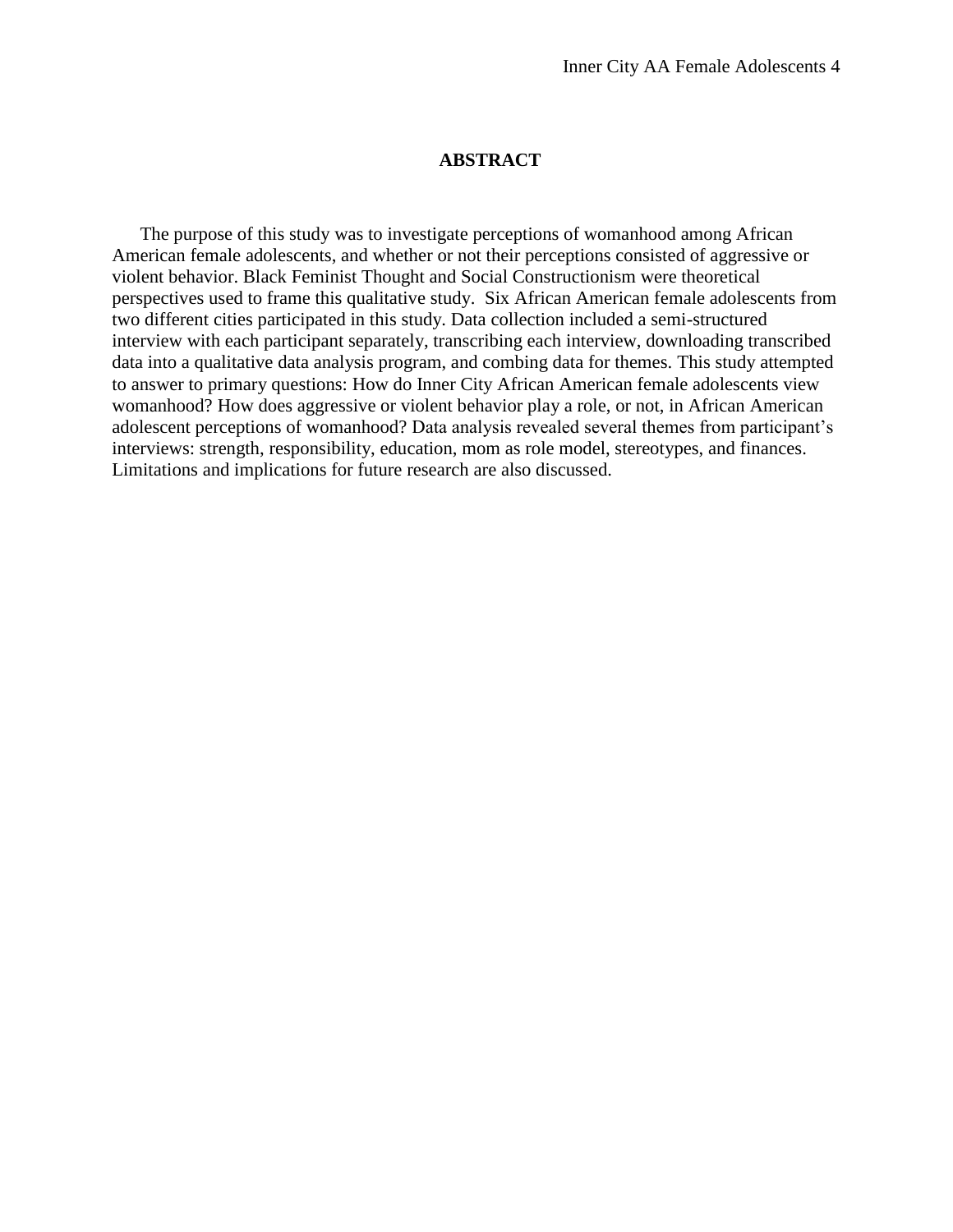# **Table of Contents**

| Struggles for African American Girls in Inner City Low Income Communities4             |
|----------------------------------------------------------------------------------------|
|                                                                                        |
|                                                                                        |
| Black Feminist Perspective and Perceptions of Black Womanhood11                        |
|                                                                                        |
| Current Qualitative and Quantitative literature on Adolescent African American females |
| <b>Research Study Description</b>                                                      |
|                                                                                        |
|                                                                                        |
| Population and                                                                         |
| Data Collection                                                                        |
| Method                                                                                 |
|                                                                                        |
|                                                                                        |
|                                                                                        |
|                                                                                        |
|                                                                                        |
|                                                                                        |
|                                                                                        |
|                                                                                        |
|                                                                                        |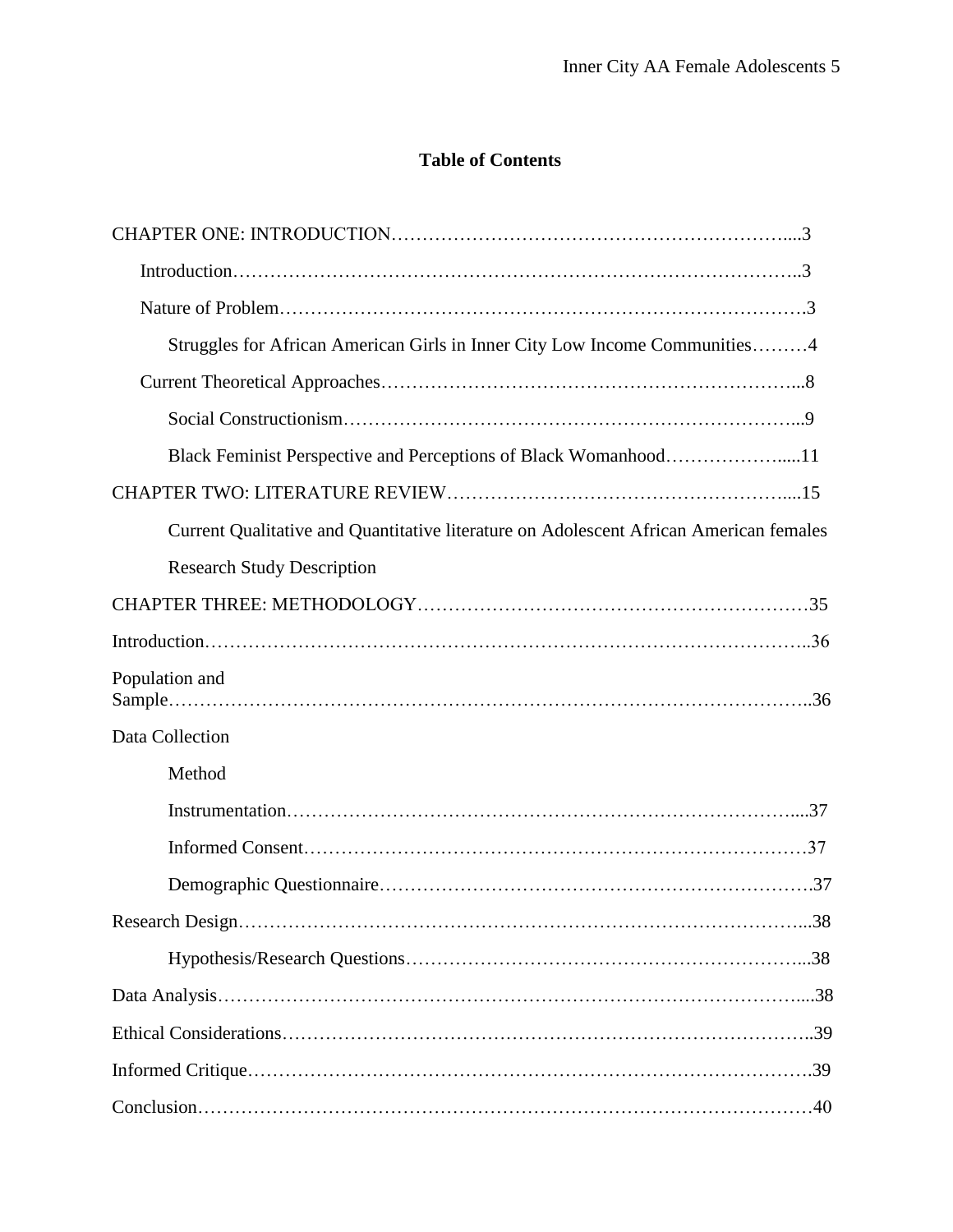| Participant         |     |
|---------------------|-----|
| Participant         |     |
|                     |     |
| Participant         |     |
|                     |     |
| Participant         |     |
|                     |     |
| Participant         |     |
|                     |     |
| Participant         |     |
|                     |     |
| <b>CHAPTER FIVE</b> |     |
|                     |     |
|                     |     |
|                     |     |
|                     |     |
|                     |     |
|                     |     |
|                     |     |
|                     |     |
|                     |     |
|                     |     |
| <b>CHAPTER SIX</b>  |     |
|                     | 108 |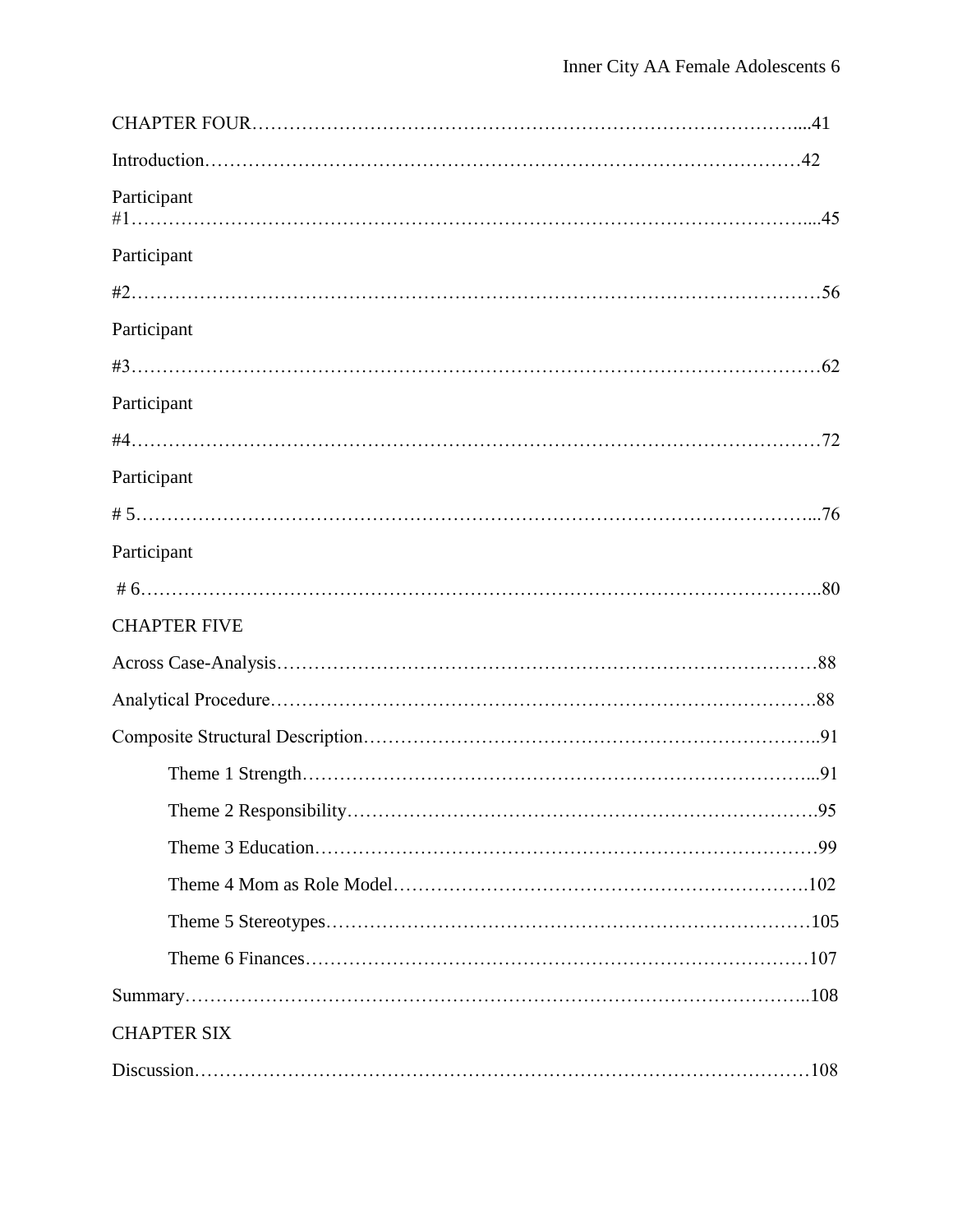| Research          |  |
|-------------------|--|
|                   |  |
|                   |  |
| Implications      |  |
| Conclusions       |  |
| Personal          |  |
|                   |  |
| Appendix Attached |  |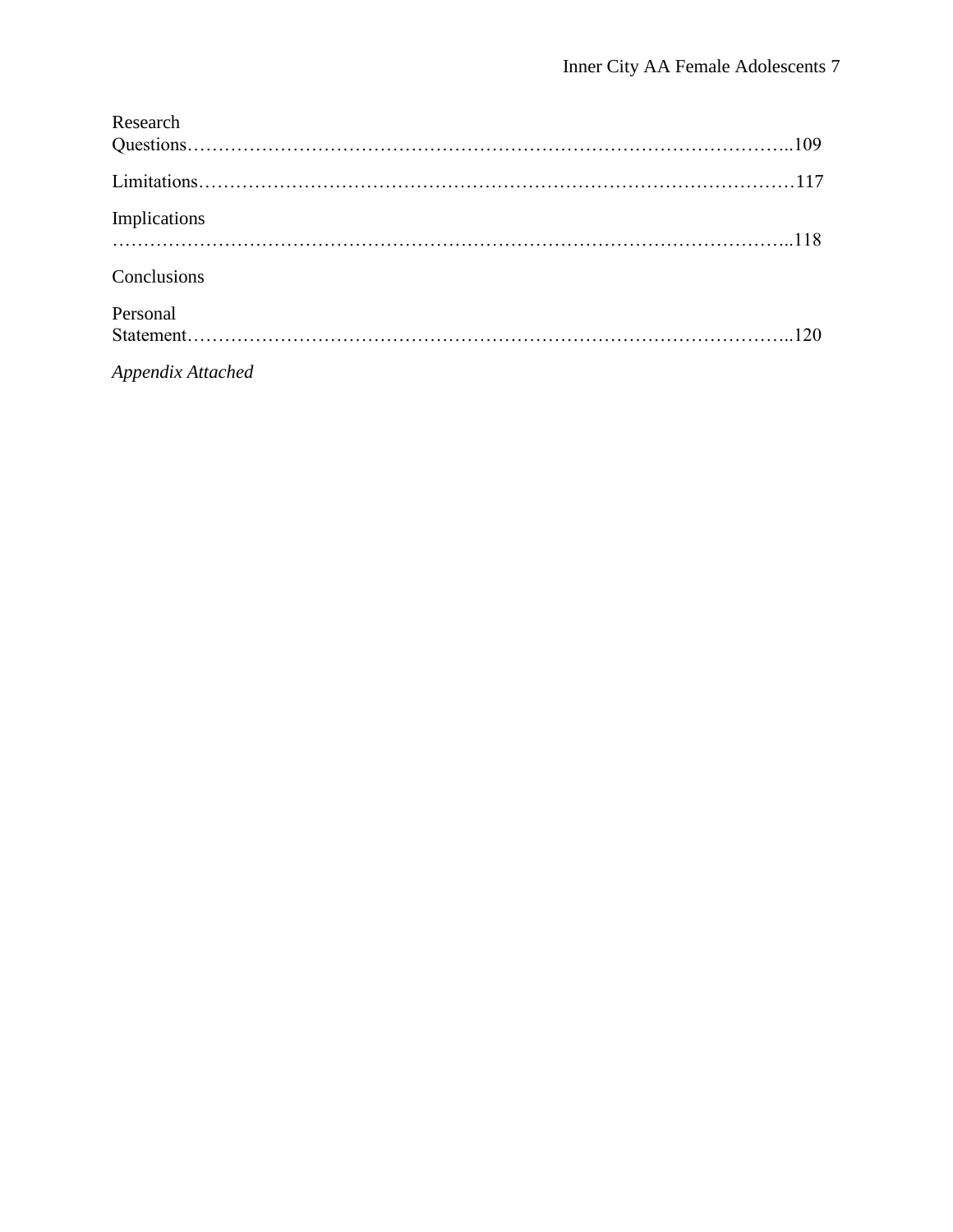#### CHAPTER ONE

### **Introduction**

This study examines African American female adolescents who reside in inner cities. The focus of this study is African American female adolescent's perceptions of womanhood and whether or not these perceptions include aspects of aggression or violence. Chapter one provides an overview of the problem, challenges facing this specific adolescent population, and examines two theoretical frameworks: Social Constructionism and Black Feminist Thought. Social Constructionism and Black Feminist Thought provide a lens through which to study perceptions of womanhood among African American adolescent females. Chapter two discusses qualitative and quantitative studies focusing on inner city adolescents with special regards to gender and race. Chapter three provides the qualitative methodology used. Chapter 4 presents transcribed interview data for each participant along and the emerging themes, providing a Within-case analysis for each participant. Chapter 5 presents an Across Case-Analysis of emerged themes. In conclusion, Chapter 6 presents a discussion about findings as well as future research implications and concludes with a personal statement.

### **The Nature of the Problem**

Youths growing up in low-income inner –city neighborhoods are at substantial risk for initiating substance use, violent behavior, and sexual intercourse at early ages; these risk behaviors continue at comparatively high rates through adolescence (Bolland, Bryant, Lian, McCallum, Vazsonyi, & Barth, 2007, pg. 230).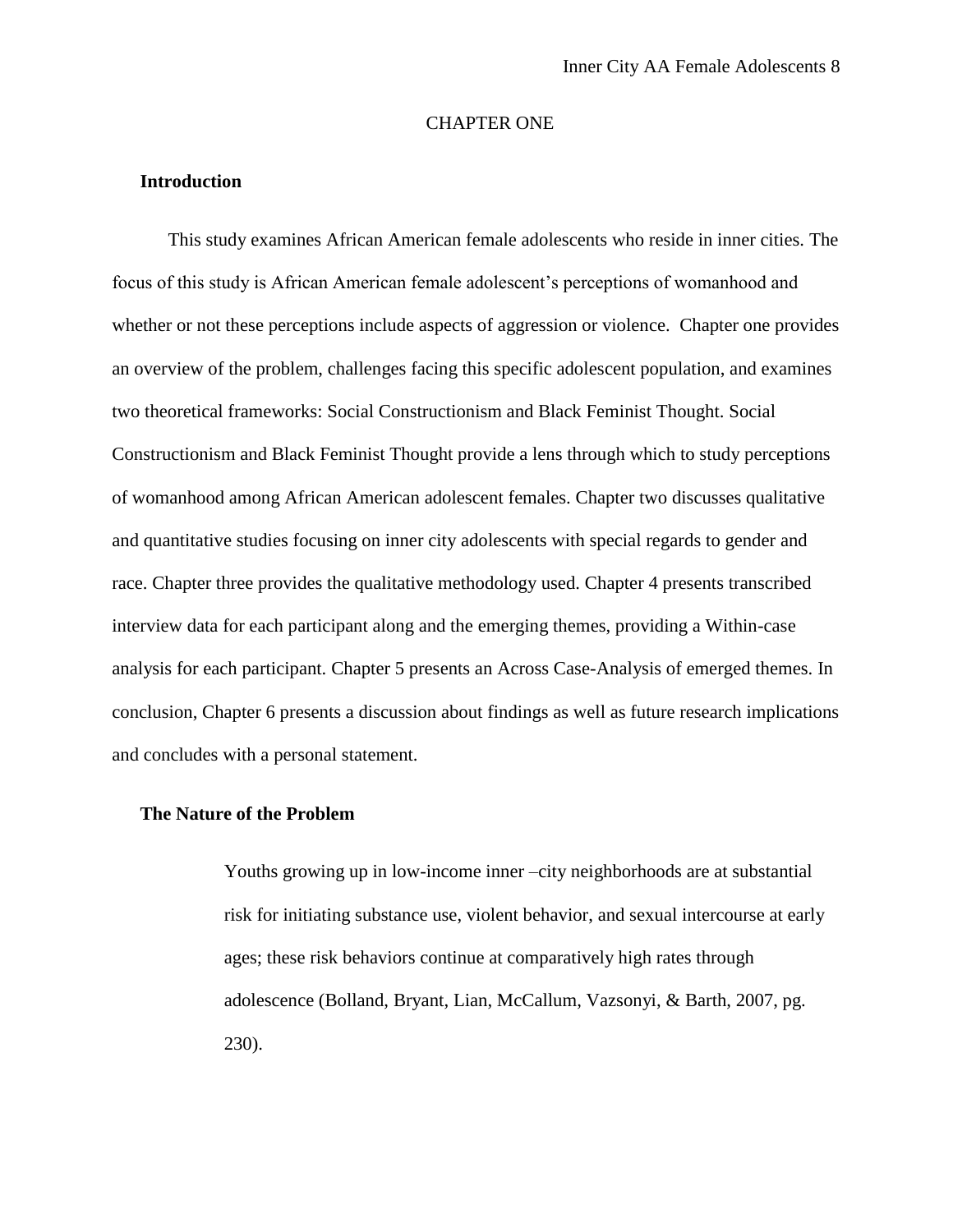African American adolescents living in low income inner city neighborhoods have a greater risk of being exposed to community violence, such as shootings and homicides, than other youth in America (Foster, Brooks-Gunn, & Martin, 2007;Viosin, 2007; Wilson, Woods, Emerson, & Donenberg, 2012). Violent behavior among inner city African American adolescent girls has been explored in research. (Hubert & Matthews, 2008; Ness, 2000; Jones, 2004, and Jones, 2009). Increased exposure to and participation in violence among this population of girls is currently one of the most understudied but rapidly growing issues facing African American female adolescents in inner city communities, according to researchers Jones (2009) and Wiess and Black (2002)**.** As all-girl gangs and auxiliary gangs grow in membership and frequency, female homicide rates and female youth incarcerations also rise (Hubbert & Matthews, 2008).

Research indicates some African American adolescent girls living in inner cities face unwritten community rules or "codes" which promote violence (Jones, 2009). The "code" of inner city life for African American adolescent females consists of three components: (a) Reputation (b) Respect and (c) Retaliation (Jones, 2008). The integral part of the street "code" is respect for both female and male adolescents. In addition, respect has been linked to a coming of age into womanhood or manhood for inner city youth. Jones laments, "African American innercity girls may have no manhood to defend; yet shared circumstances of inner-city life engender shared concerns for physical safety and survival" (2009 pg. 92).

Circumstances for many adolescent girls growing up in inner city environments can be characterized by high unemployment and crime rates, broken families and minimal educational opportunities (Blankfield, 2002). Visual pollution including decayed buildings, graffiti, and uncollected rubbish engender a loss of community spirit and some inhabitants become depressed (2002). African American female adolescents living in inner cities also face particular challenges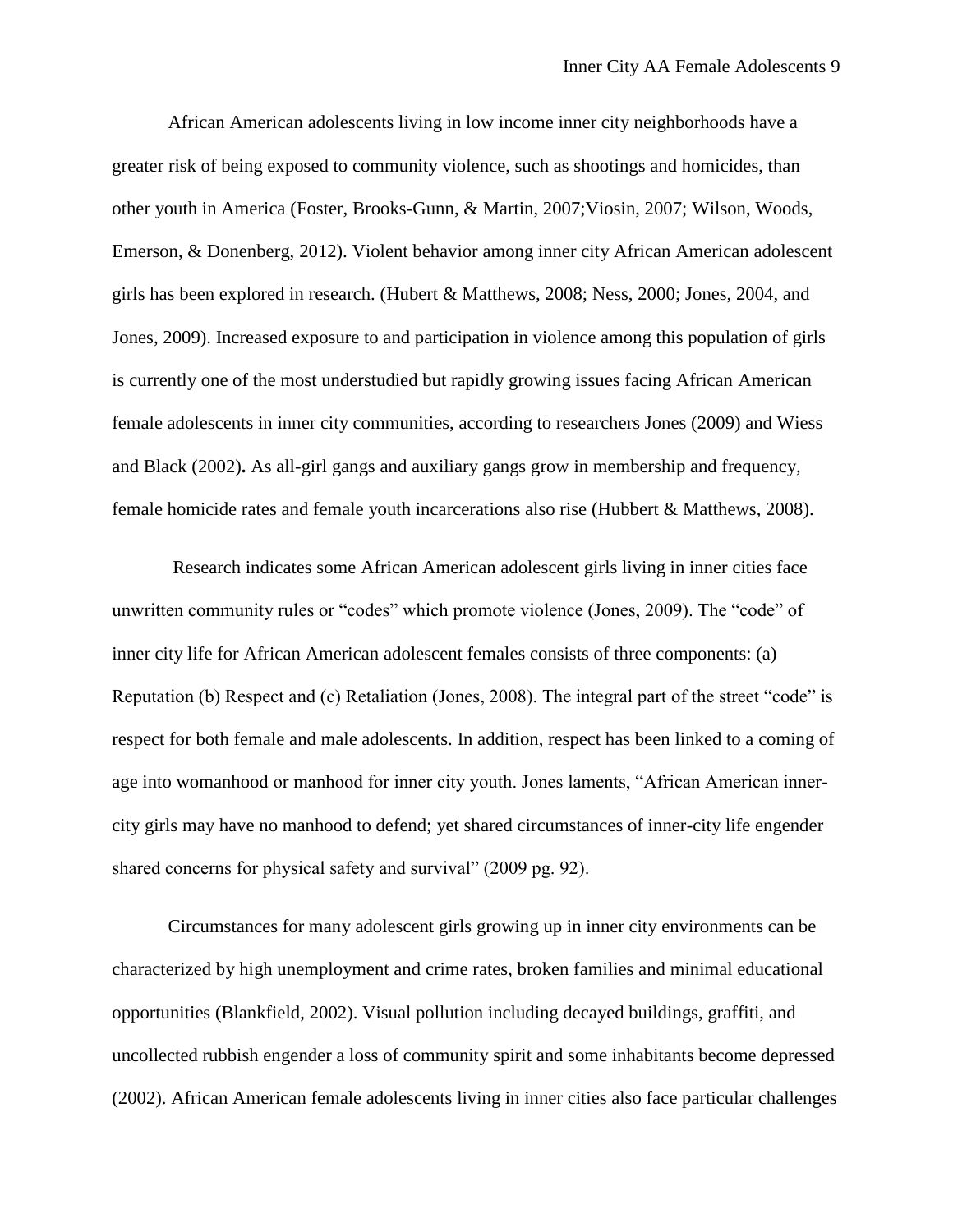with regard to aggression and mental health. Researchers have indicated that youth's difficulties in controlling aggression are related to the development of mental health disorders, such as depression and Post Traumatic Stress Disorder (PTSD) among this adolescent population (Mrug & Windle, 2010).

Mental health problems related to being exposed to violence appear to be growing among African American female adolescents (2010). Traumatic effects and aggressive behaviors related to violence exposure are common in communities where adolescents learn to gain community respect through physical aggression (Ness, 2010; Jones, 2009). Researchers use the term Potentially Traumatizing Events (PTEs) to describe effects of being exposed to violence among inner city children and early adolescents, which is paralleled with Post Traumatic Stress Disorder (PTSD).

Difficulties with living in an inner city environment are salient, but more or equally poignant questions may need to be considered. Brown and Gourdine's (2001) study addressed the context of community violence among a sample of African American girls. Seventy-five African American girl's ages 12 to19 years participated, and among them, 55% of participants reported having been suspended for fighting in school, 54% had close friends or relatives who had been killed violently, 40% reported being perpetrators of violent acts, and 34% had attacked or injured someone in the past year. However, little is known in literature regarding the reasons for their participation in violent activities. If, as Jones (2009) suggests, adolescent girls perceive being violent or aggressive as a part of becoming women in their community, then violent behavior among these girls would be expected. Investigations into African American female adolescent perceptions of womanhood have the potential to play an integral part in designing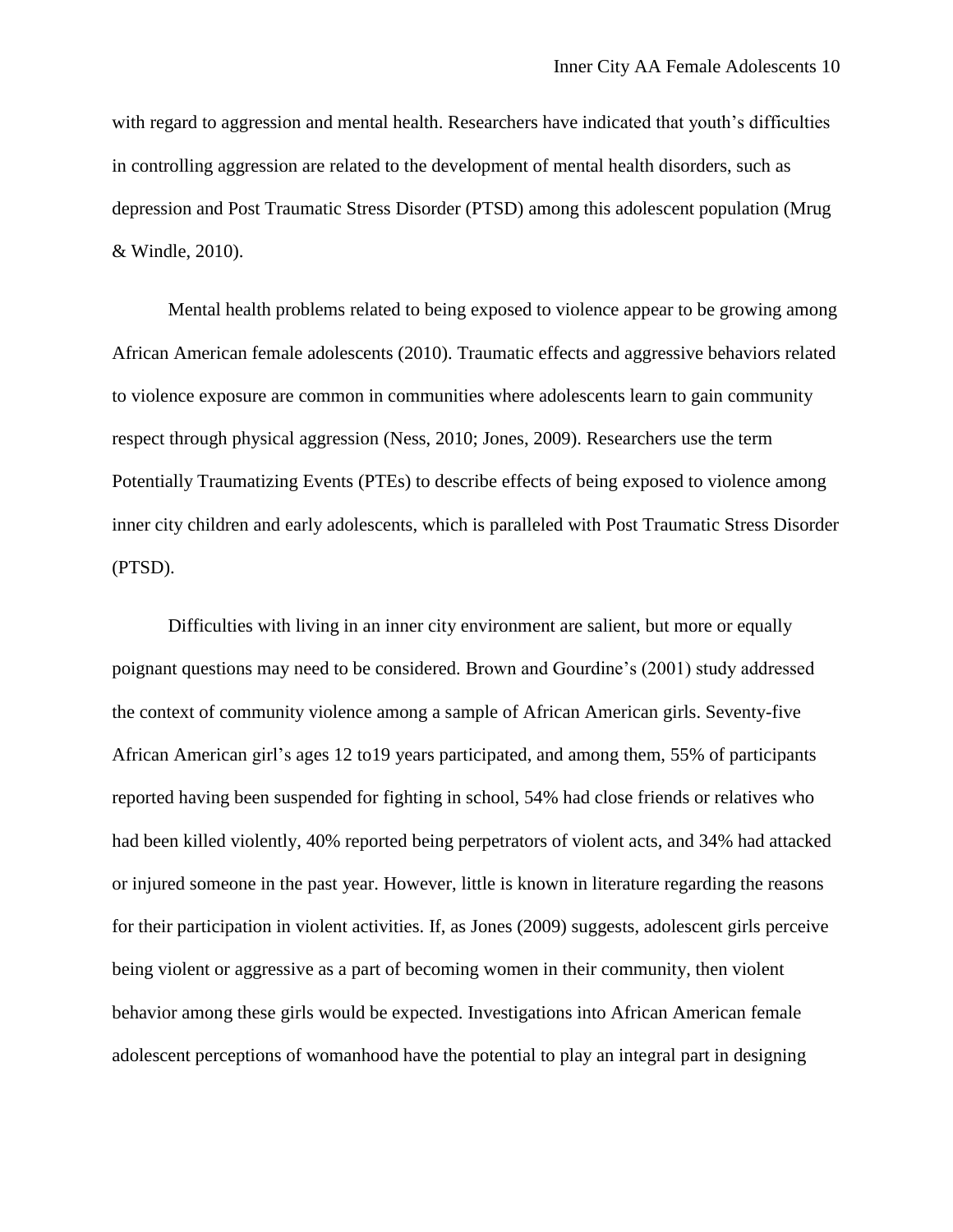preventive programming. Additionally, findings will likely add another dynamic to multicultural training for counselors.

Despite the potential benefit, little is currently known about the ways in which an identity of woman is currently constructed by inner city African American female youth. Striking knowledge gaps include: constructions of the social role or identity of being an African American woman in inner cities; girls' perceptions of becoming women in their communities; and, how social role or identity and perceptions of womanhood may relate to violent behaviors. A need for such research on African American females has been supported (Murray, 2011). Further, gender and identity development research from perspectives of African American females is limited, especially adolescent perspectives (2011).

Social construction of gender is influenced by a multitude of factors, such as personal experiences, media images, and perceptions of gender role orientation in society (Settles 2006). Identifying as a woman will have different definitions depending on which woman is being asked and how the woman's culture and race affects her perception of womanhood. Differing intersections of constructions of race and gender contribute to varying perceptions of womanhood. For example, Settles (2006) conducted a study on gender identity with (N=89) African American women. Participants identified more with being Black Women than being a woman or an African American separately.

Settles, Hyatt, and Buchanan (2008) noted that womanhood generally may be devalued in society and therefore influencing women's self perceptions negatively. Identity for African American women is an amalgamation of two identities being both a woman and an African American (2008). A combination of both devalued gender and racial identity for African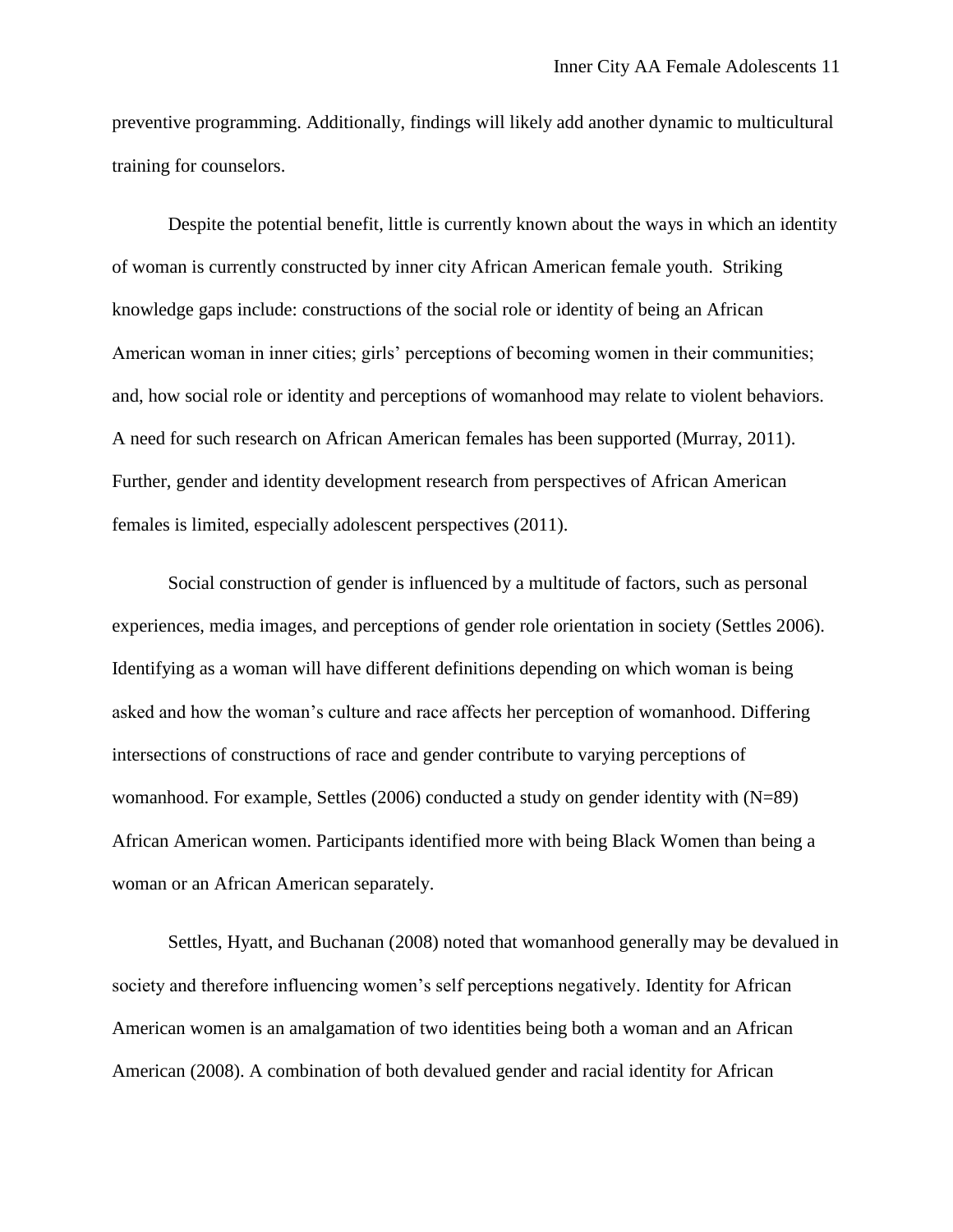American women has been supported in the literature as associated with depression and other mental health challenges (2008). Although other identities are present for African American women related to age and social class, experiences of African American women in the United States may be unique in creating a heightened consciousness of African American females' racial and gender identities having combined (2006). Their experiences are unique in having both gender and minority racial identity from disempowered groups.

Bell (2004) examined myths stereotypes and realities of African American women, as reflecting on societal perceptions such as the promiscuous and vengeful Black Woman. Bell mentions multiple identity complexities when racism and sexism are combined. Citing incidents where Black women have been mistreated historically in Western Society, she states: "When a Black woman is hurt, wounded deeply inside, no one comforts her cry. She must protect her rights, and she must defend her dignity (Bell, 2004, p. 148)". Bell emphasizes that existing stereotypes of Black women include being overbearing, difficult to get along with, and emasculating (2004). Furthermore, Bell argues that African American women's strengths are distorted by mainstream culture in that when Black women show competence in a subject matter or overall strength, she is often perceived as controlling, as a manipulator, and as a hostile person (2004).

Finally, Bell (2004) not only mentions negative intergroup stereotypes of Black women, but she also laments about negative intragroup perceptions and stereotypes. Increases in Black women in higher education institutions are associated with positive perceptions related to being educated; however, intragroup group biases arise, such as being considered "uppity."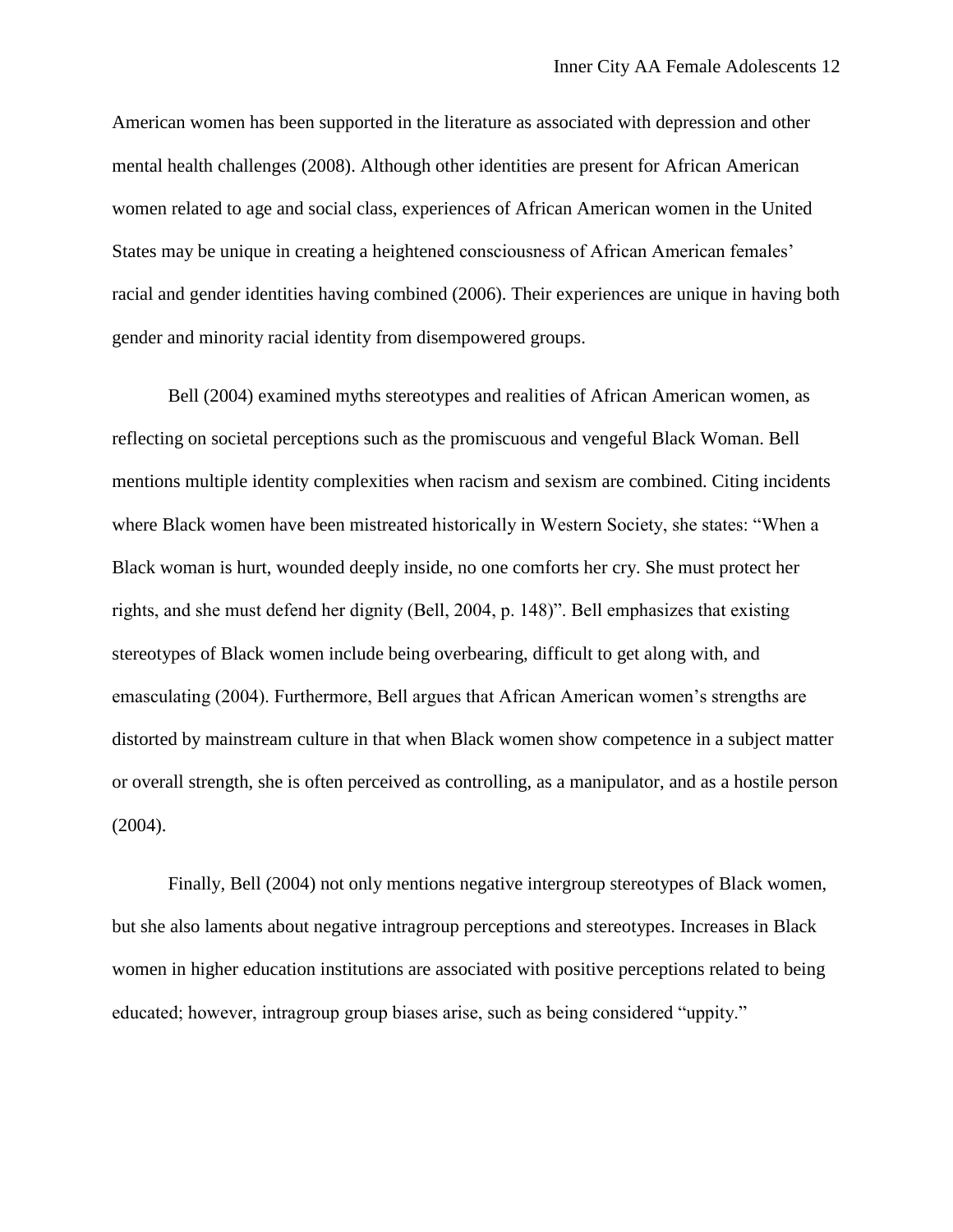Today the term is used by Blacks to describe their feelings of frustration, envy, or even fear of abandonment when another Black person advances beyond the norm. To be labeled as uppity means a Black person believes that he or she is better than the Blacks with less education, rank or status. In the worst scenario, it can also imply that the Black person is behaving like a White person by not adhering to the socially ascribed status, roles, and norms traditionally associated with the Black community (Bell, 2004, p.153).

Intergroup and intragroup racism and sexism interplay as African American females establish gender and racial identities. With such complex dynamics in play during identity construction, African American girls are in need of counselors who are aware of these dynamics and potential youth development programs to support young girls during rapid gender identity development, which occurs during adolescent years.

According to CACREP standards, a nationwide accreditation for Counseling programs, counselors should be culturally competent. Multicultural courses and multicultural counseling textbooks such as Sue & Sue (2008) provide snapshots of different cultures and racial groups. African Americans are typically discussed in both classroom lectures and literature; however, the subset of African American females may not be discussed exclusively or with particular attention. With evidence of increasing violent incidents (Ness, 2004) and high incarceration rates among African American female adolescents in the United States (Hubert & Matthews, 2008), further examination of African American female's culture as associated with violent behavior may be useful in multicultural counseling training and clinical practice (Murray, 2011).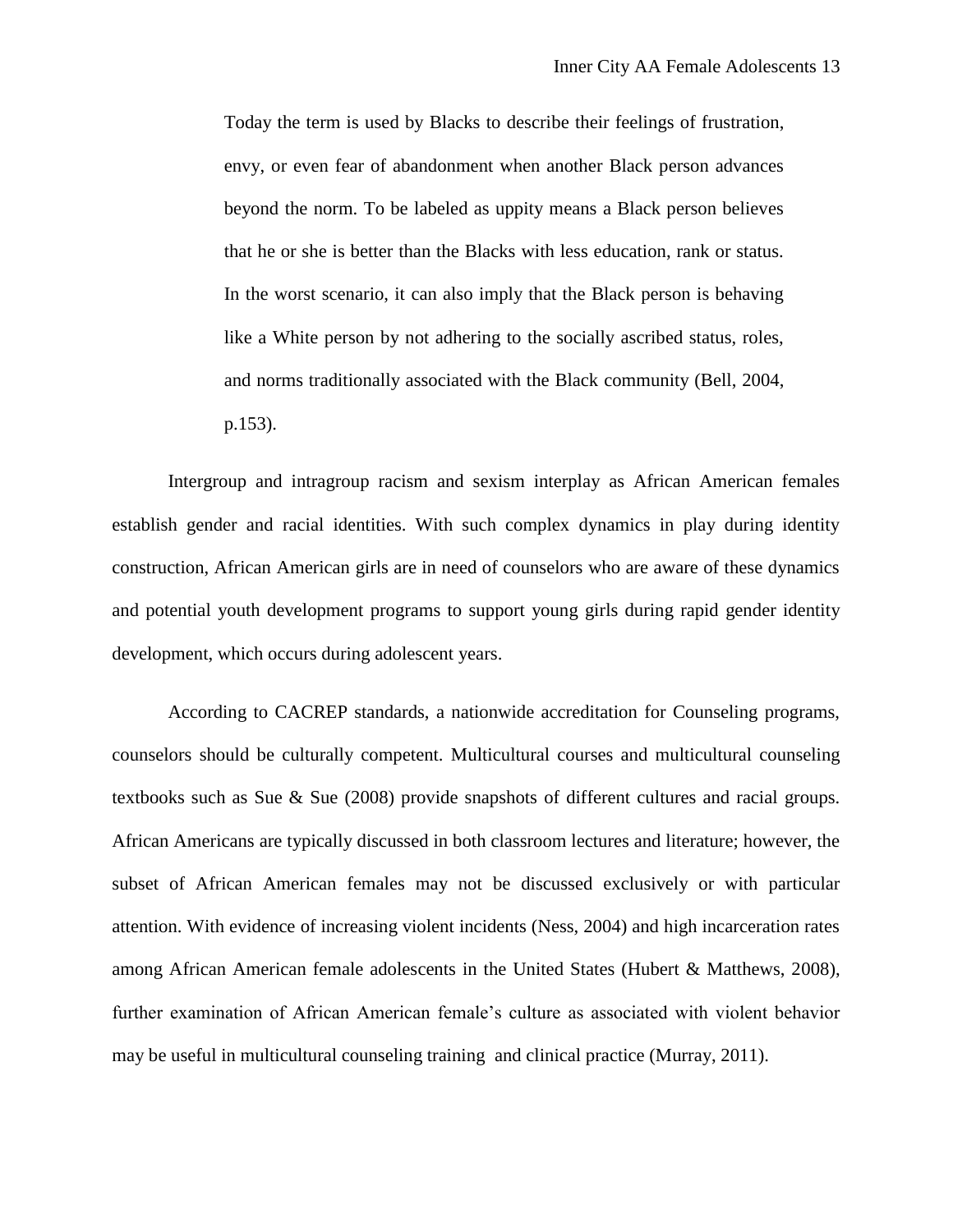### **Social Constructionism**

Gergen (1985) describes social constructionism as processes by which people view the world, society and their place in the world. Historically it has been believed that what people describe in discourse is simply a reflection of what the world is; however, Gergen (1985) examines social constructionism which holds that people's discourse about the world is not a reflection of the world. Rather, the social constructionism paradigm presupposes that reality is found by further examining the discourses evolving in the processes and interchanges between people and society. Additionally, a person's view of society and their place in society is believed to be formed in the interchanges which occur between the world and self. Hollander and Gordon (2006) believe social constructionism has an influence in research due to emphasis on human agency. Having a fixed gender model discourages an individual's autonomy and is inherently threatening to someone who is a part of a disempowered group:

> For example, the idea that gender is socially constructed is an appealing alternative to theories that rely on biological (and therefore assumed to be fixed and unchangeable) differences between women and men to explain gender inequality (Kennelly, Merz, and Lorber, 2001 as cited in Holland & Gordon, 2006, p. 184).

Powerful examples of Social Constructionism are found in Young (2004) entitled The Minds of Marginalized Black Men, where Young interviews several young men ages 18 to 25 in a Chicago low income housing development.

> Regardless of my situation I know exactly who I am …So if you have a lot of material things that you manufactured-that you made sure that you can only have-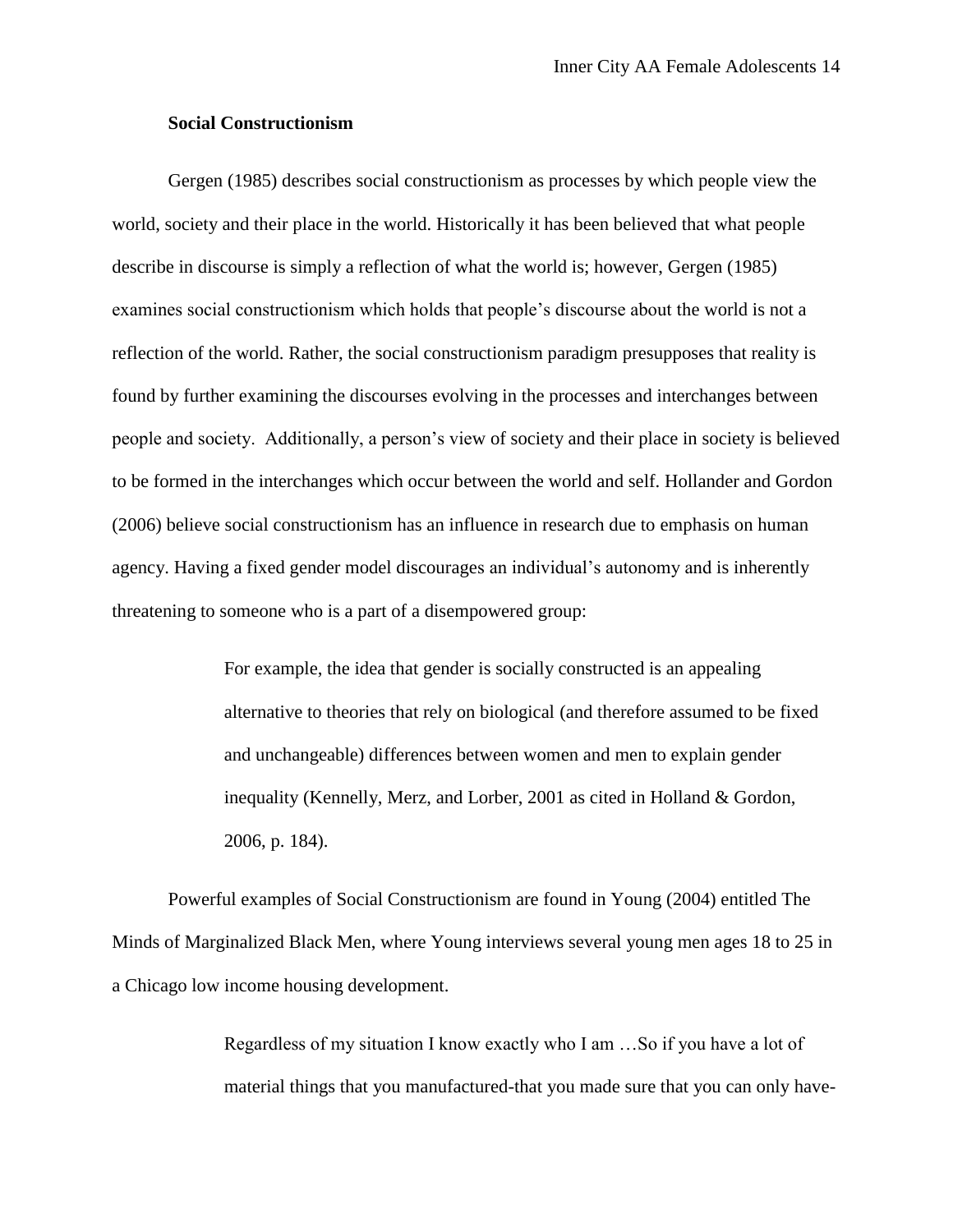doesn't make me no difference. I got life. I got a family now that I love. I'm a real person. I feel like I have emotions and I'm not scared to say it. I'm a black man in a white man's world. I don't have that fear you know. And it's *their* world, believe me (Young, 2004, p. 3)

When reading Young's introduction, Young makes it clear to readers that he is conducting a qualitative study to garner a rich perspective of the ways low income young African American males socially construct their world (2004). Furthermore, Young emphasizes the ways in which his interest in researching young African American men derives from his own upbringing in an urban environment similar to the community of the young men whose perspective he is researching. Young (2004) expounds upon how dynamic social constructions are amongst this population of men. Additionally, Young emphasizes the importance of demonstrating with research the individualized socially constructed world and how it is important for research to be able to show how every low income young African American male has their own socially constructed views of the world, how he fits into the world, and how society as a whole affects him.

McElwain, Grimes, and McVicker (2009) examined gender as a social construction in relation to female sexual identity. McElwain, Grimes, and McVicker mention sexuality as being constructed by one's society or culture, which indicates a variety of sexuality experiences or perceptions (2009). Issues are also raised in their research involving the social construction of only two sexualities (homosexual and heterosexual) by past researchers (2009). McElwain, Grimes, and McVicker (2009) do not argue using labels as a primary issue and do acknowledge how some may be comforted in being able to label their sexuality, but the researchers emphasize how even labels one give to his or herself are social constructions. For example due to social and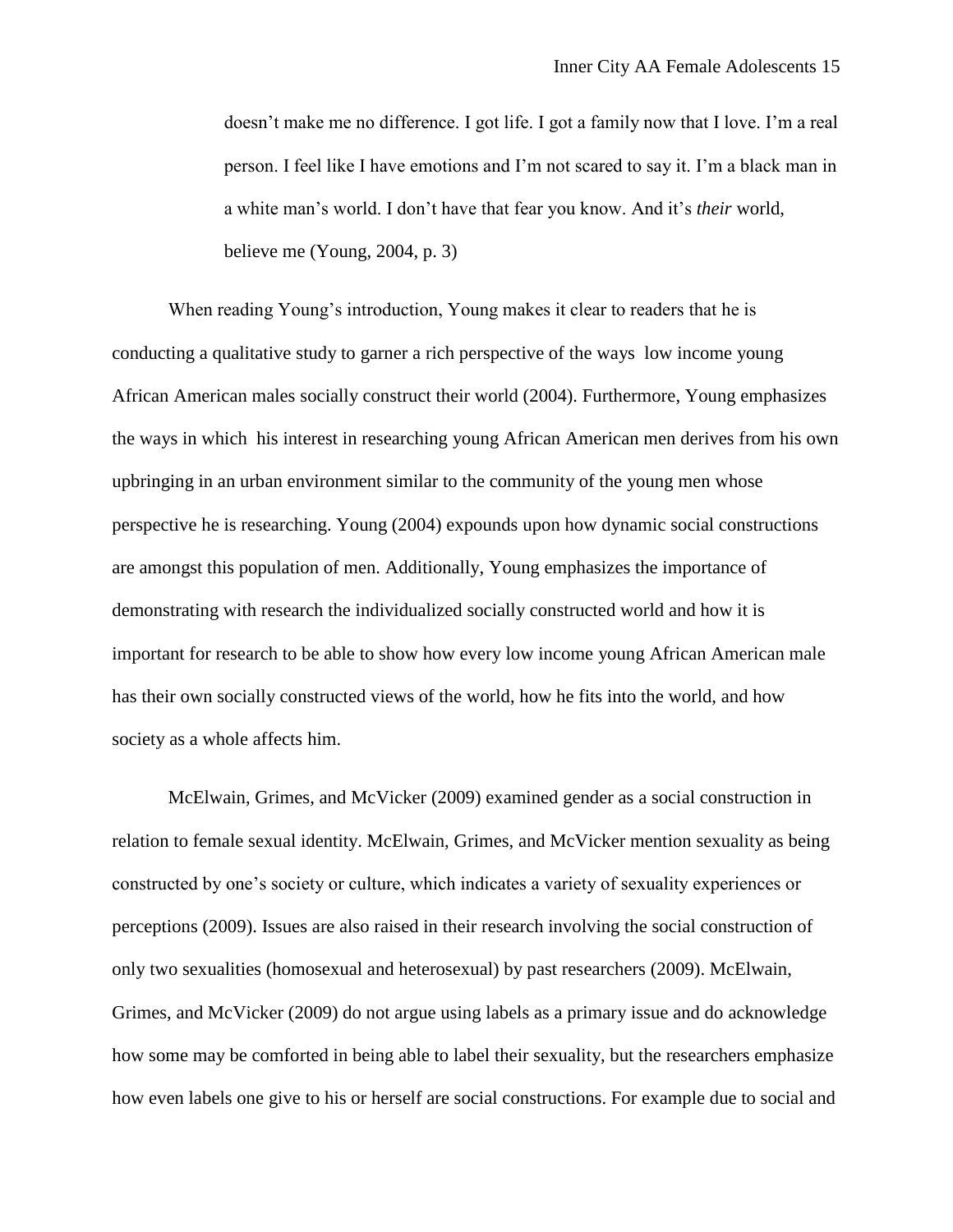cultural influences, female sexuality is seen as more flexible than male sexuality (McElwain, Grimes, and McVicker, 2009). According to McElwain, Grimes, and McVicker (2009) women may interpret their experiences of affection with other women as not indicative of their sexual orientation but simply aspects of natural affection. As a result, the current western gender construction would not lead females to question their sexual identity in the same manner as males might (Blumstein & Schwartz, 1977 as cited in Mc Elwain, Grimes, and McVikcer, 2009).

An individual's interpretation of the world, their place in the world, and the interchanges between the two is a critical concept in a social constructionist paradigm. Moreover, the intersections of gender, race, and socioeconomic status are identified as key factors in social constructionist literature. Researchers such as Young (2004) have conducted research attempting to examine the multifaceted way in which individuals construct their worldviews, when considering these essential factors. When conducting research using human participants, not considering influences of race, gender, and perceived social positions lacks a holistic perspective of human experiences. Considering perspectives of race, gender, and socioeconomic status has led to further studies with constructionist perspectives in social sciences research, and one paradigm which shares a constructionist perspective is the Black Feminist Perspective.

#### **Black Feminist Perspectives and Perceptions of Black Womanhood**

Like other subordinate groups, African-American women not only have developed distinctive interpretations of Black women's oppression but have done so by using alternative ways of producing and validating knowledge itself (Collins, 1989, pg. 746)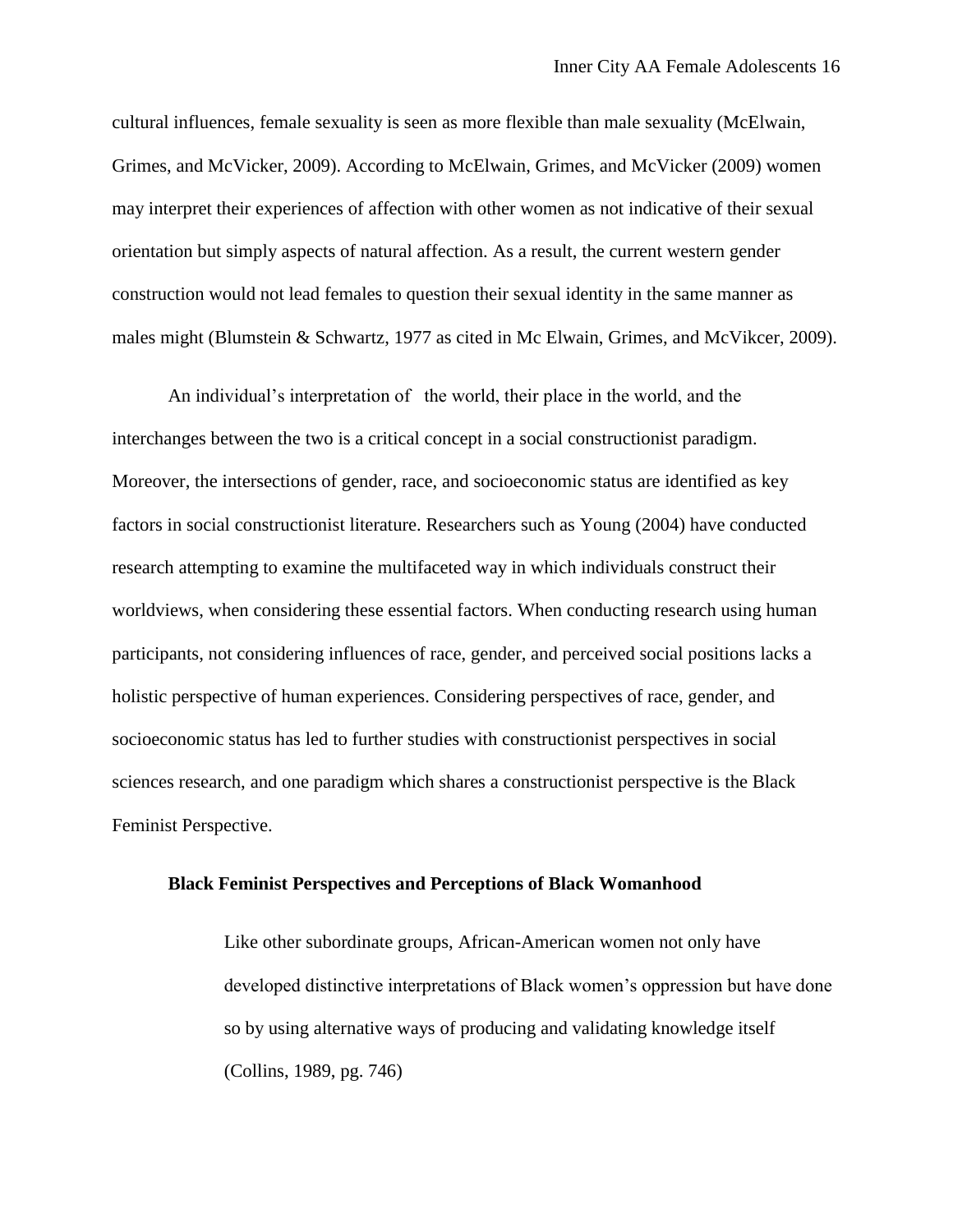Black feminist thought examines oppression, self-definition, and postulates that Black women have distinct experiences, which allows for their view of reality to differ from other groups (Collins, 1989). Furthermore, Black feminist thought emphasizes differences in how Black females experience the world, whether through work, relationships, communication, or communities, versus females from other groups (Collins, 1989).

Settles, Pratt-Hyatt, and Buchanan (2008), echo Black feminist sentiment in their study *Through the Lens of Race: Black and White Women's Perceptions of Womanhood*. Settles and colleagues mention the importance of intersections of race and gender and how said intersections allow for exclusive experiences in realms of interpersonal relationships, occupations, family, and domestic life (2008). Furthermore, Settles and colleagues identify differences in gender roles based upon race, and explore how gender role differences between Black and White women may affect their perceptions of womanhood (Settles, Pratt-Hyatt, & Buchanan, 2008). Collins (1989) notes, "African American women, as a group, experience a different world than those who are not Black and Female (pg. 747)."

Having joint social positions, such as being Black and female, is also referred to in research as "ethgender" (Ransford & Miller, 1983) which describes the dynamic combination of ethnicity and gender. When considering the ethgender contexts of Black women, it is necessary to assess not only Black females perceptions on womanhood, but also how society views Black womanhood and the corresponding effects upon Black women.

How is Black womanhood socially constructed? Although very long ago, W.E.B. Du Bois expressed a similar sentiment regarding effects of social constructions of one's race in his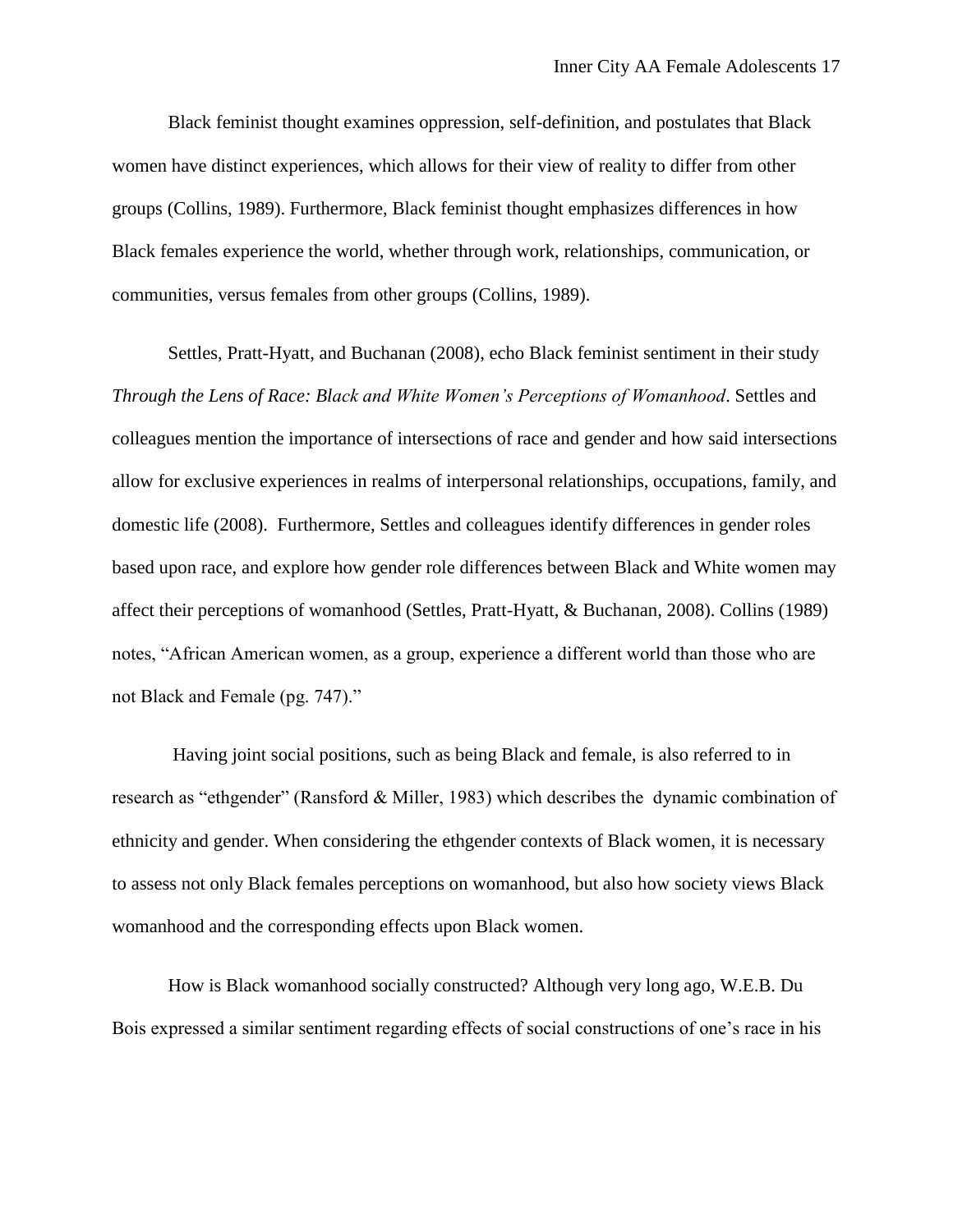book *The Soul of Black folk* (1903). Du Bois refers to a second sight given to African Americans who struggled with a "double-consciousness" of being both a Negro and an American:

> The Negro is sort of a seventh son, born with a veil, and gifted with second-sight in this American world,…It is a peculiar sensation, this double-consciousness, this sense of always looking at one's self though the eyes of others, of measuring one's soul by the tape of a world that looks on in amused contempt and pity. One ever feels his twoness, an American a Negro; two souls, two thoughts, two unreconciled strivings; two warring ideals in one dark body (Du Bois, 1903, p.12.)

In addition to struggles with perceptions of one's race in relation to womanhood, as previously mentioned, female gender identity has a lower status throughout much of the world, affecting perceptions of womanhood across racial groups. However, when a combined race and gender is devalued, Black females face unique struggles (Settles, Prattt-Hyatt, & Buchanan, 2008). Black Feminist thought emphasizes the benefits for Black females creating new definitions of self, which validate perspectives of Black women (Collins, 1989).

Throughout United States history differing gender-role stereotypes between White and Black women have emerged. An idealized image of womanhood emphasizes being domestic, pure, modest, married, a mother, White and at least middle class (Settles, Pratt-Hyatt, & Buchanan, 2008). Countering the idealized image of "true womanhood" was to be a Black woman, typically characterized as being hypersexual and having animal-like behavior (Collins, 2000; West, 2004; as cited in Settles, Pratt-Hyatt, & Buchanan, 2008). Richardson (2009) in her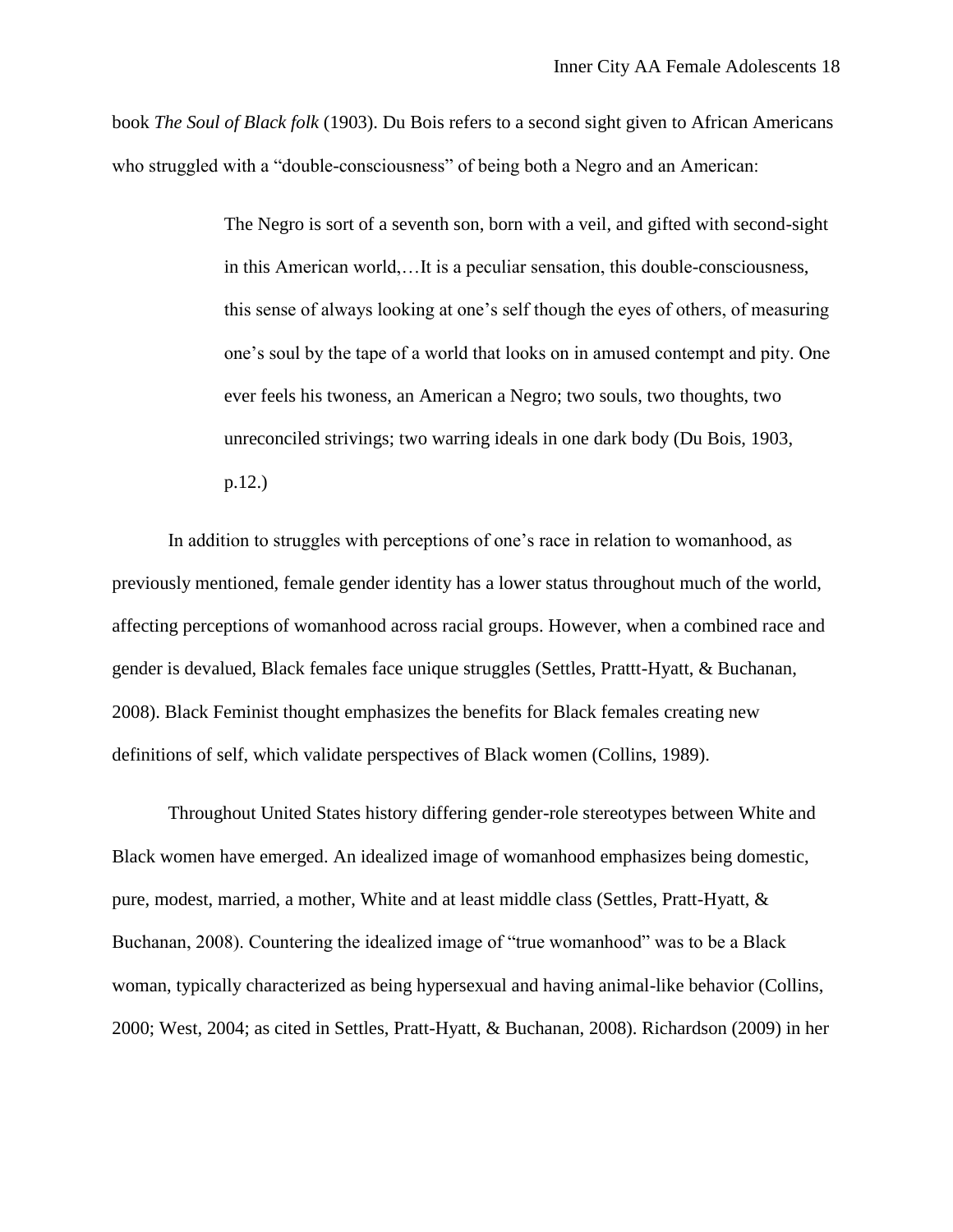narrative on growing up an African American female quotes Collins (2004) in regards to this "true womanhood" standard:

> All women engage an ideology that deems middle-class, heterosexual, White femininity as normative. In this context, Black femininity as a subordinated gender identity becomes constructed …These benchmarks construct a discourse of a hegemonic (White) femininity that become a normative yardstick for all femininities in which Black women typically are relegated to the bottom of the gender hierarchy (Collins, 2004 p. 193 as cited in Richardson, 2009 p. 755.)

Idealized womanhood set White middle class women as the norm, and to contrast, stereotypes of Black females have persisted emphasizing notions that Black women were hypofeminine and hypersexual individuals, which has led to differences in gender-roles between Black and White women in the United States for multiple generations (Bell, 2004; Collins, 2000; Fuller, 2004; West, 2004; as cited in Settles, Pratt-Hyatt, & Buchanan, 2008). Bell (2004) discusses her struggles with these stereotypes of Black women in her manuscript entitled *Myths, Stereotypes, and Realities of Black Women: A Personal Reflection*. Bell (2004) reflected on the public trial with Clarence Thomas and the stereotypes highlighted about the African American woman Anita Hill. Although age old stereotypes of Black females may continue, such as Jezebel or Mammy, perhaps the trend of aggression and violence among African American adolescent females is reflective of an emerging stereotype Black womanhood must contend with.

In order to better understand current issues related to Black female adolescents, research on their perceptions of womanhood may provide the basis for novel and culturally accurate education and intervention programs. As Black women have historically been stereotyped as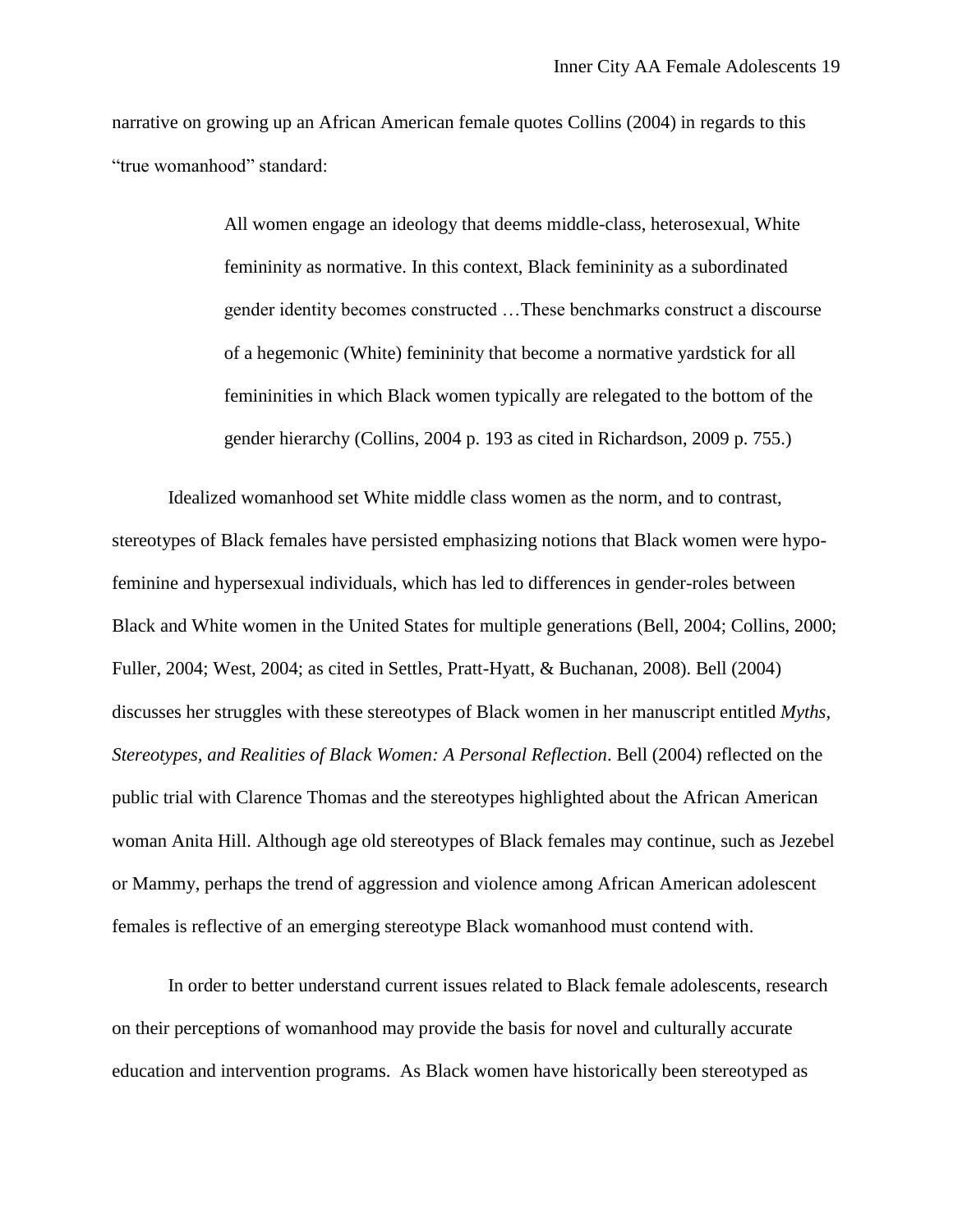being hypo-feminine and counter to "true womanhood," which emphasized being domestic, modest and pure (Settles, Pratt-Hyatt, & Buchanan, 2008), current generations may have developed different perceptions of "true womanhood," and thus being aggressive or violent may be relevant to perception regarding respect in one's community (2009).

This Chapter presented an overview of the problem facing African American female adolescents as well as described the research lens guiding study construction, which is made up of the theoretical frameworks Social Constructionism and Black Feminist Thought. Chapter Two includes a review of qualitative and quantitative studies providing further context such as considering race and gender when considering conducting a research study with this population. Chapter three will provide the research methodology used for this research study.

### CHAPTER 2: LITERATURE REVIEW

This chapter will include a review of qualitative and quantitative studies related to African American adolescent females residing in inner cities. In addition, the research study will be introduced. .

Cooper, Guthrie, Brown, and Metzger (2011) postulate that investigating interactional, flexible, and socio- historically rooted gender role orientation may shed light on African American female adolescent psychological functioning and its relation to gender identity. Richards (2003), mentions that a pertinent premise of Black female literacies is the protection of people they love and to protect oneself. Advancing the understanding of African American adolescent girls' social construction while using Black Feminist Thought to illuminate expressions of African American female voices, may offer insight related to aggressive behavior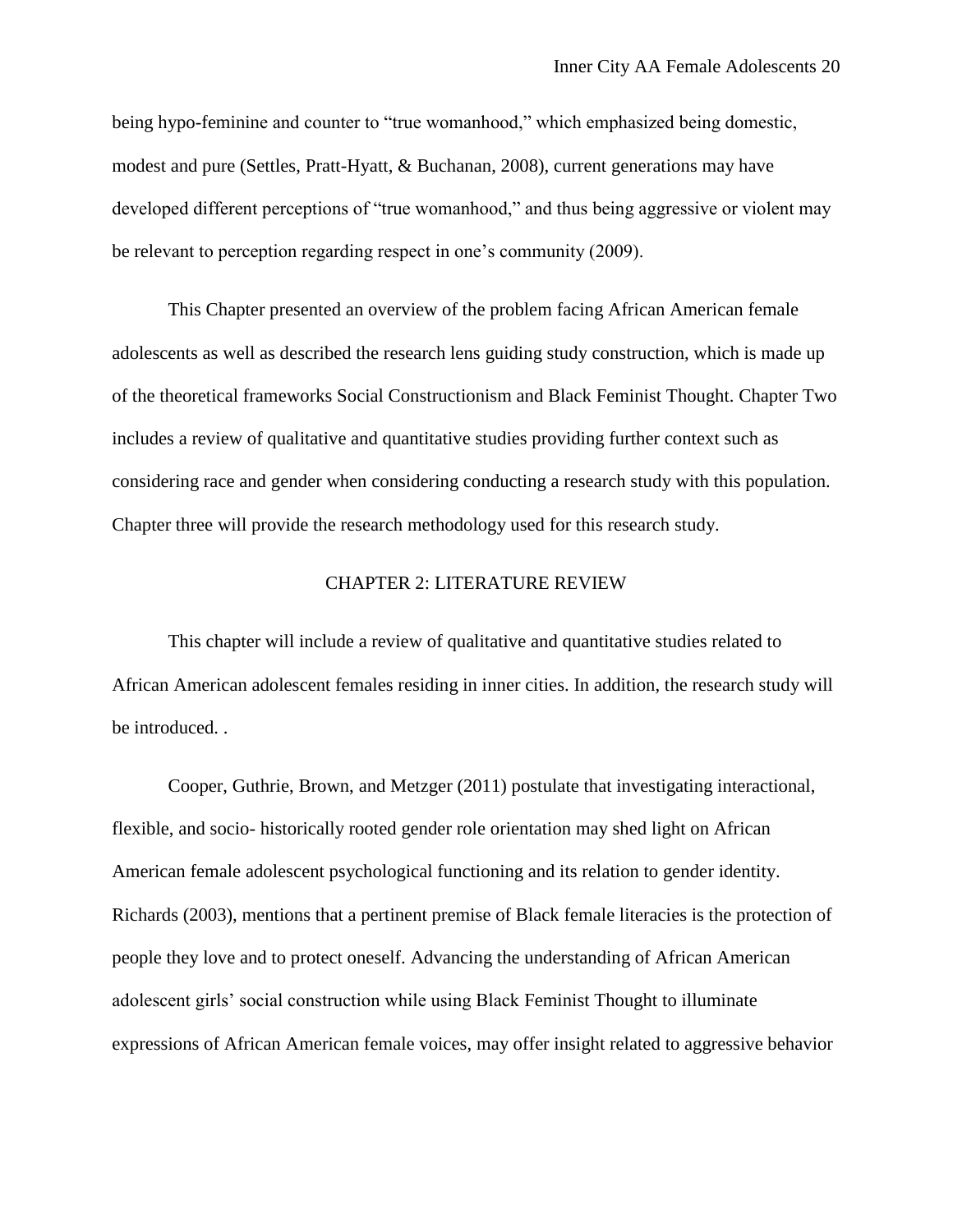among this population thus enlightening the development of culturally-informed prevention and intervention models.

Unpacking the research on young African American female adolescents in inner cities, with a distinct focus on the interaction of race, class, and gender factors involves studying perceptions of survival from childhood to young adulthood (Jones, 2009). During an interview for a qualitative study on African American girls in inner cities, a young woman reflecting on her childhood through young adulthood said, "It's about being a survivor (Jones, 2009, p.91)." Ness (2010) also conducted a study focused on African American female youth violence. One of her participants mentions fighting being about image among Black girls in inner cities, and at only 14 years old she mentions the independence fighting brings (Ness, 2010).

Researchers such as Ness (2010) and Jones (2009) focus on violence and aggression among African American adolescent females. Authors question why African American female adolescents, specifically in inner cities, are fighting (Ness, 2010; Jones, 2009). Perhaps in order to examine why such a phenomena is occurring, examining perceptions of womanhood may provide insight, since rites of passage and gaining adult-like respect in one's community have surfaced in research as potential reasons for fighting among this population of adolescents (Ness, 2010; Jones, 2009). Conceptualizations of African American womanhood consist of both gender and racial identity, which should be examined from multiple facets (Settles, 2006).

Settles (2006) conducted a mixed methods study in order to understand gender and racial identity of African American women. Participants (N=89) were graduate and undergraduate African American women recruited from mid -western universities. Although Settle's (2006) participants were not young adolescents and were pursuing higher education, their insights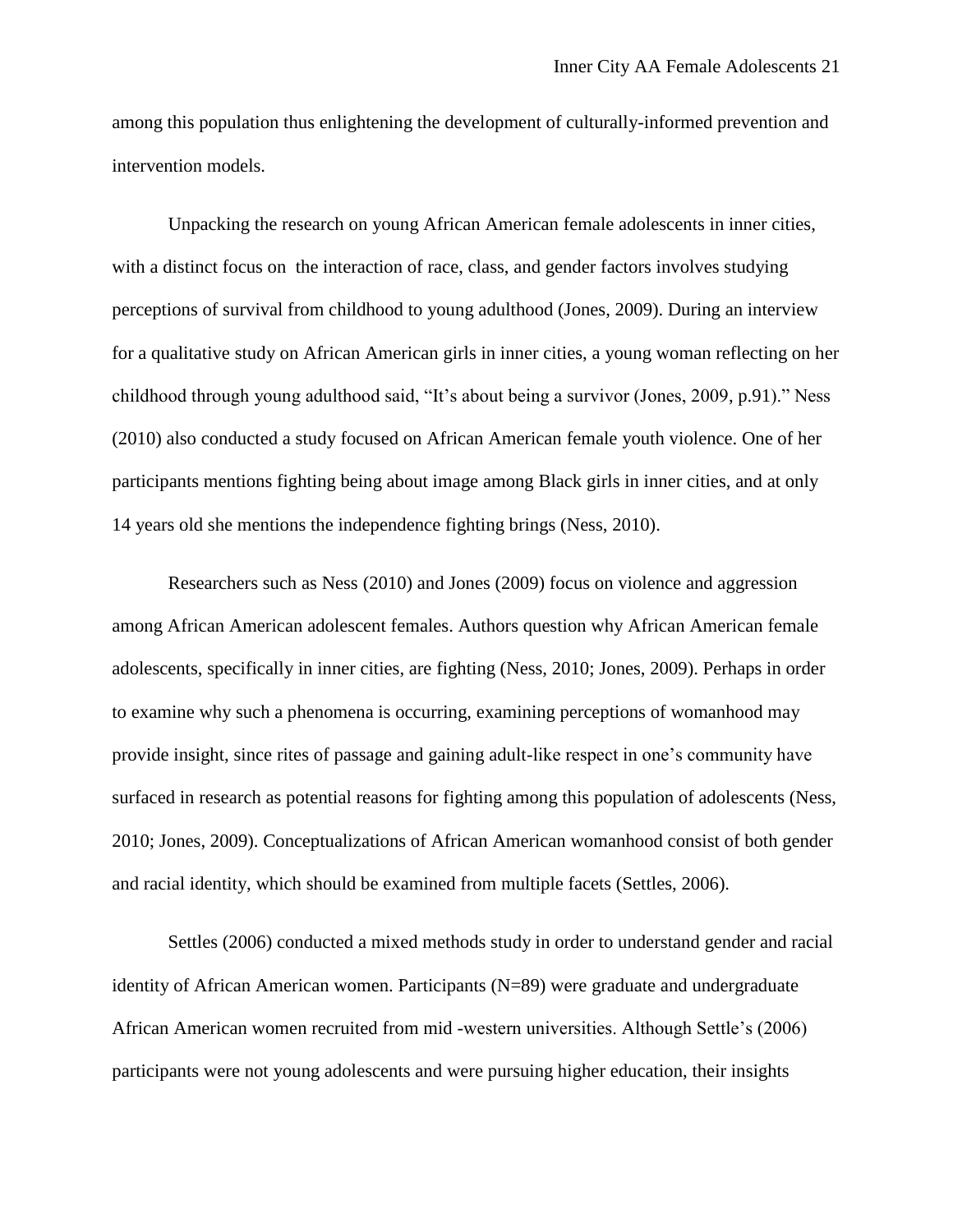highlighted the salience of identifying as a Black woman and not being African American or female separately; moreover, aligning with Black Feminist Thought, African American women in higher education are key players in advancing research on African American females into mainstream educational settings and publications (Collins, 1989).

Participants were recruited via a Mid-Western university's mail and email system, and participant's average age was 23.62 years of age, with the youngest participants being 18 years of age (Settles, 2006). Demographic information was collected from each participant, which included if she was attending an HBCU, Historically Black College or University or a PWU, predominately white university (2006).

Participants' demographic information highlights potential importance of racial identity by mere school attendance. A Black female college student may choose not to solely identify as being a college student. As the amalgamation of two identities among African American female college students was discussed in Settles (2006), being a Black female college student is likely to be more significant for a student than identifying as a college student alone. As Black Feminist Thought postulates, African American women who pursue higher education and who are from any at-risk background may have a story to share, a story of identity, education, culture and perseverance (Collins, 1989).

Settles (2006) identified multiple themes when examining African American women's gender and racial identity. Using assessments including the Multidimensional Inventory of Black Identity (MIBI), the Black-Woman Identity Interference Scale, the Rosenberg Self-esteem Scale, The Center for Epidemiological Studies-Depression Scale (CES-D), and also asking open ended questions to participants, yielded multiple themes (2006). Settles' (2006) research identified the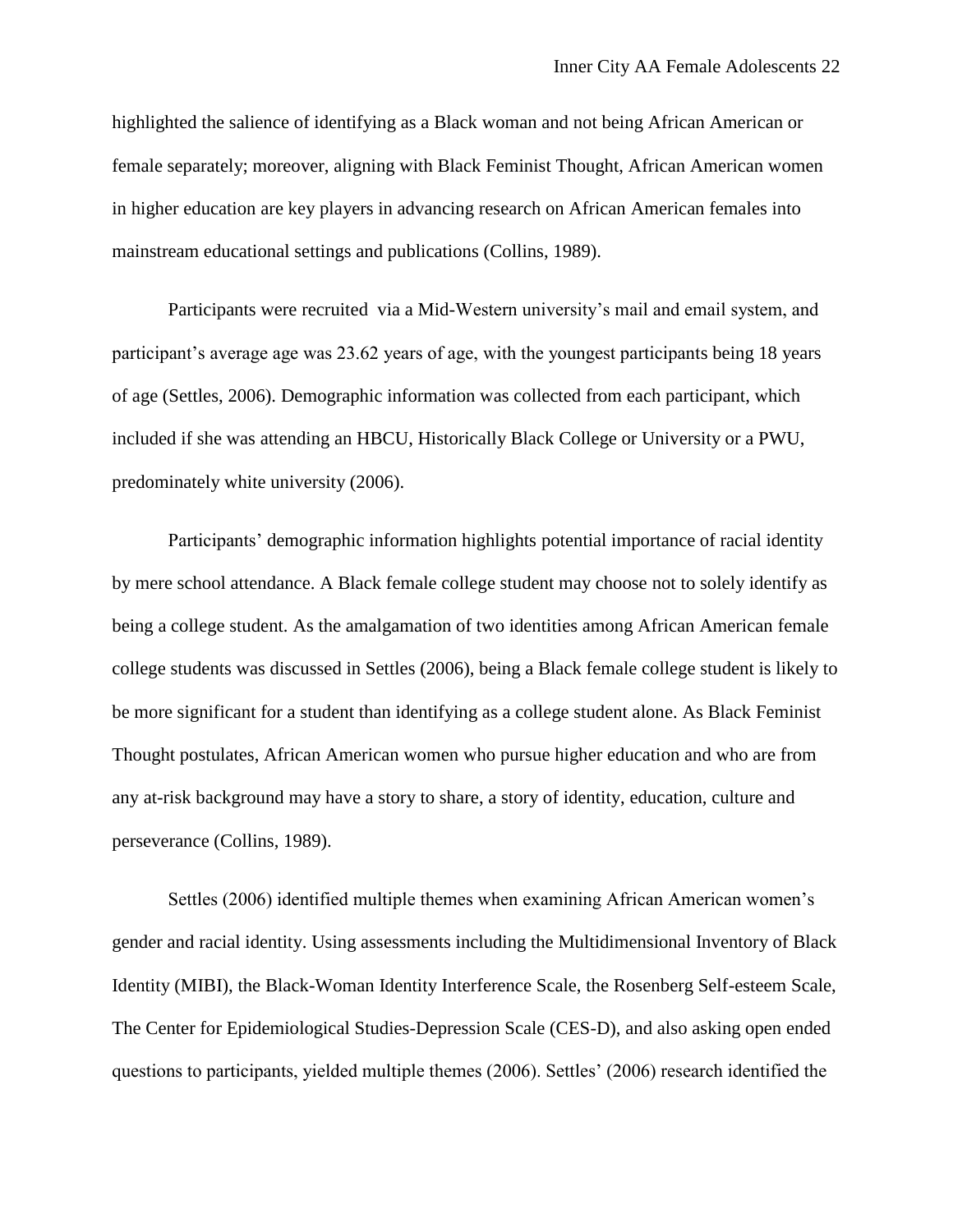following themes of Black womanhood from the perspective of Black female participants: 1.Stereotyping 2. Personal esteem 3. Opportunities and resources, and 4. Discrimination and isolation from other people.

Although research on African American womanhood indicates several negative stereotypes of Black women throughout history, findings from this study highlighted another socio-historical factor contributing to constructions of Black Womanhood identity, which is confidence:

> Black women have usually been portrayed as strong and independent. This gives me a lot of confidence in my ability, but sometimes it becomes a burden. I am independent and strong. But I'm not superwoman. So I guess it's both a reward and a difficulty. (27 –year old graduate student at a PWU) (Settles, 2006, p. 595).

Researching African American gender and racial identity from a multifaceted, interactional framework helps to bring forth positive aspects. Even aspects of the street "Code" researched by Jones (2009) with African American female adolescents, has a positive aspect when considering multiple perspectives. Although Jones' participants may choose aggression as a means to gain respect in one's community, seeing respect as attainable for a female may be motivating to consider other options.

Results of Settle's (2006) study ultimately indicated Black women identified most with being a black woman versus being black or female exclusively (Settles, 2006). In addition when Black women were able to notice any "reward" or positive aspect of African American womanhood, such as the aforementioned confidence, those participants also reported having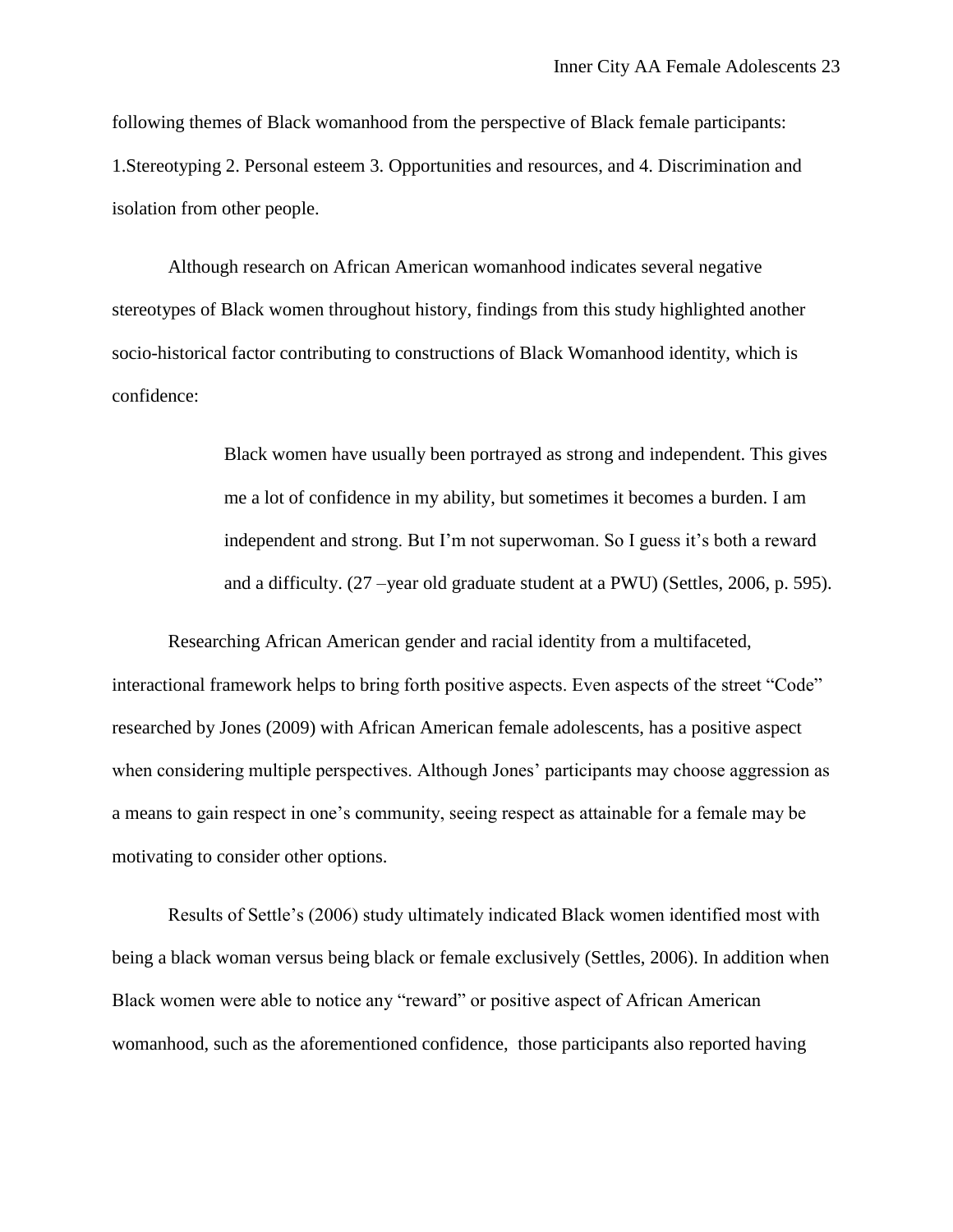higher self-esteem than participants who only acknowledged negative aspects of Black womanhood.

An interesting implication for future research emerged with the demographic data and identity results. Older participants reported their black identity as being less important than younger participants t  $(80) = 2.27$ , p<0.05. Settles (2006) recommends future researchers address why some African American women see themselves first and foremost as a Black Woman before other identities. Building on Settles (2006) research, it seems salient to examine Black womanhood specifically from perspectives of young African American females, as their perspectives may differ from older African American women.

Settles (2006) study has even further implications for future research into the construction of the young African American female identity. For example, Settles (2006) mentions that it is salient to examine Black female gender and racial identities from a multifaceted approach. Using a framework incorporating Black Feminist thought and Social Constructionism can begin the multifaceted approach. In addition, Settles interviewed several young African American women; however, conducting a study with adolescent participants can provide a longitudinal view of their developing womanhood.

Settles (2006) also recommends further study related to socioeconomic status, age, and education, which was a primary limitation of Settles' study. Conducting a study incorporating African American female adolescents from a similar economic background and from the same area of residence can help to address limitations. Settles (2006) calls for more research on Black female identity. Voices of African American adolescent females specifically are heard infrequently in research (Cooper, Guthrie, Brown, & Metzger, 2011).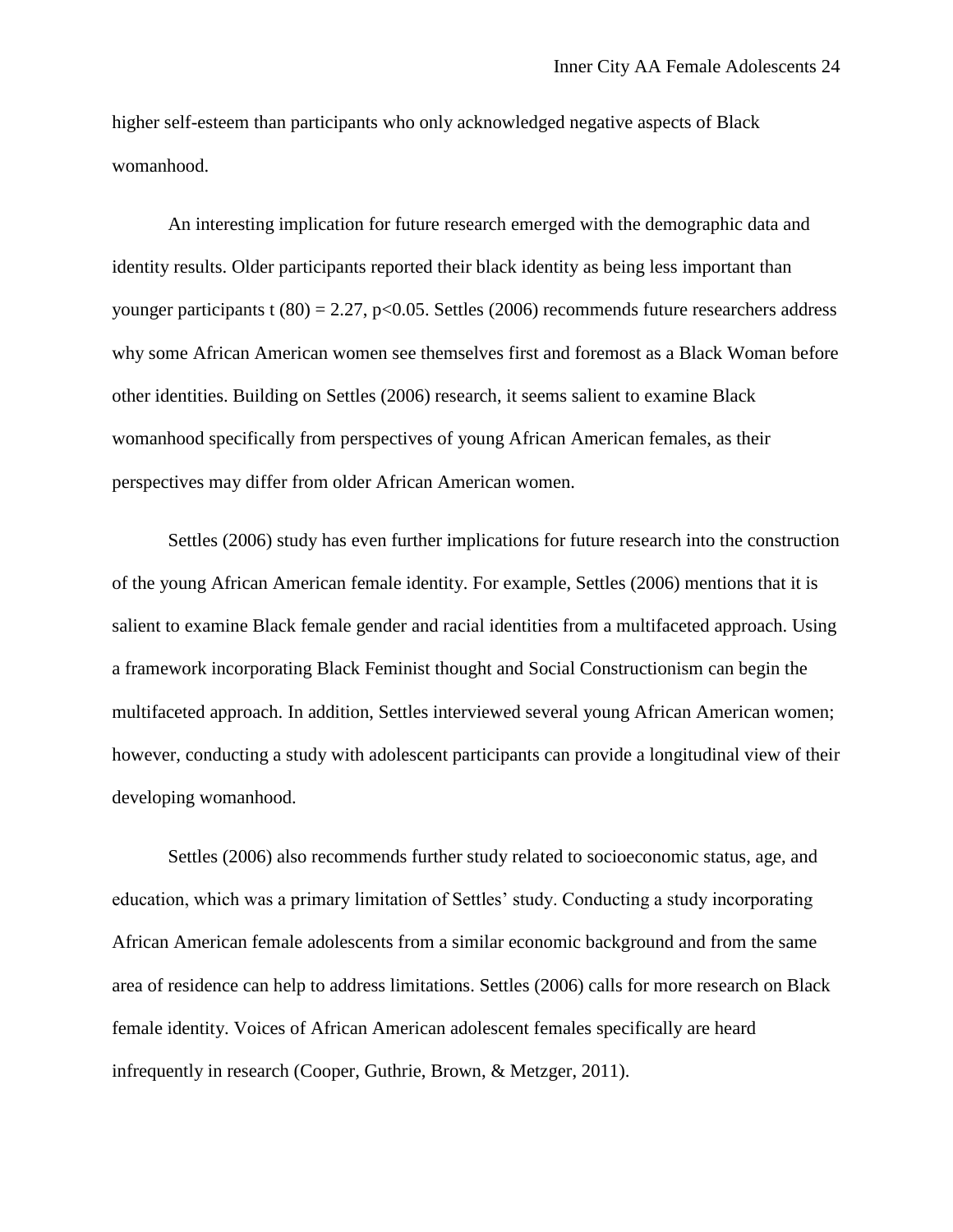Cooper, Guthrie, Brown and Metzger (2011) conducted a quantitative study focusing on African American adolescent females. Daily hassles in the lives of African American female adolescents were researched in conjunction with gender role orientations and over all psychological functioning  $(2011)$ . Participants (N= 103) consisted of African American females with a median age of (M= 15.50; SD=1.70) from a city in the mid-west of the United States. Cooper, Guthrie, Brown & Metzger (2011) were interested in frequent stressors which occur in lives of African American female adolescents and stressors in relationship to African American adolescent female gender role orientation.

Cooper, Guthrie, Brown & Metzger's (2011) research accentuates African American female's stressful experiences during adolescence may have impacts on their overall psychological development and thus are crucial for investigation. In addition, African American adolescent females are reported as having increased numbers of new diagnoses of HIV/AIDS, and in general face greater risk of being victims of homicide as well (Brown & Gourdine, 2001; DiClemente et al., 2004). African American female adolescents living in inner cities are often considered an at-risk population. Examining how their daily stressors affect their psychological functioning merits further investigation, according to Cooper, Guthrie, Brown & Metzger (2011).

The authors reported that risky behaviors among African American adolescent females are related to variations in gender construction among this group (Cooper, Guthrie, Brown, & Metzger, 2011). Furthermore, socio-historical factors have molded female African Americans towards gender roles emphasizing both male and female characteristics (Corneille et al. 2005; Binion, 1990; Harris, 1993; Harris, 1996; Molloy & Herzberger, 1998 as cited in Cooper & Guthrie, 2011). Those African American female adolescents who tend to express more masculine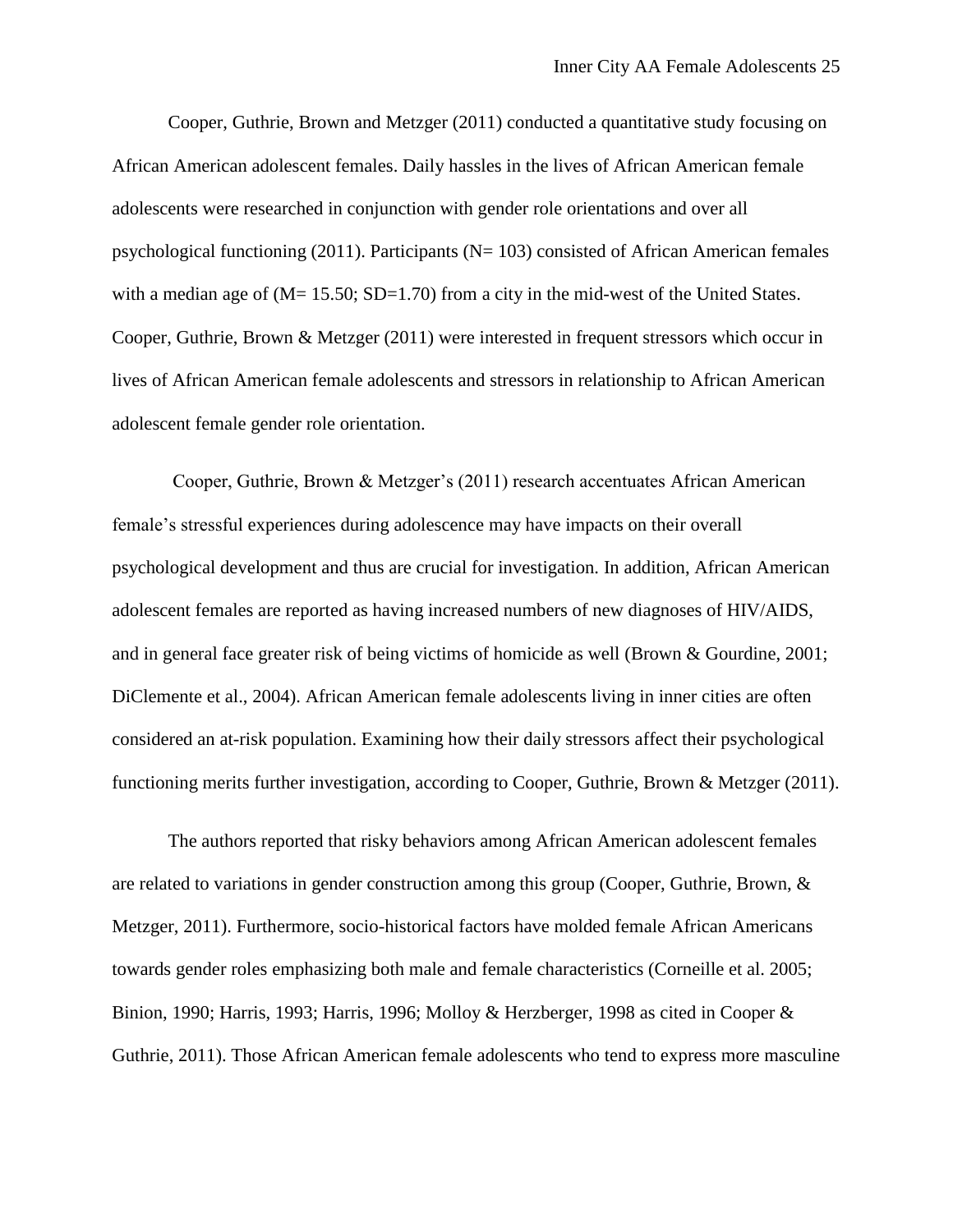gender roles are more likely to engage increasingly risky behaviors (Cooper, Guthrie, Brown & Metzger, 2011).

Cooper, Guthrie, Brown & Metzger (2011) hypothesized that African American females who had a more androgynous gender role would handle daily stressors better, having less depressive symptoms and anxiety and therefore participants would engage in risky activity less. However, having a masculine gender role was associated with more risky behaviors (Cooper, Guthrie, Brown & Metzger 2011). They hypothesized having a more androgynous gender role may provide a buffer for everyday stressors of this population of adolescents. To examine gender role orientation among African American female adolescents, multiple measures were used: the Daily Hassles Questionnaire (DHQ), the Children's Sex Role Inventory-Short Version (CSRI-S), the Center for Epidemiologic Studies Depression Scale (CES-D), The State-Trait Anxiety Inventory (STAI), and a single item questionnaire assessing socioeconomic status.

Results indicated that daily challenges facing participants led to an increase in depression and anxiety; however, participants with greater female and androgynous identities had fewer bouts of depression and anxiety versus participants with a masculine identity. The authors concluded gender identity did impact psychological functioning of participants; however, contrary to their expectations, when African American adolescent females had a greater tendency towards a masculine gender role, participants had lower overall psychological functioning, more bouts of anxiety and depression (Cooper, Guthrie, Brown & Metzger, 2011).

The authors concluded that more research is needed to investigate the impact and type of daily challenges facing African American female adolescents. In addition, they acknowledge the plethora of research on the importance of ethnic identity for African American adolescent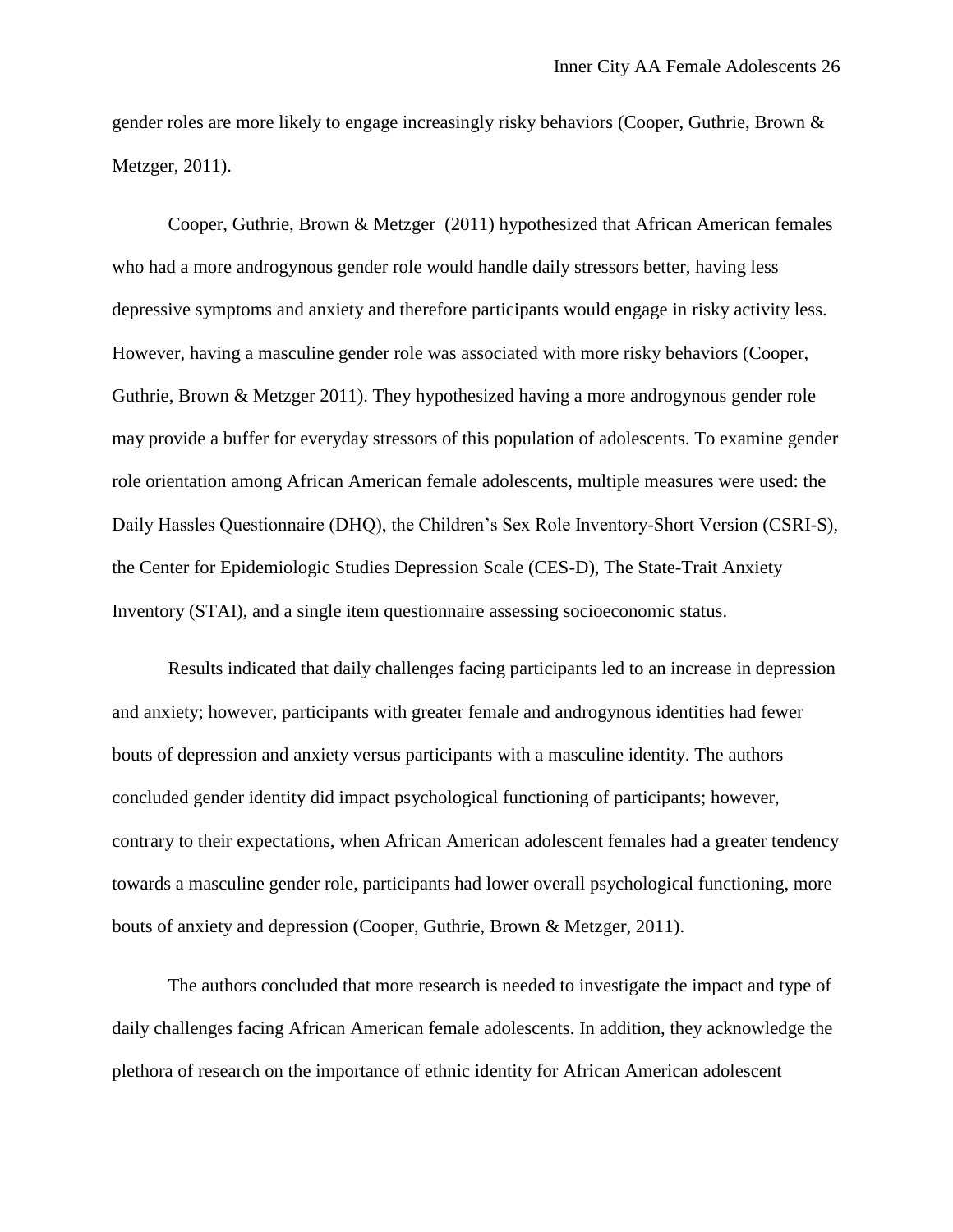females, but stress that more research is needed on effects of gender roles for African American adolescent females.

The authors noted a pertinent limitation to their study in that the results might be different if where participants lived was considered in collected demographic information. If Cooper, Guthrie, Brown and Metzger's (2011) participants were from an inner city exclusively, different results may have emerged. Examining perceptions of gender or womanhood from perspectives of African American female adolescents and adding participant residence as a factor, is needed.

Considering aspects of residence and African American female adolescents, researchers have discussed implications for adolescents who grow up in violent communities. McKelvey, Whiteside-Mansell, Bradley, Casey, Conners-Burrow, & Barrett (2011), researched adolescents who grew up in violent communities and the moderating factors of gender and family on participant's psychosocial development. McKelvey et al. (2011) studied (N=728) youth participants. The study considered internalizing problems such as anxiety and depression and externalizing problems such as risky behaviors and participating in community violence. Furthermore, this study examined community violence effects on childhood development, emphasizing the importance of gender and family.

Several studies including ethnic minority youth who reside in urban communities have examined effects of being exposed to community violence (Plybon and Kleiwer, 2001; Martinez and Richters, 1993; Gorman-Smith and Tolan, 1998). Externalizing behaviors among youth such as aggression and violent behaviors has been shown to have a relationship with youth who are exposed to community violence (Mckelvey et al., 2011). Mckelvey et al., (2011) questioned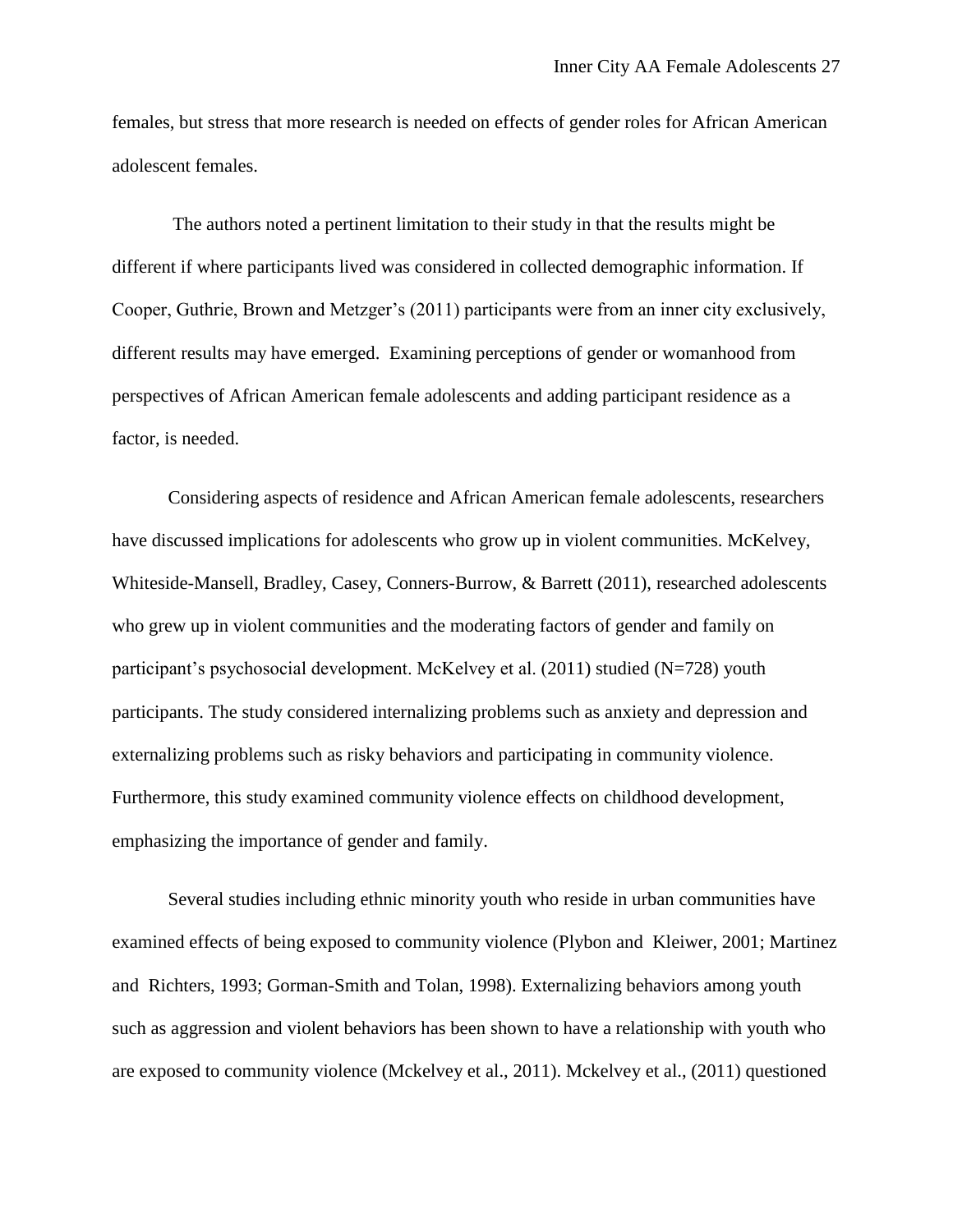if the impacts of community violence on psychological development were universal for all regardless of gender and family context. The authors hypothesized that being exposed to community violence and family conflicts would have negative impacts on youth participants. Most pertinently the researchers mentioned the gap in literature on specific effects of gender on youth who live in violent communities.

Community Violence data was gathered by providing a report to youth participant's parent or guardian assessing 3 components 1. Drug users/sellers 2. Delinquent gangs and Crime, assaults, and thefts (McKelvey et al., 2011). Questions were answered on a 3 point scale extending from "Not a problem" to a "Big Problem" (2011). Furthermore, youth participant externalizing behaviors was assessed using the Behavior Problems Index (BPI). McKelvey et al. (2011) found a main effect of gender and family conflict with participants. Female adolescent participants reported more anxiety and depression, and being exposed to community violence showed a relationship between exposure to community violence and depression and anxiety. In addition, even female adolescents who were from low conflict family environments were not protected from the impacts of community violence (2011). Although gender was found to be a moderating variable, a limit to McKelvey et al. (2011) research is including race as a variable. For African American female participants, it may be difficult to analyze effects of gender excluding race.

Zalot, Jones, Forehand, and Brody (2007) also included analyzing community violence and participant residence in their study similar to McKelvey et al. (2011). Their study further examined self-regulation and conduct problems among African American youth ages 7 to 15, from low economic families and communities. In addition, youth participants were from single mother households. Participants included both mother and child (N=277).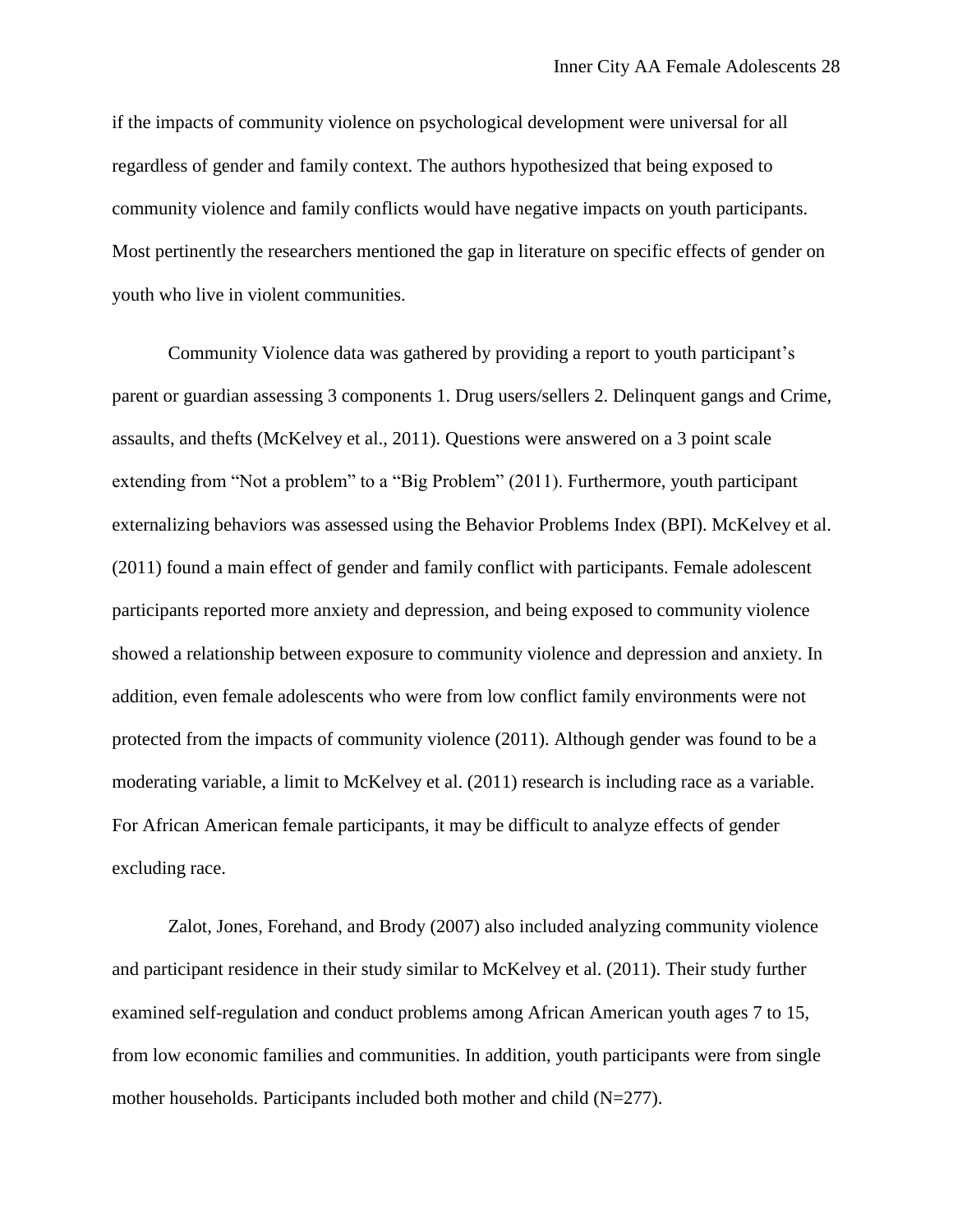The authors mention the difficulties African American youth from low income communities face, including community violence and drug activity. They were also interested in further understanding conduct problems among this population of adolescents, as they are reported to get into legal trouble due to conduct problems more frequently than White adolescents (Elliott, Huizinga, & Menard, 1989; Peeples & Loeber, 1994; Tittle & Paternoster, 2000; U.S. Department of Justice, 2003 as cited in Zalot, Jones, Forehand, and Brody, 2007).

Youth who live in high crime low income communities are more likely to participate in violent or delinquent behaviors than youth from higher income households living in more economically advantaged communities (Zalot, Jones, Forehand, and Brody, 2007). Furthermore, neighborhood context can be a moderator for conduct problems for African American girls specifically and conduct problems tend to emerge more fervently in African American females around the age of puberty onset (Silverthorn & Frick, 1999; U.S. Department of Justice, 2003 as cited in Zalot, Jones, Forehand, and Brody, 2007).

Zalot, Jones, Forehand, and Brody (2007) examined participant's neighborhood perceptions as a moderator between self-regulation and conduct problems among African American youth ages 7 to 15. They hypothesized that African American youth would have conduct or self- regulation problems exacerbated by living in low income communities. Participants resided in low income communities in both urban and rural areas (2007). Forty nine Percent of participants resided in a rural area, 42 % of the mothers did not complete high school, and 38% of the mothers were not employed.

Using an exploratory analysis, this study assessed the three way interaction between Self-Regulation, Neighborhood Context, and Gender. Participants were given self-report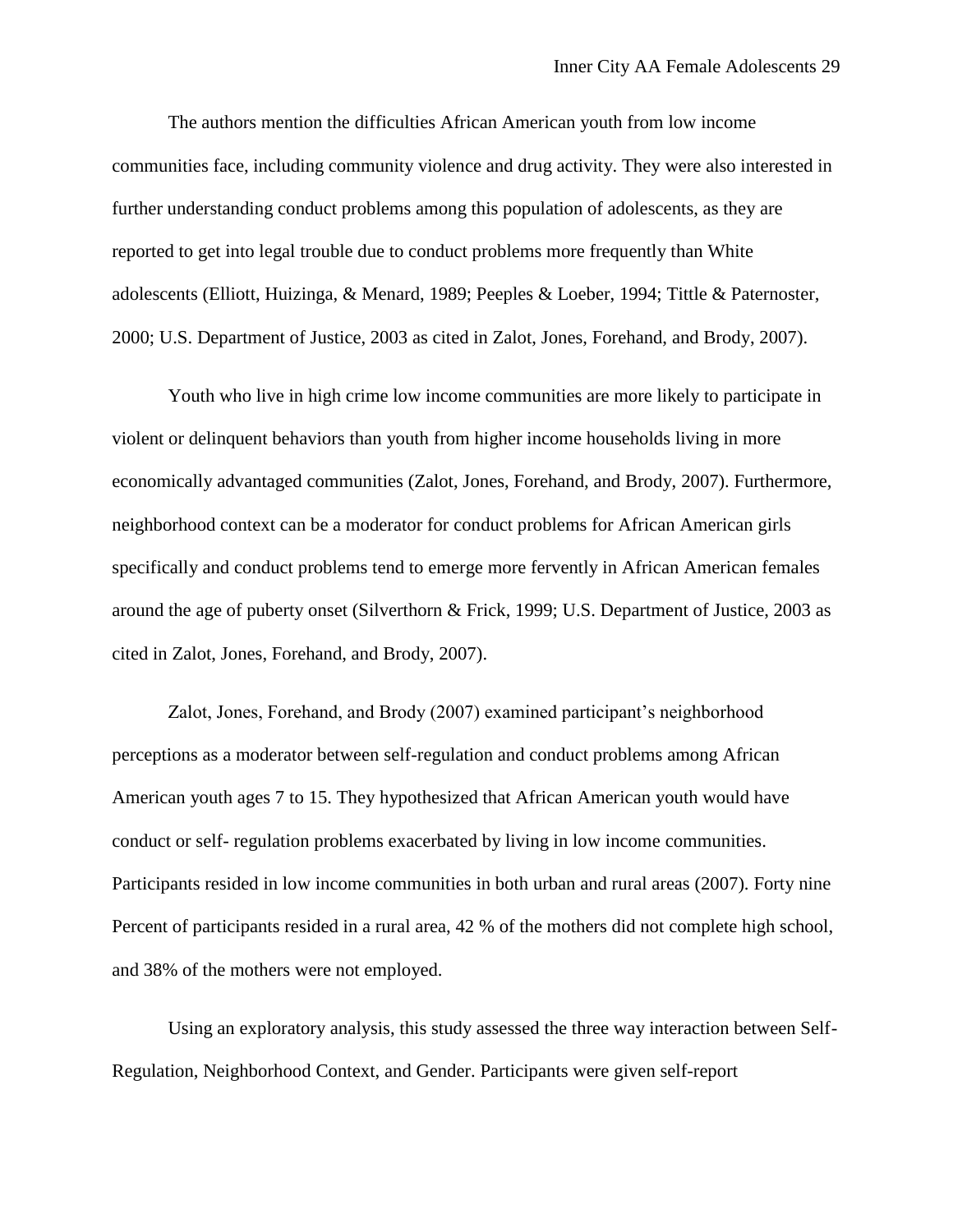questionnaires administered in an interview format due to difficulties with literacy among the participants. Two interviews were administered. The first interview was a sociodemographic interview and the second a psychosocial interview. Participants were also compensated for completing the two interviews. Scales were developed with preliminary input from community and school leaders to ensure the scales were worded properly, and scales were developed through confirmatory analysis, only accepting items loadings .40 or greater.

Self-Regulation was measured by mother's reports on the Children's Self Control Scale, a 15 item assessment by Humprhey (1982). The dependent variable was conduct problems, and the Aggression and Delinquency subscales from the Youth Form of the Child Behavior Checklist (Achebach, 1991) were used to assess conduct issues. Because neighborhood context was the moderating variable, youth participants were asked to rank nine specific aspects of their environment regarding neighborhood risks: "(1) it is dirty, (2) it is noisy, (3) there are gangs, (4) there is physical fighting, (5) there are shootings and/or knifings, (6) there are people being killed, (7) there is drug use/dealing, (8) housing conditions are poor, and (9) it is too crowded; no privacy". (Zalot, Jones, Forehand, and Brody, 2007, p.11).

Results were generated using a regression analysis, resulting in a power of .80. Gender served as a moderator for Self-Regulation and Conduct Issues. Significant results appeared with girls (2007). Girls, who reported living in perceived high risk neighborhoods, reported participating in more aggressive activities.

A major implication for future research is the importance of the girl's perceptions of the neighborhood risk. The neighborhood risk perception was positively correlated to the girl's participation in aggressive behaviors. Further examination of African American girl's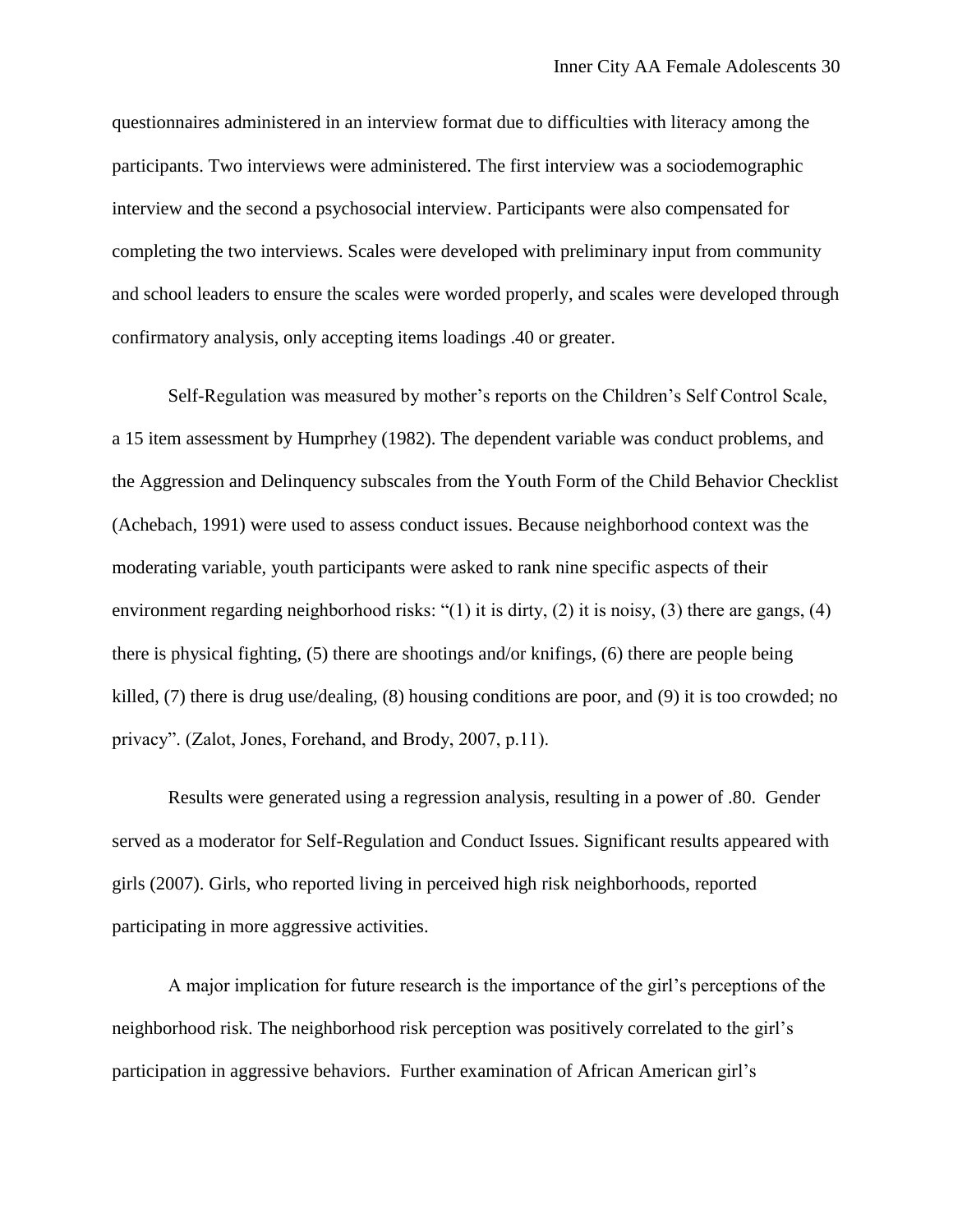perceptions of womanhood may glean more information about its relationship with aggressive behaviors.

Violent or aggressive behavior among inner city adolescents tends to focus on African American youth (Bolland, Bryant, Lian, McCallum, Vazonsyi, & Barth, 2007). Although African Americans represent a minority population in the United States, African Americans frequently comprise the majority population in inner city communities (Bolland, Byrant, Lian, McCallum, Vazonsyi, & Barth 2007). Bolland, Bryan, Lian, McCallum, Vazsonyi, and Barth (2007) examined African American, multi-racial, and Caucasian adolescents residing in inner cities. Bolland and fellow researchers conducted a longitudinal study focusing on youth from impoverished backgrounds (2007). Sampling adolescents from public housing as well as students receiving free or reduced lunch, Bolland and colleagues considered risky behaviors and hopelessness as dependent variables with race as an independent variable (2007).

In this study, hopelessness is described as a developmental construct, with a foundation of abilities to think about the future and to believe in a future (2007). Planning for the future is the developmental element that Bolland and colleagues mention as a common developmental task of adolescence (2007). However having low family income effects abilities among adolescents to think about their futures (Lamn et al. 1976; Nurmi, 1987; Trommsdorff et al. 1979, as cited in Bolland, Bryant, Lian, McCallum, Vazonsyi, & Barth, 2007). An important concept Bolland and colleagues mention, is researching race in context (2007). Bolland and colleagues examine effects of race in the context of low income inner city communities (2007).

Bolland, Bryan, Lian, McCallum, Vazsonyi & Barth compared risky behaviors among adolescents living in a low income housing development, and compared participants based on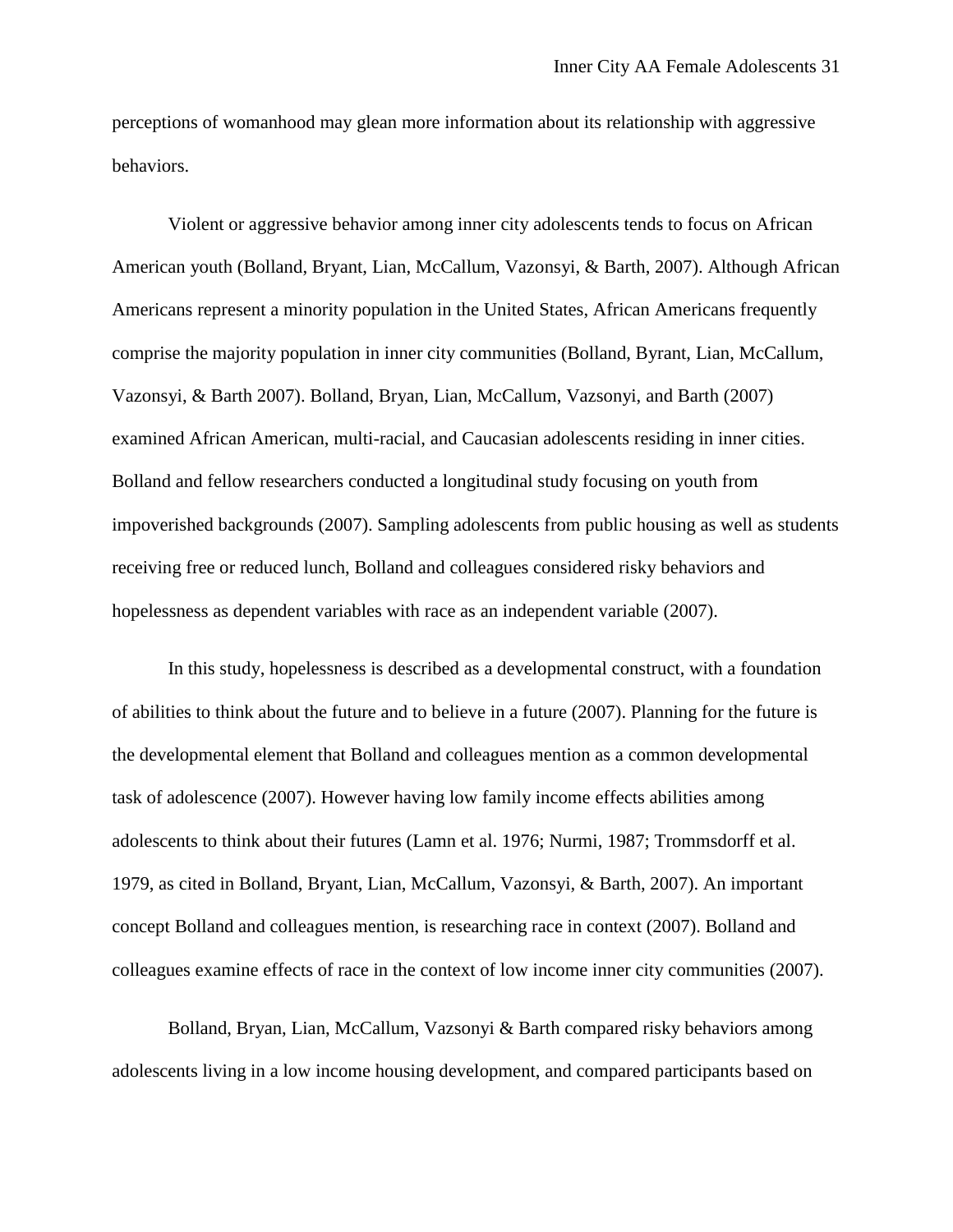race using the categories African American, Mixed Race, and Caucasian (2007). Two research questions were examined 1. What are the relative levels of risk behavior among African American, Caucasian, and mixed-race adolescents living in these neighborhoods? 2. How does race moderate the relationship between hopelessness and risk behavior among adolescents living in these neighborhoods (2007)? Bolland and fellow researchers used random selection to survey participants in a low income house development, surveying youth ages 10 to 18 (2007). Starting the longitudinal study N=1, 775 participants were surveyed in 1998, and by 2003 N=5, 985 participants were included in the study (2007). 55.9% of participants were surveyed repeatedly during the longitudinal study (2007). Bolland and colleagues surveyed participants in 6 waves, from 1998 to 2003 (2007). Participants completed a 294 structured question survey (2007).

During data analysis, Bolland, Bryant, Lian, McCallum, Vazsonyi, and Barth (2007) controlled for multiple variables: sense of community, warmth toward mother, religiosity, attitudes about the inevitability of violence, attitudes about the risk of substance abuse, attitudes about sexual immaturity, gender, age, and neighborhood. Dependent variables were risky behaviors falling into three behavioral domains, 1. Substance use 2. Violence 3. Sexuality (2007). Results showed high levels of risky behaviors among participants, high hopelessness (declined greatly between ages 12 and 13) (2007). Caucasian participants reported more substance use involving tobacco and alcohol than African American participants (6848) =5.09, adjusted p<0.5, while Mixed Race respondents reported using marijuana the most (2007). No significant difference was found when examining race and sexual intercourse (2007). Finally hopelessness was positively correlated with all considered risk behaviors except fighting and carrying a weapon (2007). Overall Caucasian and Mixed Race Adolescents reported being more at risk in the low income inner city neighborhood.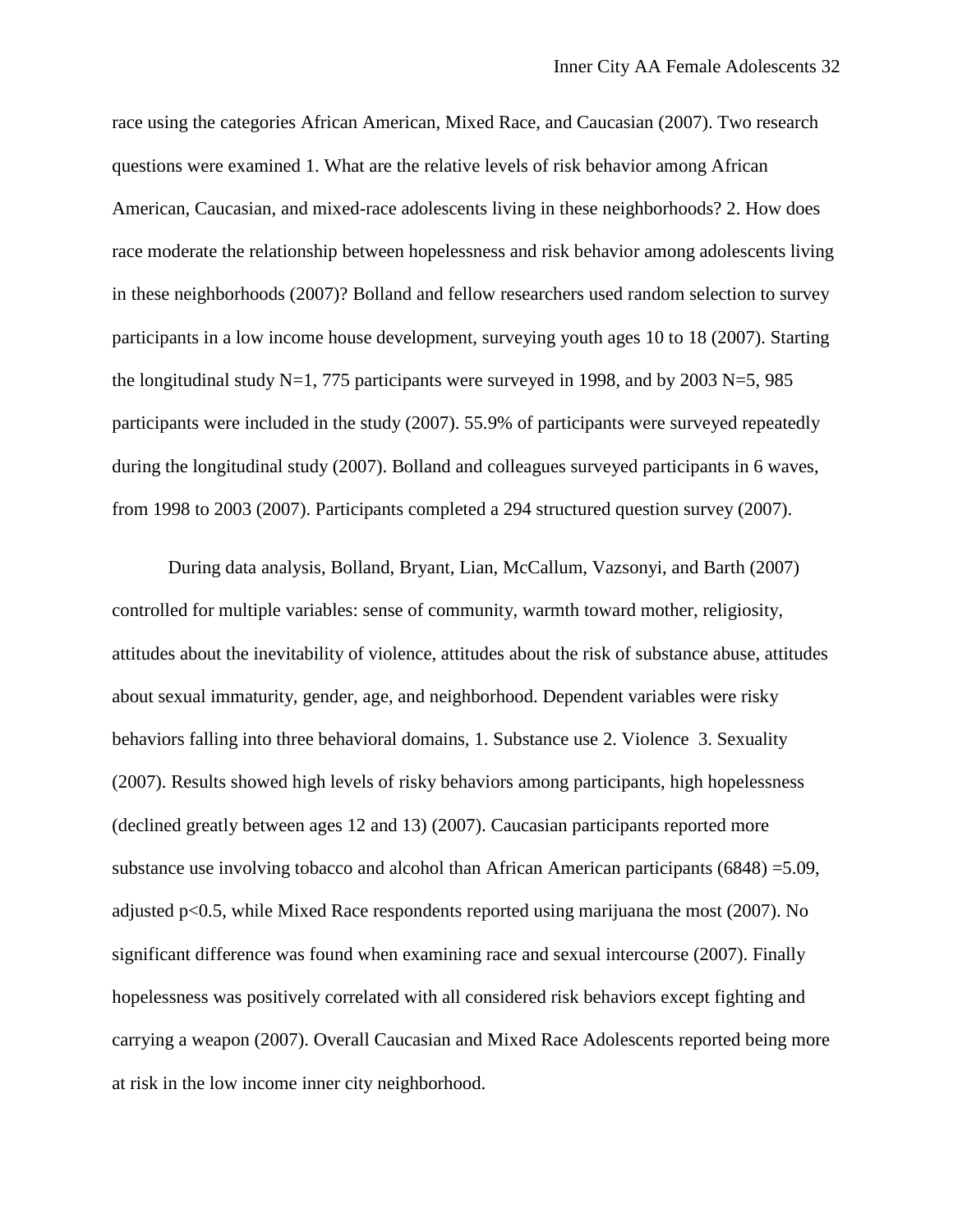Several limitations were presented in this study surrounding methodology. For example having a survey which has over 200 items can deter participants from completion and contribute to participant exhaustion during completion. Furthermore, the authors only asked racial identification once during the longitudinal study, which disregards potential changes in racial identity over time. Bolland and colleagues only assessed Gender, Age, and Neighborhood every year; however race is a demographic variable which should have been included in the yearly reassessment as well. Finally the authors mention a limitation to their methodology which they call "Loss to follow-up". Only 4% of participants were in all 6 data collection waves. The greatest "Loss to follow-up" occurred during the first year of the study, 1998-1999.

It is also pertinent to note, the 2003 wave reported fighting significantly more than the earlier waves. Furthermore Bolland and the research team concluded it is salient to examine racial identity and protective factors for youth living in low income inner city communities, because they are a vulnerable population. Most interestingly, Bolland and colleagues suggest perhaps the Caucasian adolescent participants used more successful role models as a reference point garnered through popular media, which may have contributed to their increased risky behaviors when living in a low income neighborhood (2007). They hypothesized that perhaps Caucasian participants compared themselves to more successful people, and therefore were more frustrated with their place in society and subsequently participated in more at risk behaviors versus non Caucasian participants who compared themselves to less successful people. Bolland and colleagues hypothesis may inform prevention programs on protective factors for youth living in low income communities.

Fagan, Van Horn, Hawkins, and Author (2007) examined (N=7,829)  $10^{th}$  graders, who were participants in the Communities That Care Youth Survey. Fagan and fellow researchers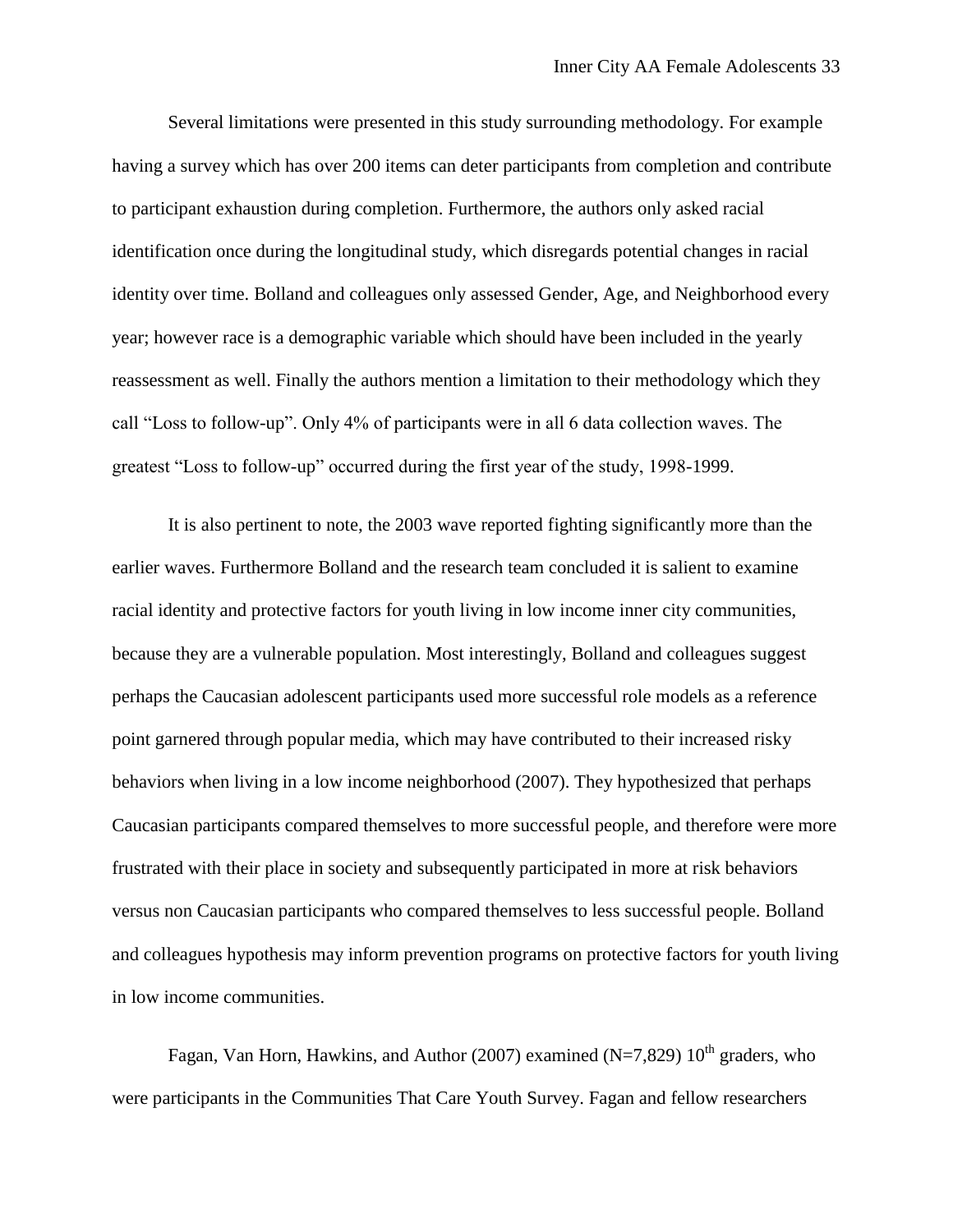were interested in protective factors for girls and boys to help prevent future offending (2007). Fagan and colleagues mention a key point, if the protective factors for girls and boys are different, than perhaps preventative programs should be gender specific (2007). Research questions addressed by Fagan, Van Horn, Hawkins, and Author (2007) include:

- 1. Are the same risk and protective factors associated with serious delinquency for males and females?
- 2. Does the strength of the association between risk and protective factors and serious delinquency vary by gender?
- 3. Do males and females report different levels of exposure to risk and protective factors in their families, school, and peer groups, and as individuals?
- 4. To what extant do gender differences in levels of exposure to risk and protective factors mediate the relationship between gender and serious delinquency (Fagan, Van Horn, Hawkins, & Arthur, 2007, pg. 116).

Fagan, Van Horn, Hawkins, & Arthur used the The Communities That Care Youth Survey which measures risk 30 different protective factors and risk factors, as well as delinquent behaviors and using substances (2007). Ultimately the researchers used 22 factors in the analysis, such as *Prosocial Opportunities, Attachment to Mom, Attachment to Dad, Rewards for Behavior, Family conflict, Academic Failure, and Low Commitment* (2007). Reliability coefficients were in the range of .66 to .91. Participants included ( $N=3,986$ ) girls and ( $N=3,843$ ) boys (2007). Different than other studies mentioned in this proposal, 79.4% of participants self- reported Caucasian, 8.0% Hispanic, 4.1 % identified as African American 3.8 % identified as Other Ethnicity, 2.5 % Asian, and 2.2 % identified as Native American.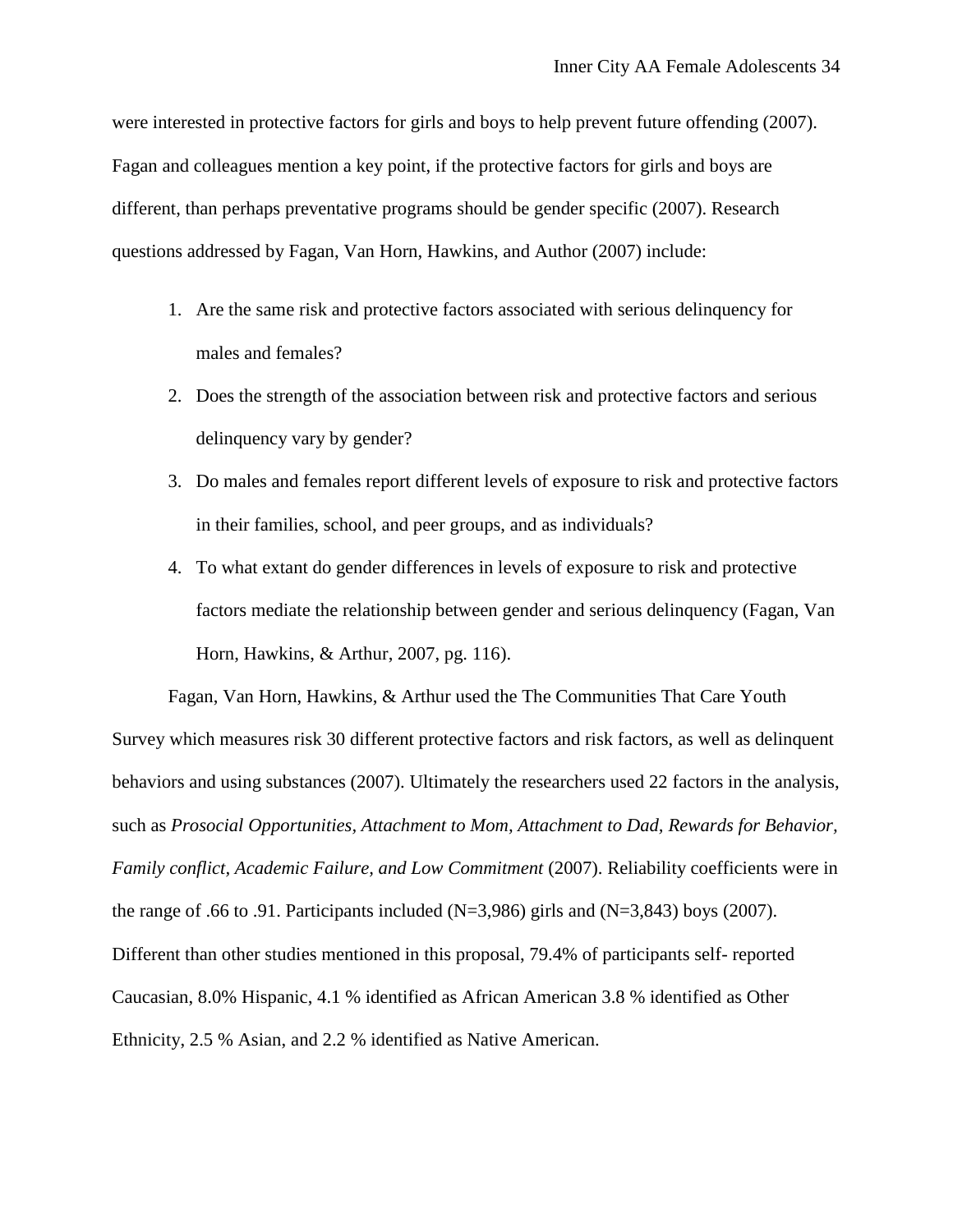Results showed the 22 factors were all related to delinquency significantly for male and female participants (Fagan, Van Horn, Hawkins, & Arthur, 2007). Boys were significantly more likely to report participating in delinquent behaviors. Using Chi-Square, no significant differences were found between male and female participants on 10 of the 22 factors related to risk or protective factors in relation to participants reported delinquency (2007). When addressing exposure to risk and protective factors, boys were significantly more exposed to risk factors and significantly less exposed to protective factors than female participants (2007). This appeared on 18 of the 22 factors (2007).

Overall boys reported more delinquent behaviors than girls, but Fagan and colleagues found the primary contributing factor was how much more boys were exposed to risk factors and how much less boys were exposed to protective factors than girls. However, as Fagan and colleagues note in discussing their study, prevention programs are needed for both genders as both male and female participants reported participating in delinquent behaviors (2007). Research on adolescent populations in relation to protective and risk factors for delinquency is needed to inform preventative programming (Fagan, Van Horn, Hawkins, & Arthur, 2007).

Hansen, Tinney, Asomugha, Barron, Rao, Curry, Lucas, and Rosenthal (2014) examined how adolescents make decisions and its relation to violence among youth. Hansen and colleagues created a partnership, which combined academics and a community organization, focusing on urban communities. Hansen and fellow researchers qualitatively examined decision making and its relationship with violence with high risk youth participants, who were a part of the partnering community organization. Participants who wanted to participate in the program were initially recruited through purposive sampling. Hansen et al. wanted to include youth who were interested in discussing violence in their communities in order to assist with prevention. Initial participants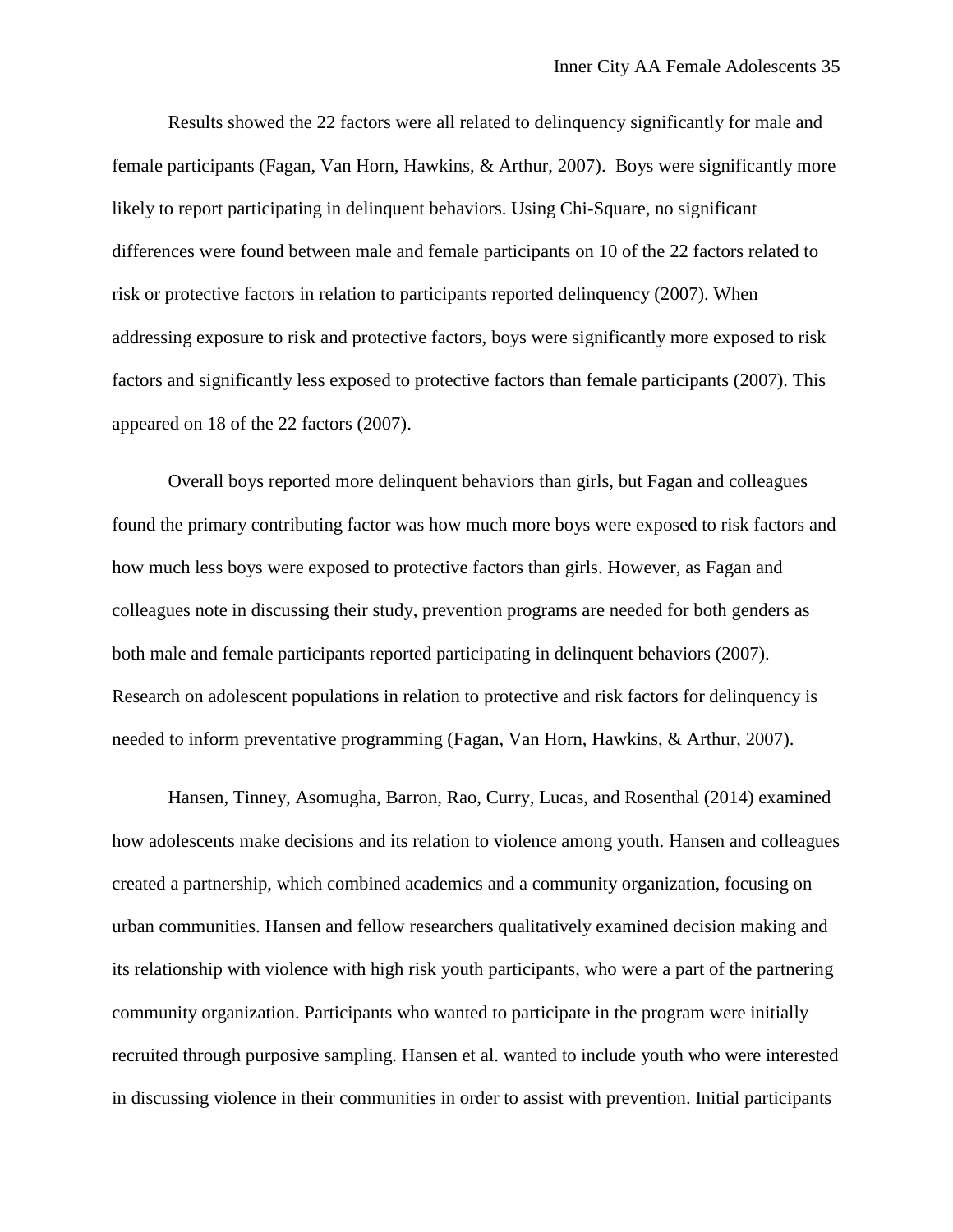were recruited through a program entitled Street Outreach Worker Program (SOWP). Mentoring and violence intervention was the program's focus. 30 participants enrolled in SOWP ( $N=26$ ) were African American,  $(N=15)$  were female and  $(N=27)$  came from single parent households led by women (2014).

Primary methodology included having focus groups for participants with a  $63\%$  (n=19) retention rate (Hansen, Tinney, Asomugha, Barron, Rao, Curry, Lucas, & Rosenthal , 2014). Focus group 1 topics revolved around participant's perceptions of origins of violence in their communities. Focus group1 constructed a "problem tree" to conceptualize issues with violence amongst youth. Tree roots were causes and branches were effects. The treatment team concluded same gender groups would encourage non bias responding and more participation from each group member. Subsequent focus groups occurred every week for 90 minute sessions in July 2008 and August 2008; moreover, each group used the "problem tree" as a basis for discussion.

Furthermore, participants were trained to photograph potential sources of youth violence in their communities. Using digital cameras, participants would bring in photos to group each week, and leaders would select photos to share and facilitate discussion with the group. Specific guidelines were given to participants regarding who or what they may photograph. Guidelines were acquired from principles of community-based participatory research, and finalized by a research team (Hansen, Tinney, Asomugha, Barron, Rao, Curry, Lucas, and Rosenthal, 2014).

Data analysis was conducted by a team (Hansen, Tinney, Asomugha, Barron, Rao, Curry, Lucas, and Rosenthal, 2014). All transcripts from the focus groups were analyzed by the team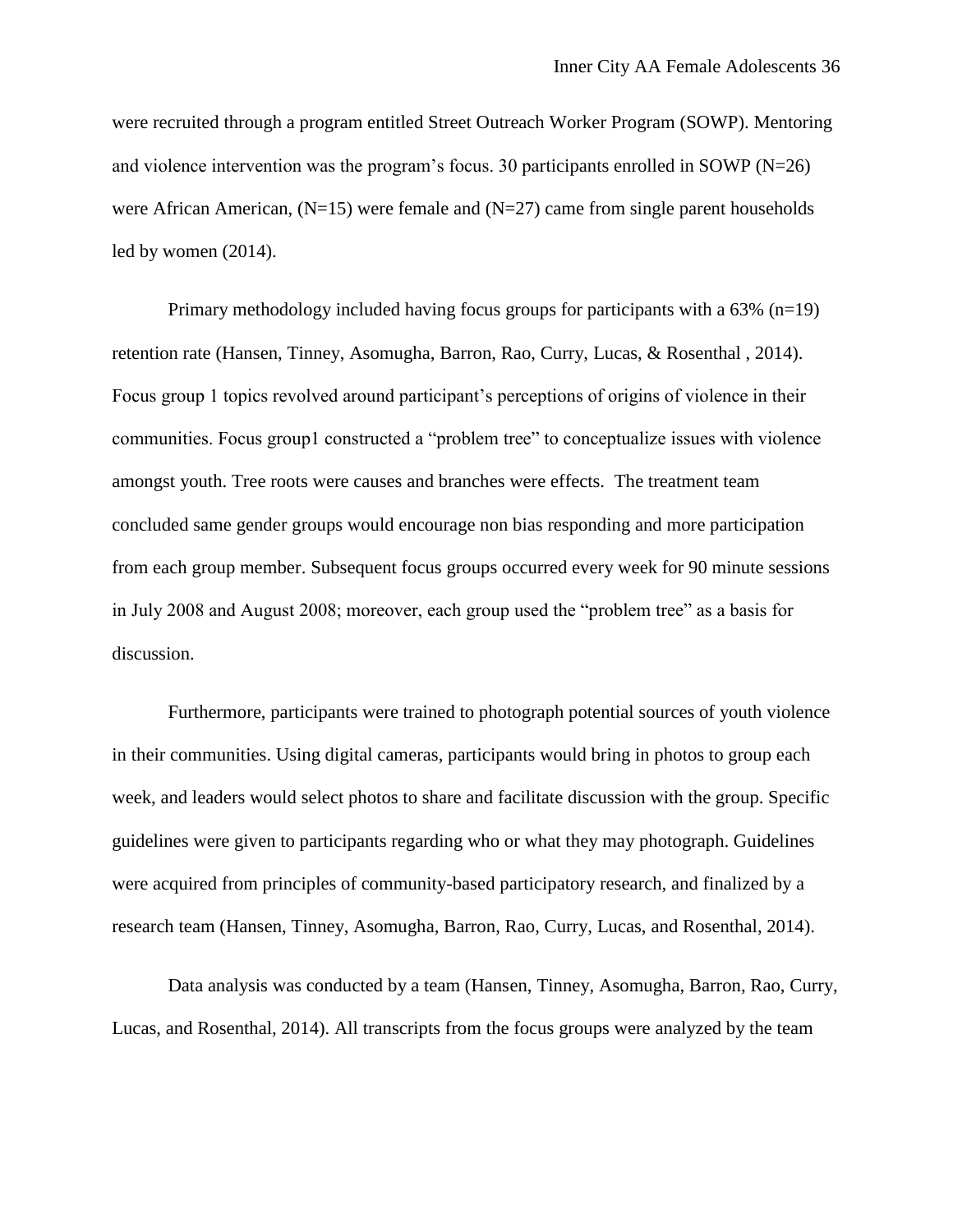and by using qualitative software (ATLAS.ti 5.0) (2014). Both the team and software used coding to analyze focus group transcripts. Four themes were derived from data analysis.

Theme 1: Respect- youth participants pursued respect

If you go to [a] fashion school like Hill House [High School]…if you not fresh, I bet you by the next year you gonna try to [be]…I talking about a lot of people who are not fresh and stuff, they gonna try to get money. That's why everybody try to get money, 'cause they got to. (17 y/o male)

"It's harder because they [are] under peer pressure. They try to do so much to get their name known. (18 y/o male) (Hansen, Tinney, Asomugha, Barron, Rao, Curry, Lucas, and Rosenthal, 2014, p.25)

Participants sought out respect as a means of safety according to Hansen, Tinney, Asomugha, Barron, Rao, Curry, Lucas, and Rosenthal (2014).

Theme 2: Personal Safety

He got his red flag in his pocket, everything. He's a true Blood. He'll sit on Congress Ave all day just waiting for somebody to walk by with a blue flag and fight…So, like, with him, he got all his respect ' cause you can sit in somebody else ['s] hood. You could sit in the Crip hood. Like without nothing going on… He got mad respect (16 y/o female) (Hansen, Tinney, Asomugha, Barron, Rao, Curry, Lucas, and Rosenthal, 2014, p. 26).

Theme 3: Risk to personal safety

It's just crazy. Why do have to go and kill somebody over something dumb, over stealing a bike or the drugs? Why do guns even have to invented? (19 y/o female)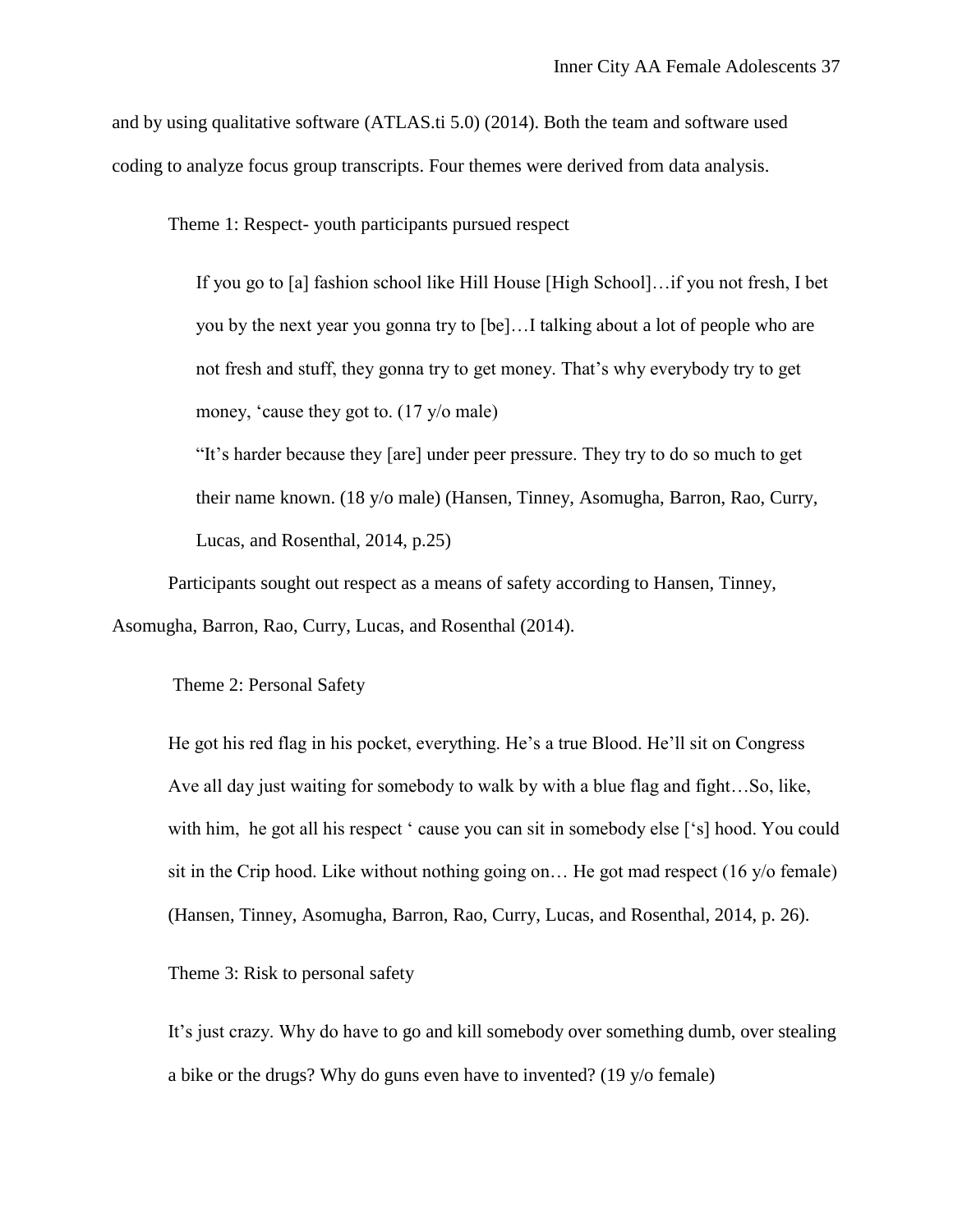See my friends who carry guns around be for protection for their life. Is not like they just carrying it just to have it [or] shoot and rob somebody, [it] is for their life. (19 y/o male) (Hansen, Tinney, Asomugha, Barron, Rao, Curry, Lucas, and Rosenthal, 2014, p.26)

Theme 4: Expressing conflict and frustration trying to achieve respect in unsafe environments with limited opportunities

Cause it's like, it's like I used to be a knucklehead…you know what I'm saying? After, you know, I got shot… it makes you think differently, you know what I'm saying? Like this ain't really worth it! But to people that don't see that it's not worth it…they be out there every single day and still don't wake up to see this is embarrassing. I'm out here and I ain't gonna make it nowhere. Because believe it or not a lot of people…really really think the streets is life…And when you [are] caught up being around [them], it's just like you don't move, period. (18 y/o male) (Hansen, Tinney, Asomugha, Barron, Rao, Curry, Lucas, and Rosenthal, 2014, p. 27).

Overall participants considered violence as a side effect of gaining respect in and subsequently outside of one's community (Hansen, Tinney, Asomugha, Barron, Rao, Curry, Lucas, and Rosenthal, 2014). Hansen et al. considered not exploring gender as a part of their study. Hansen and colleagues mention needing more representations of female's perspectives. More female perspectives would strengthen their study and work with the aforementioned community and academic partnership (2014). Hansen et al. believe there are gender specific experiences in relation to violence; furthermore, having same gender groups promoted more open dialogue among female participants in their study (Hansen, Tinney, Asomugha, Barron, Rao, Curry, Lucas, and Rosenthal, 2014).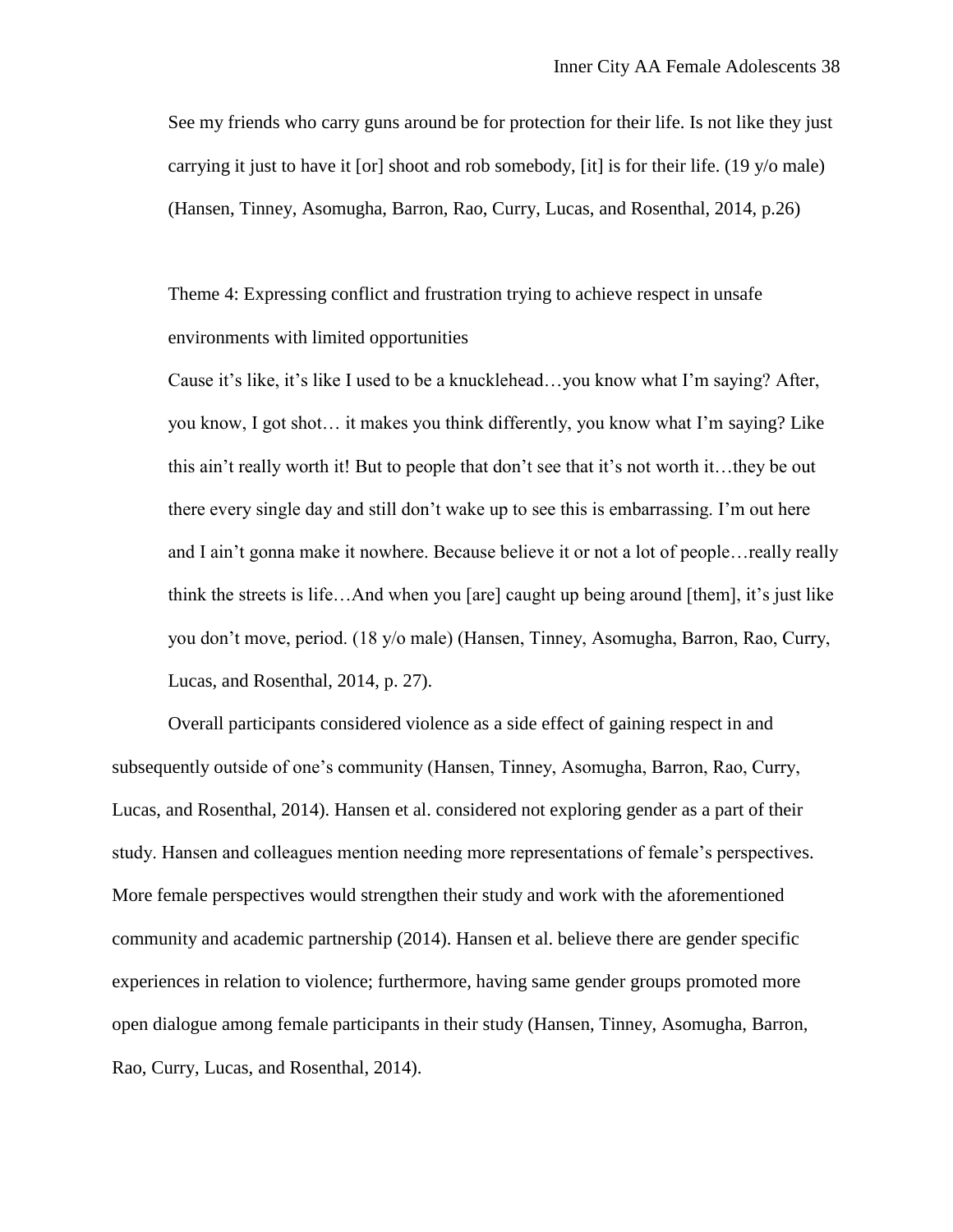Several qualitative researchers have begun to research inner city African American adolescents, but more studies are needed from the perspectives of female participants exclusively (Cooper, Guthrie, Brown, & Metzger 2011). A number of qualitative studies are found examining womanhood only from perspectives of older African American women, including *Through The Lens of Race: Black and White Women's Perceptions of Womanhood* (Settles, Pratt-Hyatt, & Buchanan, 2008); *My ill literacy narrative: growing up Black, po and a girl, in the hood* (Richardson, 2009); and *Myths, Stereotypes, and Realities of Black Women: A Personal Reflection* (Bell, 2004). However, only a handful of studies contain adolescent perspectives. A current gap in literature exists regarding perspectives of womanhood from current African American female adolescent participants. As noted previously, participant residence should be considered in research as well to explore how adolescent African American females in inner cities conceptualize becoming women in their communities.

#### **Study Framework**

African American adolescent girls in inner cities face numerous challenges, and are a vulnerable at-risk population. Aggression and violence are reported as critical concerns that can inhibit academic trajectories through suspension and expulsion, and also create risk for injury and incarceration. The influence of gender roles, perceptions of Black womanhood, multiple socio- historical factors and possible interactional frameworks with this population have been cited as current gaps in literature.

Current quantitative literature offers a useful starting point for constructing a qualitative paradigm on this topic that is appropriate to the challenges which literature currently fails to fully address. Through the integration of a paradigm situated in social constructionism with a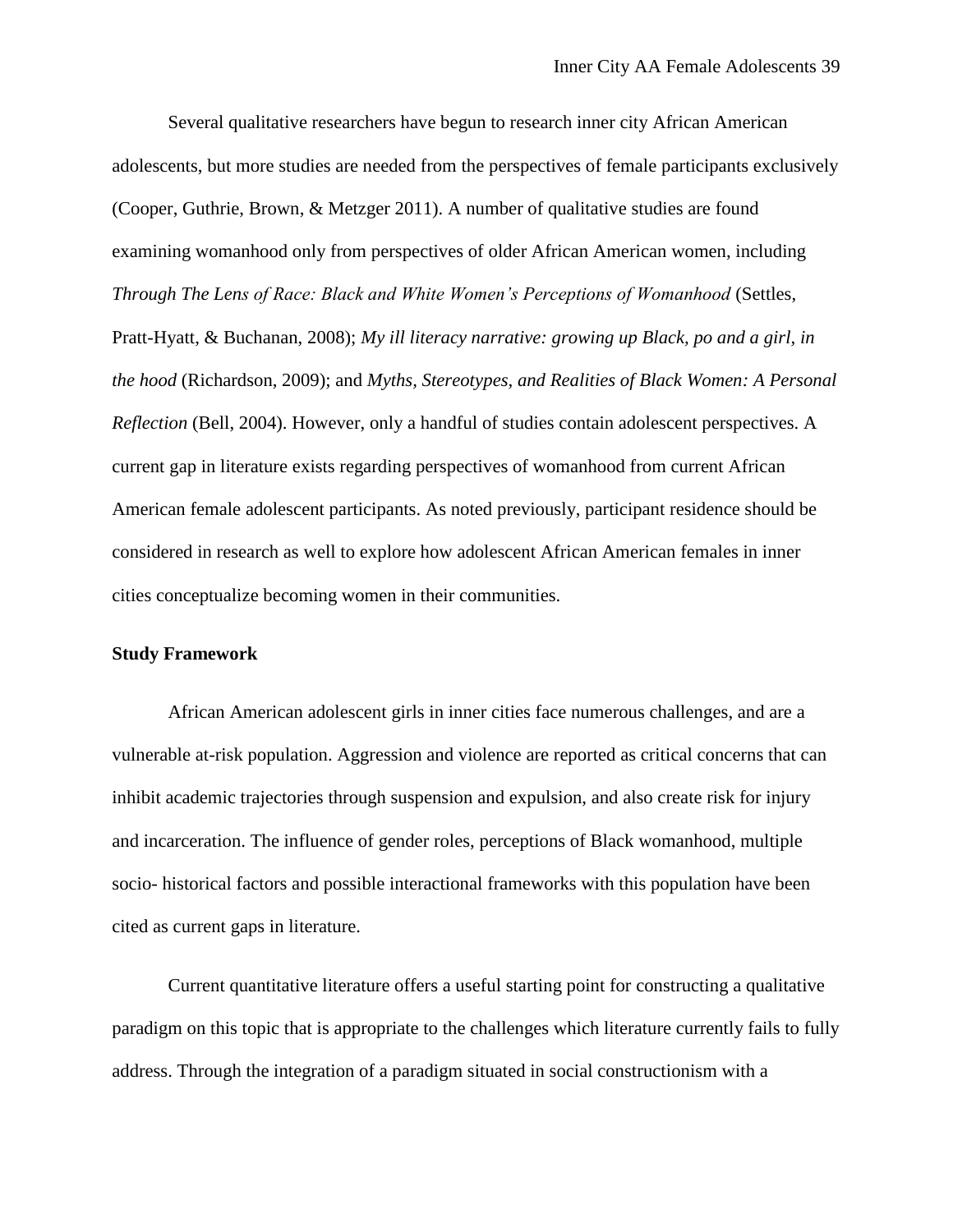perspective of Black feminism to guide interpretation, potential interactional processes currently underdeveloped in scholarly literature could be illuminated. Qualitative study with African American female adolescent participants in inner cities provides a framework for a rich investigation of possible motives for the construction of aggression or violent behavior in relation to their perceptions of womanhood. Research questions that address how African American female adolescents view womanhood and how aggressive stances and behavior may be related to an African American female adolescent's perception of womanhood offer insight into adolescent identity construction.

Social Constructionism and Black Feminist thought provides a helpful lens with which to view participant responses. Social Constructionist theory focuses on individual's perceptions of self in society and Black Feminist Thought highlights lived experiences of African American women. Further, the use of phenomenology as an epistemological foundation frames the integration of the social class into the discussion surrounding the experiences of African American adolescent girls and offers a voice for this population related to education and counseling.

This chapter included a review of qualitative and quantitative studies related to African American adolescent females. Aspects of gender and race are a primary focus. In addition a proposed research study was presented to conclude this chapter. Chapter three will include research methodology examining perceptions of womanhood among this population. Overall research design such as population, data collection, data analysis, instrumentation, ethical considerations and critique are presented in this chapter.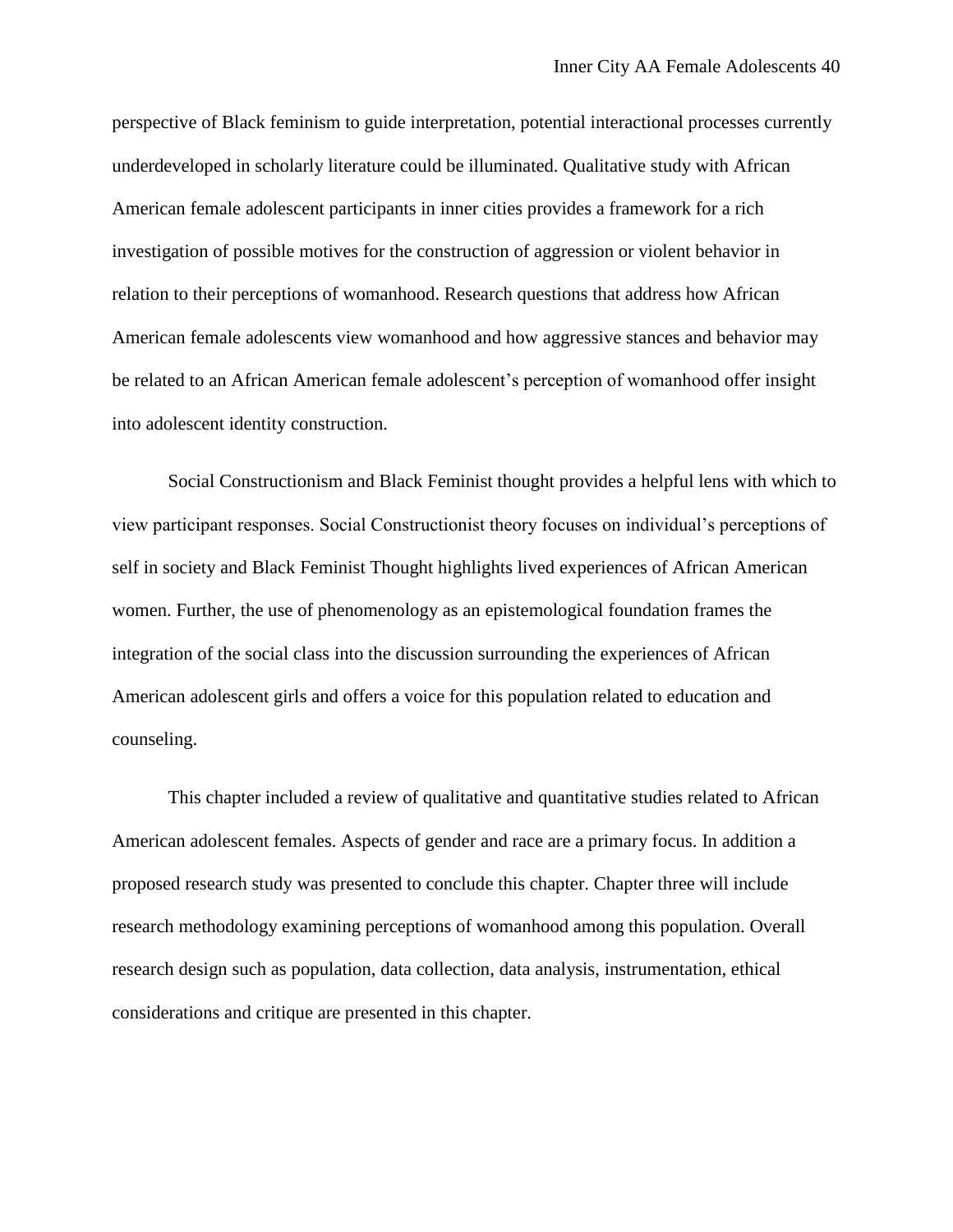## CHAPTER THREE: RESEARCH METHODOLOGY

## Introduction

Chapter three describes research design and the qualitative method used in this study. Sampling, data collection and data analysis will be discussed as well as informed consent and study limitations.

#### **Population and Sample**

African American adolescent females are this study's target population. Participants selfidentified as an African American and female. In addition, participants lived in an urban environment, as described by the national census as having 50,000 people or more (United States Census Geography/Urban and Rural Classification, 2015). A convenience sample was collected from Hampton, Virginia and the Washington, D.C. metropolitan area. First recruitment contact was made through a community program facilitator. Participants who were adolescents, identified as female, and identified as Black or African American were recruited for the study. 3 days of interviews were conducted.

# **Data Collection**

## Method

Semi structured interviews were conducted over a three day period. Upon entering the interview location, parents or guardians were given an informed consent form to complete before their child began the interview. The informed consent was given to the parents to read and I also read the informed consent out loud to the parents or guardians. In addition, I provided a period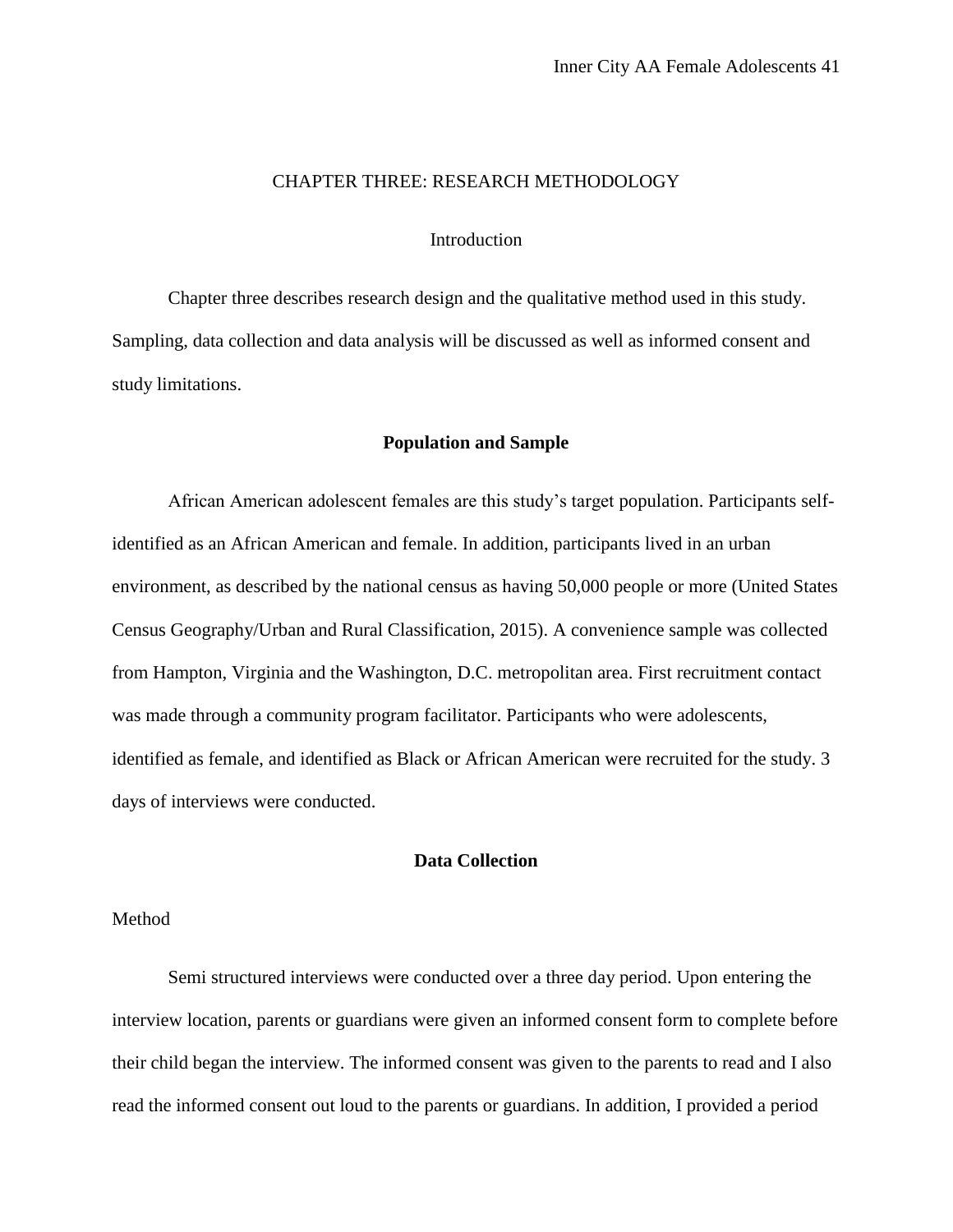after reading the informed consent to allow for questions from parents. I answered not only questions about the study, but also questions involving specific words or wording in the informed consent. Furthermore, a consent form to audio record interviews was given to parents/guardians and was also read aloud to parents as well. An additional time for questions was allowed after the consent to audio record was given. After the informed consent and consent to audio record was completed, a semi-structured interview began with each participant. Interviews were audio recorded and transcribed with a computer program, NVivo Qualitative Software installed on a laptop computer secured with a password.

## **Instrumentation**

Three instruments were used for this study. 1) Informed Consent Form 2) Audio Consent Form, and 3) Demographic Questionnaire 4) Researcher as Instrument

## *Informed Consent (Appendix A)*

An informed consent form was administered to each parent/guardian. The informed consent provided information about the study including how to withdraw from the study and how the data was going to be used. In addition the informed consent, confidentiality was also discussed, participants' right to participate in the study, and participants' rights to anonymity.

#### *Audio Consent Form (Appendix A)*

An audio consent form was given to parents/guardians immediately following the administration of the informed consent. The audio consent form included information for parents/guardians to understand that each interview in the study was going to be audio recorded and turned into a transcript for analysis.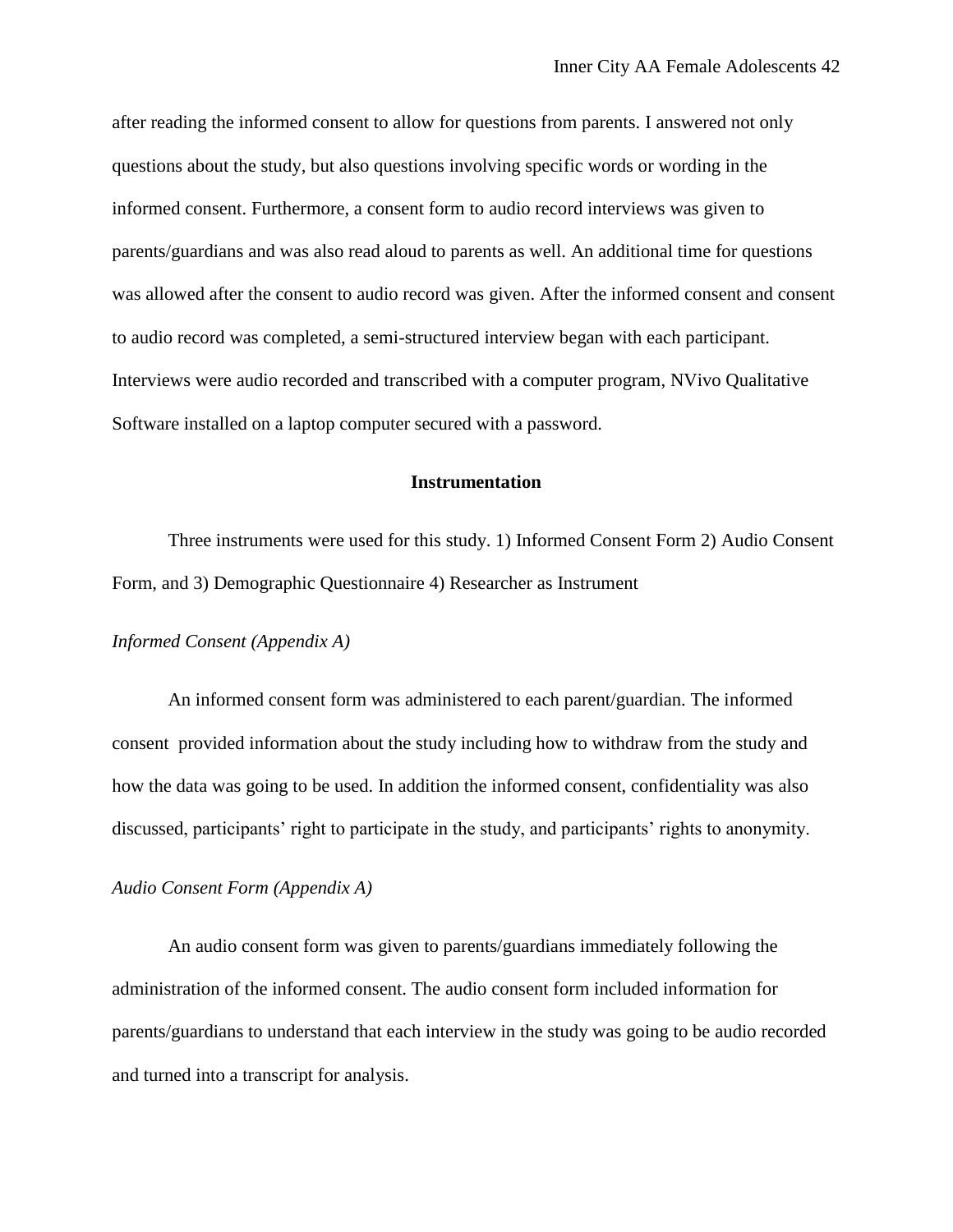*Demographic Questionnaire (Appendix A)*

A demographic questionnaire was administered to participants to collect demographic information specifically related to racial identity and gender identity. Age, race, education level, and residence, and socioeconomic status were included in the demographic questionnaire. Information garnered from the demographic questionnaire was included when reporting themes derived from participant interviews.

# **Research Design/Research Questions**

This study is a qualitative study using Social Constructionism and Black Feminist Thought as a lens for analysis. This study's purpose is to examine African American female adolescents, inner city resident's, perspectives of womanhood. Furthermore, this study examines if their perspectives of womanhood include aspects of aggression or violence. Specifically this study attempted to examine two questions:

#### Research Questions

- 1. How do Inner City African American female adolescents view womanhood?
- 2. How does aggressive or violent behavior play a role, or not, in African American adolescent perceptions of womanhood?

#### **Data Analysis**

Each semi structured interview was audio recorded and transcribed. Participants were directed to use alias names during the interview process; however, if participants accidently used an individual's name, the names were removed from the transcript and replaced with Person A.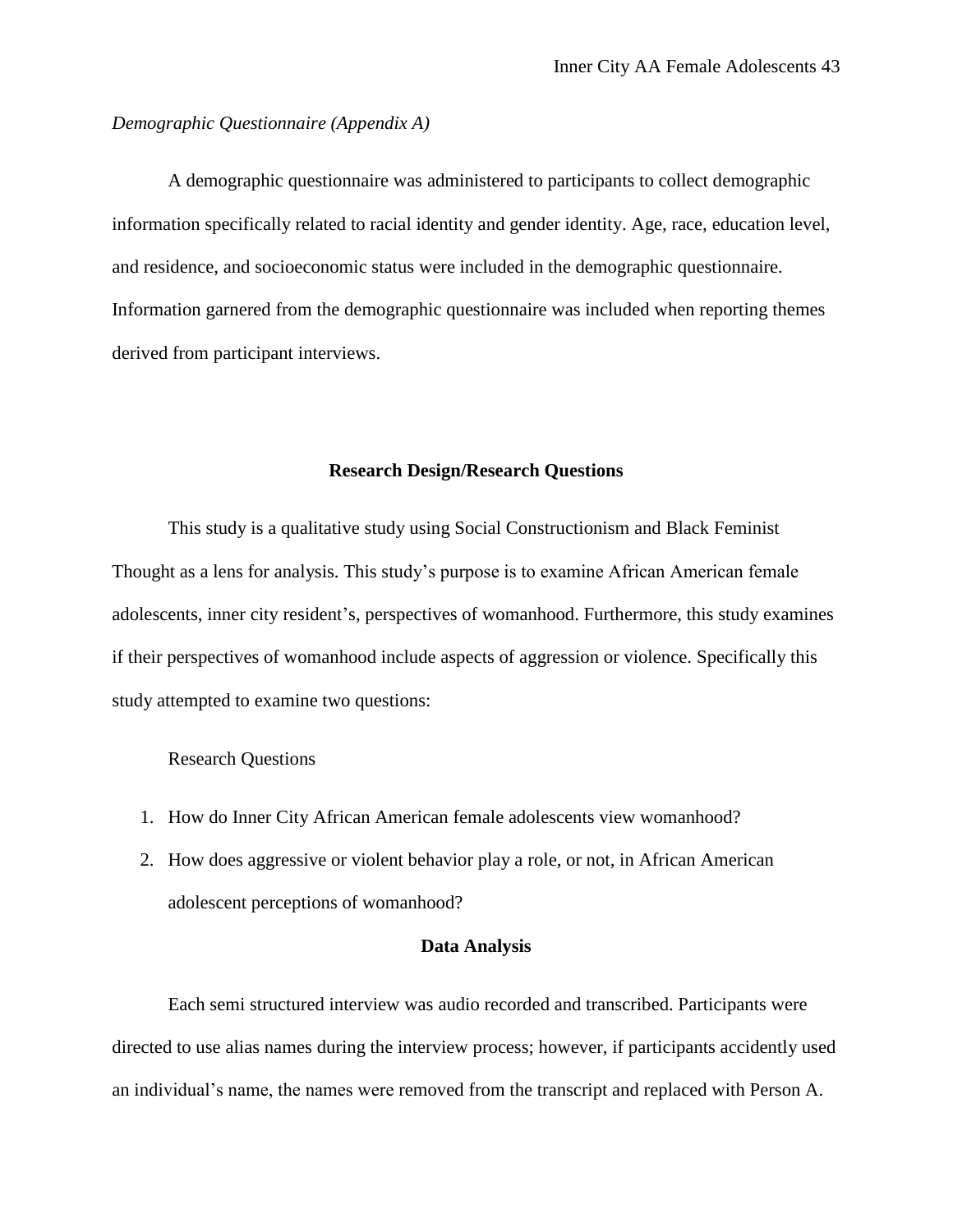After interviews were recorded and transcribed, each transcript was downloaded into the Qualitative database entitled NVivo. NVivo allows for transcript coding, importing answers from Survey Monkey online questionnaire program, highlights themes, and can exchange information with SPSS Statistics program as well. After transcripts were analyzed in NVivo, themes were derived and results and conclusions are subsequently reported.

## **Ethical Considerations**

This study was submitted to the College of William & Mary Institutional Review Board (IRB), in the fall of 2015. Each consent form was thoroughly explained and read aloud to each participant and parent/guardian. Confidentiality and right to withdraw from the study was discussed with participants and parent/guardians. In addition, ample time up to 30 minutes was given for questions after consent forms were administered. Transcripts were completed anonymously, not including names. Each transcript was assigned a number. Participants received a certificate, concluding the study.

## **Informed Critique**

Limitations of this study included: generalizability, participant motivation for study completion, and location differences in participant residence. The study's population consists of a convenience sample. Although results may not generalize to all populations of adolescent females, this study's goal was not to generalize to all populations of adolescent girls but to examine this specific group of adolescents. Furthermore, although all participants may reside in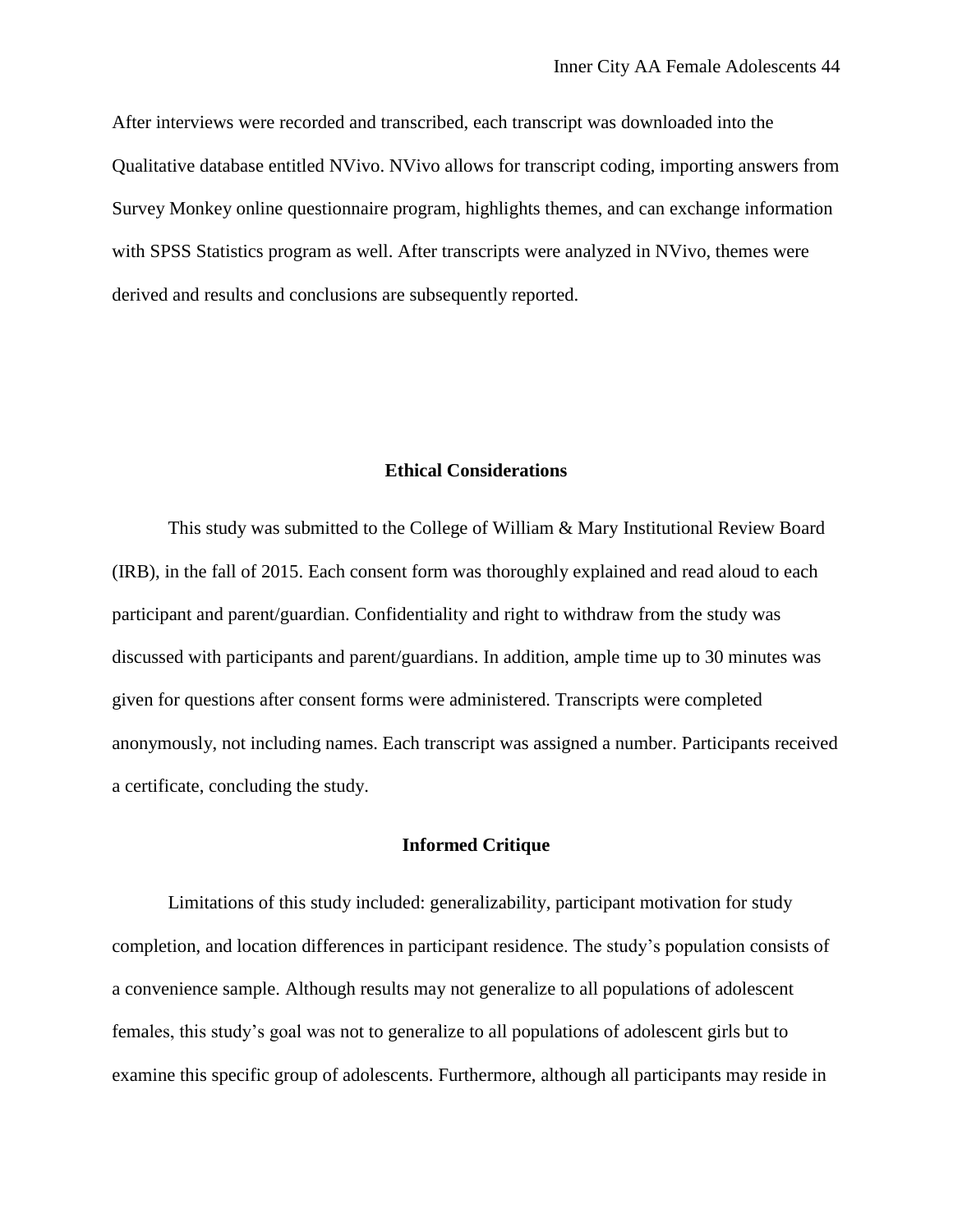urban environments, but their experiences may be uniquely different based upon the specific place in which the participant resides. For example, two participants may live in the same city but neighborhood dynamics vary from one neighborhood to another and from one household to another.

Although this study includes limitations, this research emphasizes challenges this adolescent population faces and the great need to have more research studies examining this population. Moreover, this study may assist Counselors and Counselor Educators in how to provide more culturally informed services and programming for this adolescent population. Further research can also be done to expand generalizability of this study through replicating the study in other inner cities as well as expand the research to African American female adolescents in suburban and rural environments as well. Subsequent studies can also examine other at risk adolescent populations.

### **Conclusion**

Chapter one introduced challenges facing African American female adolescents in inner cities. Challenges presented in chapter one identified reasons for this population to be considered at risk, such as frequent incidents of community violence and neighborhoods with limited financial resources. Furthermore, chapter one presented Social Constructionism and Black Feminist theory as the combined theoretical lens which frames this study. Chapter two presented qualitative and quantitative studies examining at risk adolescent groups. Chapter three presented a research design and methodology for this study using semi-structured interviews and coding through the qualitative analysis program NVivo. Ethical considerations and critiques such as generalizability and study limitations were also discussed in chapter three.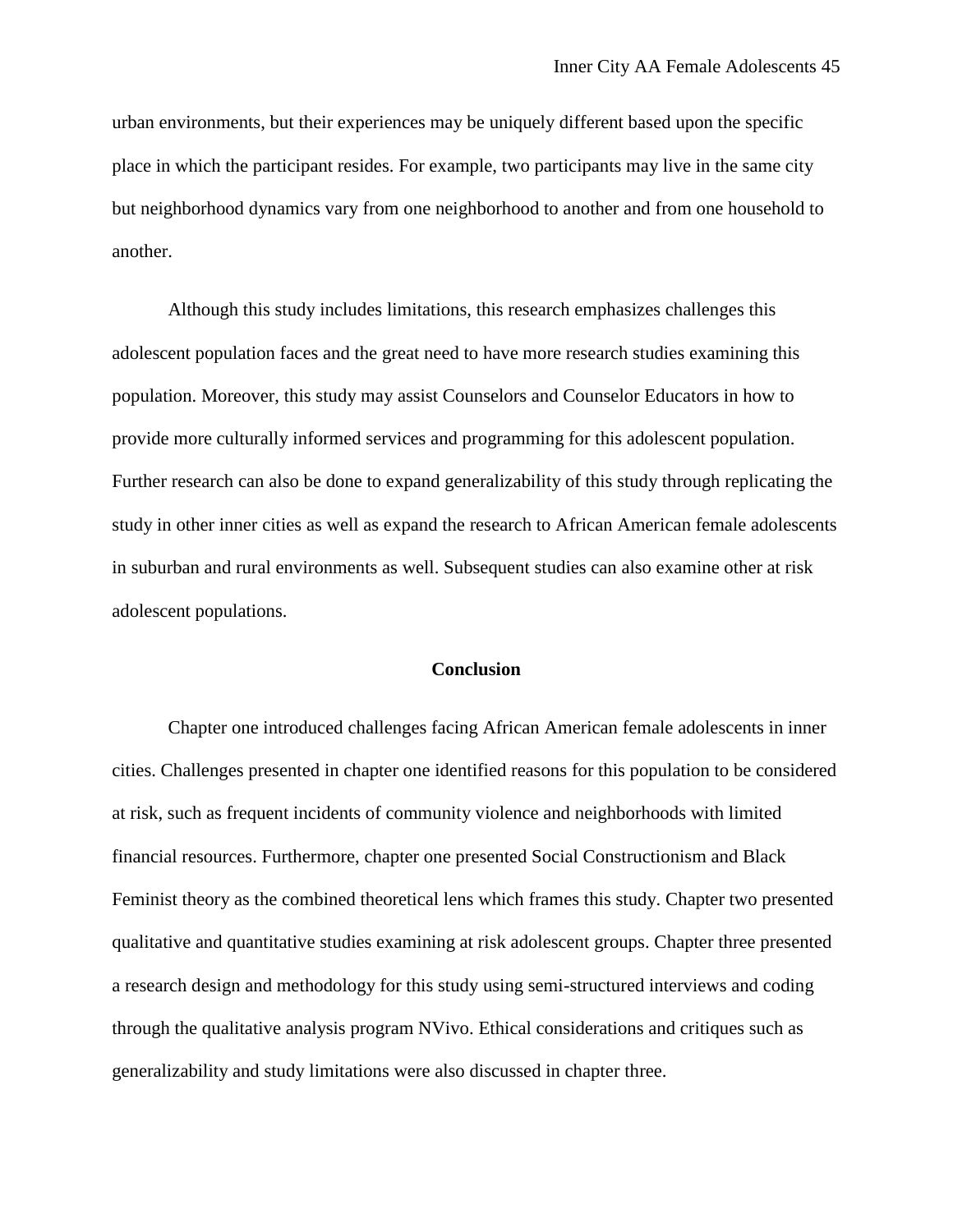In conclusion, this research study is a launching pad to provide more awareness in research to challenges facing this population. In addition, conducting this study can assist in providing more culturally informed counseling services and programming for adolescents. My intense hope is that this study will promote grant funding for programs geared towards empowering, educating, and counseling at risk adolescent populations.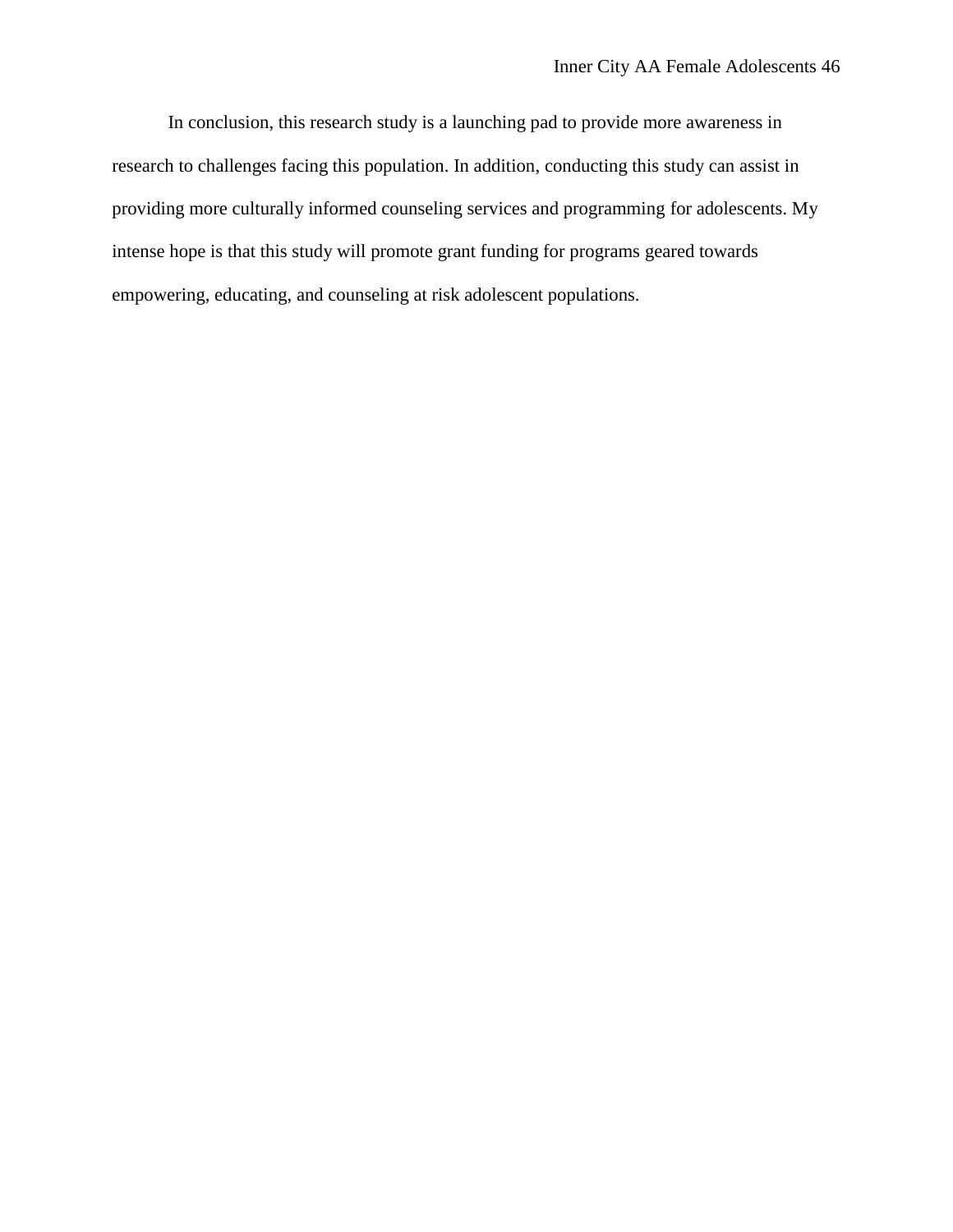## CHAPTER FOUR

The previous chapter described using a qualitative research design exploring the social construction of womanhood using a black feminist lens with African American female adolescents with a particular interest in their construction of womanhood as it relates to aggressive behavior. In addition, a description of the semi-structured interviews was discussed along with the informed consent. One semi-structured interview was used for each participant assessing the research questions presented in the previous chapter. Furthermore, the participants, role of the researcher, and procedures were discussed in the previous chapter. This chapter articulates the findings of the semi-structured interviews for six participants. Themes derived from the transcribed semi-structured interviews are discussed and presented.

## Perceptions of Womanhood

Perceptions of womanhood among inner city African American adolescents were investigated using semi-structured interviews. Several themes emerged during the interviews such as participant's mothers as role models, pursuit of higher education, and having responsibilities. Furthermore, physical development and menstruation along with being a wife and mother was mentioned by participants as well. Participants also were considerably interested in my perspective, concerning both womanhood and higher education. This study includes notes regarding my experience as the researcher, which echoes the participants' interest in not only sharing their perspectives of a pending womanhood as an African American, but also wanted to know the opinion of what being an African American woman was like. Participants were interested in my own journey to womanhood and how I went through adolescence. Interestingly in this study participants seemed to not only acknowledge me, the researcher, as an instrument, but also seemed to view me as a resource.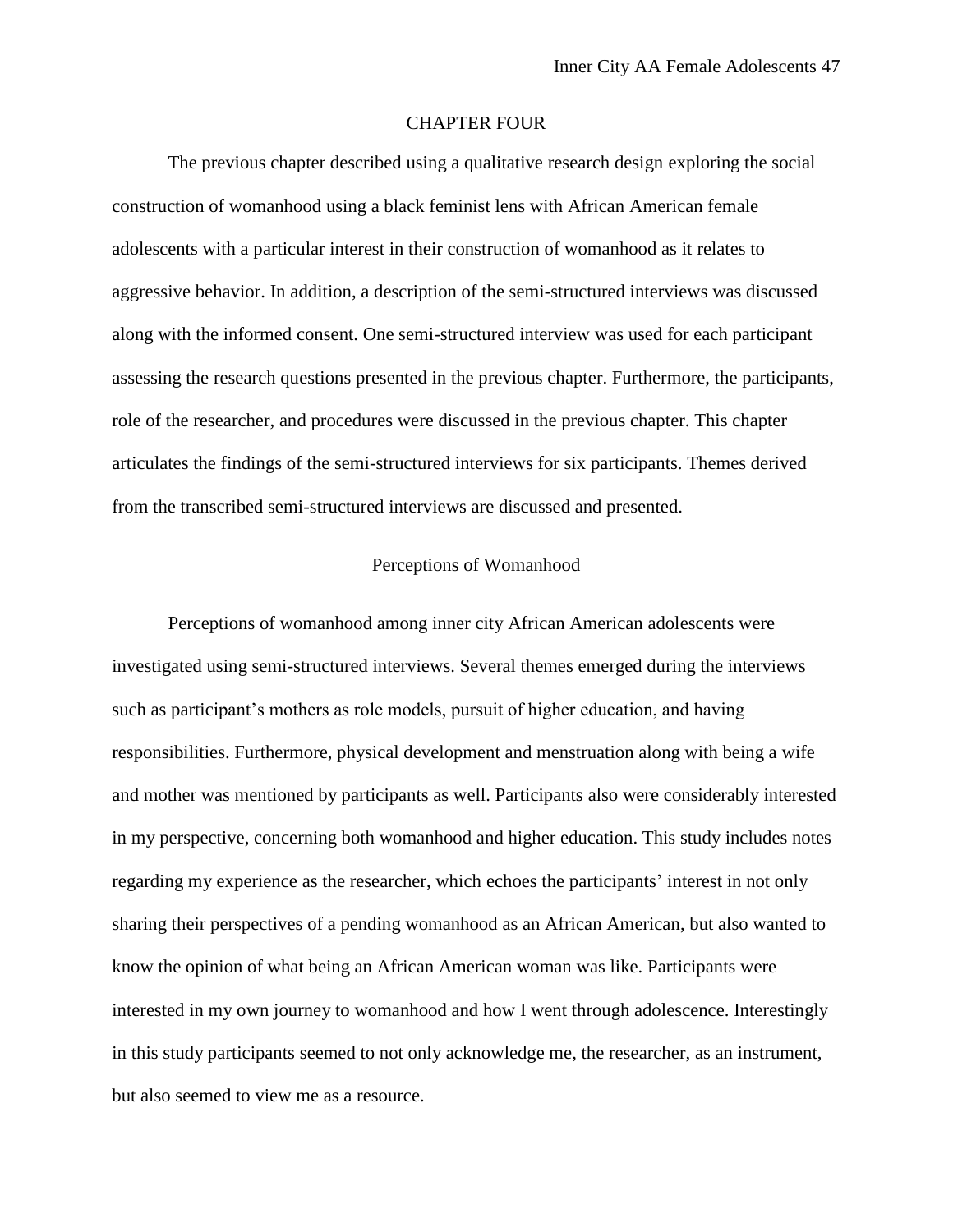#### Aggressive Behavior

Considering aspects of aggressive behavior, the theme of strength emerged during the semi structured interviews. When discussing self, role-models, and their mothers, each participant mentioned strength being a significant part of being an African American woman. Strength was not mentioned in the form of aggression for each participant, but having physical, mental, and emotional strength was mentioned by the participants as a necessity for being an African American woman.

In addition to strength emerging as a dominant theme, participants also considered stereotypes when discussing aggressive behavior. Participants were concerned with defying stereotypes which they felt represented African American women as being violent; however, they did feel that their need to defend themselves or those close to them in either a physical or verbal confrontation was a necessity for being an African American woman. In this case, aggressive behavior was seen as a protective factor by participants for self and loved ones such as family members, but was not something that was sought out. Aggression was for protection of self and immediate family or close friends; moreover, aggression was not desired but required in extreme situations.

Finally, being sexually aggressive was a stereotype mentioned by participants. Participants felt that the greater society viewed African American women in a promiscuous fashion, and the participants were not pleased with this designation. They wanted to counter that stereotype as they began to grow into an African American woman. Participant 3 seemed most interested in countering the stereotype of African American women being seen as promiscuous by society as a whole. Participant 3 mentioned being seen as a "lady" and not as "ratched" or a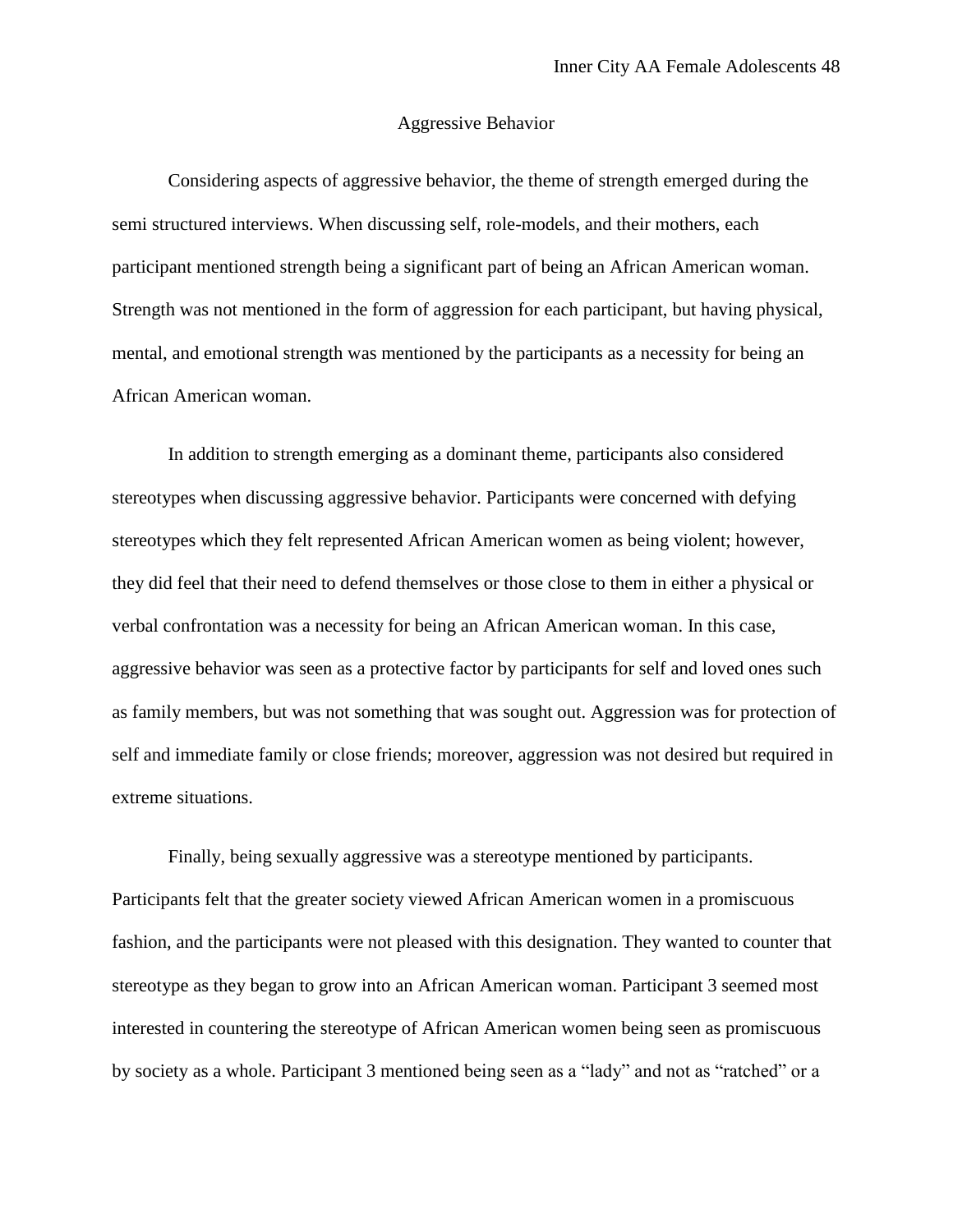"baby mamma," was of great interest to her. According to previously discussed research, stereotypes of African American women involving sexual promiscuity and aggression have been looming over the face of African American womanhood for an extensive amount of time (Bell, 2004).

#### Composite Themes

Themes related to both Black Feminist Thought as well as Social Constructionism emerged during the semi-structured interviews. Participants were both aware and concerned of what they considered negative stereotypes about African American women in the greater society, but they also seemed to view education and financial success as a way to combat the negative social constructions. For example, Participant 4 was vastly interested in how she could improve her grades in middle school to increase her chances of going to college. Participant 1 wanted to combat how she believed she was taught to view womanhood overall, which involved being a wife, mother, and not having a demanding job. Participant 1 was nicknamed Future Lawyer in the data analysis. She discussed her entire plan to attaining higher education and becoming a lawyer. Participant1 was determined to fight against the stereotypes that she perceived of womanhood, and to create her own definition.

Considering the researcher as instrument, I was truly excited to see the empowerment this study provided for participants. Having the ability to self-define and tell one's own story can have lasting effects, and it was my privilege to conduct this study. Several themes were identified in the semi-structured interviews, but the face of an empowered girl was something that themes, codes, and frequency distribution just could not capture. This study is a stepping stone. Black Feminist Thought emphasizes the need for African American women in the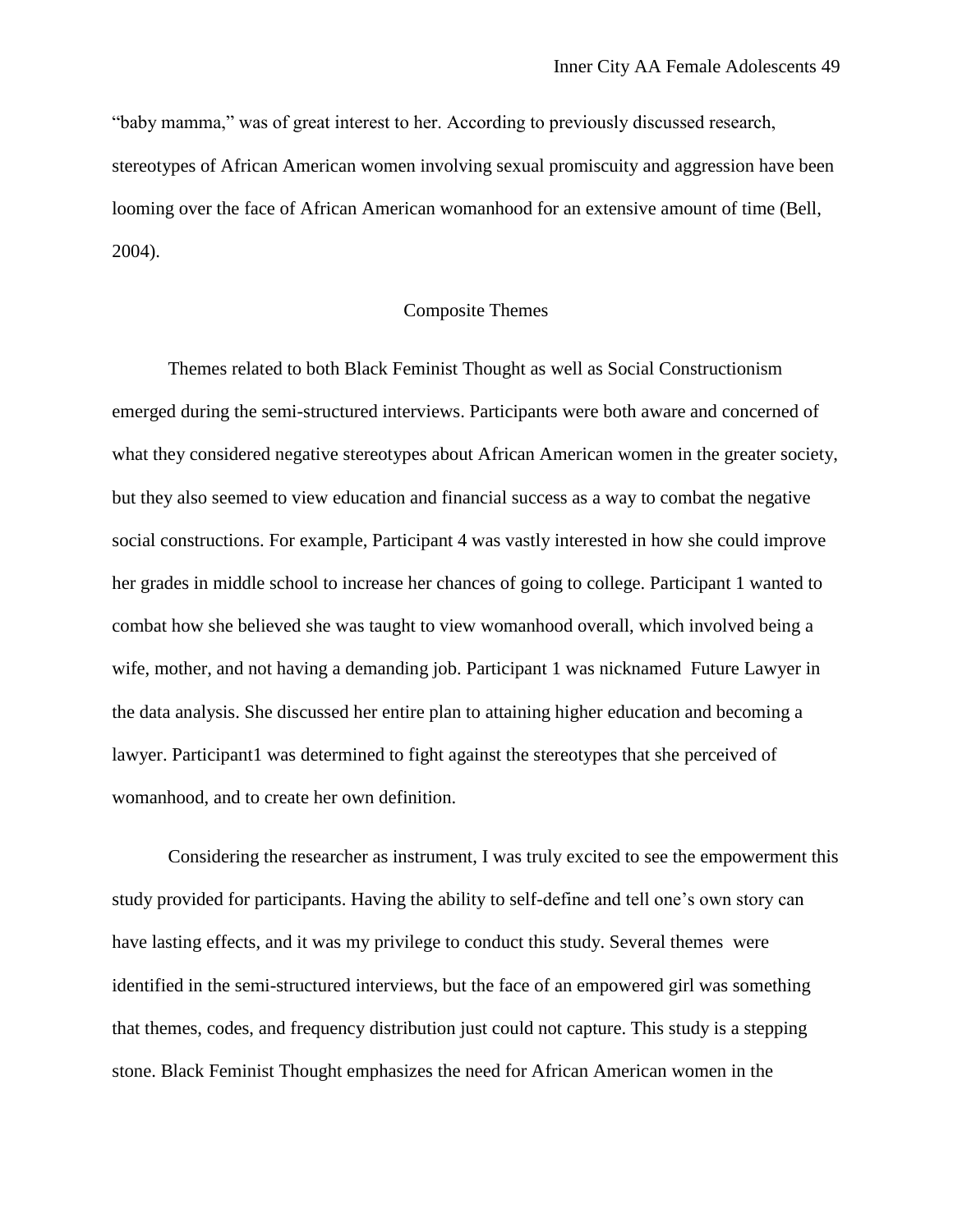academy to study and write about African American women (Collins, 1989; Bryson & Lawrence-Webb, 2000)). Having the ability to write about the perspectives of the next generation of African American women is an honor. Multiple themes emerged from the participants, which shed light on their perceptions of womanhood but also shed light on Black Feminist Thought and Social Constructionism.

Table 1

# Composite Themes

| Strength       | Mom as Role Model  |
|----------------|--------------------|
| Responsibility | <b>Stereotypes</b> |
| Education      | Finances           |

# Description of Participants and Individual Interview Analysis

# *Demographic Overview of Participants*

The table below presents the demographic characteristics of each participant

Table 2

# Participant Demographics

| Participant    | Gender | Age | Race | Grade | School      | School     | Residing    | Household |
|----------------|--------|-----|------|-------|-------------|------------|-------------|-----------|
| #              |        |     |      | Level | Name        | Location   | City        | Income    |
|                |        |     |      |       |             |            |             |           |
|                | Female | 15  | AA   | 10    | Bethel High | Hampton,   | Hampton,    | 85,000    |
|                |        |     |      |       | School      | VA         | VA          |           |
| 2              | Female | 15  | AA   | 10    | Phoebus     | Hampton,   | Hampton,    | 12,000    |
|                |        |     |      |       |             | VA         | VA          |           |
| 3              | Female | 13  | AA   | 8     | Andrews K-  | Hampton,   | Hampton,    | 12,000    |
|                |        |     |      |       | 8           | VA         | VA          |           |
| $\overline{4}$ | Female | 15  | AA   | 10    | Potomac     | Oxon Hill, | Washington, | 60,000    |
|                |        |     |      |       | High School | MD         | D.C.        |           |
| 5              | Female | 14  | AA   | 10    | Crossland   | Clinton,   | Washington, | 90,000    |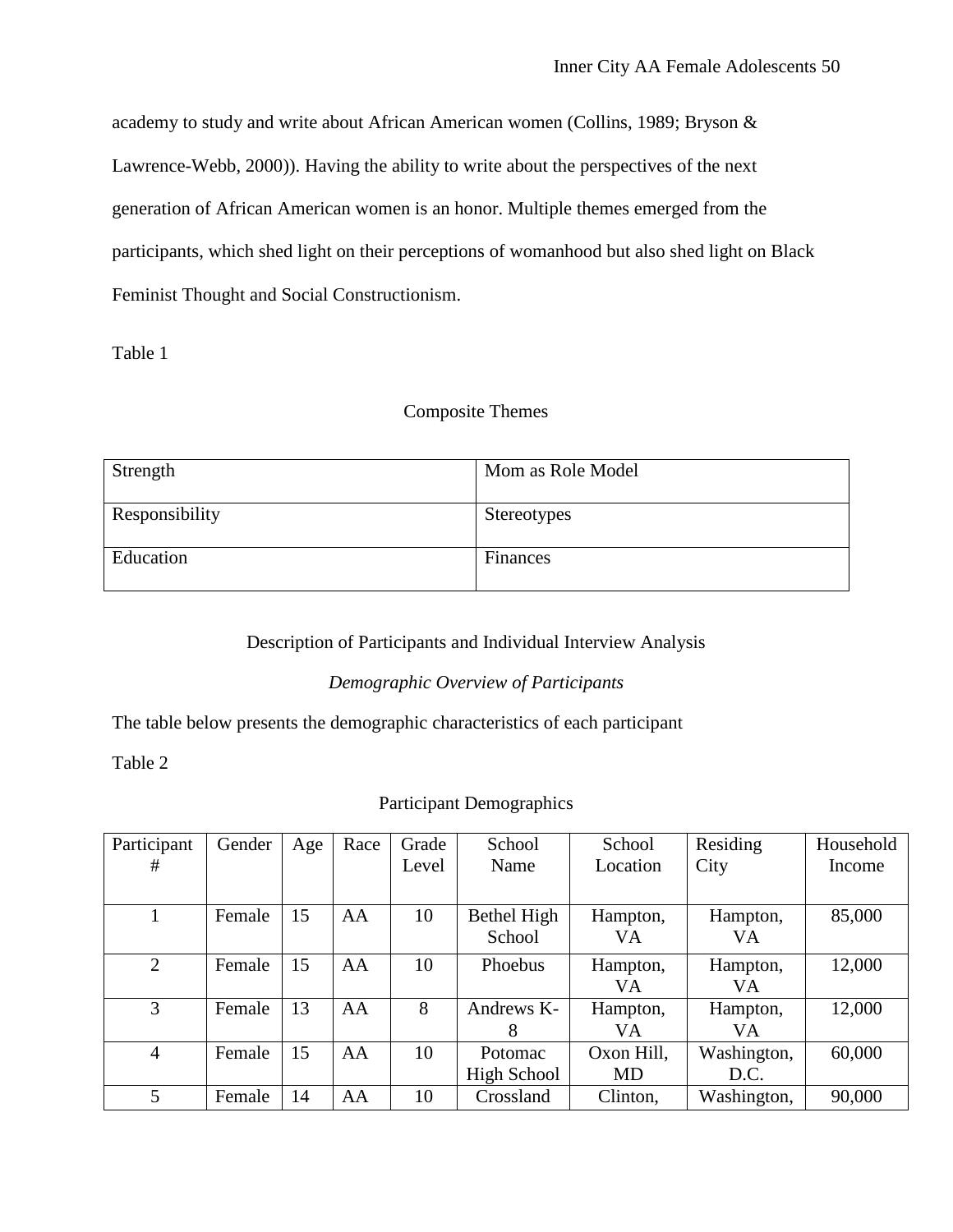|        |    |    | HS                             | MD                  | D.C.                |         |
|--------|----|----|--------------------------------|---------------------|---------------------|---------|
| Female | 13 | AA | Washington<br><b>Latin PCS</b> | Washington,<br>D.C. | Washington,<br>D.C. | 100,000 |

*(Note-Participant 5 turned 15 during study)*

#### Participant # 1: Future Lawyer

Participant 1 is a 15 year old African American female in the  $10<sup>th</sup>$  grade, who resides in Hampton, Virginia. Participant 1 was from a two parent household with an income of \$85,000 a year. She was given the nickname Future Lawyer due to her immense interest in the topic and her plan to attend law school and pass the bar. Participant 1 wanted to help people who were being poorly represented or mistreated in the legal system. She expressed concern for the legal representation of minorities in the United States. Future Lawyer was greatly interested in doing well in high school and attending college. She had selected the colleges that she would like to attend, as well as the law school that she would like to attend. Participant 1 was also adamant about passing the bar exam. She wanted to visit colleges, but had not done so. Participant 1 was highly motivated to attend college, but wanted guidance on how to get in to college. She knew that having good grades and test scores was essential, but she wanted more information.

The interview with Participant 1 was conducted at the New Horizons Family Counseling Center. Participant 1 was immensely excited and nervous to participate in the interview due to the interview location. Walking through the School of Education to the New Horizons Family Counseling Center was a highlight for both Participant 1 and her parent in attendance. Visiting William & Mary was the first of her campus visits.

Participant 1 seemed concerned with countering what she determined were more traditional views of womanhood. She also shared an immense respect for African American womanhood specifically, and wanted to give significant thought to her role models before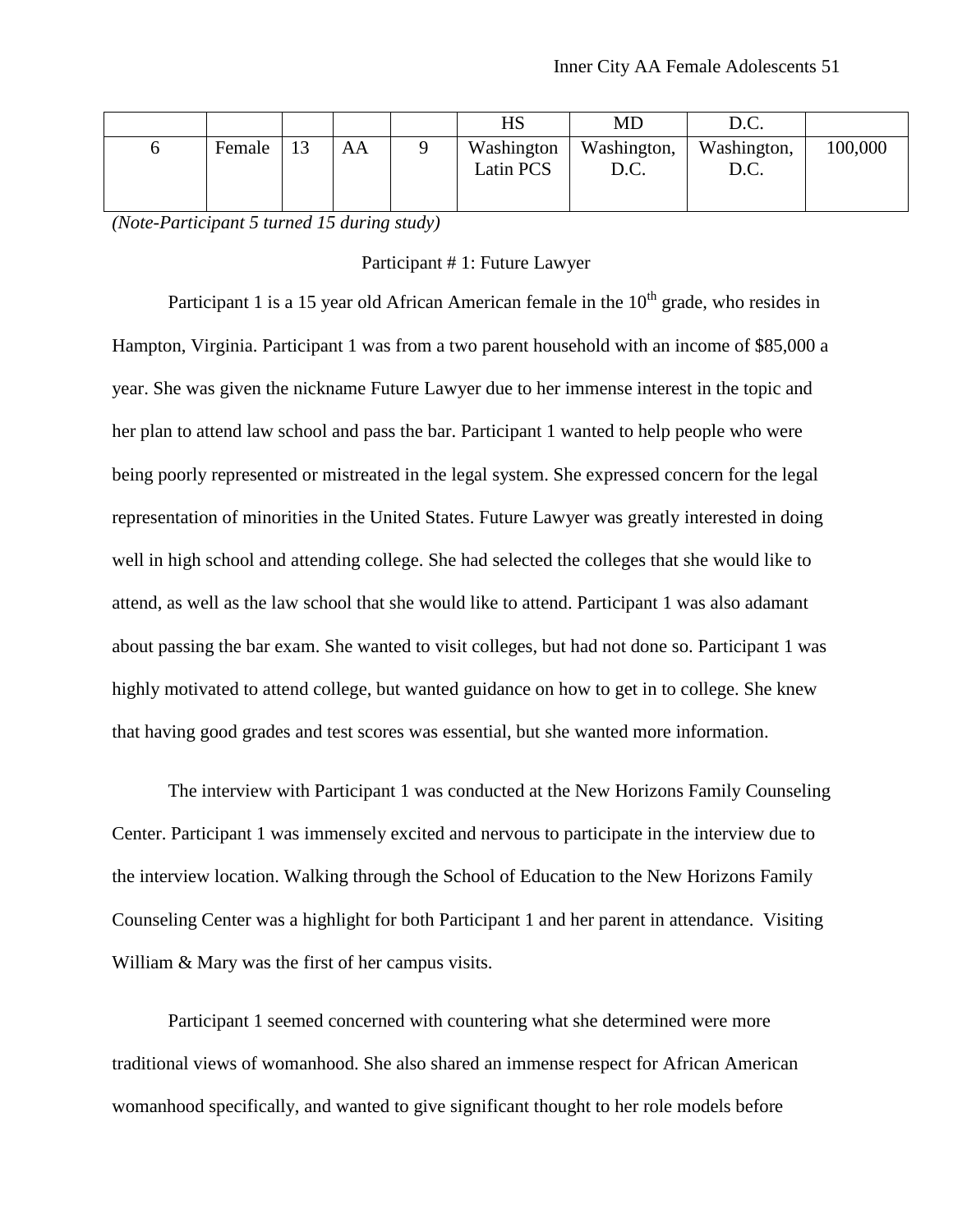discussing them. Several themes emerged during her interview, but not surprisingly, Education

was a significant theme to participant 1 and meaningful to her as well.

## *Themes*

The following themes emerged during her interview

Table 3

|            | Theme 1   | Theme 2        | Theme 3          | Theme 4         | Theme 5         | Theme 6      |
|------------|-----------|----------------|------------------|-----------------|-----------------|--------------|
|            | Education | Responsibility | Countering       | Human           | Accomplishments | Experience/  |
|            |           |                | Ideal            | Rights          |                 | Maturity     |
|            |           |                | Womanhood        |                 |                 |              |
|            |           |                | <b>Standards</b> |                 |                 |              |
| Subtheme A | High      | Stop being a   | Do as well as    | Equality        | Marriage        | Taken        |
|            | School    | Child          | a guy            |                 |                 | Seriously    |
| Subtheme B | College   | Struggles/Fear | Profession       | <b>Standing</b> | Post Graduate   | Voice Heard  |
|            |           |                |                  | up for          | Education       |              |
|            |           |                |                  | Injustice       |                 |              |
| Subtheme C | Law       | <b>Bills</b>   | Not weak         |                 | Self-Made       | Varying Life |
|            | School    |                |                  |                 |                 | Experiences  |

*Education* Participant 1 discussed education multiple times throughout her interview such as "I believe that the steps for me to becoming a black woman would be first finishing off my high school education." Participant 1 believed that having a strong education was a foundation for attaining her future goals. Attaining education post high school seemed as a beacon of light for Participant 1, a beacon leading to the majority of her future goals and dreams "I feel like once I get to college because I will be more so on the road." Participant 1 was also able to articulate educational milestones to her future goals as well. She had already selected the colleges that she would like to attend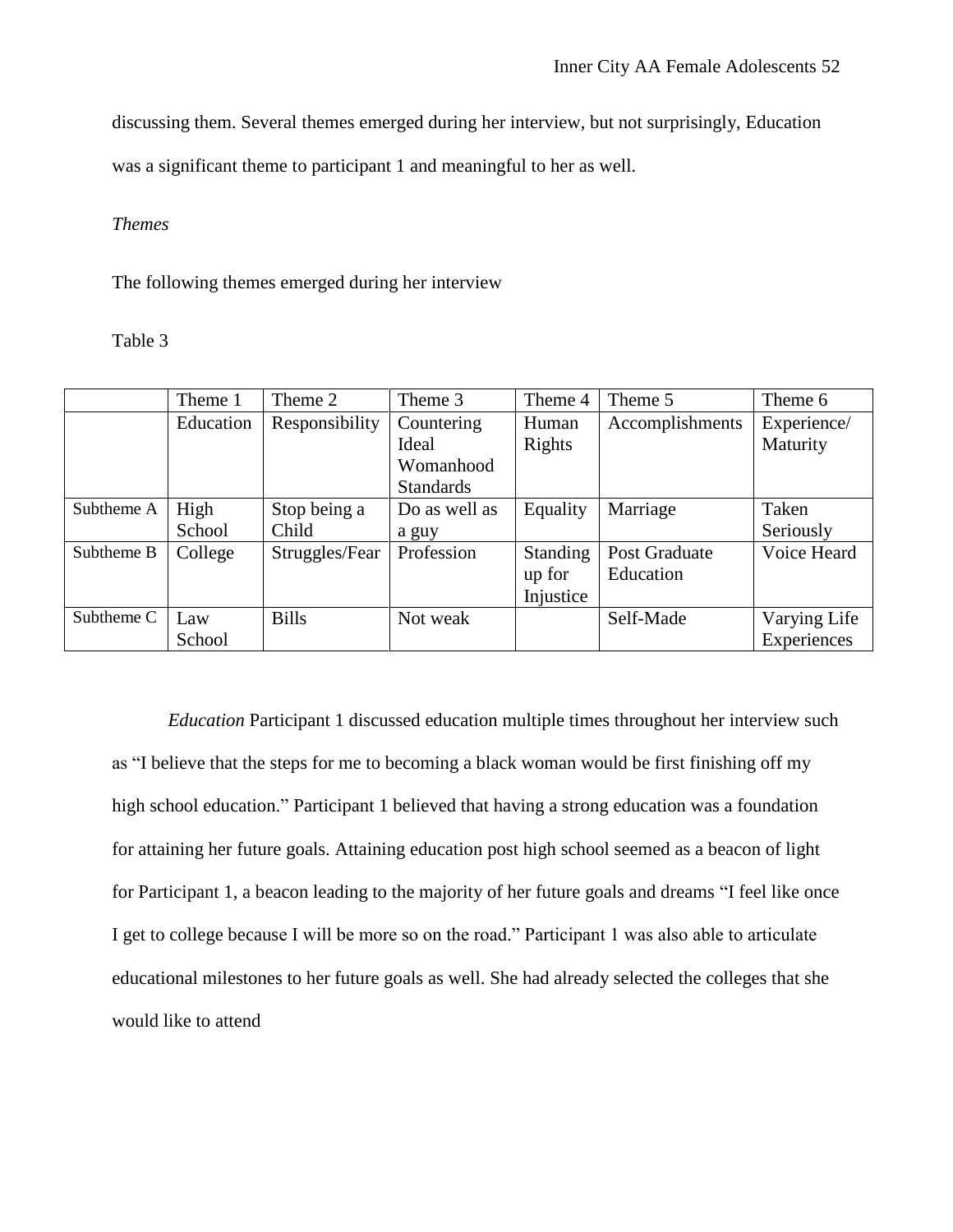I will have graduated from the college of my dreams…I would love to be accepted into the university of Denver Harvard or Columbia to do law and to do some of my undergraduate classes.

When considering the Researcher as Instrument, I also made note during the interview with Participant 1, that she and her parent were elated to come to the William & Mary School of Education to participate in the research study. As we walked through the hallway to the New Horizons Family Counseling Center, Participant 1 and her parent expressed much gratitude for being able to visit the School of Education. In addition, the parent mentioned how this was the first time that Participant 1 was able to visit William & Mary. The aforementioned elation with visiting the School of Education, to participate in the interview, is crucial for Participant 1. When Participant 1 thinks of her future as an African American woman, she immediately mentions her accomplishments in higher education.

When envisioning herself ten years in the future, Participant 1 mentioned

I would have gotten my Masters and bachelor's degrees by now or maybe just my graduate bachelors because I'm planning on going into law school right after so I will probably just be finishing up law school doing some internships and really getting myself prepared to be a lawyer and I will have passed the bar so I can officially get that title as being a lawyer.

As Participant 1 is nicknamed "Future Lawyer," it is essential to note that she sees education as the key to the majority of her future goals. Before the interview began, Participant 1 had several questions for me about what Graduate School was, what my previous education was like, and if I had any recommendations for how she could prepare for college. When further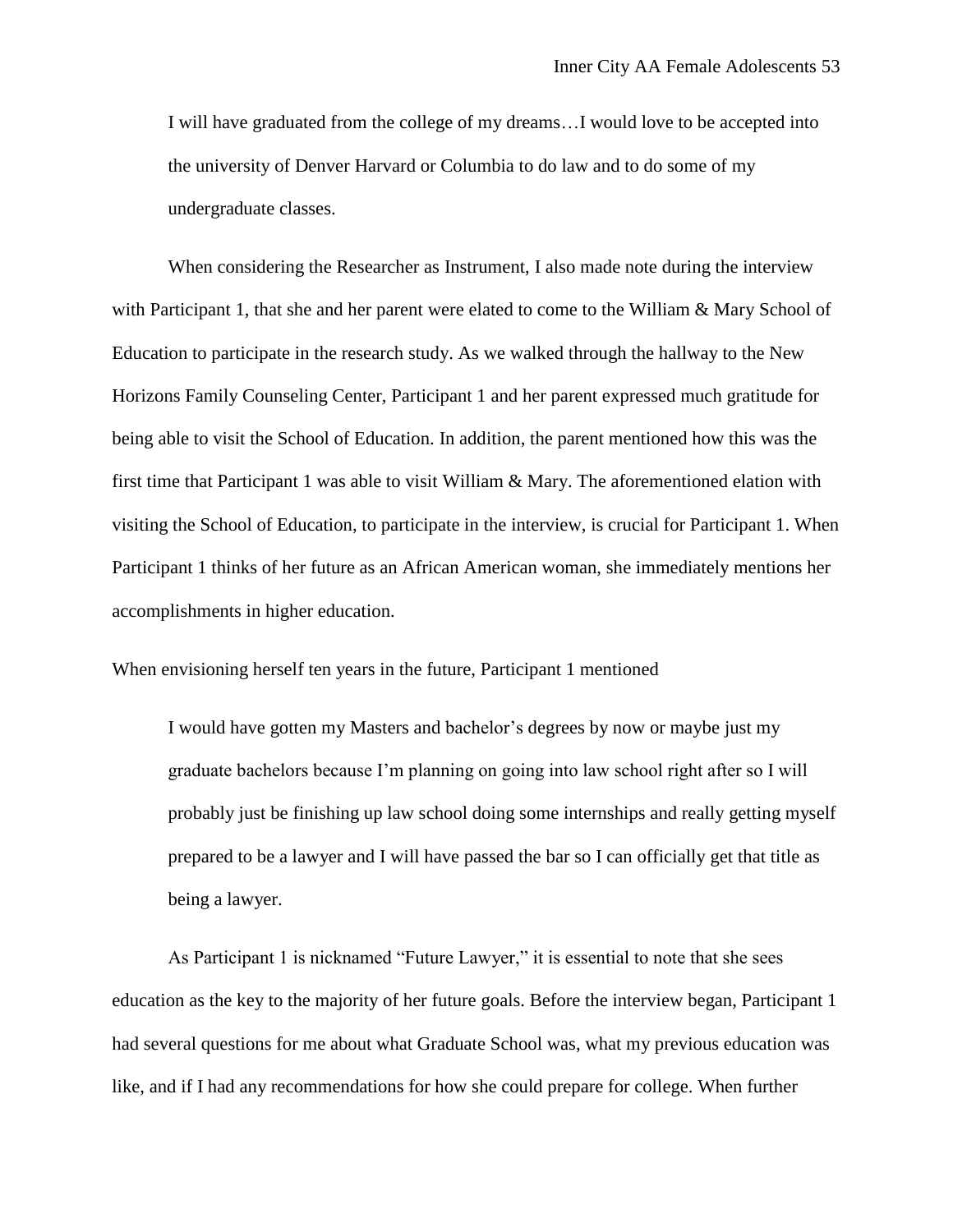considering the Researcher as Instrument, it appears that not only was I seen as the interviewer for Participant 1, but I was also seen as a resource. As an instrument, I did assess that being my race and gender, and attending the College of William & Mary was of great interest to the participant and her parent. This was aspect was most noticeable among the participants who lived in closer proximity to the college. The university reputation preceded the interview. Visiting the School of Education is not limited to only select students, but it was evident that being able to visit the School of Education for the interview was seen as a gift by Participant 1 and her parent as well. As a researcher, I felt honored to present an opportunity to visit the college to Participant 1 and her parent.

*Responsibility* Participant 1 proceeded to describe the responsibilities of being an African American woman. Education was the foundation of her future plans:

I believe that the steps for me to becoming a black woman would be first finishing off my high school education. I feel like once I get to college because I will be more so on the road it requires a lot maturity a lot of responsibility and I need to be able to handle more task and more loads I need to be ready for the real world.

Moreover, she mentioned the progression of no longer being a child with childlike carelessness and progressing towards the stressors of adulthood such as:

As a child you don't really have to focus on much you go to school and that's basically all you have but womanhood is when you have to step up to the plate. You are in the real world.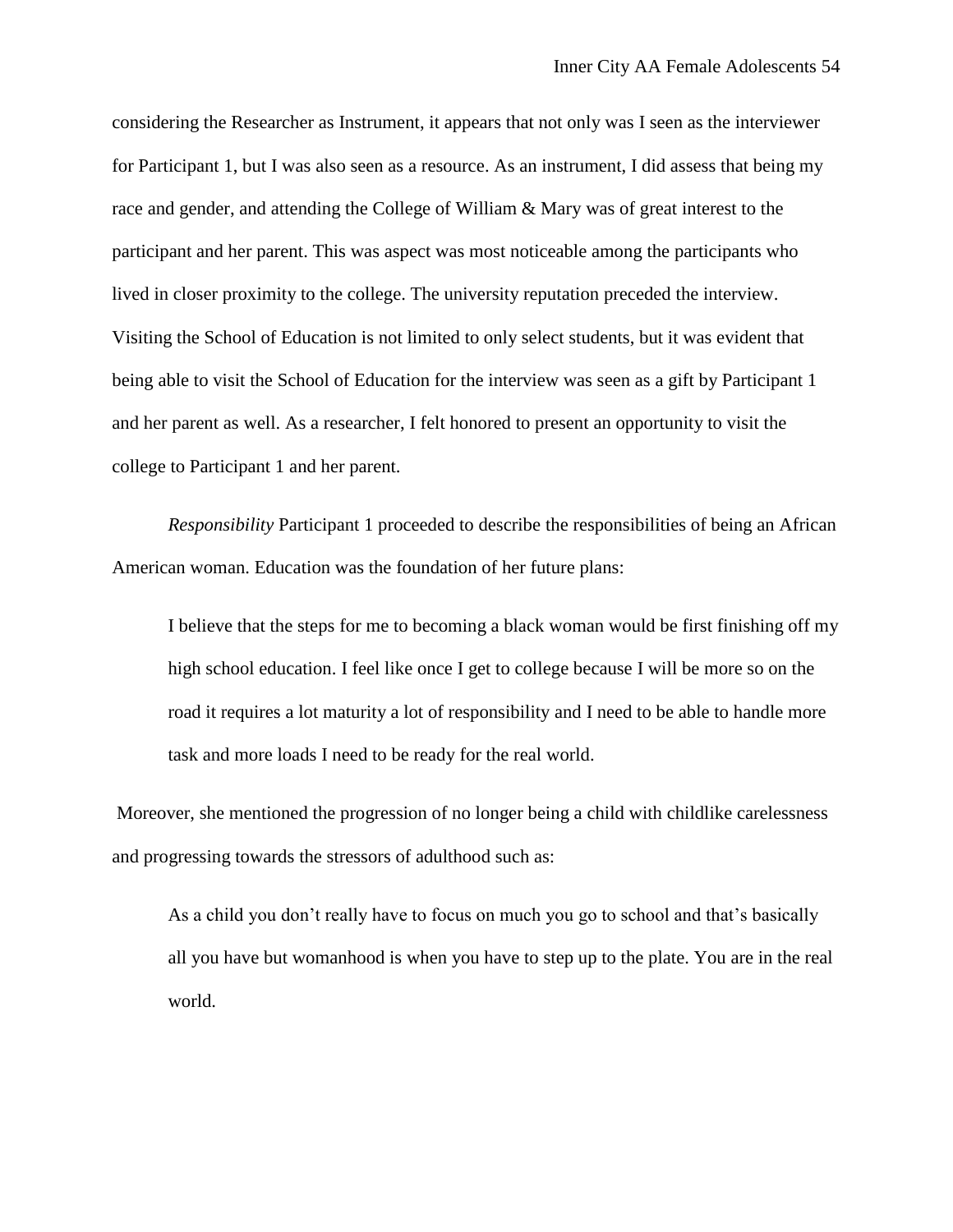The concept of "real world" and having to "step up to the plate" was mentioned by Participant 1 with almost a slight sense of drudgery. She mentioned hardships of adult life, when reflecting on her perception of African American womanhood:

You are dealing with the struggles of life you are dealing with bills or you are dealing with multiple stresses it can be anything anything that would give you more of a responsibility than just being a child and living with your parents not really working.

Participant 1 focused on adult roles during her interview as well, "You are maybe in college or you are a mother you are business woman you are dealing with life." Paying bills and being employed were key components to womanhood for Participant 1, and she continued to tie her future plans to the first theme of education. Overall both having adult responsibilities through accomplishing her educational goals were connected to her finding her identity as an African American woman:

I feel like being able to buy my own car. my own house..normal things that you would have to do in everyday life paying bills..umm getting my first real job and completing my degrees would be along the way the road to finding myself as a person as a black female that would also play a role in me becoming a black woman me figuring out things that I like who I would want to be.

Ultimately Participant 1 viewed African American womanhood as an immense responsibility:

I feel like it is a higher responsibility and also feel like time is moving by very quickly and it's not enough time for me to kind of you know stop and really pay attention to the surroundings it's like you are going and you have to keep moving.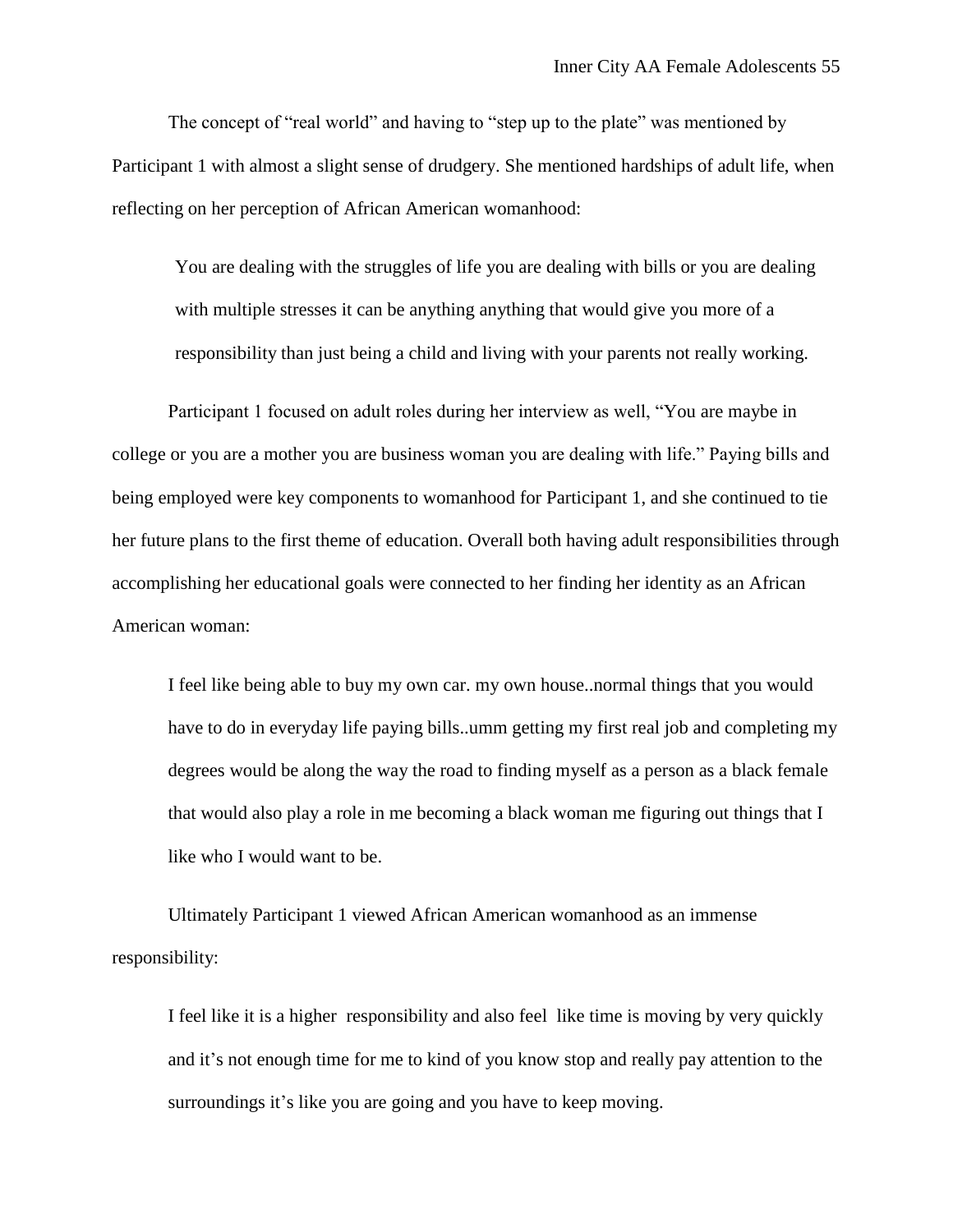Along with education and professional goals, Participant believed that it was her responsibility as an African American woman to challenge what she viewed as the status quo of womanhood.

*Countering Ideal Womanhood Standards.* Participant 1 mentioned countering ideal womanhood standards or stereotypes as a part of her growing into an African American woman. Furthermore, when thinking of her role models, she appreciated women who she felt defied the status quo of what she believes society expects of women such as:

I really appreciate for women being strong and not kind of being the ideal standard of what people think women are supposed to do…well a lot of people think that a women is just supposed to stay at home cook clean you know kind of I guess just being a trophy wife somebody who doesn't really do anything and just let the man provide.

Participant 1 mentioned the expectations of men versus women during her interview. She wanted to defy what she deemed as the typical expectations of what a woman should do. Participant 1 did not want to be type cast as a woman to participate in careers that she felt society reserved for men:

You know working women can have women be doctors women can be lawyers women can be judges women not just baking or you know teaching being an educator women can do those bigger jobs I guess you can say that men are more men are more seen to do more than women…I feel that a woman can be just as good you know.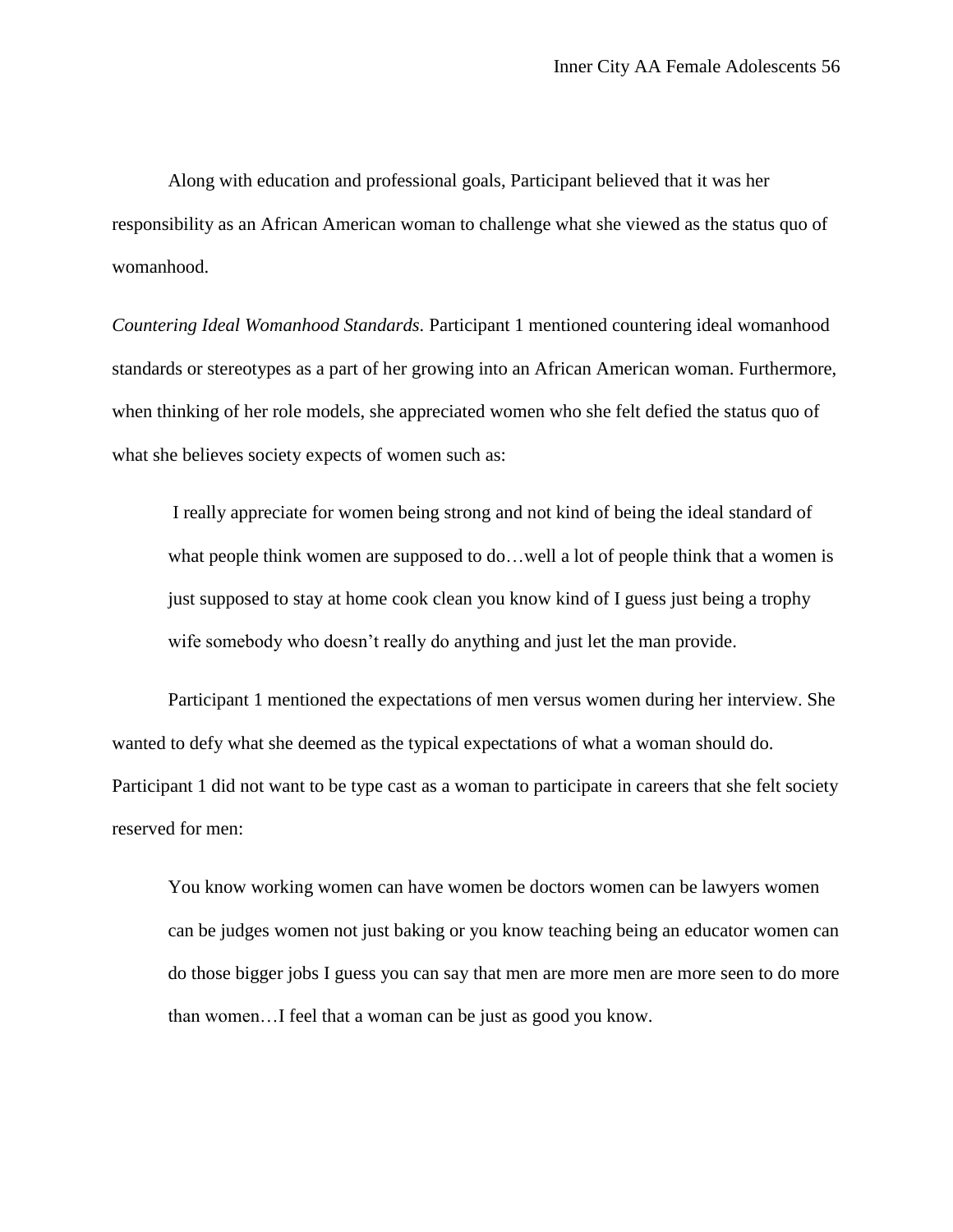Participant 1 admired women, who were viewed as strong throughout history. Women, who came from difficult backgrounds and defied expectations, inspired Participant 1. She describes her role model Maya Angelo in this way:

One of my role models is Maya Angelo I really like, I really loved her poetry. I kind of did a little bit of that myself and I really kind of looked up to her. She didn't grow up in the best circumstances but she made it she rose above she came up from I guess you can say the ashes and she became a very great person. She still remained humble through it all and she didn't allow her circumstances to define her but she grew from them and I really look up to that. It's something that I enjoy seeing in women, people who don't get defeated.

Not being defeated by difficult life circumstances or being weak was a critical aspect to Participant 1's view of womanhood. Furthermore, this perspective went hand in hand with protecting human rights. Participant 1 valued women being strong and defending other people:

You wouldn't if you saw somebody you know getting fought you would want to break it up you know you don't want to see anybody get hurt just because of the color of their skin you wouldn't choose to walk away.

*Human Rights*. Participant 1 was driven by education and professional goals, and she was also concerned with human rights and sexism. Participant 1 did not believe that women were viewed as equals. She mentioned:

I feel like women should also be treated as equally as a guy and not just not seen to be weak because she is a female but I mean I feel like we should be seen as equals. Of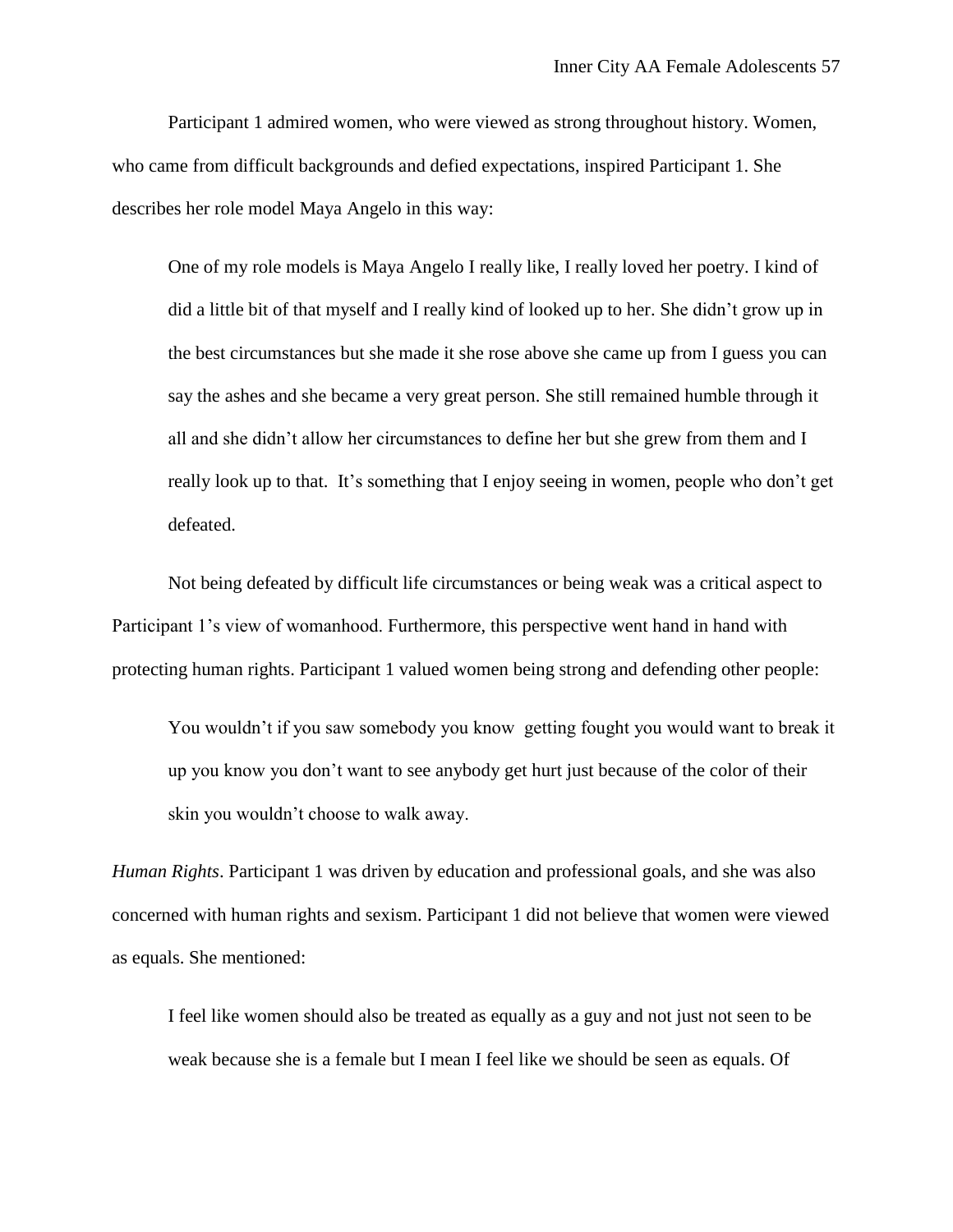course not in every scenario but you know. We should be seen as equal and not frail because women are very powerful.

In addition to women having equal rights as men, Participant 1 also discussed race relations and race based advocacy. When discussing African American women that she looked up to, Participant 1 mentioned she admired or looked up to: "Any Black woman who is for the rights of African Americans just because it is already hard enough to be African American." Even though Participant 1 was only a 15 year old girl, she felt that it was difficult to be a member of assigned and ascribed race. Participant 1 spoke very highly of African American women, especially those who had overcome great challenges, but also still considered and advocated for the rights of other people : " They stand up for basic human rights you know of people to be equal not just because they are white or black or something ... Stand up for the rights of other people. Allow us to be equal." Standing up for human rights and equality was a prominent theme for Participant 1. Women being strong for both themselves and others are key markers in becoming a woman, along with attaining accomplishments.

*Accomplishments.* Participant 1 is extremely driven, and has her eye focused on a career in law in the future. Participant 1 did not speak about her current accomplishments, but she spoke clearly about what goals she would like to accomplishment in the future. Marriage and having children was a prominent goal for the Participant 1: "I would want to become (*a woman*) getting married of course having kids" For Participant 1, having getting married and having children represented a sense of family stability for her. Although I did not collect demographic information on the participant's parent's marital status, this participant was being a raised in a two parent home. Perhaps her focus on marriage and family was greatly influenced by her household and her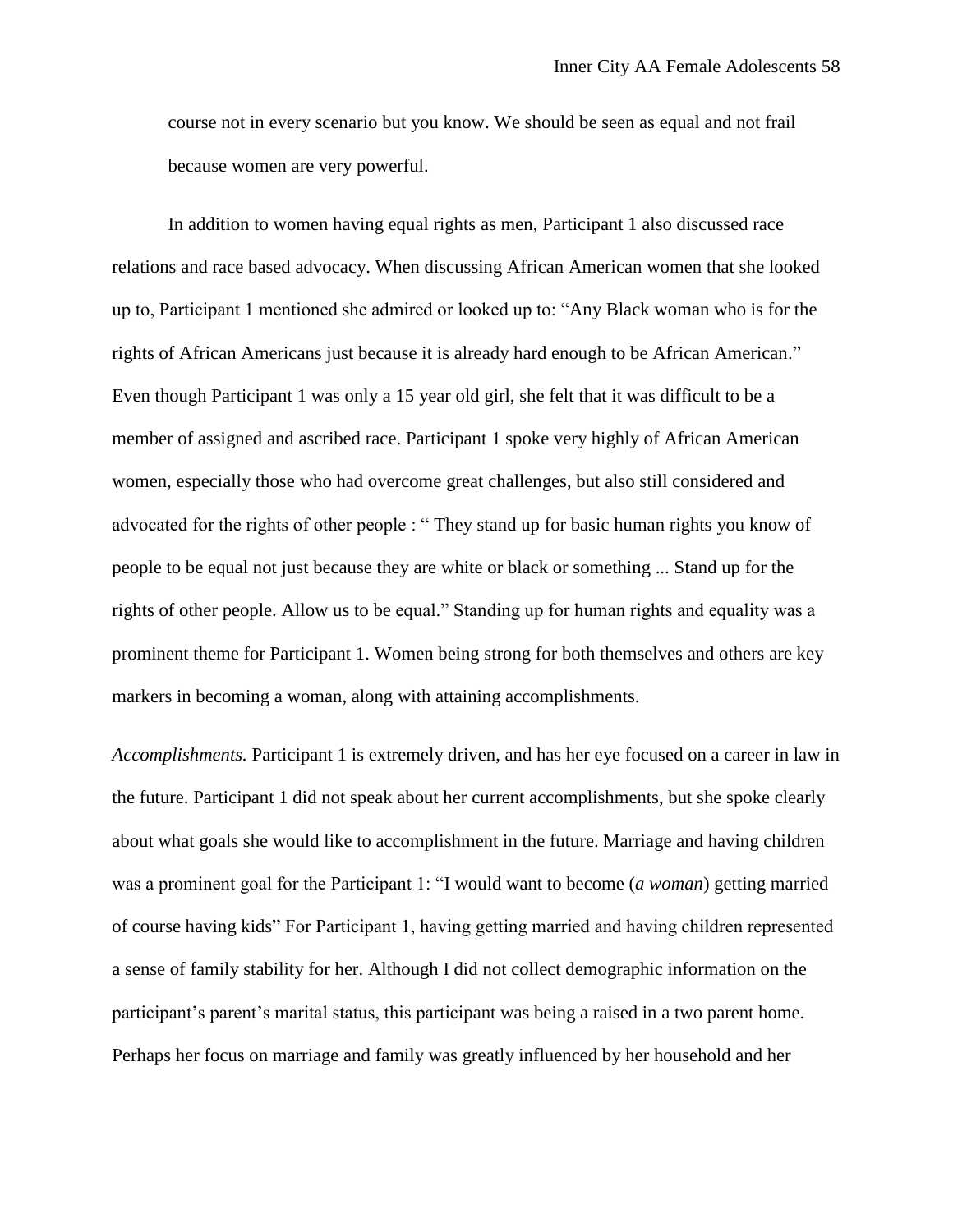responses definitely provided valuable information for future research: "…and me having that family, getting married.. that family stability will kind of solidify it (*womanhood*) too."

When pondering her future plans and goals, Participant 1 expressed repeatedly a clear desire to be married and to have children. Even though she was very focused on her future education, and attaining her law degree, Participant 1 wanted to get married at or before she turned 25 years old*:* "Ten years from now I will probably be engaged or married because it has always been a hope of mine to get married young…. I will have graduated from the college of my dreams." Participant 1 equated her academic and professional accomplishments, marriage, and having children with having a happy life: "I'm going to be very self-made and determined uhmm married or engaged, happily living." Overall, accomplishing her goals were considered first priority. She had a general idea of the order with which she would like to accomplish her goals, such as graduating college, getting her law degree, passing the bar exam, and getting married during that timeframe as well. She was extremely driven, but also seemed nervous that she did not have enough information to accomplish all of her goals. Participant 1 had clear ideas of what she would like to do, and was extremely forward thinking for such a young person; however, being an accomplished African American woman seemed plausible but a large undertaking to Participant 1. She believed that womanhood was not merely a matter of age or accomplishments, but life experiences.

*Experience/Maturity*. Participant 1 discussed the importance of maturity and experience, when she described being an African American woman:

Also I would like to add that I feel that womanhood is also based on maturity and experience because you can be 42 and still act like a little girl so womanhood isn't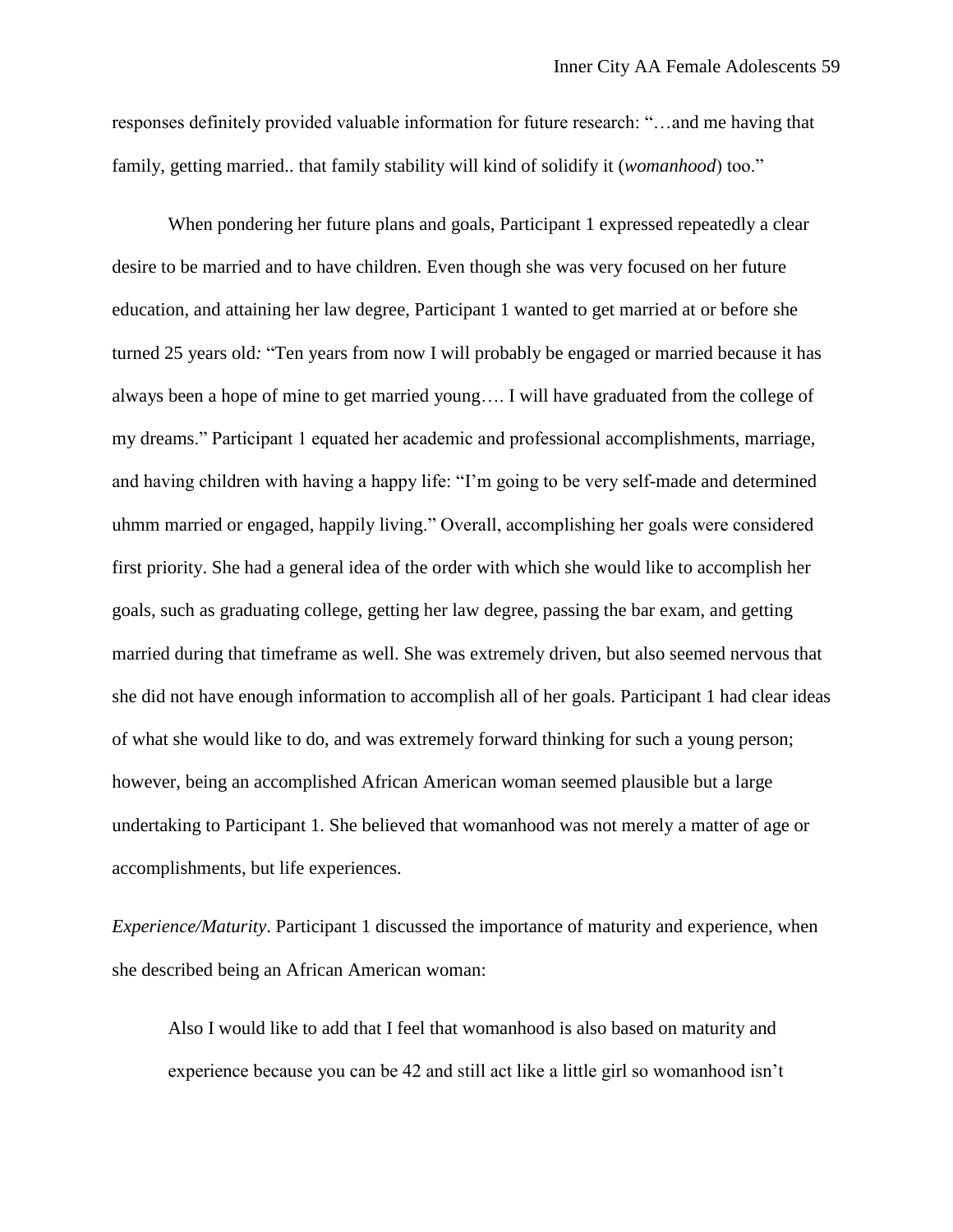necessarily something that every female necessarily goes through it just depends on your circumstance.

Participant 1, similar to some of the other participants, did not regard age as a true marker for womanhood. When elaborating on her perceptions of womanhood, Participant 1 said: "Like you can be 13 and having to handle mature situations and you would already be on your way to womanhood." Considering the researcher as instrument, I admittedly felt sad when I heard Participant 1 mention this topic. Unfortunately, I am aware of many young African American girls, who have to carry adult responsibilities on a daily basis. Several of these girls live in a sense of limbo. They are truly children at heart, but have expectations placed on them that one would traditionally expect of an adult, such as taking care of children, protecting family members, and providing monetarily for the household. Womanhood becomes a floating construct for some girls. Participant 1 expresses the aforementioned sentiment: "I believe that womanhood also depends on the person and what their circumstance is in life."

According to Participant 1, girls' experiences or circumstances in life dictate their maturity or womanhood. Unfortunately, some of their experiences are out of their control; therefore, I wonder how many girls feel forced into womanhood. Participant 1 mentioned her concerns with becoming an African American woman:

I'm also very fearful of or a little nervous about becoming a woman because I feel like it is a higher responsibility, and also feel like time is moving by very quickly and it's not enough time for me to kind of, you know stop and really pay attention to the surroundings. It's like you are going and you have to keep moving.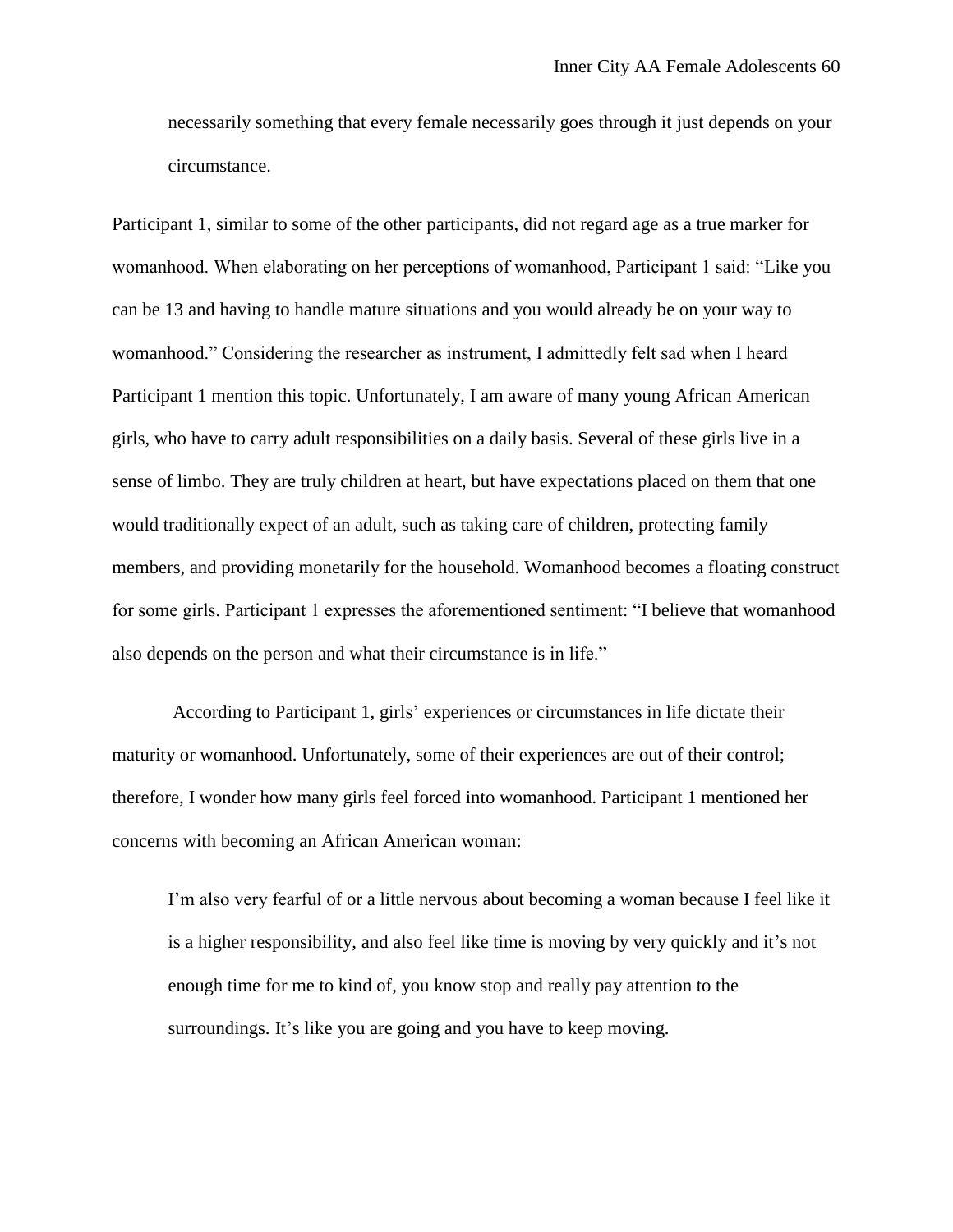In summary, Participant 1, Future Lawyer was a delight to interview. She was extremely driven and focused on her future goals. I can still see the look on the face of her parent and Participant 1, while they walked through the college halls. It was as if one of her many accomplishments was coming true. Participant 1 always wanted to visit the College of William & Mary and never felt like she would have the opportunity. The day she came in for her interview, her face was lit with joy. It is almost difficult to describe the amount of gratitude she and her parents expressed when coming to the school. They all seemed truly elated.

Participant 1 looked forward to her future as an African American woman; however, she felt that struggles would be included in her arrival to womanhood. She also carried a strong value towards fighting for the rights of others. Participant 1 was smiling ear to ear when discussing her role models, such as Maya Angelou. Participant 1 admired people who had difficult upbringings and who not only managed to still be successful, but also fought for human rights.

In addition, Participant 1 valued being married and having children in the future. She had many plans laid out clearly such as attend college, attain her law degree, pass the bar exam, and somewhere during that time frame get married and have children. Participant 1 viewed womanhood not based on age, but life experiences. Having so many plans, it is understandable that Participant 1 was somewhat fearful of womanhood. She felt that it was coming along quickly, and she was not able to pause to seemingly catch a breath. Participant 1, Future Lawyer was driven, focused, and wanted desperately to attain higher education. Womanhood is going to be a stream of amazing experiences if the decision if left up to Participant 1.

As a researcher, Participant 1 was truly an inspiration to pursue my research further. During her interview, she mentioned wanting to become a woman so her voice could be heard.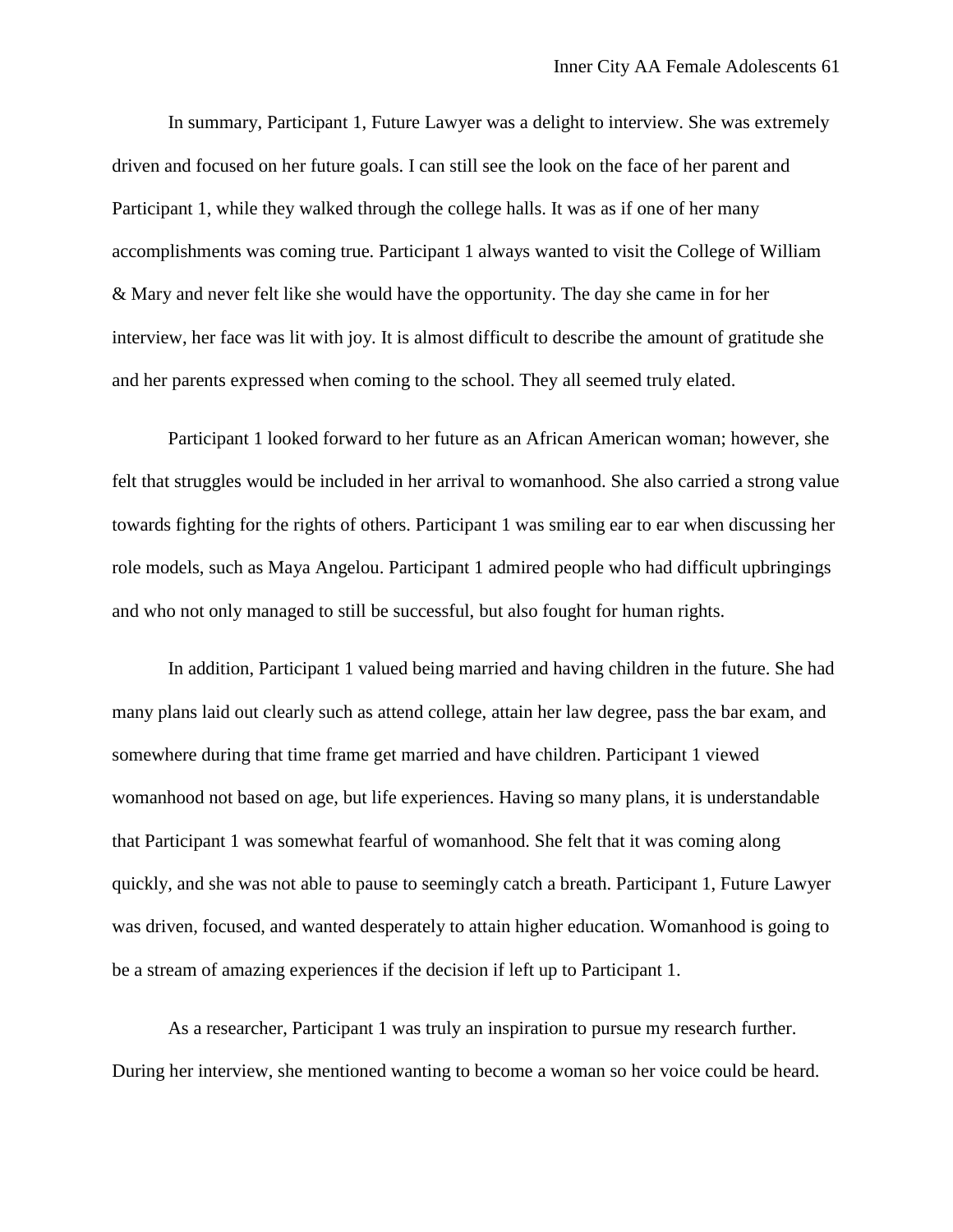#### Participant # 2

Participant 2 was a 15 year old African American female. She lived in Hampton, Virginia and was living in a transitional space with extended family members. Participant 2 had a household income of \$12,000. Participant 2 was not able to come to the college for the interview; therefore, I came to a public location in Hampton, where she and her mother suggested we meet. Participant 2 was attending high school in Hampton, Virginia, and was very involved with extracurricular activities. She was creative, and her participation in extracurricular activities seemed to motivate her in school. Although not living in her home, her father works in academia. She struggled with school slightly more than her siblings according to her mother; however, she was very talented in the arts. Participant 2 was the eldest of her siblings, and seemed very motivated and confident, especially in her extracurricular activities. In her school, she was actually the only female student participating in her primary art group.

Participant 2 spoke vividly about her concerns regarding stereotypes of African American women. She was adamant about refuting stereotypes or images of African American women that she felt was held by society at large. Participant 2 was very candid in her interview, but expressed concerned about not disrespecting me as the researcher. It was important to reassure her that she could speak candidly, during the interview, and I valued her perspective.

Participant 2 was also interested in the strength and power of being an African American woman. She also described African American womanhood as having many challenges. Participant 2 was not an elaborate speaker, but she used words that spoke volumes during her interview.

# *Themes*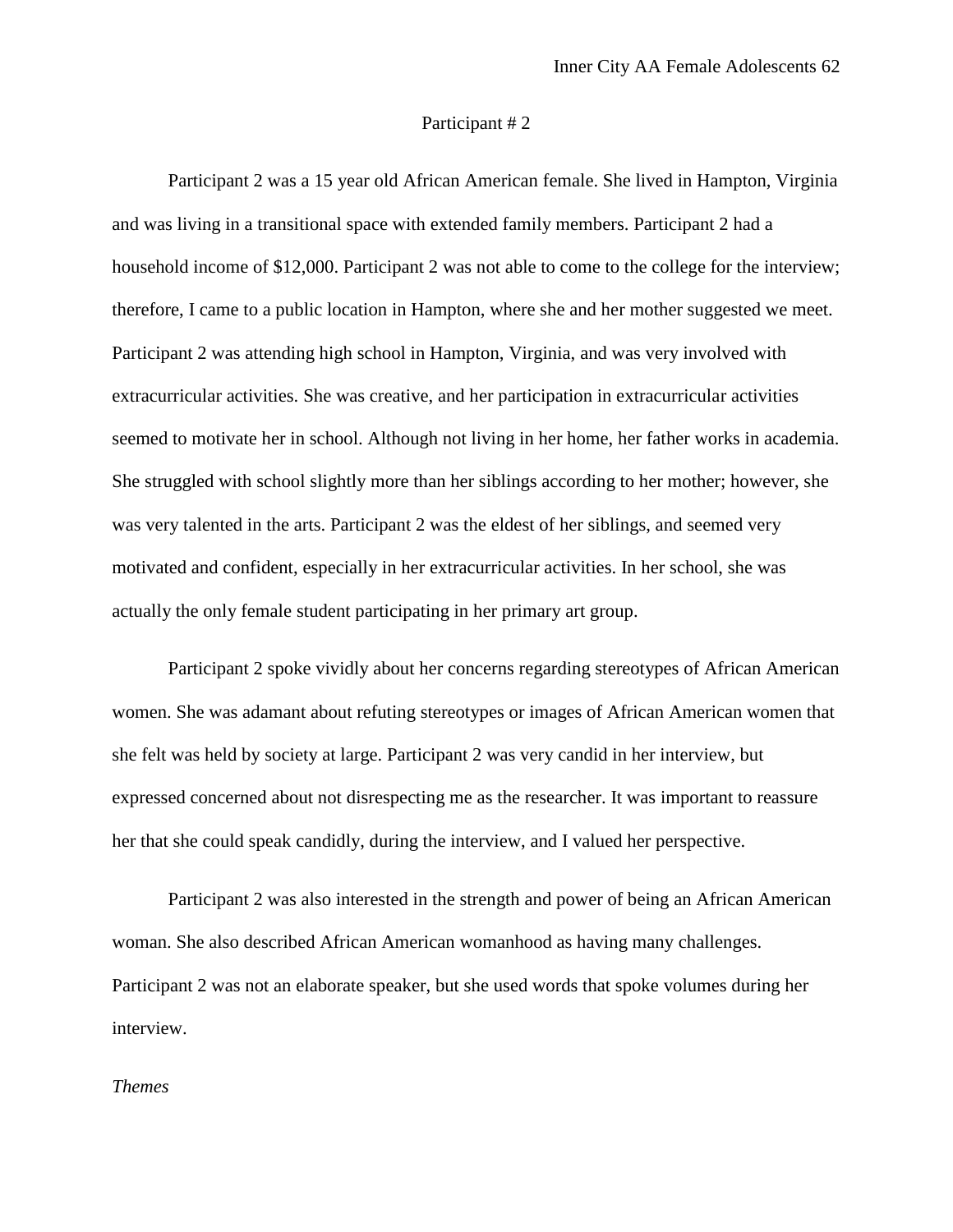The following themes and subthemes were present in the interview:

## Table 4

|            | Theme 1                   | Theme 23       | Theme 34                    |
|------------|---------------------------|----------------|-----------------------------|
|            | <b>Stereotypes</b>        | Responsibility | Strength                    |
|            | Subtheme A   Being looked | Come of age    | Difficulties in being an AA |
|            | down upon                 |                | woman                       |
| Subtheme B | Bad attitude              | Accountable    | Power                       |
| Subtheme C | Sexually                  | Paying bills   | <b>Strong Mother</b>        |
|            | Promiscuous               |                |                             |

*Stereotypes*. Participant 2 appeared as the most timid of all the participants. She was very conscious of not saying words or statements that would offend me as the researcher. Reassuring throughout the interview that I would not be offended, and that I truly wanted to hear her perspective was critical throughout the interview. Participant 2 struggled with stereotypes she felt that the general public held of African American women and girls. She appeared embarrassed to even speak about the stereotypes; however, stereotypes were one of the first things she mentioned about being an African American woman. Participant 2 felt that it was difficult being an African American woman, and stereotypes held by general society was a major contribution to the difficulty.

As the researcher, I noticed it was difficult for Participant 2 to actually say who she thought was the general society. She would say words such as "others" or "everyone's perspective". I did not confirm if she was speaking about a particular race or class of people. Understanding that I was coming from a school with which she associated with being affluent and not predominately African American, I did not want her to think that I also held negative stereotypes of her as well.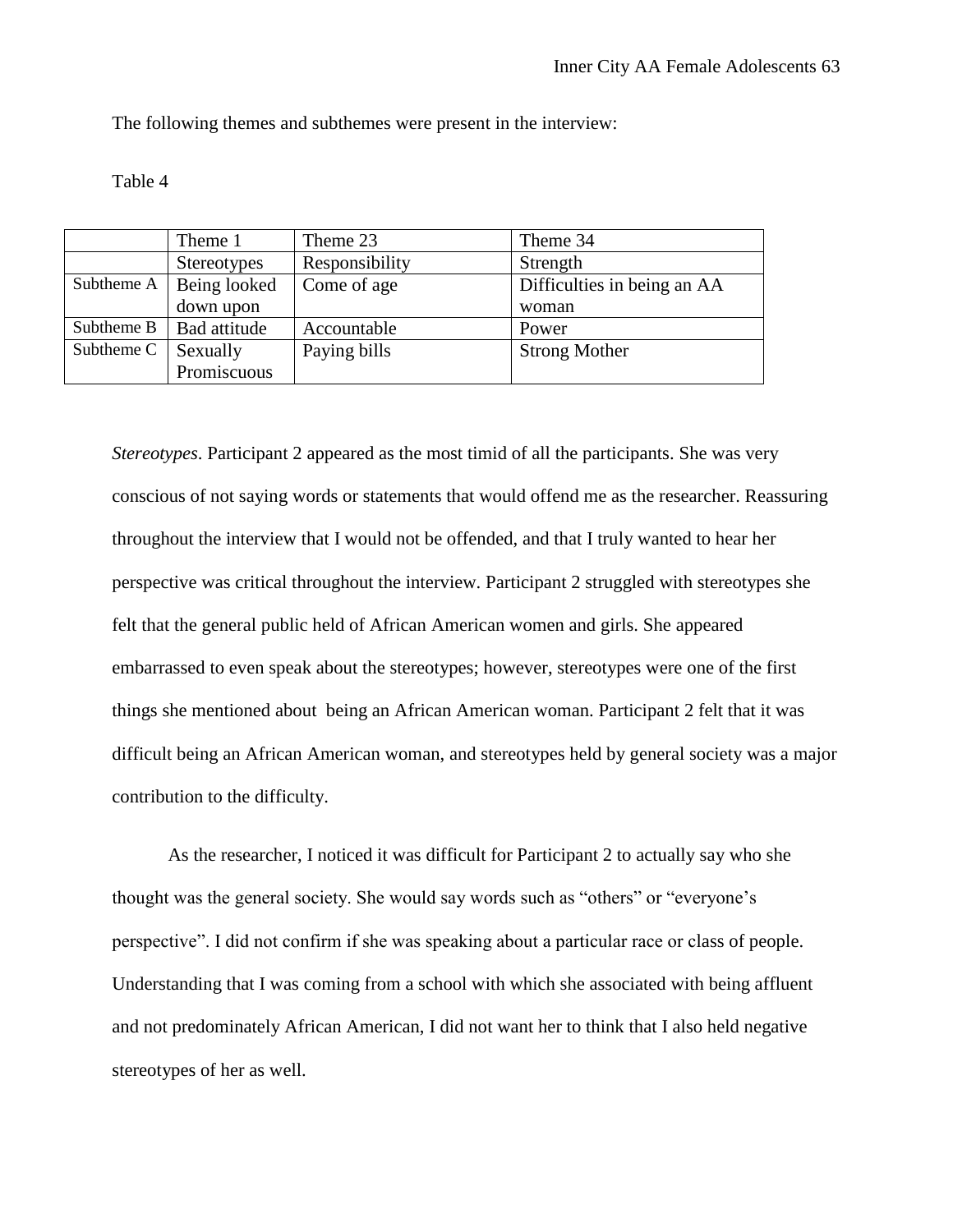Participant 2 described her perspective of the negative stereotypes of African American women that is held by society: "Everyone thinks down on African American women so you have to not succumb to everyone's standard you want to better." Participant 2 seemed to carry a lot of pressure to overcome and prove wrong what society feels about her and African American women. When observing her facial expressions, she seemed burdened with believing that it was her job to prove everyone wrong: "You want people to know that African American women aren't just known for being ratched or baby mamas or stuff like that." Unfortunately, she believed that everyone in society looked down upon African American women. As the researcher, it broke my heart to know that although very young, Participant 2 had little hope that anyone in society thought positively of her because of her race and gender. She described society as whole as: "Just downing just downing us in general."

As mentioned previously, Participant 2 felt she should work hard to counter negative stereotypes, and she describes the way in which she was taught to do so:

People expect African American women to be raunchy. So me thinking the way that I think and the way that I was brought up to uphold yourself like a lady to prove someone's standards wrong.

When asked to describe her perspective of the negative stereotypes, she expressed: "I don't want to be disrespectful or say something that I shouldn't say… (African American women's stereotypes) like hoeish in a way or just lewd." After reassuring Participant 2 that she could say her perspective, no matter what it was, she mentioned African American women being seen as sexually promiscuous or "hoe-ish" and lewd. She looked sad simply mentioning her perspective. Watching her look down at the table while saying the previous statement and subsequently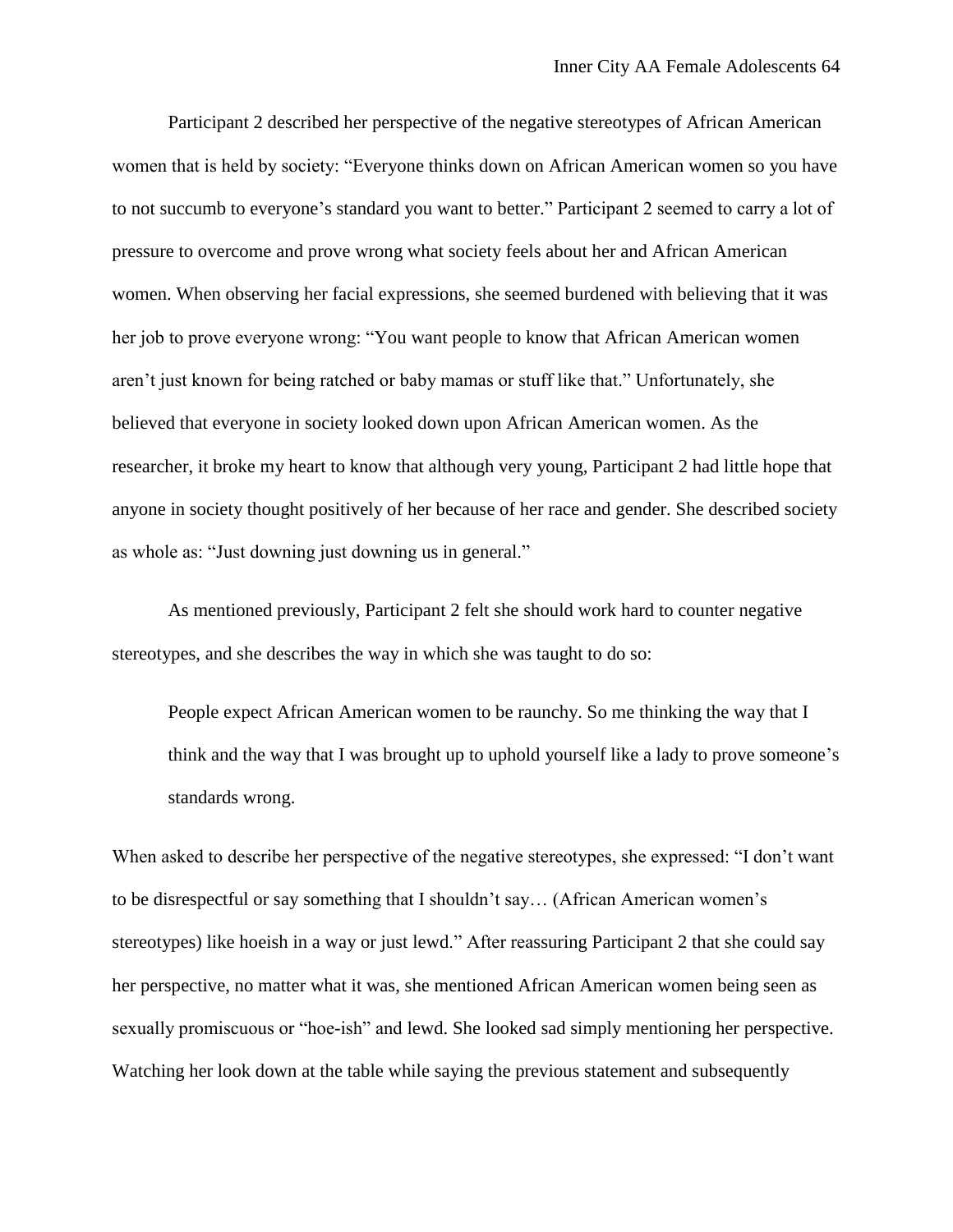looking upwards to see my reaction was difficult to watch as the researcher. I understood that she did not want to insult me during the interview; however, I wanted to be sure that empowered her to tell her story, allow her voice to be heard.

*Responsibility*. Participant 2 also focused on aspects of adult responsibility, during her interview. Her concept of womanhood included taking on adult responsibilities, that as a child she was not expected to do. When discussing responsibility, Participant 2 mentioned concepts similar to that of rites of passage. She describes womanhood as follows: "Womanhood means to (slight pause) means to come of age and become responsible and start to realize that you are accountable for things that you do." When Participant 2 spoke about responsibility, accountability, and overcoming stereotypes throughout her interview, I often wondered how being the eldest child and eldest daughter specifically affected her perceptions of womanhood.

Participant 2 also spoke about provision and being responsible with money. When asked to elaborate about her perception of womanhood she said: "Like if having a job and paying bills.. like you know that you are supposed to pay your bills instead of spending your money on something that is not really necessary." She seemed conscious of not only being responsible for having conducting herself as a "lady" and overcoming stereotypes in society, as mentioned in the previous section. Participant 2 also thought about the responsibility of money, providing for oneself or family, and not being spending money irresponsibly. Along with considering fiscal responsibility, Participant 2 mentioned protecting others as well.

Participant 2 expressed being able to defend herself or others: "If someone says something or does something to offend me, I feel that I can say the right thing without causing any big destruction or ruckus." Womanhood to Participant 2 consisted of the ability to defend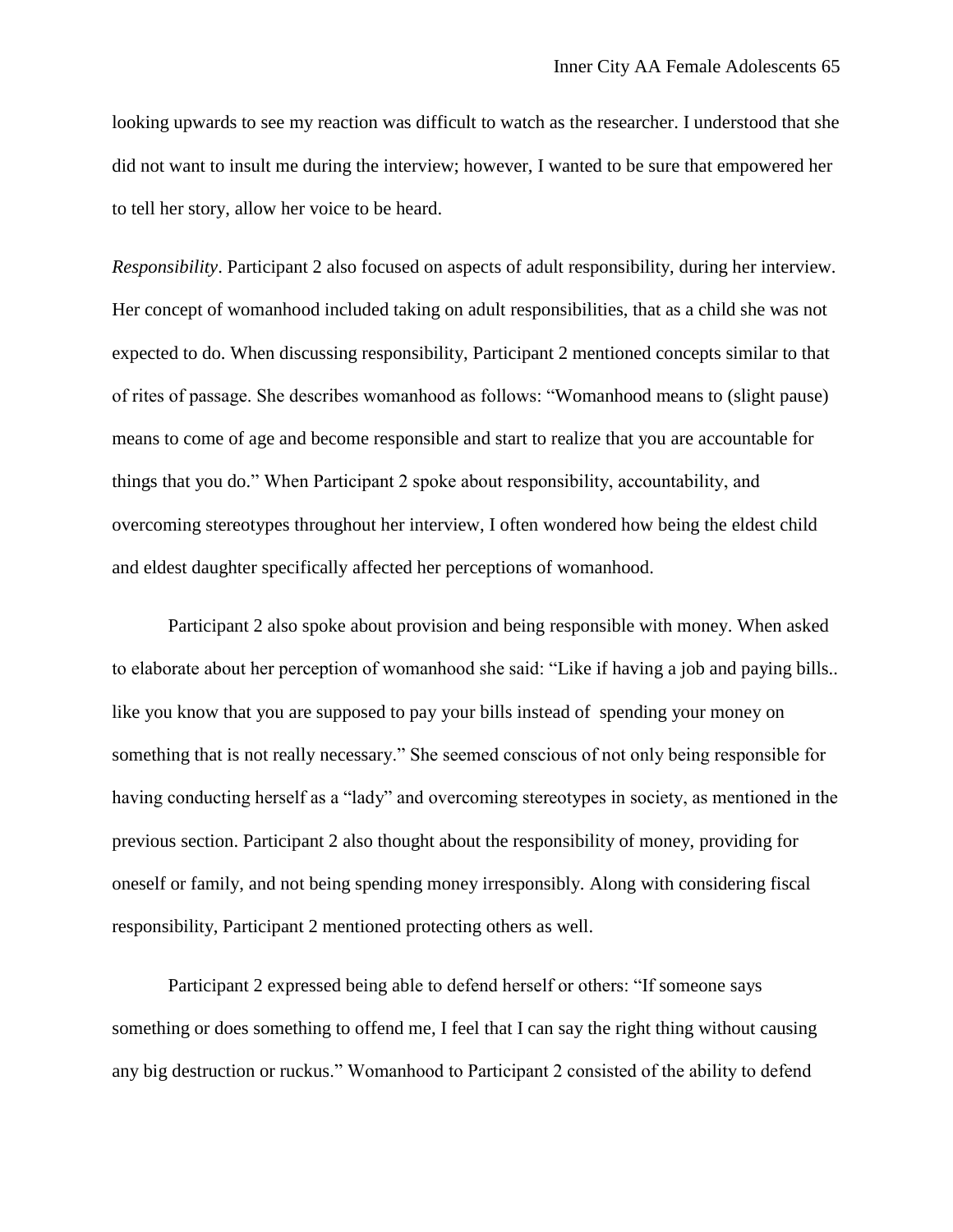oneself or loved ones, but maintaining a certain level of composure. When discussing future self Participant 2 mentioned these character traits: "She (my future self) would be caring and observant and aware and wise…I think that I would be either a successful musician or a psychiatrist." Participant 2 expressed her perception of being an African American woman, by having much responsibility and the process to becoming African American women centered around overcoming challenges and being fiscally responsible.

#### *Strength*.

Participant 2 spoke about African American womanhood as combating negative stereotypes, carrying responsibilities, and having overall strength. Being strong and overcoming negative or difficult circumstances, was a consistent theme while interviewing Participant 2. When asked about her perception of the process to becoming an African American woman, Participant 2 said: "I feel that it's a process and what you have to go through to end up being powerful to really be an African American woman." For Participant 2, developing into an African American woman meant growing into to someone who is powerful and strong. She was adamant when mentioning power and African American womanhood. Interestingly she says: power in relation to "really being an African American woman," which may imply that to not be powerful as an African American woman somehow devalues their womanhood.

Further into the interview, Participant 2 describes her role model for African American womanhood: "My Mom because she is strong and she knows so much about a lot..so me wanting to be like her would .. make more sense." As the researcher, I was not surprised, when Participant 2 mentioned that her Mother was her role model and the strength her Mother possessed. Furthermore, Participant 2 described her Mother's knowledge. As mentioned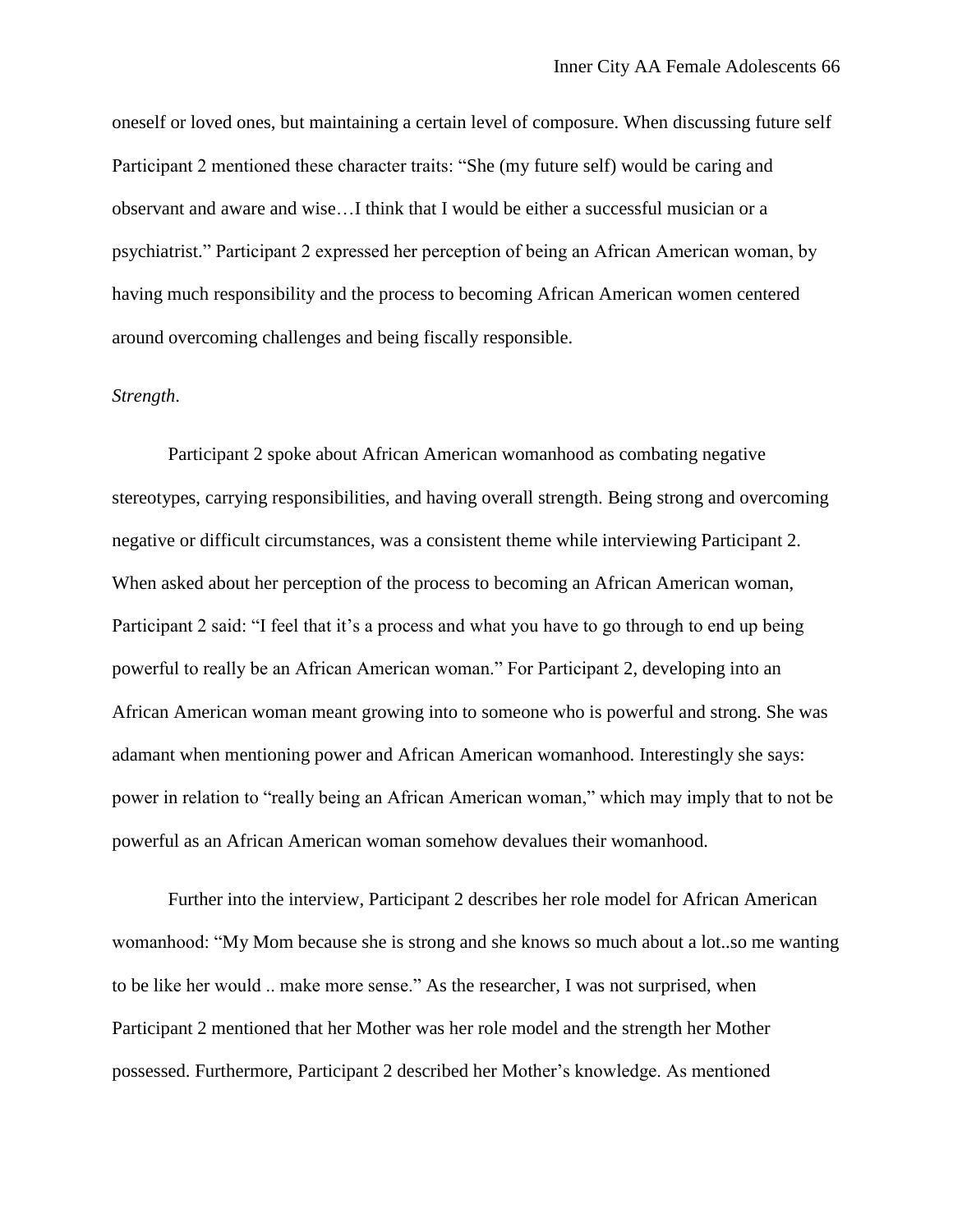previously, when describing her future self, Participant 2 mentioned that she would be a wise woman. During this second interview, the value of directing future research towards womanhood and perceptions of Mothers' among African American girls became clear to me.

Before concluding Participant 2's interview, she asked me: "Do you think that it's hard to be an African American woman in the society that we have?" Participant 2 asked this question with the widest eyes and most interested tone in her voice. She truly wanted to know my perspective. Her voice sounded slightly concerned about what my answer would be, or perhaps what could be awaiting her in the near future. Interestingly enough, while I was trying to empower the participants helping their voices to be heard and their stories told, Participant 2 wanted to hear from me. Perhaps empowerment is a mutual process.

In summary, Participant 2 perceived African American womanhood as countering negative stereotypes regarding African American women by the greater society, being responsible such as paying bills and being accountable to others, and ultimately being powerful. She used few but powerful words, during her interview. She was concerned with not being disrespectful throughout her interview, but she also seemed to show a great concern for how she would be viewed as an African American woman in the near future. Participant 2 was artistic, and also showed several traits of being concerned and responsible as the eldest sibling. Although she was living in transitional housing, Participant 2 appeared very close with her siblings and Mother, who all accompanied her to the interview location. Finally when describing her Mom as her role model for African American womanhood, I could see an immense sentiment that seemed difficult for her to put words to. I too know how difficult it is to put into words how much you look up to a Mother, who you see as the strongest person you have ever met.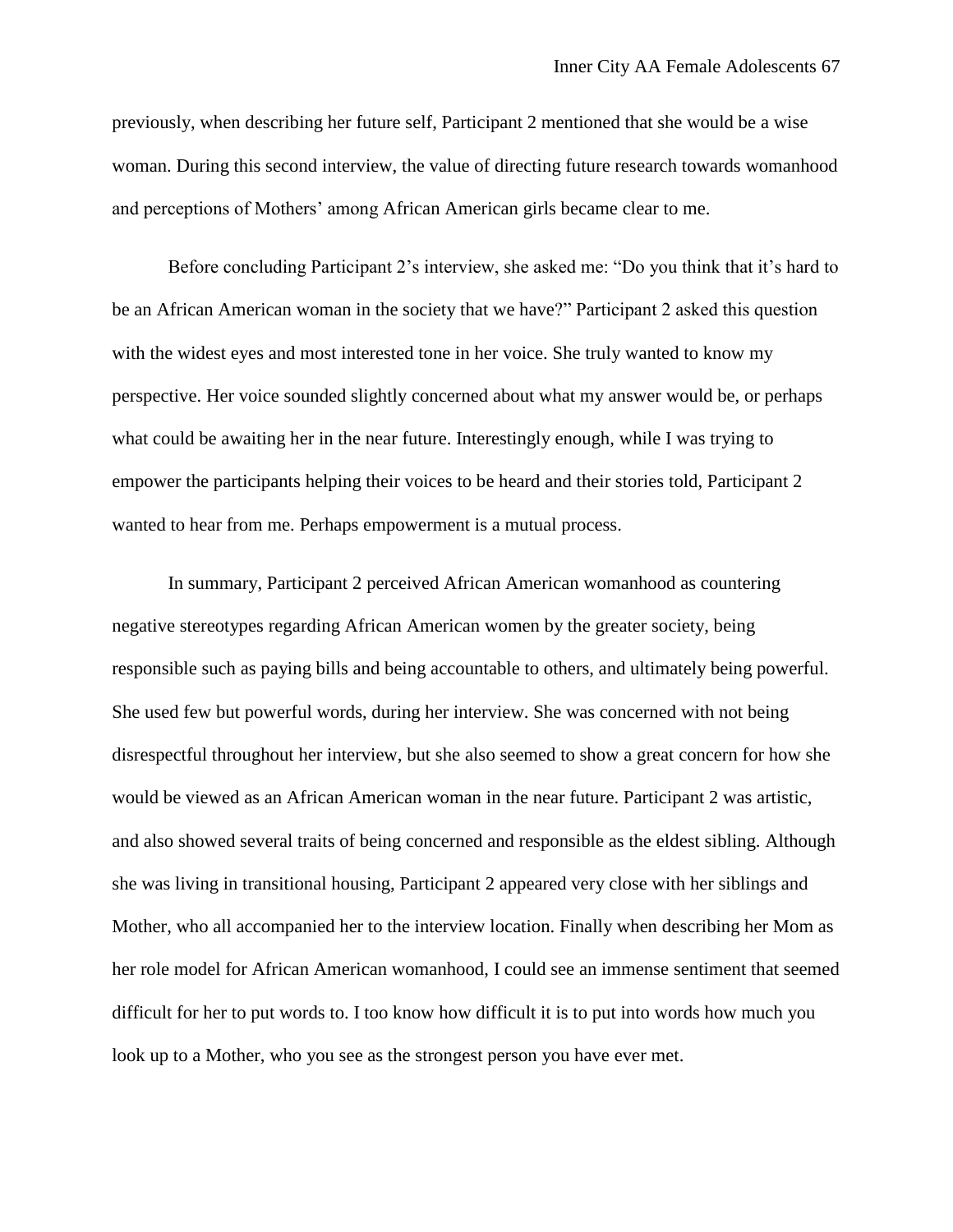#### Participant #3

Participant 3 was a 13 year old African girl from Hampton Virginia. She attended a local school encompassing both elementary and middle school grades. Participant 3 can also be referred to as the Golden Child. As a researcher, I use the term Golden Child to describe African American children or adolescents, who believe that it is their job and responsibility in life to "rescue" their family out of poverty or challenging situations. In my observation, the Golden Child is usually intellectually or academically gifted, he or she does well in school, and are often praised by family members for not only how well they do in school as children, but also how much they will accomplish, in the future. The Golden Child is not always the eldest child, throughout much of my work with youth, the Golden Child is typically a child who is second to the eldest, middle, or only child. Participant 3 was my final interview in Hampton, Virginia, and she left a lasting impression. She was extremely driven, and almost future focused to a fault.

Participant 3 was enthused to interview with me, because I attended the College of William & Mary. Participant 3 was living in transitional housing, and had a household income of \$12,000. On the way to the College of William & Mary, unfortunately Participant 3's family had an emergency incident. Therefore, at her parent's request, the interview was conducted in a public location in Hampton, Virginia. As the researcher, I truly wanted Participant 3 to be able to see the college, as her interest in seeing the university was beaming from her, throughout her interview.

Participant 3 seemed both excited and nervous, when beginning her interview. Her mother greeted me with much zeal, and expressed immense gratitude that I would interview her daughter. I was honored to meet with each family and participant; however, it seemed that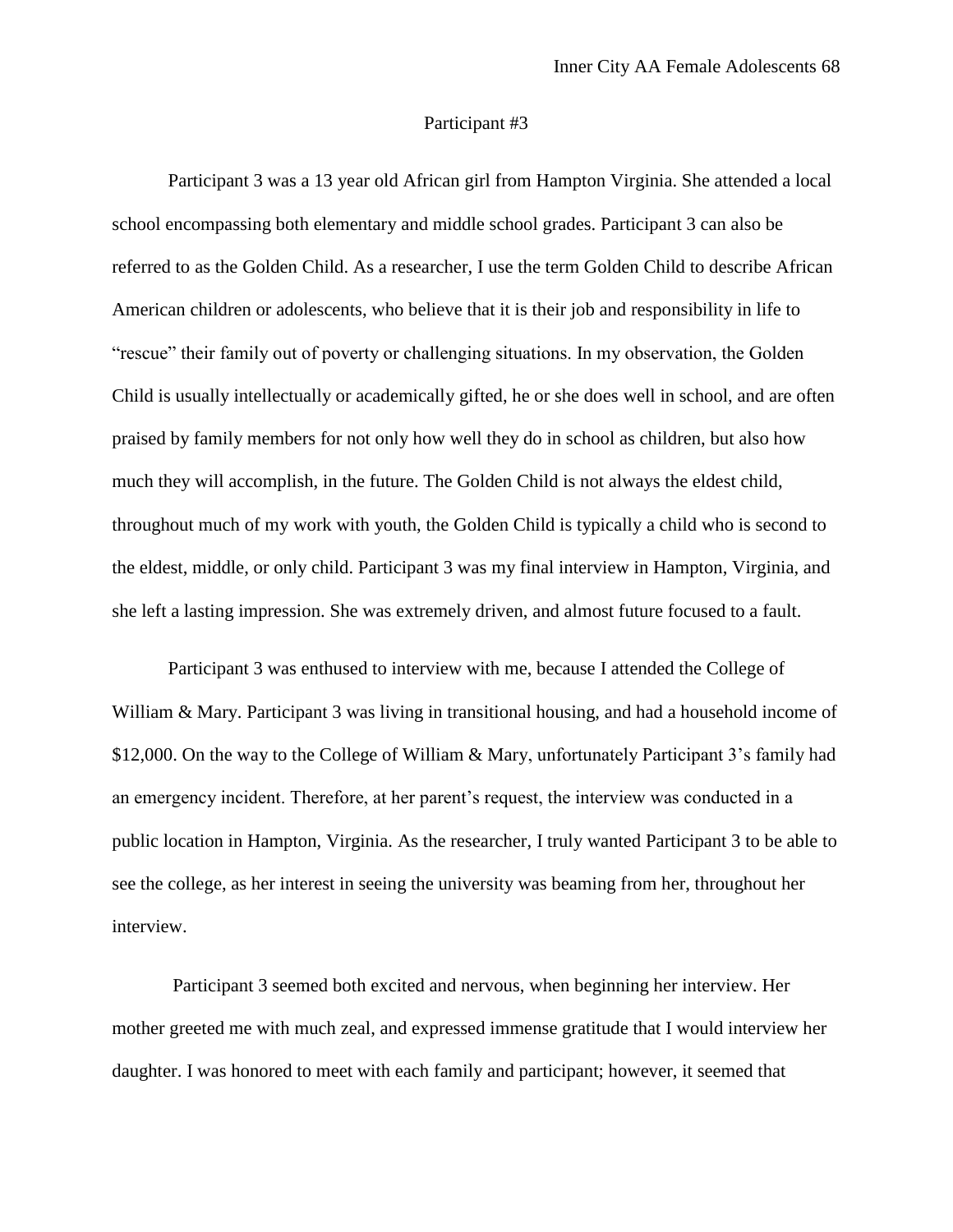because I attended William & Mary, the parents and participants seemed honored that I would interview them. I knew that The College of William & Mary had an amazing reputation nationwide, but the reputation in Hampton, Virginia seemed astounding. Although less than an hour away, Participants and their families seemed to view the college as a fairytale land of sorts, filled with accomplished people and academic resources that they could only dream of. Participant 3 wanted to know if her grades were good enough for college, and she was only in the 8<sup>th</sup> grade. She seemed so enthused to tell me how hard she worked in school, and wanted to know my feedback on her potential to attend college one day. She saw education as her key to a successful future, and I was truly humbled by how gracious she and her parent were. Simply having the opportunity to ask me about college appeared to mean so much to Participant 3. He face lit up as she asked me about college. I was amazed, humbled, and slightly saddened. I knew she was not the only little girl who wanted to know about college and just have a glimmer of hope in the direction of education and a better life for her and her family. I wanted to hear their stories and share their perspectives with the academic world. I completely overlooked how much the participants and their families would want to hear from me.

Several themes emerged when interviewing Participant 3. She was very articulate for such a young girl, and also seemed to view womanhood from an immense view of being responsible for self and others as well as accomplishing goals academically and professionally.

## *Themes*

The following themes and sub themes were derived from the interview:

Table 5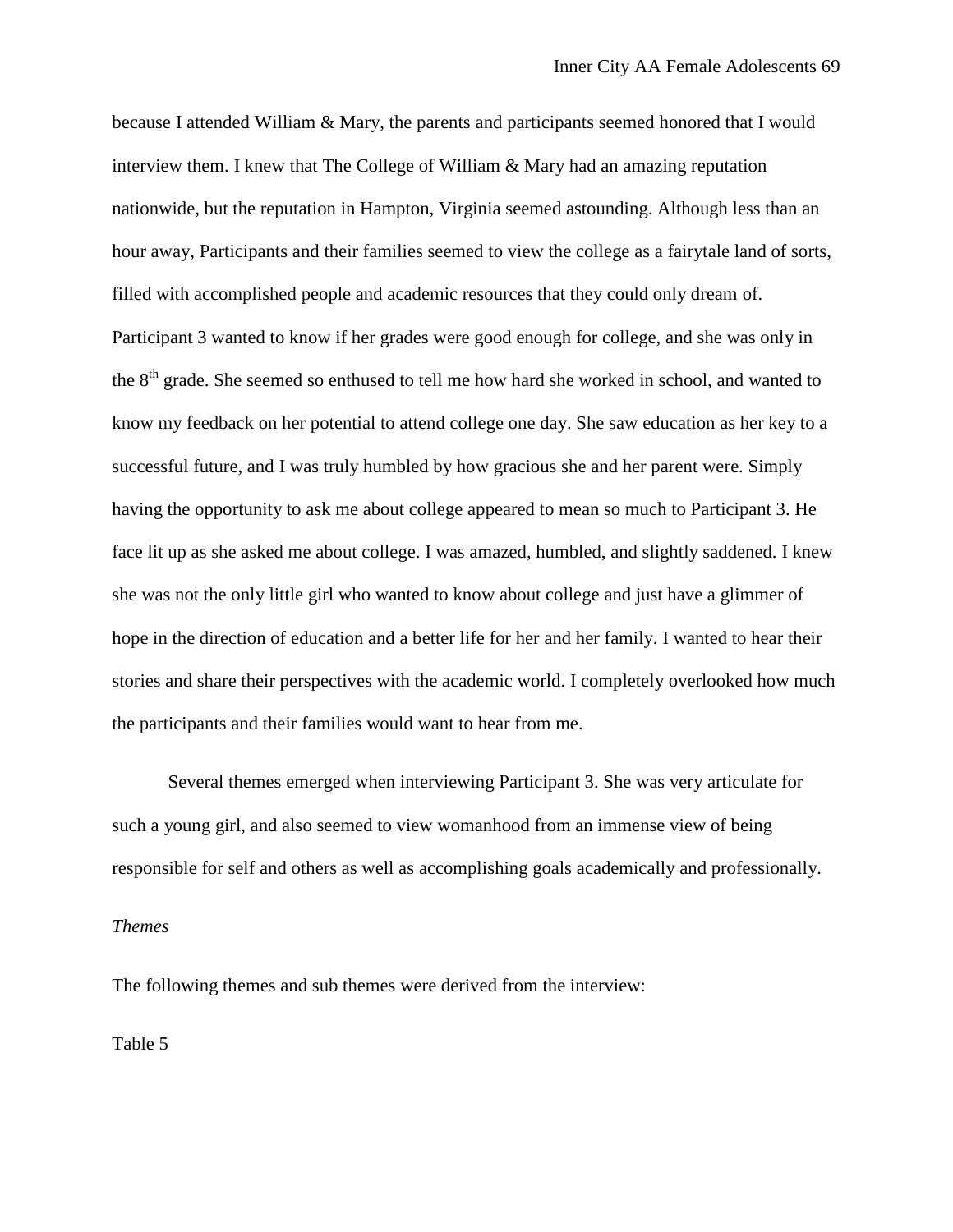|            | Theme 1                           | Theme 2                         | Theme 3                                                |
|------------|-----------------------------------|---------------------------------|--------------------------------------------------------|
|            | Accomplishments                   | Parents                         | Strength                                               |
| Subtheme A | Goals                             | Mom's Influence                 | Womanhood is<br>Strength                               |
| Subtheme B | Accomplishments of<br>future self | Dad's Influence                 | Mom's Strength                                         |
| Subtheme C | Academics                         | Overcoming family<br>challenges | Overcoming<br>Teasing/Having<br><b>Better Attitude</b> |

*Accomplishments*. Participant 3 was an accomplished student, and had been thriving in school throughout her primary education. When asked about her perception of womanhood, Participant 3 proceeded to discusses goals. She began discussing her goals initially as it relates to gender equality as well.

Well woman were sent here to help men meet there goals, and I also think that woman should have their own goals. We should think about what is good for both parties instead of just one. I believe women make things better as a whole…that's what womanhood means to me.

When interviewing Participant 3, I was surprised by her aforementioned statement. She was only 13 years old, and I did not expect her to consider how she was able to help a man meet his goals, as part of her reason for existence.

Participant 3 proceeded to speak about her future self. When discussing steps to becoming a woman, she said:

Accomplishing things (academically and professionally) one right after another. Like elementary school was kind of a breeze for me, but when it got to like middle school, I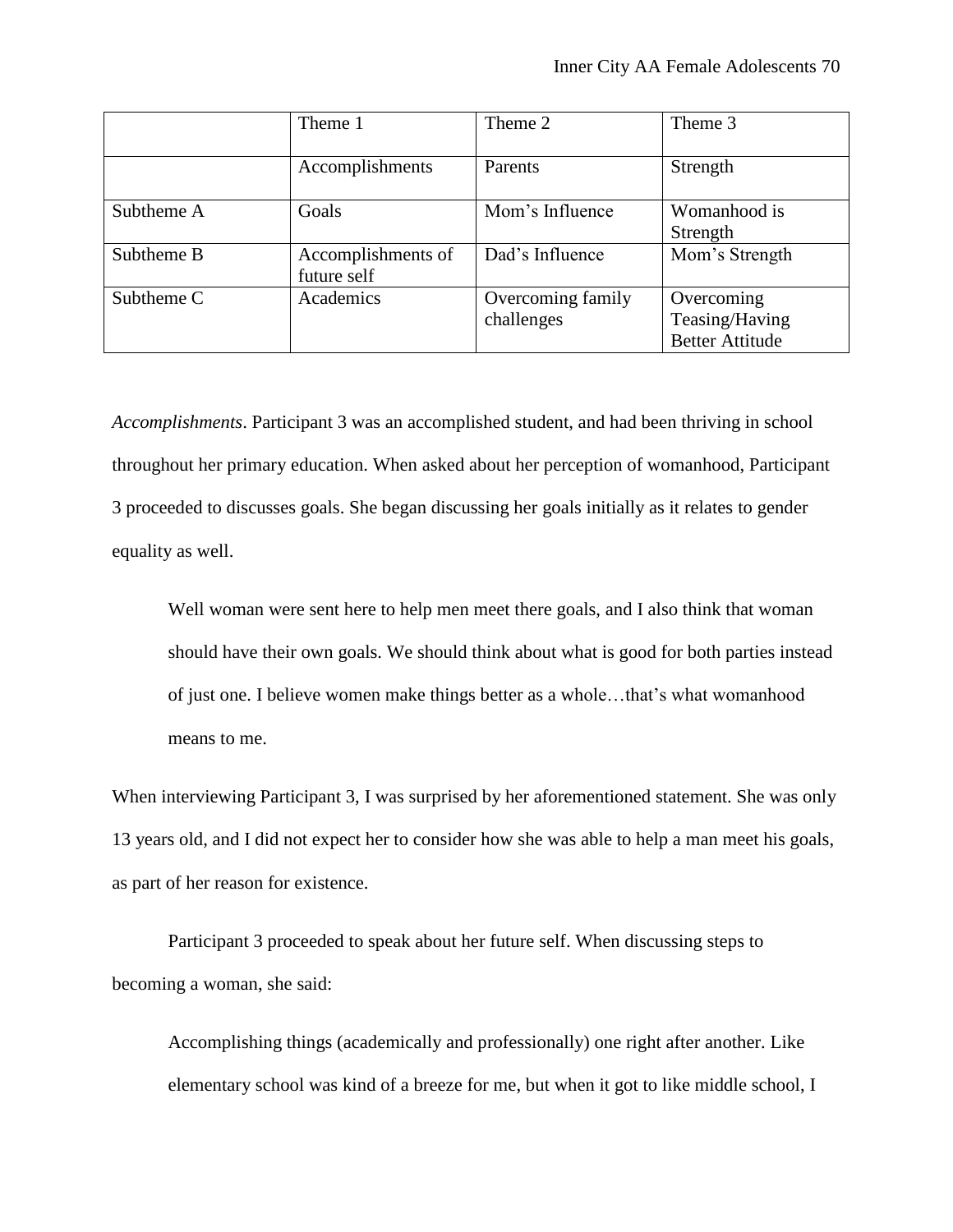had to work harder. I still continue to accomplish what I set my mind to... Being the best I can be accomplishing everything I set to accomplish… doing the things that I want to accomplish and I mean doing it with exceedingness.

Consistently accomplishing her goals seemed to be a womanhood focal point for Participant 3. When asked about what types of things she would like to accomplish as an African American woman, she responded: "I want to get degrees in college, and I want graduate early from high school and college and I want to get a decent job, aspire to marriage." Participant 3 did not seem comfortable with only accomplishing goals as she grew older, but it seemed important for her to attain more and accomplish goals faster. For example, in her previous comment, Participant 3 was adamant about not just getting one college degree but multiple, and she wanted to graduate early as well.

When I referred to the "Golden Child," while introducing Participant 3, some of her goals for womanhood and the immense focus on accomplishing as much as possible as fast as possible, is related to my perception of the "Golden Child." Participant 3 spoke to her desire to want to achieve her goals not only for herself but to help her family:

I want to take care of them when they are old. I want be someone they can lean on, because I am leaning on them now…depending on them to help me go through my life, and I want to help them when they become dependent, when they need to depend on somebody. So, I want to and I just want to see them smile at me and say…you know you did a great job with your life. See them at my graduation at my graduation it's like it's one of my greatest accomplishment or goal.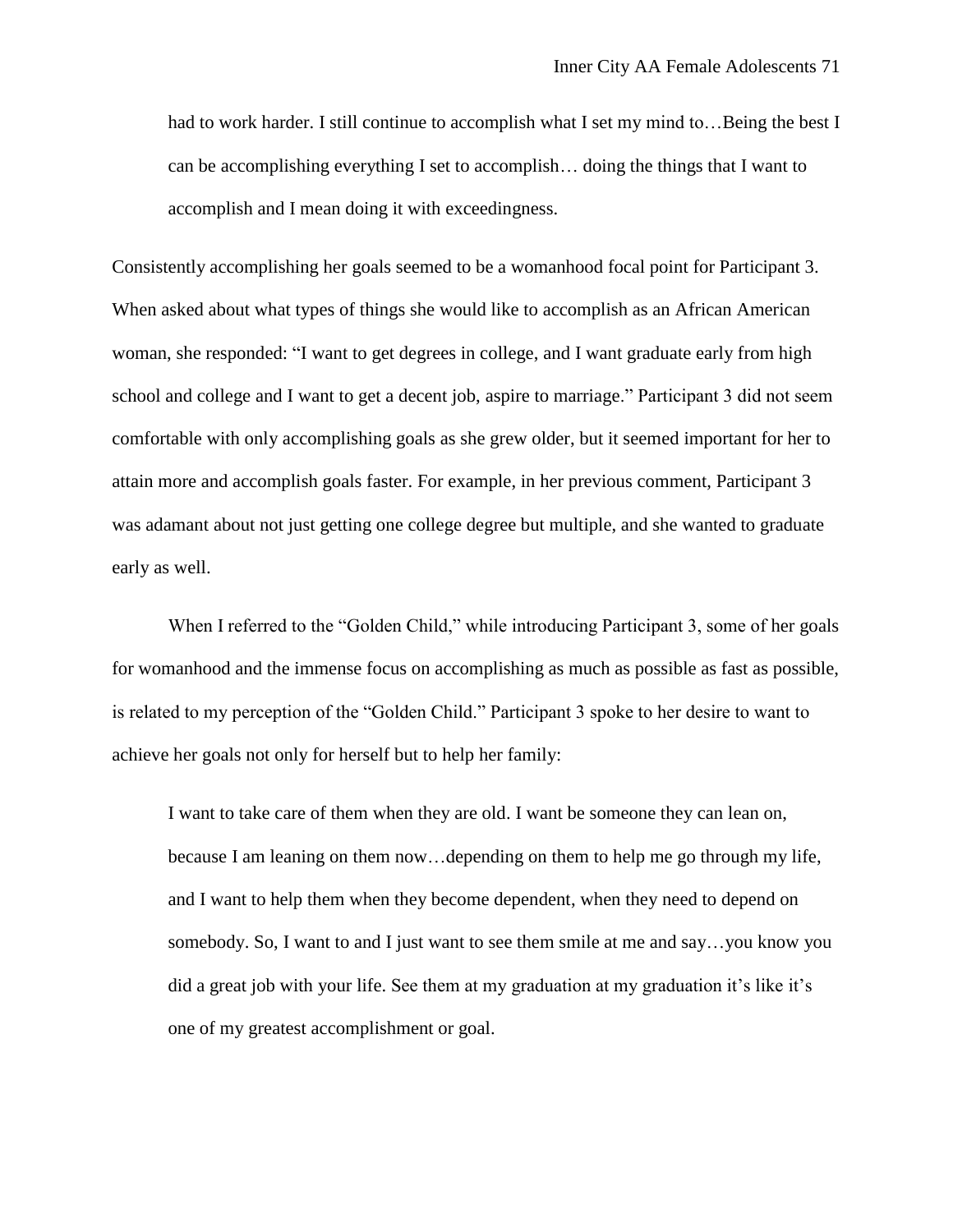Listening to Participant 3 describe her greatest goal, having her parents watch her graduate college was truly heart-warming. She displayed such exuberance and sentiment, when describing her graduation and hearing her parents say they are proud of her.

Participant 3 was very forward thinking: "I'm doing well so far in middle school. I'm in geometry… When you are freshman in college what kind of math would I be taking?" When envisioning herself at 23 years of age she said: "Successful, making at least 4 figures accomplishing more stuff than I am now, in a different place, even more mature, making better decisions." She was already considering career paths and appeared distraught that she was undecided:

Actually I really couldn't decide so..I thought I wanted to be a gynecologist because… I'm actually still undecided…I'm just working hard now so it will be easier later, quicker, closer to success, easy road down.

I made note during her interview that Participant 3 seemed slightly nervous at the beginning of her interview. I reiterated that there was no right or wrong answer to the questions, but it seemed that she wanted to be sure she gave eloquent answers. Initially her answers were vaguer, but as interviewing continued, Participant 3 became more detailed and surprisingly emotional near the interview conclusion. Accomplishing goals was not only a personal aspiration but also served as a mode of self-defense:

Like I have very sensitive skin... when I first came to a new school I got a little bit made fun of, but I guess I had a goal to make people shut up. I'm going to show you that I'm smarter than you. I'm going to show you that I can accomplish more than you can, if you don't put your mind to it. I'm going to make you shut up.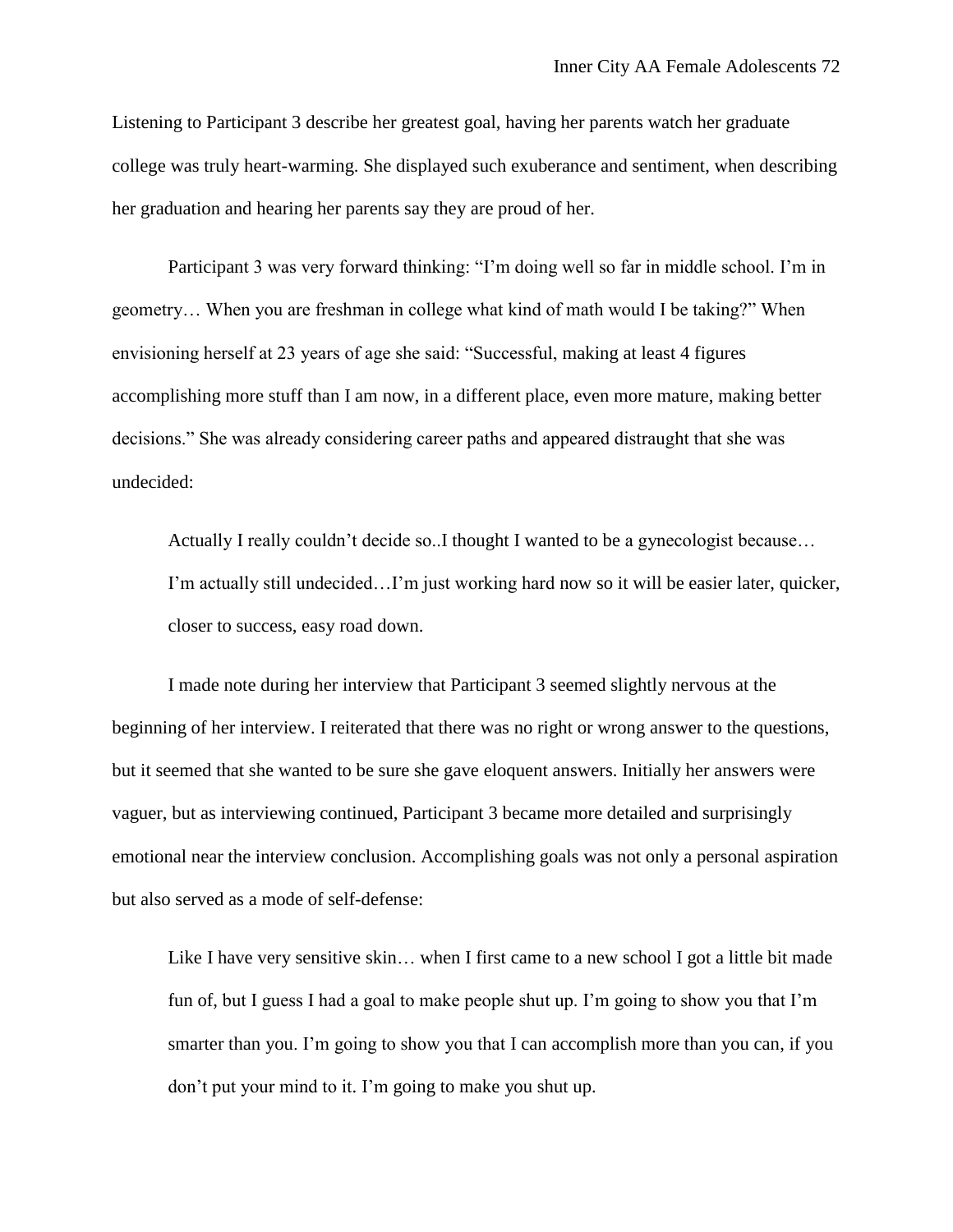Participant 3 consistently described herself as an accomplished student. Defending herself in a new school setting was an accomplishment for her as well. Along with defending herself, having parental support was critical for Participant 3.

*Parents.* Participant 3 described close relationships with both of her parents. She said her mother was her role model, and was proud of how her mother overcame difficult circumstances:

My mother was able to go through so much and still be strong. My Dad cheated on her. She took it very hard but she didn't give up…I try not think about my Dad that way, because no matter how or what happens, how it happens, or what happens, you know he is my Daddy and he brought me into this life.

Participant 3 was the first participant to discuss her perception of womanhood being related to her father. She has a close relationship with him, and speaks with him on a daily basis. Even though her parents are no longer together, Participant 3 strives to continue an intimate relationship with her father:

He has taught us great lessons. He has apologized to me and our family and I just you know forgave him. Because it's not good to hold grudges you know what they say. It's like wishing the other person died, but you are the one drinking the poison. So, I mean nothing good comes out of hating someone, despising them or being bitter all your life. Because it's really only hurting you.

Participant 3 began to reflect on her relationship on her relationship with her parents: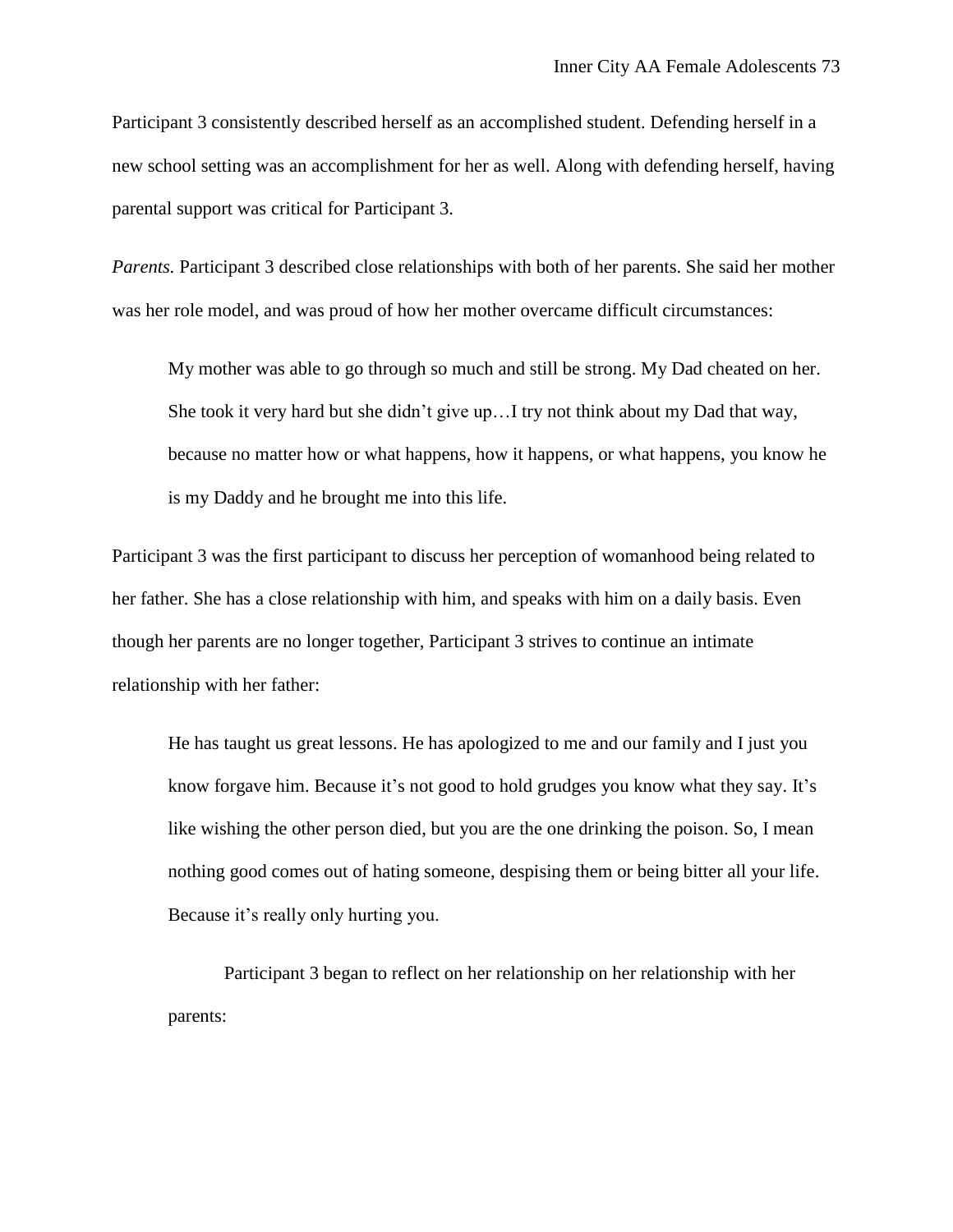My Dad and my Mom, when they were together, they always told me that I don't have any option but to be great in this world. My Dad he calls me every day before school. He tells me to do my best and be the best, and I take that to heart. Because I know that I want to make them proud.

She greatly desired to make her parents proud as an adolescent and as an adult. Participant 3's relationship with her parents played an integral part in her childhood development, and when she considers becoming a woman, much consideration and thought is given to her parents. Participant 3 described the closest relationship with her father, compared with other participants. When considering future research, Participant 3's interview was most intriguing. Considering paternal or adult male influences in lives of African American adolescent girls may shed light on their perceptions of womanhood, and potentially influence whether they engage in violent or aggressive behavior.

Participant 3 also offered more discussion regarding how much she looked up to her mother's strength. When discussing her mother's recovery from the extramarital affair Participant 3 mentioned her Mom took things: "Very hard but she didn't give up..and she trust God a lot…I want to be able to do that, and I want to stop doubting God. Because I know he is capable to do anything." Having both mental and spiritual strength was important to Participant 3, and she credited much of her strength to learning from her Mother.

*Strength.* When asked about her perception of womanhood, Participant 3 immediately mentioned being strong: "Womanhood means to me, womanhood is a fulfillment of greatness, to womanhood is strong, I believe it is strong, you have to show a sense of strongness." While pondering the process of growing into a woman she said: "I guess I feel stronger about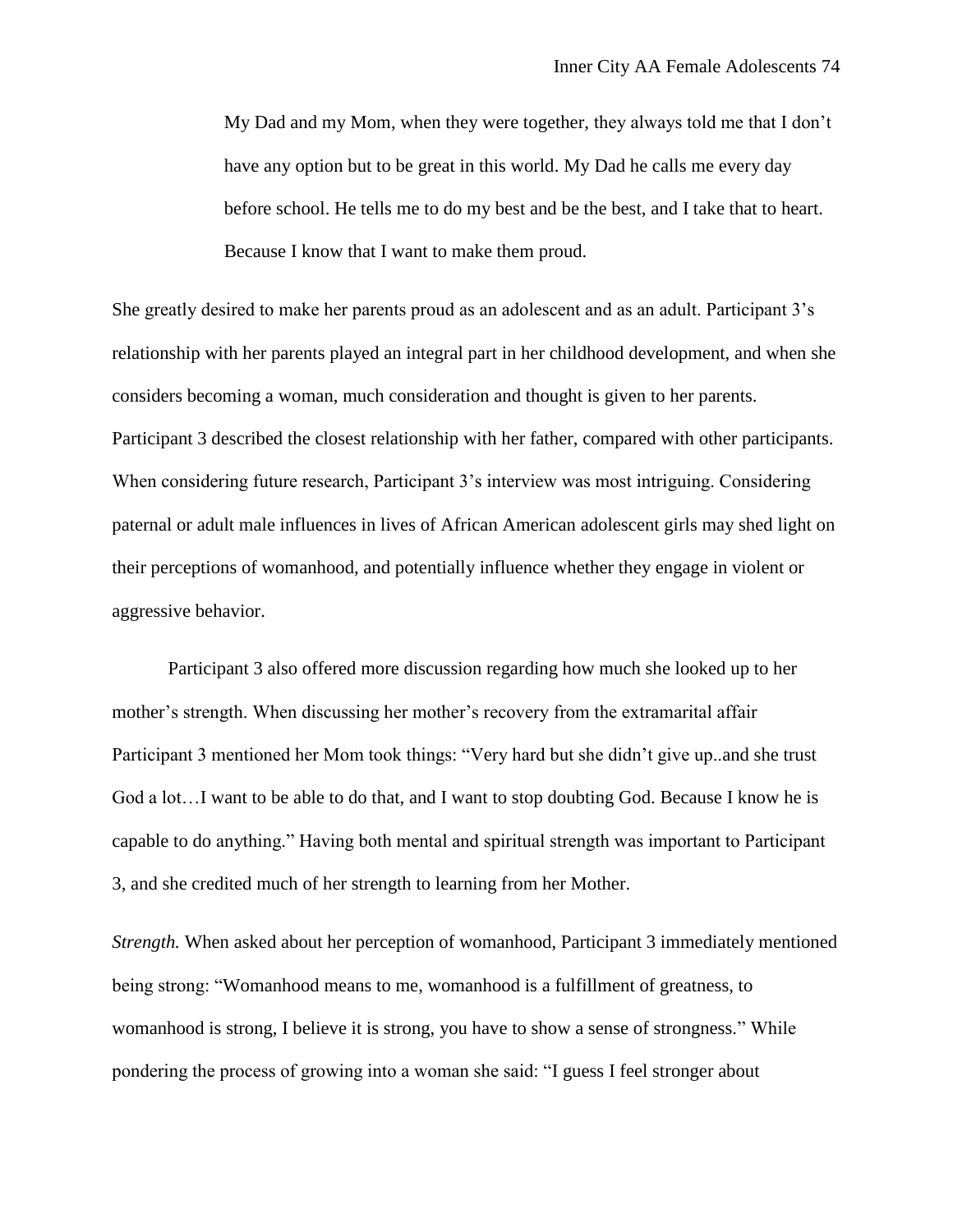myself…felt more beautiful." In addition to feeling strong and subsequently more beautiful, Participant 3 associated strength and coping skills with womanhood:

Just be able to process stuff better , able to cope with stuff…able to understand things better, better attitude learning to learning how to umm not let anger show if something is wrong with me in front of other people.

Participant 3 was concerned about how she was viewed by others. She wanted to be strong and defend herself both as an adolescent and as a future woman. Moreover, Participant 3 believed that controlling her attitude was a form of strength.

When I have an attitude I display it. I just don't want that. I don't want that if someone is meeting me in person. I don't want someone to get the impression that that's me, because that's not me all the time .That's not me all the time.

She described how she perceived her attitude: "Low voice disrespectful eyes…uhmm the way I walk is just negative energy, you can tell it's just negative energy."

Participant 3 proceeded to describe how she learned to be strong and composed from her mother: "She would even teach me how to not let stuff break me or she could still continue to teach me, and I want to be able to master that." Furthermore, it was clear, when meeting her mother, Participant 3's mother thought very highly of her daughter as well. Their close relationship was evident. Participant 3 further discussed her mother's strength: "Now she doesn't let what other people say get her down. Like she continues to have a strong confident attitude, and is nice to everybody even if they did her wrong."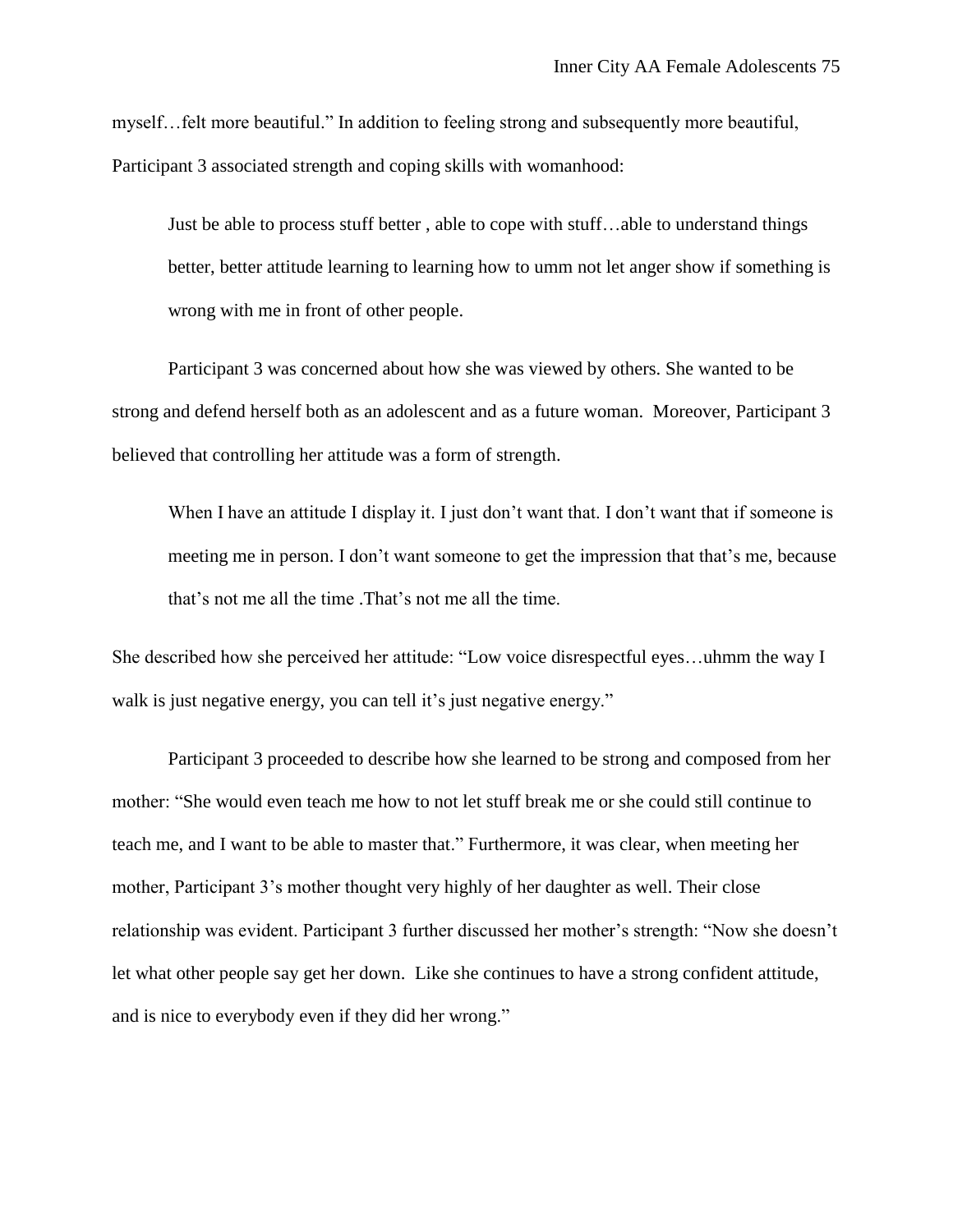Participant 3 also described her own strength, which she displayed with other students. She mentioned being teased, during her interview. Participant 3 was determined to not allow students to tease her. She describes her experience below:

> I'm not going to let you keep talking about me. So by the time I went there in fourth grade and by the time fifth grade came nobody was making fun of me anymore nobody by sixth grade. I became popular in 8th grade. I'm at the top of the heap. I don't take advantage of it like any other person would or I do take advantage of it. I don't like gossip.. so If I'm around you and you are going to talk about gossip I will say hey let's change the subject like…did you see empire last night. Let's talk about something else. There is more to life than talking about other people. Like I'm pretty sure they are not worried about you. Change the subject…so I want to change people for the better.

Participant 3 wanted to defend herself from being teased, and she wanted to help other people: "I believe that women should be able to protect themselves against all odds, because everybody has flaws... I feel that you get through them... I guess stick through more pain." Being strong and defending self and others was a key aspect to how Participant 3 perceived African American womanhood.

In summary, during Participant 3's interview three themes emerged: accomplishments, parents, and strength. She was the middle child, but held an intense sense of responsibility to care for her parents in their later years. Participant 3 was an accomplished student, and believed that African American womanhood for her would include reaching one goal after another and subsequently making her parents proud. She strongly looked to her mother as a model for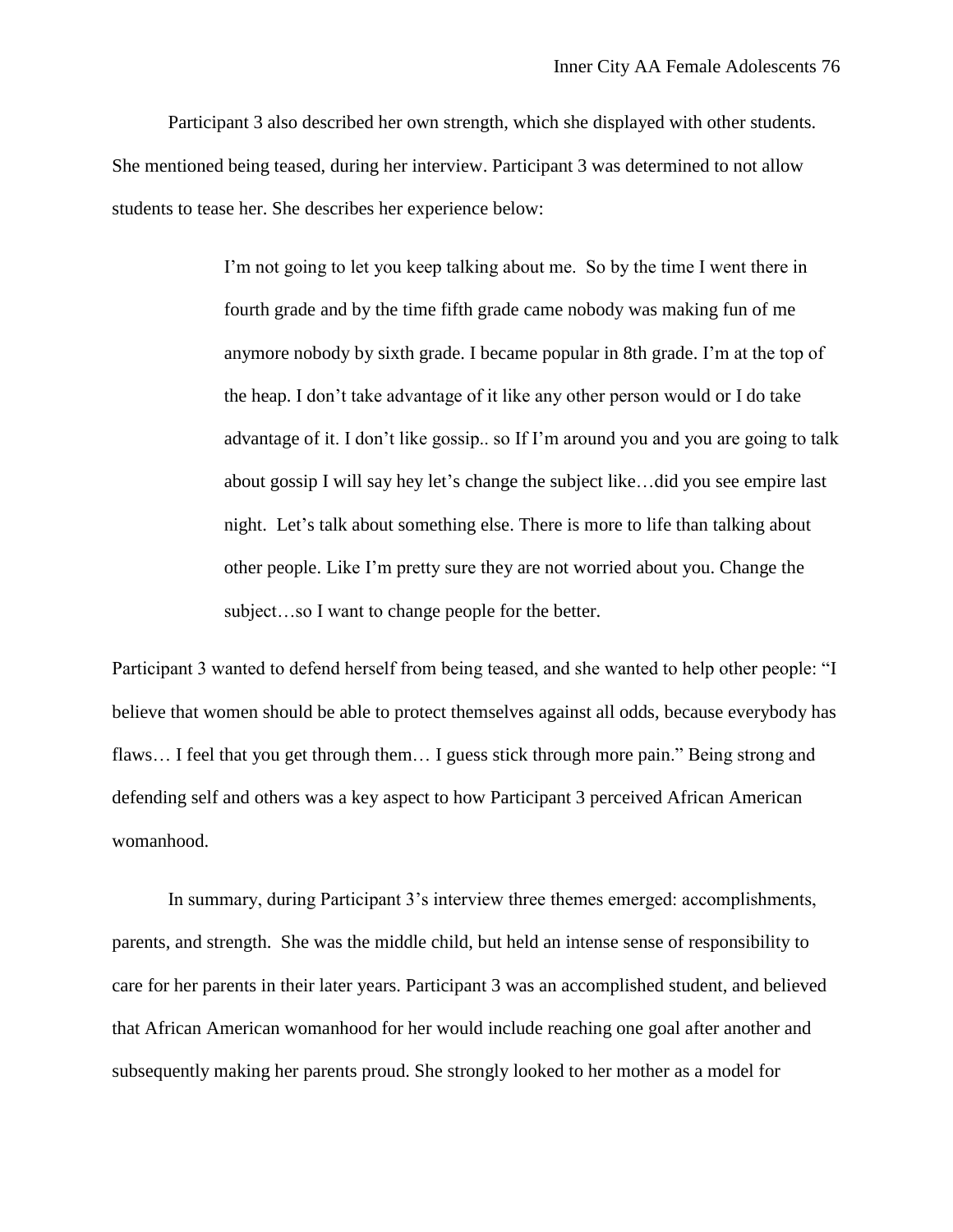strength, and expressed being strong as a key component to African American womanhood. Her relationship with her father also greatly influenced her self- perception. Having daily contact and encouragement from her father spurred her academic achievements. Finally Participant 3 valued defending herself and other people. She was strategic about gaining popularity and not allowing others to tease her, when beginning a new school.

In addition, she believed that African American womanhood was connected with coping skills and having endurance. She admired her mother's strength. Participant 3 can also be known as the "Golden Child," in this study. She represents children, typically from ethnic minority backgrounds, who feel that it is their job to attain as much as they possibly can academically and professionally, in order to help their parents and siblings. Although very young, she was extremely forward thinking. Participant 3 is smart, and has much potential to be a highly accomplished young woman in the future. However, as the researcher, I wanted so much for her not feel such adult responsibility at such a young age. I recognized that wanted her to enjoy her childhood for as long as she possibly could.

# Participant # 4

Participant 4 was the first participant in the Washington, D.C. area. She was 15 years old during the interview and in the  $10<sup>th</sup>$  grade. Participant 4 had a household income of \$60,000. She was brought to her interview by her dance instructor, who stood in proxy of her mother. Her mother worked long hours and was not able to attend. The dance instructor seemed thrilled to stand in proxy of Participant 4. Participant 4 was an avid dancer. She appeared bashful when beginning the interview. However, once she began speaking about her future and becoming a dancer, she was all smiles and much more verbose. Although Participant 4 was 15 years old, she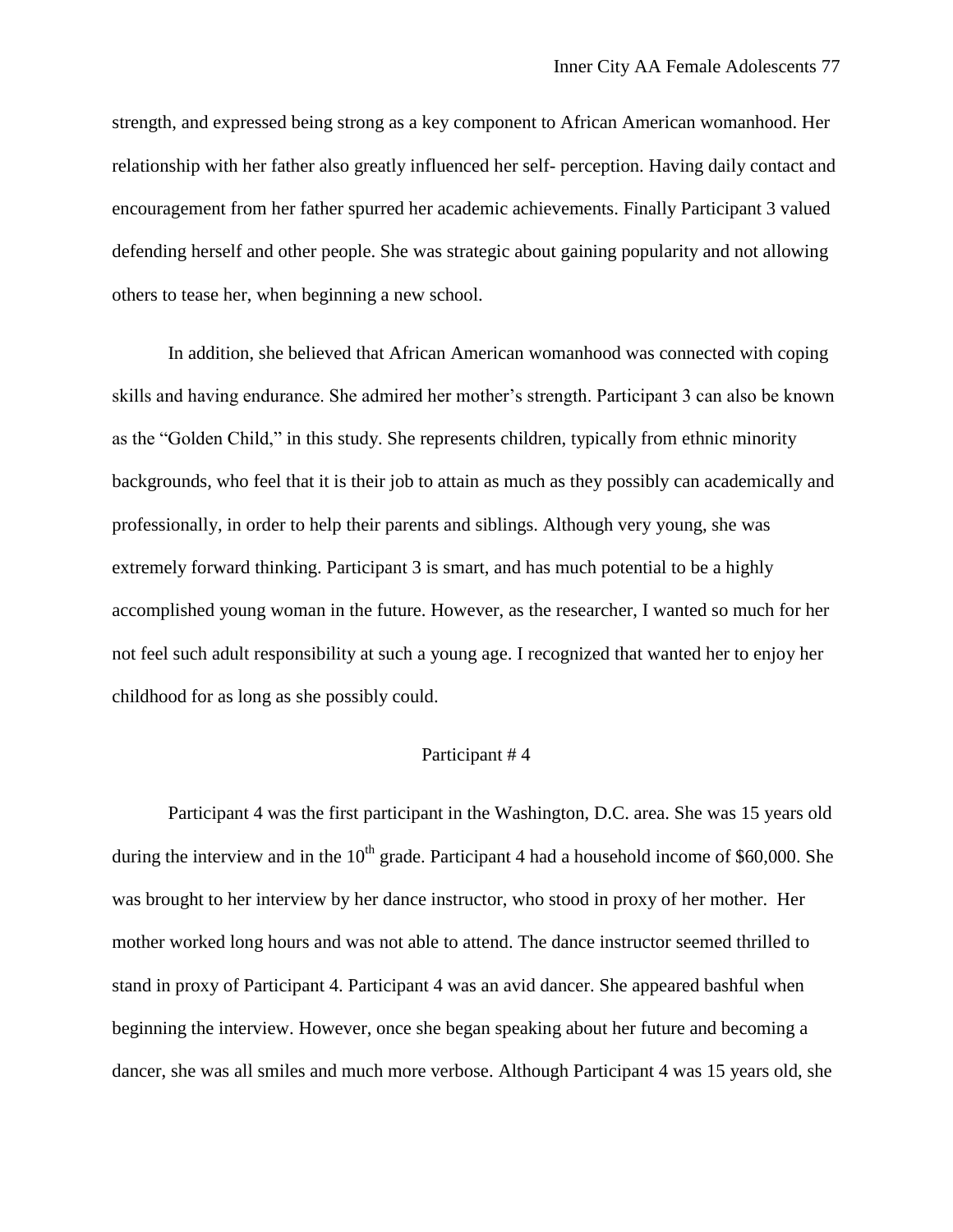was the smallest in stature of all the participants. Her stature is important to note, as my previous work with young girls has shown that having adult like stature or height and weight can be related to increased household responsibilities. She was also soft spoken and very cheerful throughout her interview.

Throughout her interview, Participant 4 focused on not being discouraged and having proper role models. Based on observation, her dance instructor was a positive role model for Participant 4, and was someone she looked up to. Also, Participant 4 was the only participant to not mention her mother during the interview. Prior to the interview she did however mention that she was proud of her mom and why her mom was not able to attend. The following themes and subthemes arose from interviewing Participant 4.

## *Themes*

## Table 6

|            | Theme 1              | Theme 2                    |
|------------|----------------------|----------------------------|
|            | Role Models          | Being Better               |
| Subtheme A | Needing a role model | Countering negative        |
|            | to succeed in life   | comments                   |
| Subtheme B | Positive but stern   | <b>Accomplishing Goals</b> |
|            | Dance Instructors    |                            |

*Role Models*. Participant 4 was a fervent believer in the power of a positive role model. When she was discussing her future as an African American woman, she emphasized the importance of role models in her future success: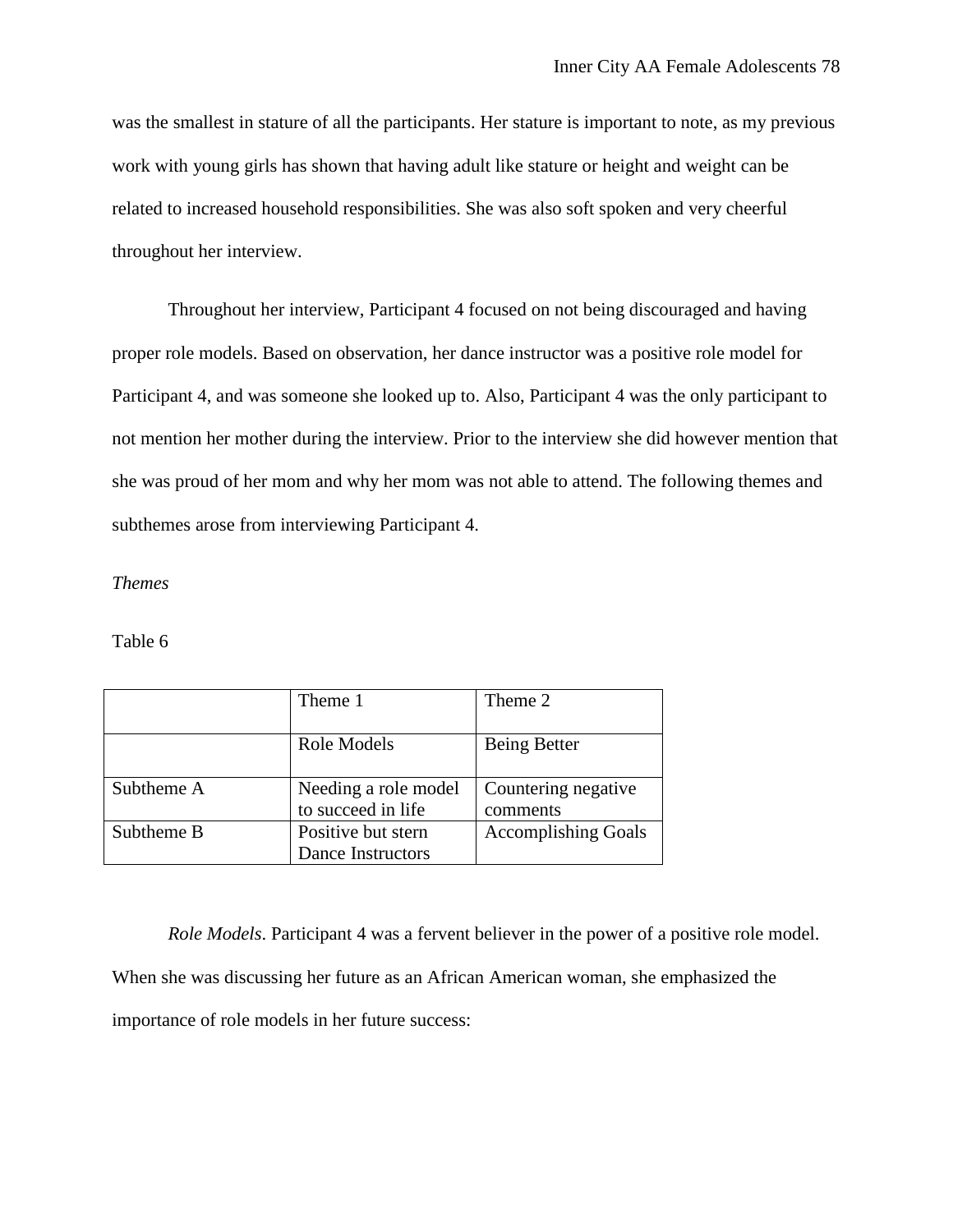I mean you can't do it by yourself so you are going to need a role model to do it umm you are going to need to ask other people questions of how they got to the lifestyle that they are in, things like that.

She proceeded to describe her role model for African American womanhood, a popular television dance instructor named Coach D:

My role model is from Bring It. Uhh Coach D, she is a role model because one, how the way she push her girls to succeed and do better. It's just like ok, if I keep watching the show its going to get me, help me to be where I want to be in my dance life.

Participant 4 was impressed with how much care Coach D took with her dancers, even though she has a stern television personality. Participant 4 wanted to have someone to push her to attain her future goals, to be the kind of dancer she aspired to be:

I say coach D because that's what I need. That type of person to push me so I can go further instead of doing what I know how to do and doing the basics of what I know how to do.

Participant 4 was exuberant, while speaking about her role model. She seemed inspired by the show and Coach D. Participant 4 wanted guidance. She wanted a role model to help her accomplish more in her future dance career, then she was able to attain on her own.

#### *Being Better*.

Participant 4 discussed her perception of womanhood from the lens of being a better person: "Womanhood means to me.. like to become a better person." She wanted to improve her academic performance and do well in the future professionally: "My steps to becoming a better woman is to get my grades right , graduate high school, go to college, find a career that I would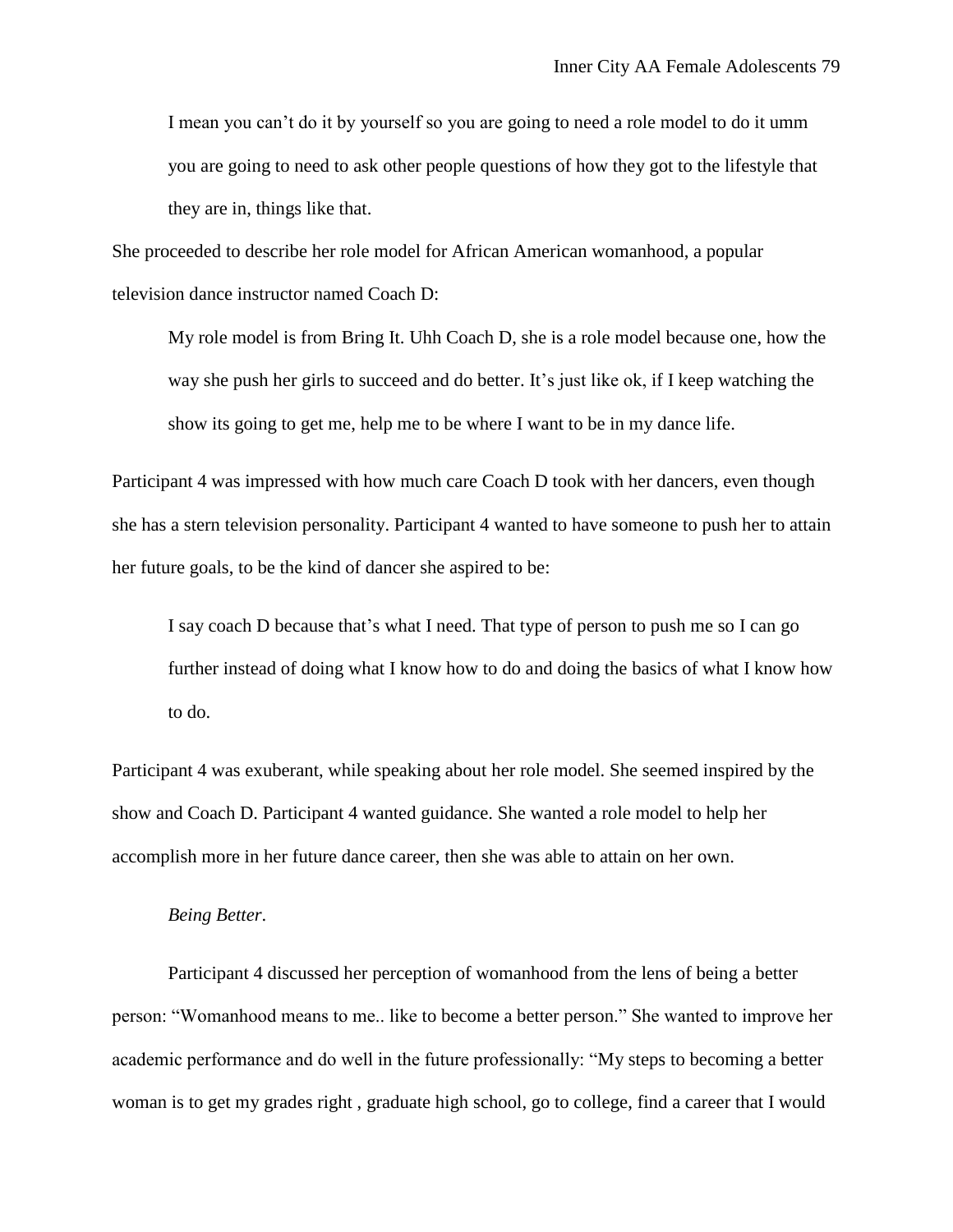stick to." She wanted to be successful in her future, and did not want to be discouraged by negative feedback from others. Participant 4 felt as if she had to combat negative feedback and obstacles hindering her success. Furthermore, she believed that obstacles needed to be overcome either mentally or physically in order to deal with the challenges waiting in womanhood and life:

You have to be positive in one ear and then if it get hard or people or obstacles start coming towards your way, then you have to get physical so it's going to have to work both ways because nothing in life is going to be easy.

When asked about her perception of African American womanhood she said : "I'm not going to say that I'm scared it's just.. but scared, that I'm going to make all the wrong mistakes to not get to my future." Participant 4 did not want to make wrong decisions and not have a chance to be successful. She was fearful of making wrong decisions, especially concerning her career. Participant 4 was combatting discouragement:

Like I want to do… I want to be a dancer… so it's like me being a dancer I could be might listen to other people ... say don't be a dancer you might hurt yourself or you might do this and so I'm going to have all those obstacles it might mess my mind up. I'm gonna believe yeah I shouldn't be a dance. I can get hurt…so it those type of actions that become towards me.

She wanted to accomplish her future goals in spite of negative discussions or criticisms from those close to her.

Envisioning herself as a 25 year old African American woman, Participant 4 mentions: "I think I will be somewhere that you know I want to be. Because, I think I'm doing the right things by serving these by serving girls to dance and everything things like that…I just need to go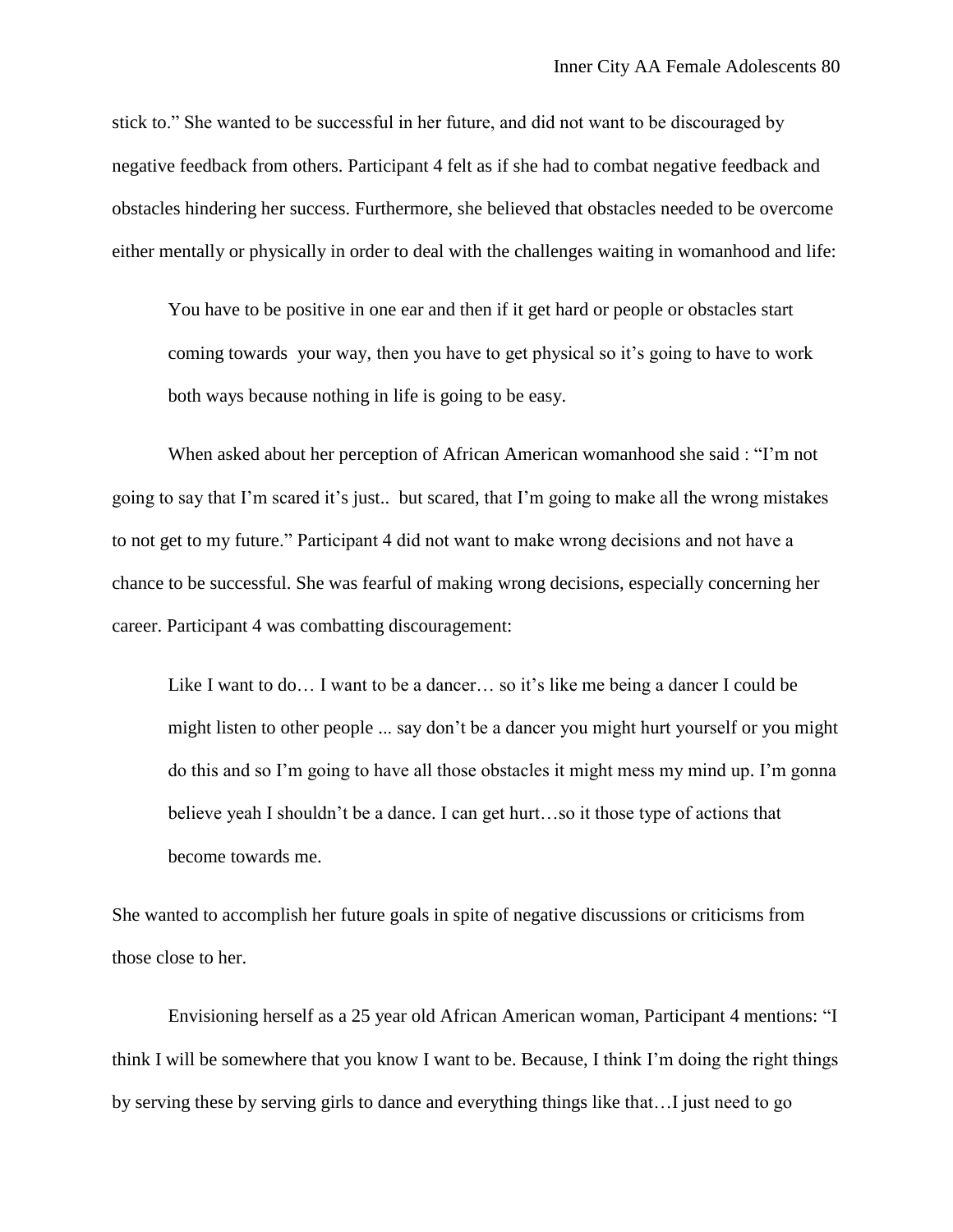farther." Participant 4 envisions herself not only as a successful dancer in the future, but also as a dance instructor. She considered helping other girls achieve their dance dreams as a service to others, which would help her to have a good station in life. While discussing becoming a better person, Participant 4 once again mentioned her role model Coach D. She truly admired this television star, and constructed her perception of womanhood around Coach D's television persona:

Everybody feels that Ms. D is the bad person.. but she is showing her girls how to go farther and succeed in life. Like one of the girls in the show just graduated and so now she is the co- coach for the team, and she is about to open her own studio. So it's a lot that Ms. D done done to help the kids.

Participant 4 mentions how Coach D has a tough persona on the television; however, Participant noticed how much Coach D was able to help her dancers to become successful dancers and dance instructors.

In summary, Participant 4's interview had two primary themes emerge; role models and being better. Participant 2 was the first to not mention her mother during the interview. She was focused predominately on her role model for African American womanhood, a dance instructor television personality named Coach D. Participant 4 felt she needed a role model to attain success in womanhood. She was fearful of growing up. Participant 4 envisioned herself as a professional dancer and dance instructor, in the future. Participant 4 was concerned with countering discouraging remarks regarding her future. She wanted to "go farther in life," and saw herself helping other young dancers in the future.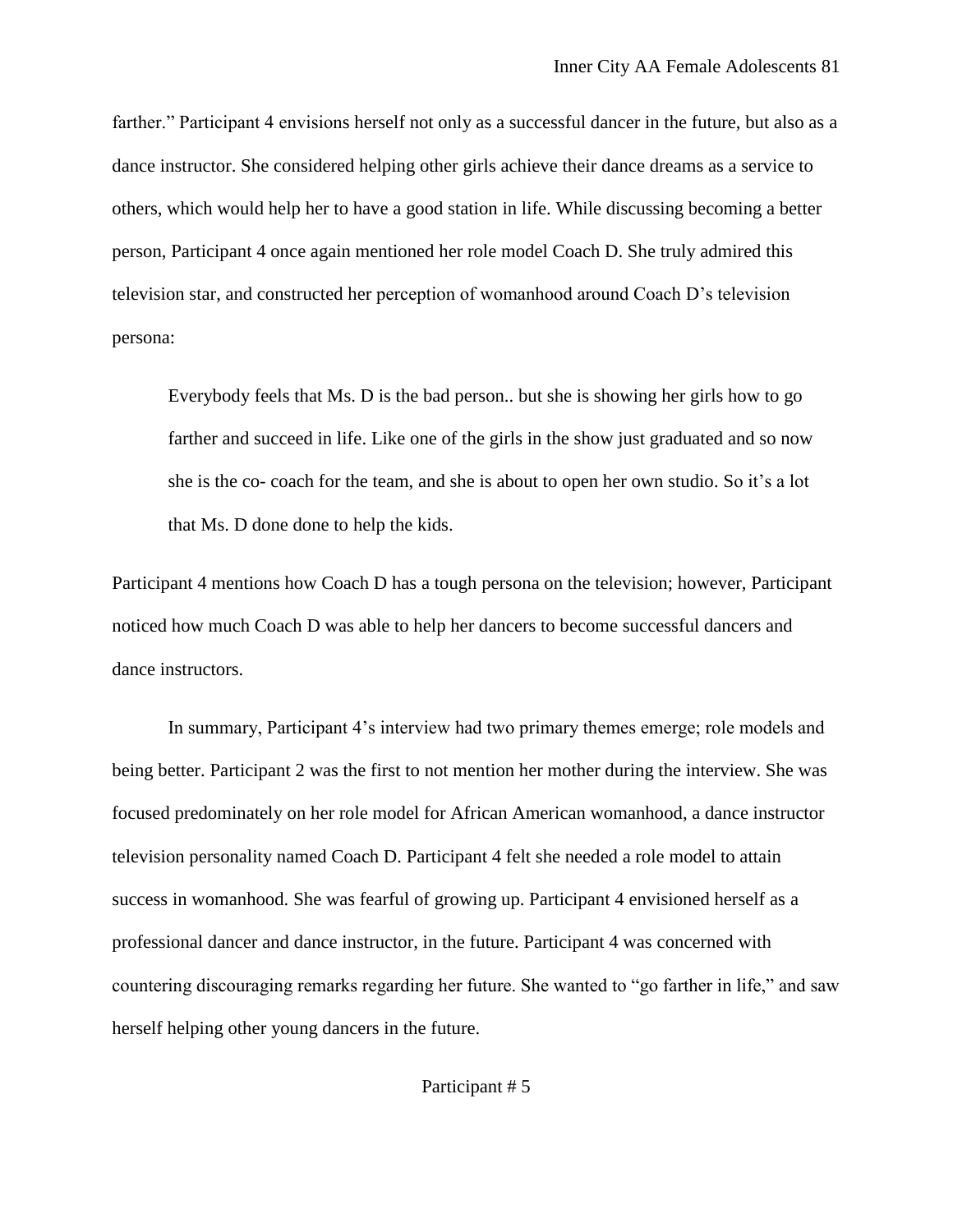Participant 5 was the second participant in the Washington, D.C. area. She was 14 years old and turned 15 within a week of the interview. Furthermore, she had a two parent household income of \$90,000. Participant 5 was being raised in a two parent household with her mother and father. She was the largest in stature of all the participants. Her interview was conducted at her church after a weekday event. Participant 5 spoke more about morals specifically than other participants. I wondered that if her interview was conducted in a different environment, her responses would contain the same language. However, she seemed comfortable with me interviewing her at her local church. Perhaps she felt we had the same spiritual or religious beliefs. Surprisingly, Participant 5 was the first participant to bring up menstruation as an aspect of womanhood. In addition, Participant 5 had both parents in attendance, which was the first of all the participants. She enjoyed after school activities, such as the arts. Participant 5 was in the 10<sup>th</sup> grade in a large local high school, and she was extremely soft spoken. Participant 5 was also interested in college life.

# *Themes*

The following themes and subthemes came from this interview:

## Table 7

|            | Theme 1           | Theme 2                     | Theme 3             |
|------------|-------------------|-----------------------------|---------------------|
|            | Relationships     | Knowing Self<br>Limitations | Self-Defense        |
| Subtheme A | Mom as role model | Hanging with right<br>crowd | Respect             |
| Subtheme B | God               |                             | <b>Being Teased</b> |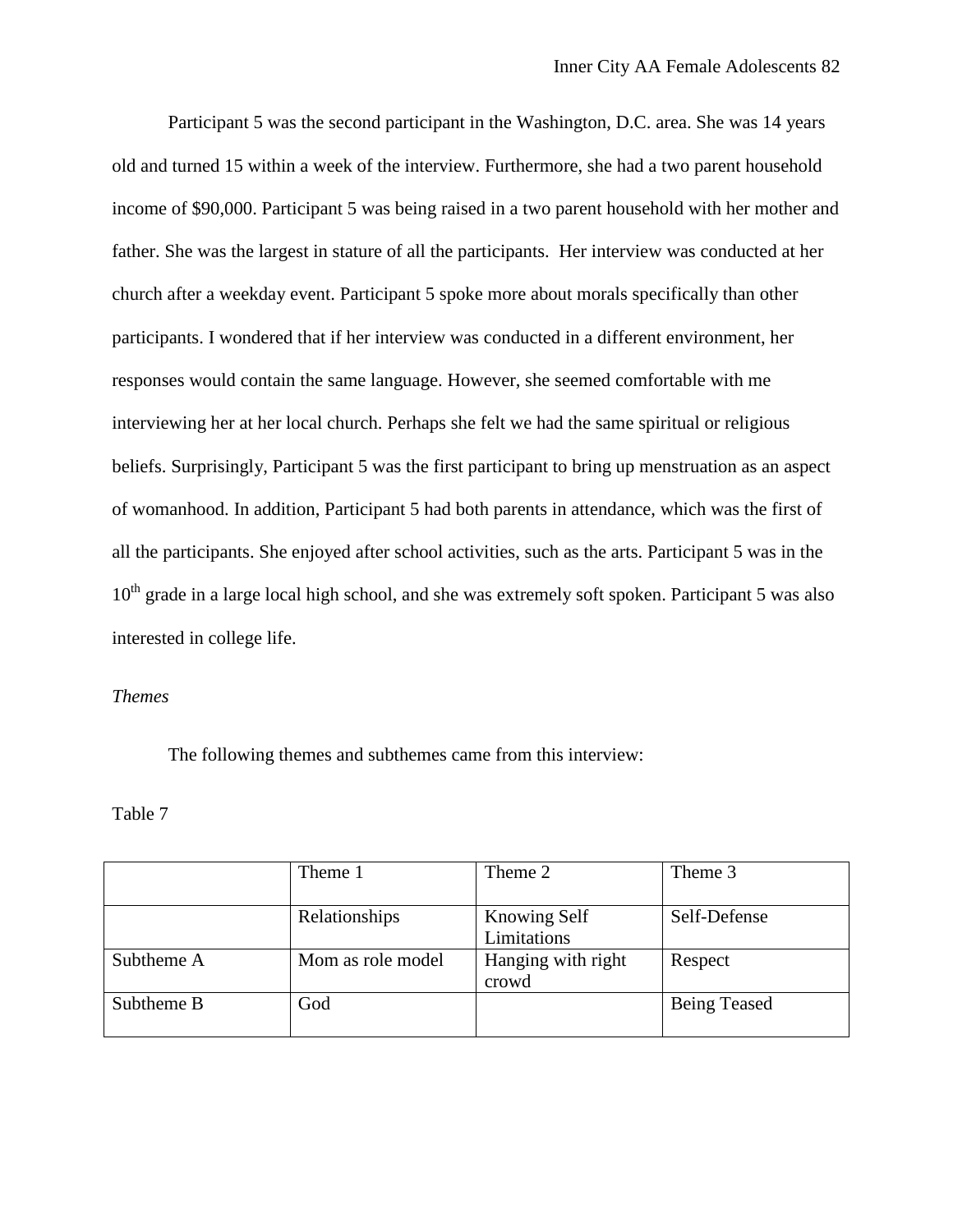*Relationships*. Participant 5 was focused on relationships during her interview. Similar to previous participants, Participant 5 began discussing her perception of womanhood as her perception relates to her mother: "I have a good relationship with my mom and I know she like… kind of shaped me to be the person that I am today." She also described other close relationships that had an impact on how she viewed womanhood: "I think you should have a good relationship with the people around, your family God and that stuff." Participant 5 seemed to get along well with the other children at her local church, where this interview was conducted. She laughed and joked with the other youth, and seemingly enjoyed their company.

Participant 5 also focused on relationships in terms of role models. She saw herself in the future, based upon having positive role models to give her proper direction. When asked about her perception of the steps to becoming a woman she mentioned: "I guess having a relationship with somebody to steer you in the right path to becoming a woman." Furthermore, she began to describe her mother as her primary role model for womanhood:

My Mom is my big role model in my life. I say that because I notice that she has been through things in her life. I noticed that she has been through things in her life. I want to be not like her but have the same…not go through the same things, but be able to handle it like how she did, even if I were to go through something like that.

Participant 5 understood that her mother faced struggles in life. She did not want to experience the same struggles as her mother; however, she liked the way her mother carried herself through difficulties. Furthermore, if she were to face the same challenges, she would have the ability to handle tough situations in the same way her mother has handle difficult situations.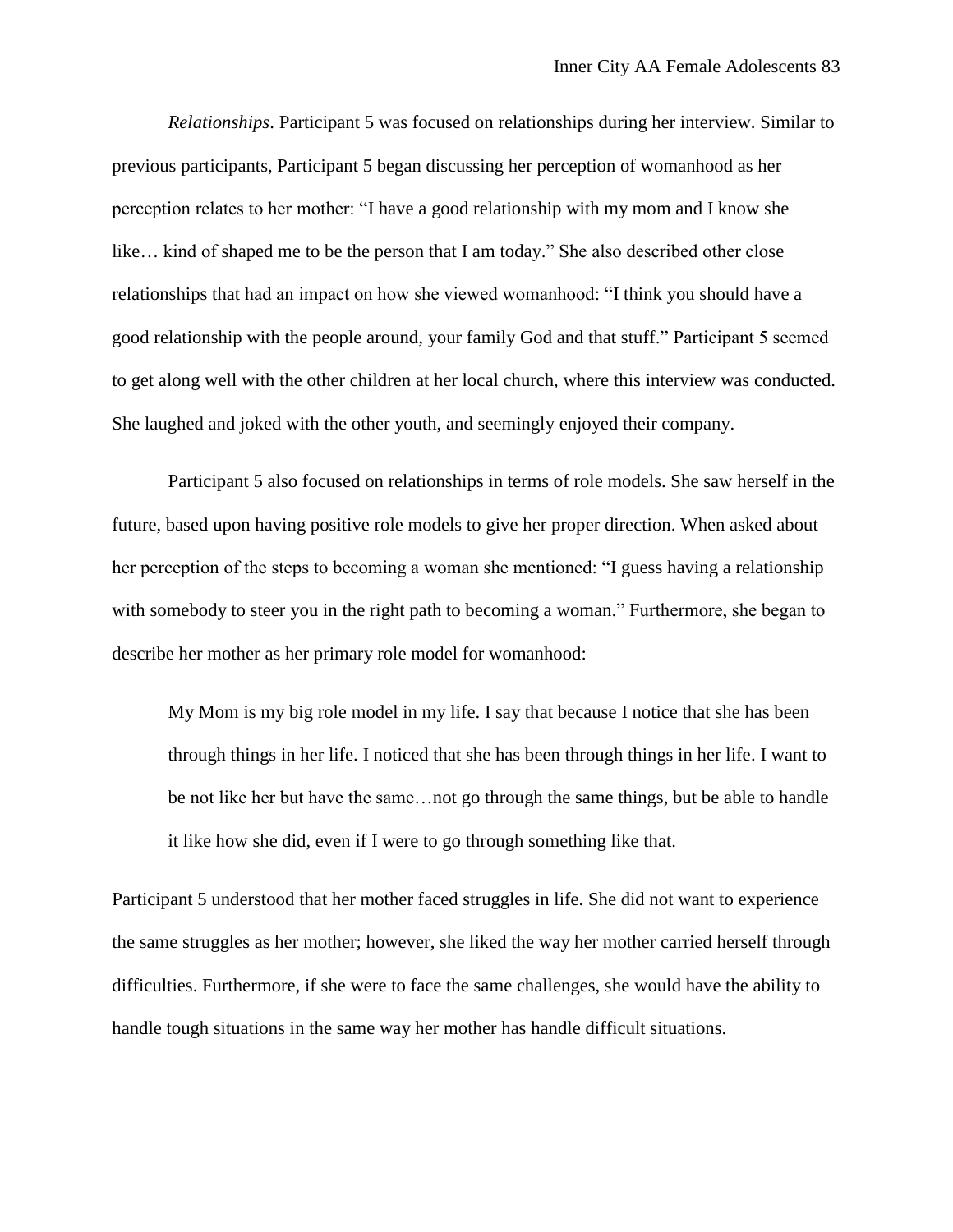Participant 5 was also impressed with her mother's relationship with God. She felt that having a good relationship with God and working hard were critical aspects of womanhood: "Like so she (mother) has a good relationship with God. So knowing like prayer, having that guidance and not giving up…you know always working hard in her life." In addition to having positive relationships with others, Participant 5 emphasized knowing self and personal limitations.

#### *Knowing Self-Limitations*.

When asked about her perceptions of womanhood, she mentioned "knowing your limits…knowing what you can and cannot do." Participant 5 was much concerned with keeping her morals and not pushing limits or creating problems for herself by "going with the wrong crowd knowing that you can't do some of things that they are doing… so knowing like if they are doing something, knowing not to do it: Further discussing her morals and values she said: "I can say that I feel good about becoming a woman. I think I have the rite like blessings. I think I have good... I think have good morals growing up." In addition to her morals, Participant 5 held a strong conviction for being able to defend herself.

## *Self-Defense.*

Participant 5 emphasized self-defense, during her interview. She felt that having respect for others and self was an important aspect of growing in to a woman. She believed that the process of growing into a woman involved: "Learning about yourself. Learning how to treat others, learning how to respect yourself respect others, respect the people around you." Furthermore, being able to defend herself was crucial for being a woman: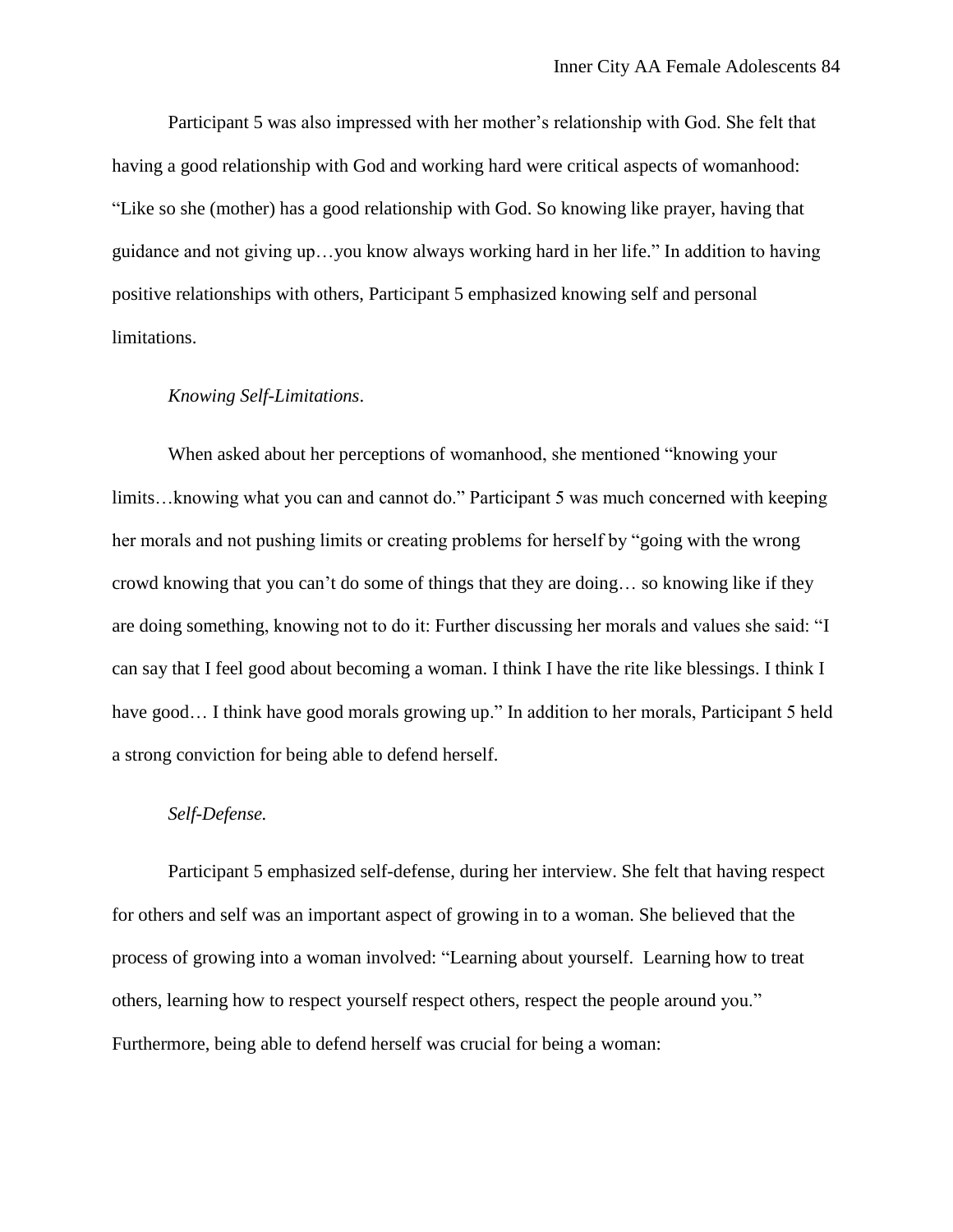Yeah I think that it's (self-defense) a big part of it (womanhood). Umm I say that because You have to know yourself. You have to know what you can and cannot do… so I think self- defense is a big part of it (womanhood)…I think that it (self-defense) is a big part of it about becoming a woman.

When describing herself as a woman, in the future, Participant 5 said:

I see a very intelligent woman knowing what she wants to do with her life having a good mind set having the right people around her having a good education yeah that's about it…being able to defend myself, because I do have problems with that now. So in ten years, I hope that I will be better with that.

Participant 5 proceeded to describe how she would like to improve being able to verbally defend herself:

You know like when people say stuff you know, and I am not the person to say something back even when it is rude. I feel like I should you know, speak up for myself and I don't do that now. So I hope that I can or in the future I will be able to.

Her sentiment while speaking expressed a sense of being verbally bullied, but she did not know how to respond to bothersome statements. Womanhood for Participant 5 meant not only learning to respect others, but also defending herself and demanding respect from others as well. She did not feel that she was adequately able to defend herself currently, but she expected to be able to defend herself as African American woman somehow.

In summary, Participant 5 was most concerned with knowing her moral limitations, and being able to defend herself as a woman. She admired her mother as a role model, and saw her as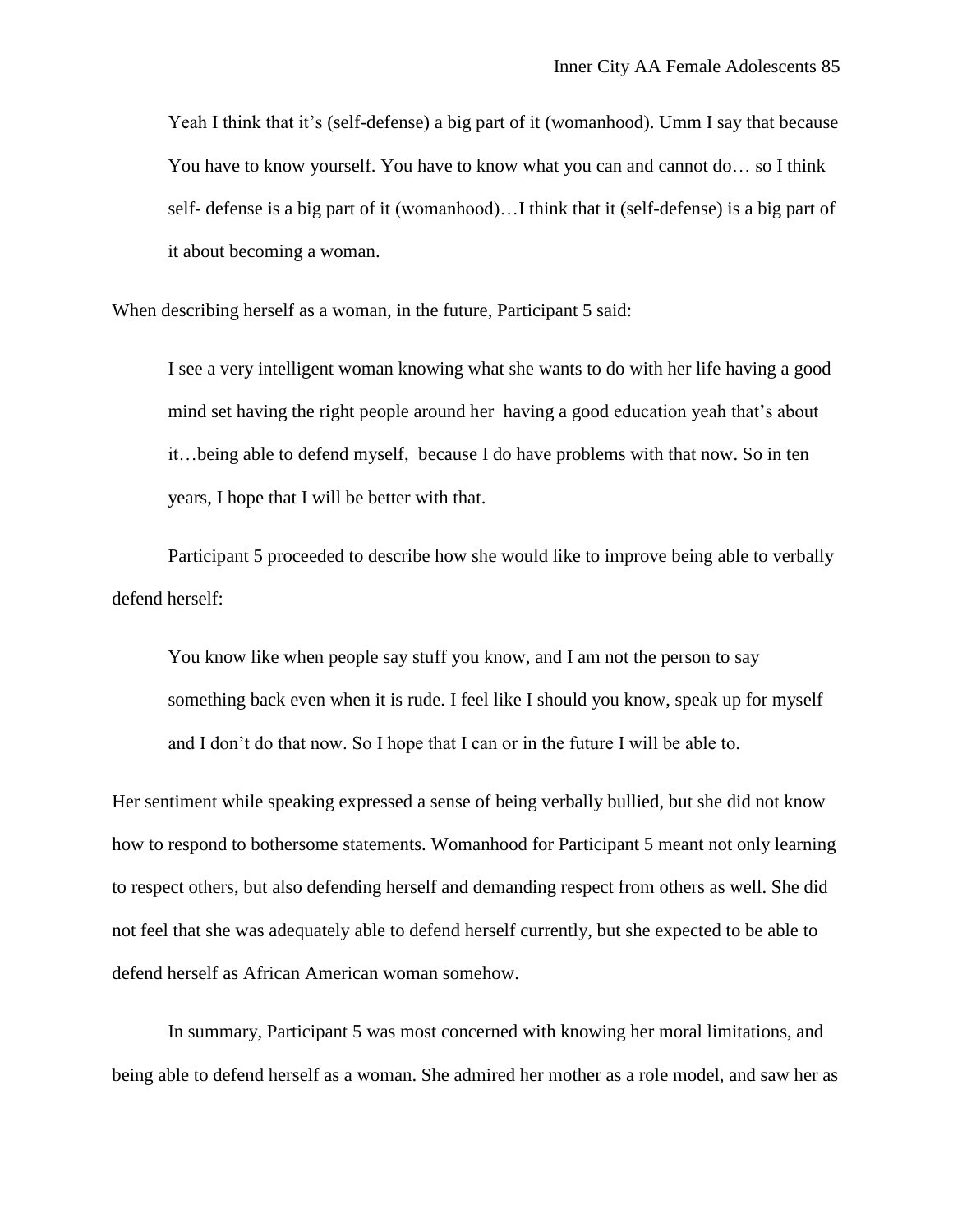a blue print for African American womanhood. Overall, she valued relationships and expressed spiritual and religious components to womanhood as well. She mentioned that she initially thought womanhood was simply: "I used to think it just means like "becoming" a woman, "with which she was referred to menstruation. However, she further expressed her perception of womanhood has grown over time in a more complex way.

## Participant # 6

Participant 6 was the final participant in the Washington, D.C. area. She was 13 years old and attended a local public school. She lived in a two parent household with a dual income of \$100,000. Her mother and father lived in the household with her along with two other siblings. She was a middle child, and was also close with extended families. During the interview, she was living with extended family. Participant 6 was the most shy of the interviewees, but also one of the youngest. She seemed nervous during the interview, but was much supported by her parents, who were in attendance as well. The interview took place at the home of some of her relatives, shortly after a birthday party. She wanted to participate in the interview, but seemed slightly sluggish after enjoying festivities with her relatives. Participant 6 was also interested in sports and was doing athletic training with her father. Participant 6 seemed less concerned with considering womanhood, but was quite interested in human rights.

## *Themes*

The following themes and sub themes developed from the interview:

#### Table 8

| T <sub>1</sub><br>Theme 1 | Theme 2 |
|---------------------------|---------|
|                           |         |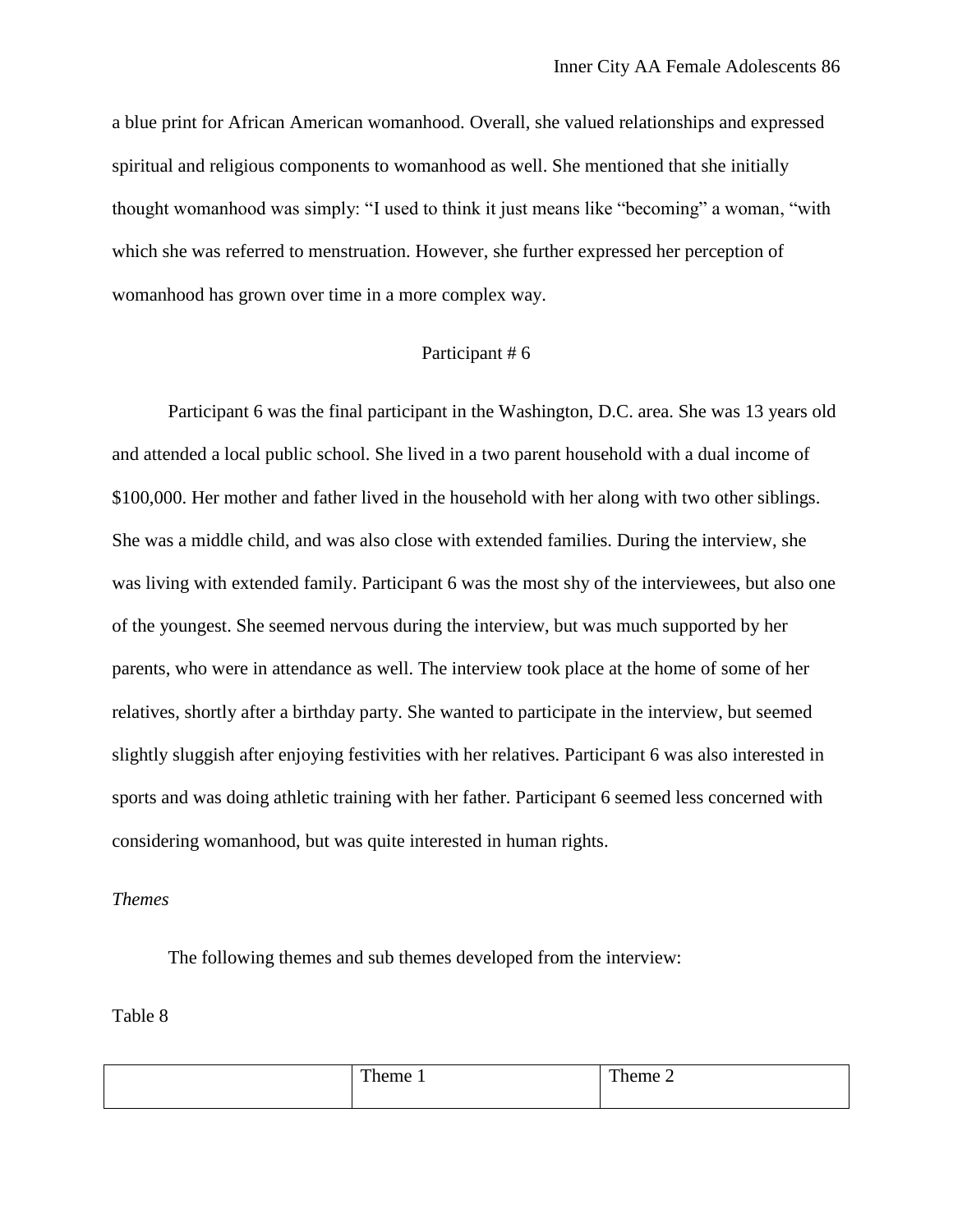|            | Growing Older         | Human Rights          |
|------------|-----------------------|-----------------------|
| Subtheme A | Marriage and Children | Role Model            |
| Subtheme B | Autonomy              | Stick up for yourself |

*Growing Older.* Participant 6 was very much a child at heart with child perspectives. It was refreshing to meet with her. She did not seem overly concerned with aspects of adulthood, and she also seemed protected by her close immediate and extended family. Her perception of becoming an African American woman, was simply put as "growing older" and being an adult. Participant 6 continued to say "It kind of makes me think about like getting married and stuff you know and having children like being an adult and stuff." Womanhood sounded like a far off concept for Participant 6. She mentioned aspects of adult life, but was not considerably interested in discussing adult life. Participant 6 appeared to be a child, who was actually enjoying the luxuries of being a child. As the researcher, I wanted to hear her story and perceptions, but also did not want to push her to think about womanhood more in depth, as she did not seem comfortable speaking about womanhood beyond more broad comments for too long.

Participant 6 mentioned: "I think of like graduating school yeah…it's like getting older…Yeah because most of the time you graduate at like 18 and like 18 is usually the age of an adult." Womanhood to Participant 6, was simply getting older, and graduating. She did express having more autonomy, when she considered womanhood: "Well it's makes me feel like I will be able to do what I want to do..Uhmm like older kinda." Overall, getting older was her perspective of womanhood.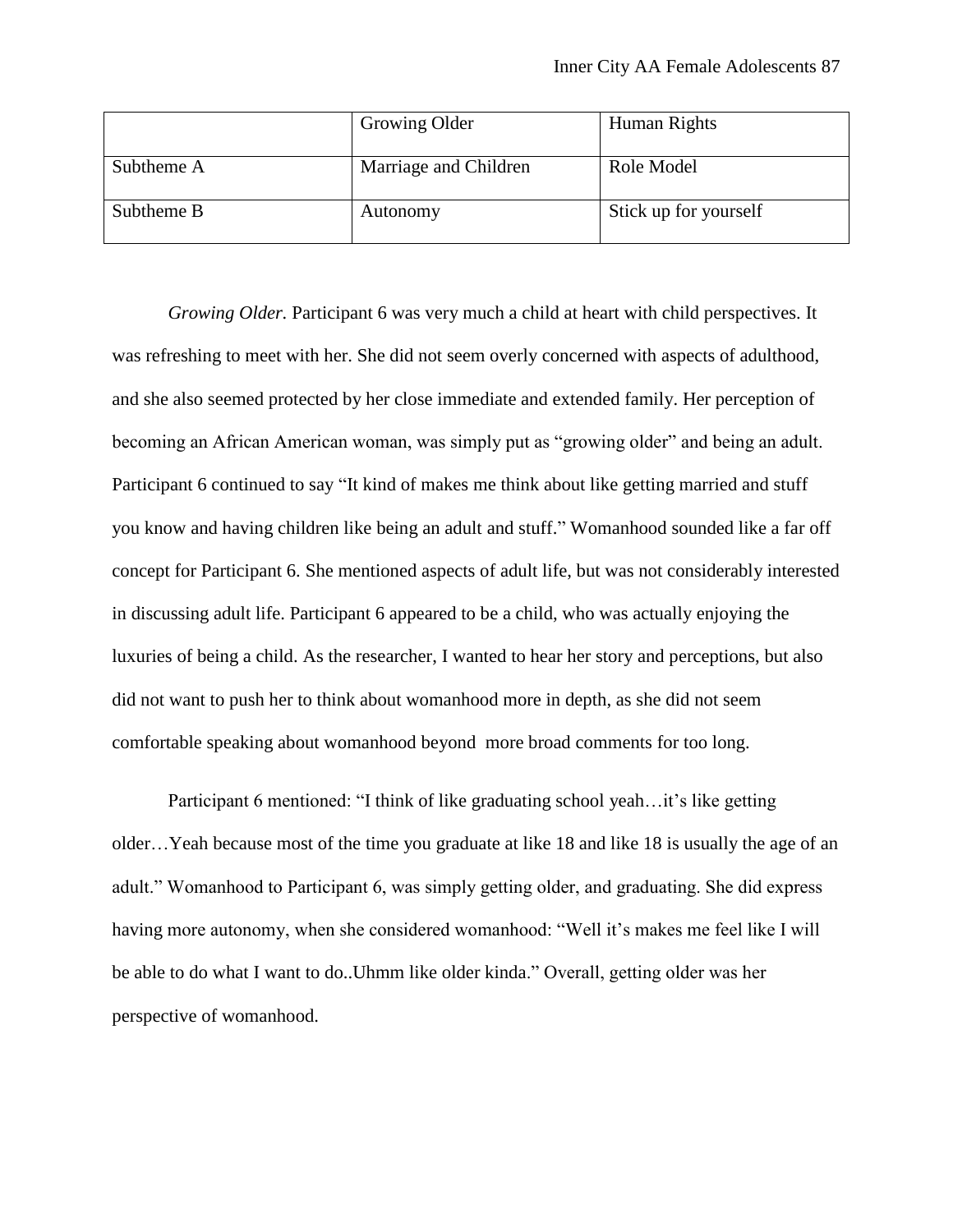When considering who she would be at 23 years old, Participant 6 said: "I feel like I would be really smart.. like the older I would be means smarter….that's what my dad always says…it's true…I guess I would be like a good person." Simply put, as a woman she would be able to do more, be smarter, and most of all "be older." As the researcher, I could not help but appreciate her amazing innocence.

# *Human Rights*.

Although Participant 6 was protected by her close immediate and extended family, she was aware of human rights issues. When she spoke about her role model, she mentioned a young girl from the Disney channel, who apparently shares her views on human rights on Instagram:

I would have to say Zendayah just because … she is like one of the only people that I know..she is like on television shows like for kids and stuff…she is really pro woman and pro black and stuff and its inspiring… most of the time if you saw her Instagram page, she would be like Black Lives Matter.

Participant 6 believed that defending oneself and others was important to being a woman: "You are supposed to be able to stick up for yourself all the time…as a woman or anyone in the world."

In summary, Participant 6 was truly a child at heart. She was aware of issues going on the world, surprisingly through a Disney Channel actress. However, she viewed adult life as adult life, something that she would encounter when she "grew older" and "smarter." She considered marriage and having children as an aspect of womanhood, and that all people should be able to defend themselves physically and mentally. When thinking of womanhood, she felt that she would be able to have autonomy and graduate high school. Participant 6 had a perception of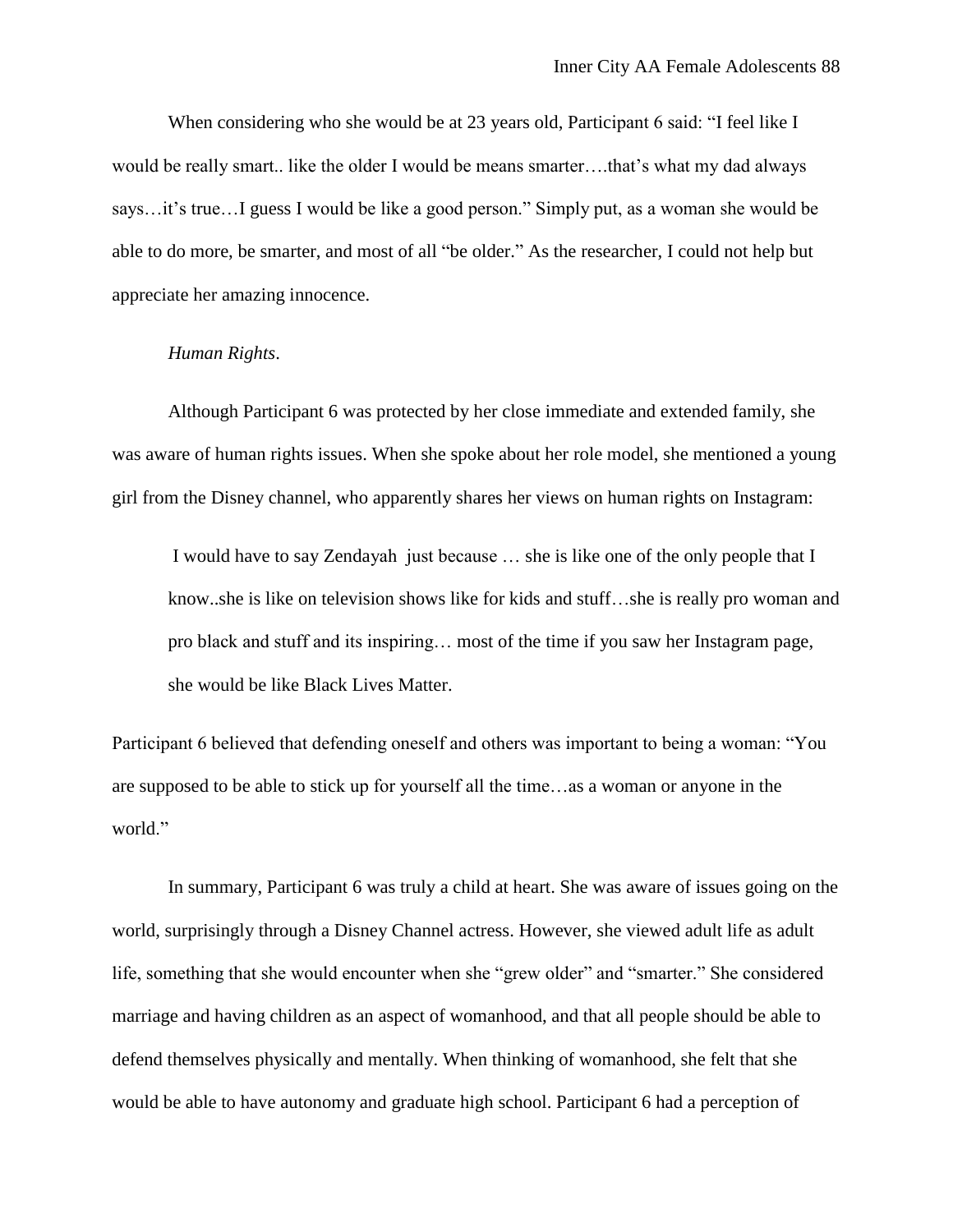womanhood that was simple, and seemed to be much more interested in going to play with her siblings and extended family members. It was truly refreshing to see. However, I was slightly concerned about Participant 6. She seemed extremely protected by her immediate family, and somewhat naïve to challenges that she might face moving into adolescence. Furthermore, I wondered how her perspective was related to her birth order. Participant 6 is a middle child, and has an older sister, who is finishing high school. Although Participant 6 is currently in a protected position within her family, I am interested to know how things will change once the eldest sister is away at college or enters the job force. Participant 6 seemed mentally detached from considering aspects of womanhood. She was bashful throughout her interview. Perhaps thinking of aspects of womanhood seemed somewhat embarrassing for her, being thirteen years old. Interviewing Participant 6 shed light on future research ideas involving adolescent development and familial protection. Furthermore, investigating ethnicity and aspects of embarrassment, when discussing womanhood with young adolescents and pre-adolescents, may add a significant layer to literature surrounding adolescent females.

#### Summary

This chapter described results of a within-case analysis of transcribed interviews with six African American adolescent participants, ranging from ages 13 to 15. Half of the participants were from Hampton, Virginia and half of the participants were from the Washington, D.C. area. Text descriptions were used for analysis of each participant's interview. In addition, tables were used for each case analysis to show themes and subthemes that emerged from the transcribed interviews. The findings relevance was also described briefly.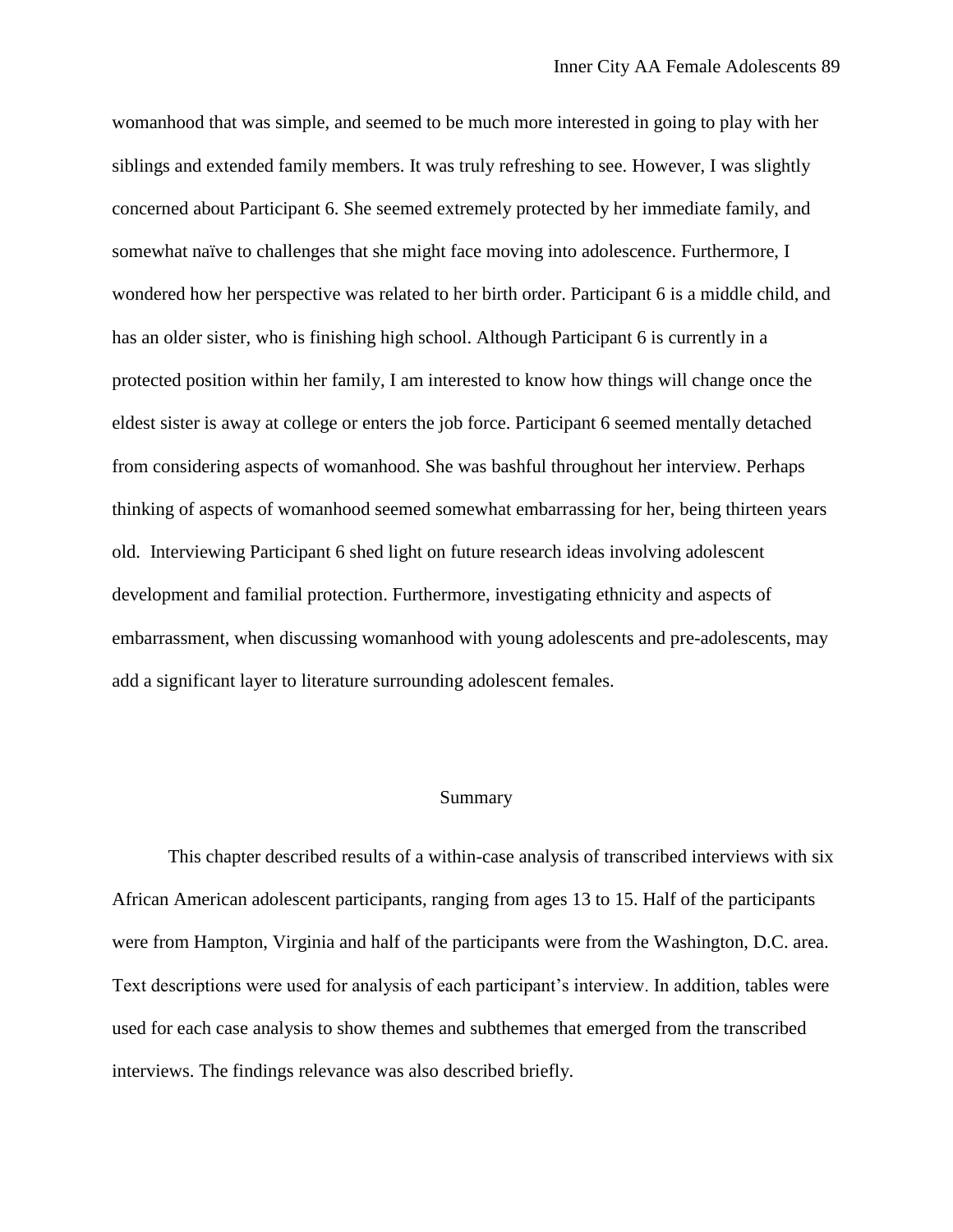#### CHAPTER FIVE

## ACROSS CASE-ANALYSIS/COMPOSITE THEMES

The previous chapter discussed findings from a within-case analysis of six participant's semi-structured interviews. Themes and subthemes came forth from the interviews and were described in table and text form, using participant's own words. This chapter will discuss what was found in the cross case theme analysis. Themes discussed will be in the researcher's voice.

### Analytical Procedure

Chapter three discusses the analytical procedure used for this cross-case analysis. Social Constructionism and Black Feminist Thought are the two theoretical frameworks used to guide this study. The across case analysis provides a description of overall themes, which emerged from participant's interviews. Themes and subthemes were derived through analyzing repeated words and statements used by participants, along with researcher feedback. Considering the research as instrument, adds in the moment perspective of the participant's interviews. Social Constructionism and Black Feminist Thought is the lens with which, participant's interviews were assessed. Composite themes are presented in Table 9. Composite themes and subthemes are presented in Table 10.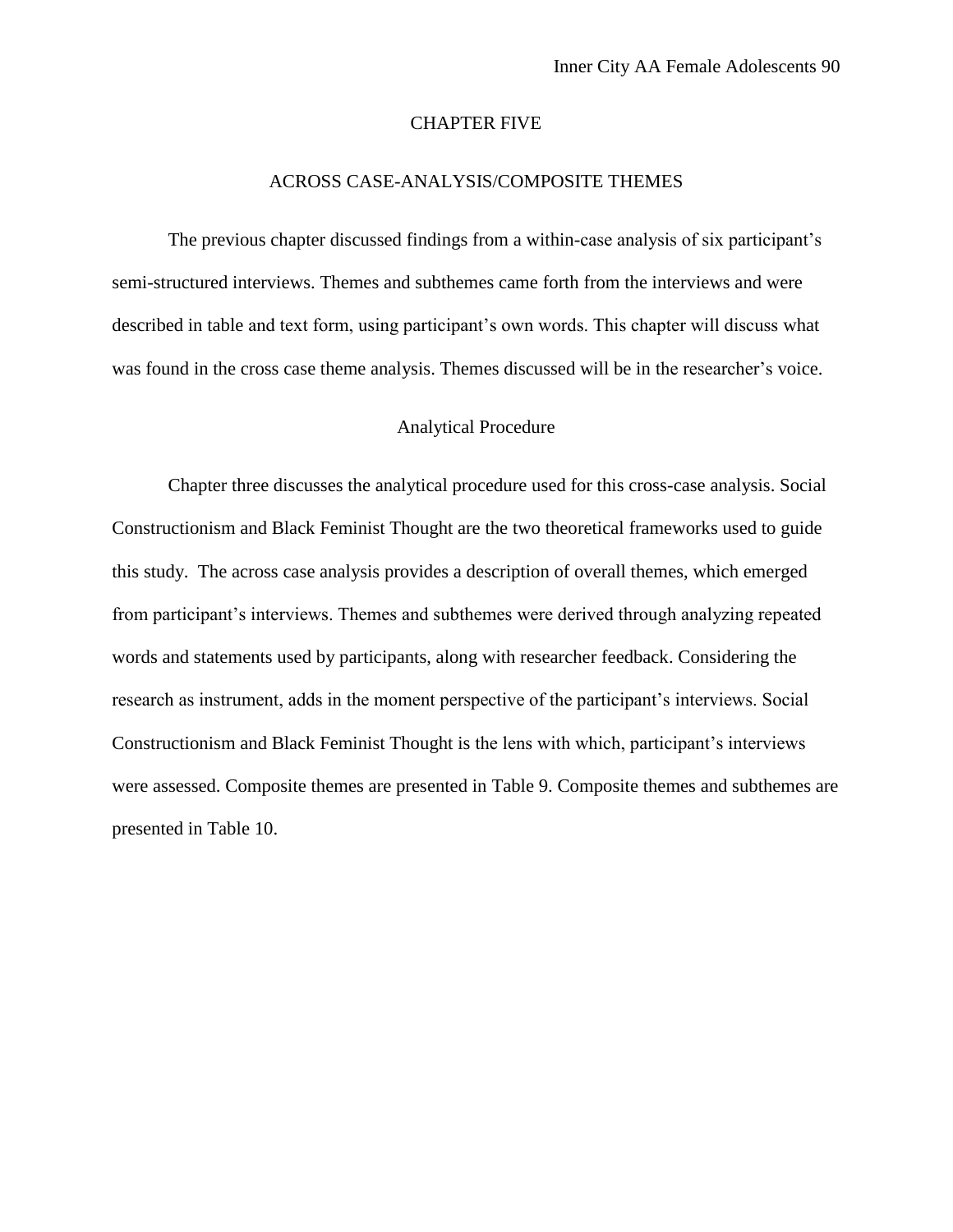Table 9

|                | Theme 1                                                                                                                                      | Theme 2                                                                                                                                       | Theme 3                                                                                                      | Theme 4                                                                                                            | Theme 5                                                                                | Theme 6                                                                        |
|----------------|----------------------------------------------------------------------------------------------------------------------------------------------|-----------------------------------------------------------------------------------------------------------------------------------------------|--------------------------------------------------------------------------------------------------------------|--------------------------------------------------------------------------------------------------------------------|----------------------------------------------------------------------------------------|--------------------------------------------------------------------------------|
| Participants   | Strength                                                                                                                                     | Responsibility                                                                                                                                | Education                                                                                                    | Mom as Role<br>Model                                                                                               | Stereotypes                                                                            | Finances                                                                       |
| 1              | I really<br>appreciate<br>for women<br>being strong<br>and not kind<br>of being the<br>ideal<br>standard                                     | Stop Being a<br>child<br>I need to be able<br>to handle more<br>tasks more load<br>more<br>responsibility                                     | Finishing<br><b>High School</b><br>and going to<br>college                                                   | Came up<br>from the<br>ashes                                                                                       | home cook<br>clean you<br>know kind of<br>I guess just<br>being a<br>trophy wife       | you are<br>dealing with<br>bills                                               |
| $\overline{c}$ | being<br>powerful. To<br>really Be an<br>AA Woman                                                                                            | become<br>responsible and<br>start to realize<br>that you<br>areaccountable<br>for things that<br>you do.                                     | Successful<br>musician or<br>$\mathfrak a$<br>psychiatrist                                                   | My Mom<br>she is strong<br>and she<br>knows so<br>much about<br>a lot                                              | everyone<br>thinks down<br>on African<br>American<br>women<br>ratched or<br>baby mamas | having a job<br>and paying<br>bills                                            |
| 3              | womanhood<br><i>is strong</i><br>women<br>should be<br>able to<br>protect<br>themselves<br>against all<br>odds<br>stick through<br>more pain | my brothers and<br>sisters<br>I want to take<br>care of them<br>when they are<br>old (Parents)                                                | I want to get<br>degrees in<br>college and I<br>want<br>graduate<br>early from<br>high school<br>and college | My mother<br>was able to<br>go through<br>so much and<br>still be<br>strong                                        | woman were<br>sent here to<br>help men<br>meet there<br>goals                          | I want to get<br>a decent job<br>Successful<br>making at<br>least 4<br>figures |
| $\overline{4}$ | do what you<br>gotta do in<br>life to<br>succeed                                                                                             | I'm doing the<br>right things by<br>serving these<br>girls to dance<br>(Teaching other<br>young girls to<br>dance/Future<br>Dance Instructor) | Get my<br>grades right<br>, graduate<br>high school,<br>go to college                                        | my role<br>model is<br>from Bring<br>It. Coach D,<br>she is a role<br>model she<br>push her<br>girls to<br>succeed | crazy<br>like one of<br><i>those crazy</i><br>dance<br>teachers<br>that's on tv        | to succeed<br>find a career<br>that I would<br>stick to                        |
| $\overline{5}$ | able to<br>defend<br>myself<br>I hope that I<br>will be better<br>with that                                                                  | going with the<br>wrong crowd<br>knowing that you<br>can't do some of<br>things that they<br>are doing                                        | having a<br>good<br>education                                                                                | I have a<br>good<br>relationship<br>with my mom<br>and I know<br>she like kind<br>of she<br>shaped me to           |                                                                                        | always<br>working<br>hard                                                      |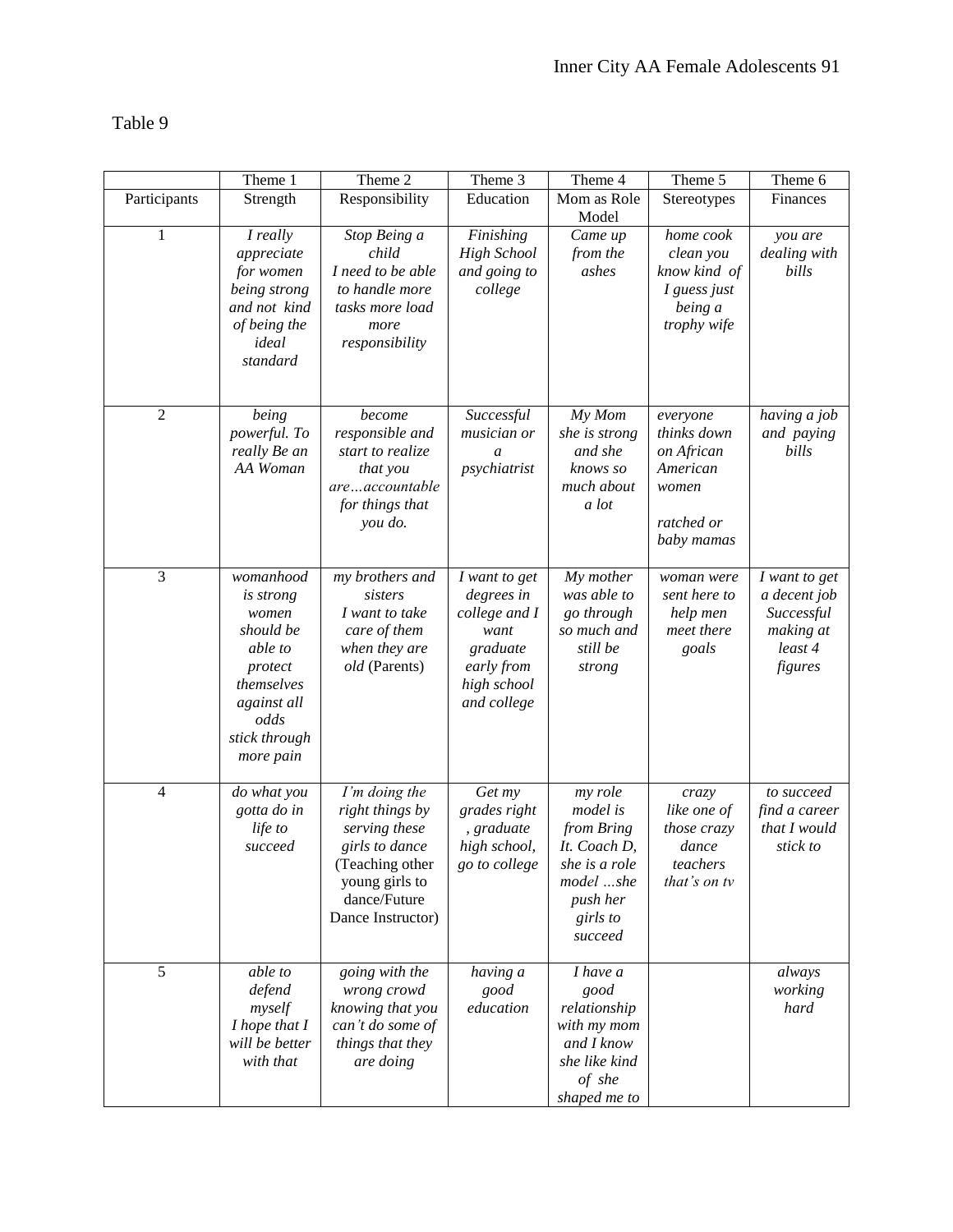|   |                                                                                                                               |                                                                                                                                                                      |                                  | be the person<br>that I am<br>today                                                       |                                                                                                                |
|---|-------------------------------------------------------------------------------------------------------------------------------|----------------------------------------------------------------------------------------------------------------------------------------------------------------------|----------------------------------|-------------------------------------------------------------------------------------------|----------------------------------------------------------------------------------------------------------------|
| 6 | you are<br>supposed to<br>be able to<br>stick up for<br>yourself all<br>the time $As$<br>a woman or<br>anyone in the<br>world | <b>Getting Married</b><br>Having Children<br>Most of the time<br><i>if you saw her</i><br>Instagram page<br>she would be like<br><b>Black Lives</b><br><b>Matter</b> | Graduating<br><b>High School</b> | Zendayah<br>(Actress)<br>she is really<br>pro woman<br>and pro<br>black  its<br>inspiring | I always like<br>Picture<br>myself<br>Living in an<br>apartment<br>(Having own<br>apartment, in<br>the future) |

Table 10

# Composite Themes

|                | Theme 1         | Theme 2               | Theme 3          | Theme 4           | Theme 5            | Theme 6         |
|----------------|-----------------|-----------------------|------------------|-------------------|--------------------|-----------------|
|                | <b>Strength</b> | <b>Responsibility</b> | <b>Education</b> | <b>Mom</b> as     | <b>Stereotypes</b> | <b>Finances</b> |
|                |                 |                       |                  | <b>Role Model</b> |                    |                 |
| Sub            | Power           | Self                  | Graduating       | Overcoming        | Negative           | Paying Bills    |
| Theme          |                 |                       | High School      | Life's            | Stereotypes        |                 |
|                |                 |                       |                  | Challenges        |                    |                 |
| Sub            | Self-Defense    | Family/Community      | College/Post     |                   |                    |                 |
| Theme          |                 |                       | Graduate         |                   |                    |                 |
| $\mathfrak{D}$ |                 |                       | Education        |                   |                    |                 |
| Sub            | Voice Heard     | Advocacy              |                  |                   |                    |                 |
| Theme          |                 |                       |                  |                   |                    |                 |
| 3              |                 |                       |                  |                   |                    |                 |
| Sub            | Overcoming      |                       |                  |                   |                    |                 |
| Theme          | Teasing         |                       |                  |                   |                    |                 |
| 4              |                 |                       |                  |                   |                    |                 |
| Sub            | Endurance       |                       |                  |                   |                    |                 |
| Theme          |                 |                       |                  |                   |                    |                 |
| 5              |                 |                       |                  |                   |                    |                 |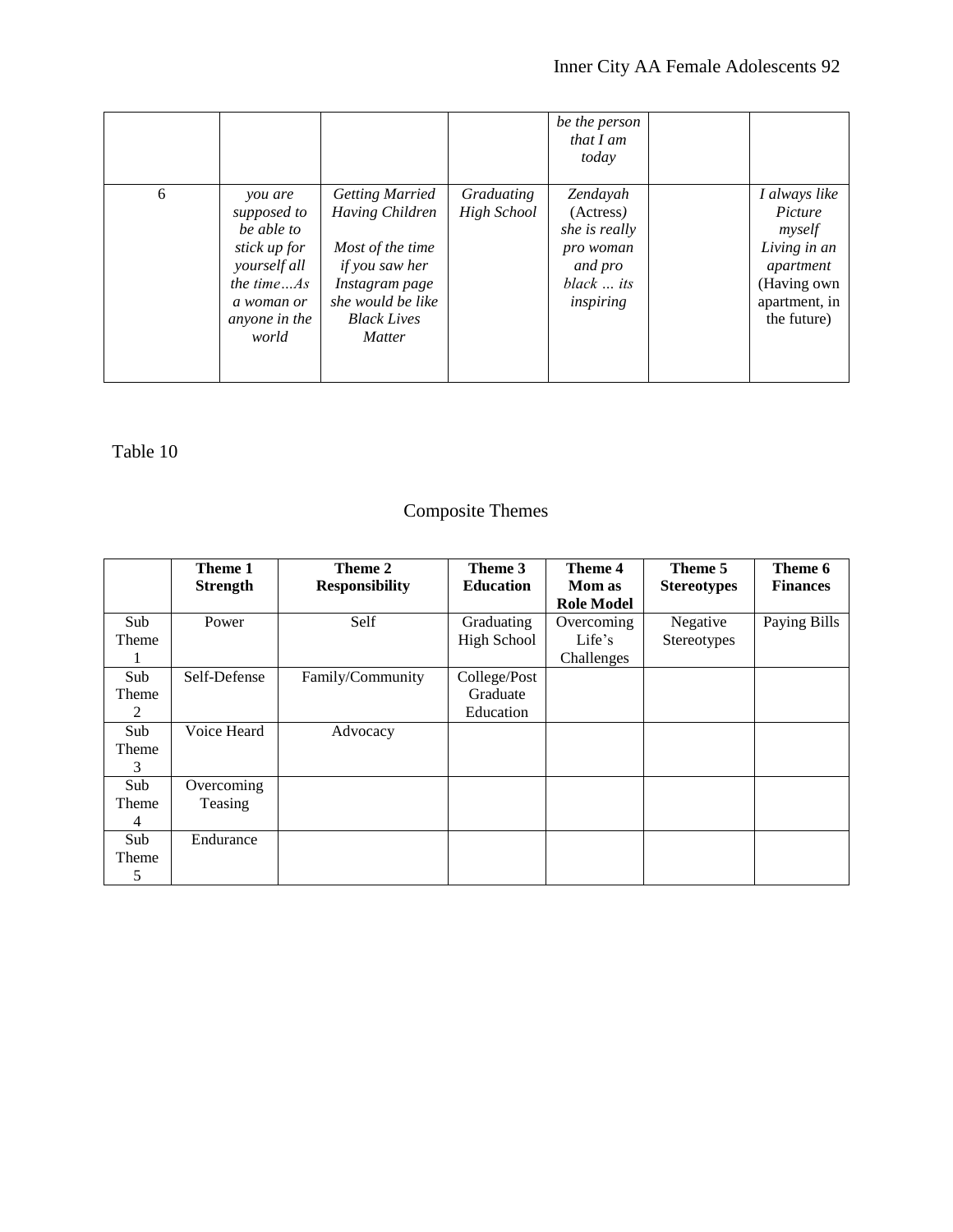## Composite Structural Description

*Composite Themes* 

## Theme 1 Strength

All six participants discussed some aspect of strength, during their interview. Two out of the six participants discussed strength, specifically women's needs to be strong, consistently throughout the majority of their interview. Strength is a composite theme constructed of all six participants within case themes along with five sub themes displayed in Table 10. Participants discussed five different aspects of strength (1) Power (2) Self-Defense (3) Voice Heard (4) Overcoming Teasing, and (5) Endurance. As Participant 3 stated, "Womanhood is strong." Furthermore, Participant 1 mentioned: "I really appreciate for women being strong and not being the ideal standard of what people think women are supposed to do."

*Power*. Participant 3 eloquently stated. "We should be seen as equal and not frail because women are very powerful!" Approximately half of the participants discussed aspects of power as it relates to strength, during their interview. Participant 3 said "I believe it is (womanhood) strong, you have to show a sense of strength Womanhood is a fulfillment of greatness." She furthered discussed women having equal power as men, "well woman were sent here to help men meet there goals, and I also think that woman should have their own goals…we should think about what is good for both parties instead of just one." Participant 1 mentioned "I get more freedom and maybe opportunity to maybe do some things that I feel I couldn't do as a child. Moreover, Participant 1 said how much she admired "African American women who actually decided to stand up for themselves and to really take control over their situation." Finally, Participant 2 mentioned "I feel that it's a process (womanhood) and what you have to go through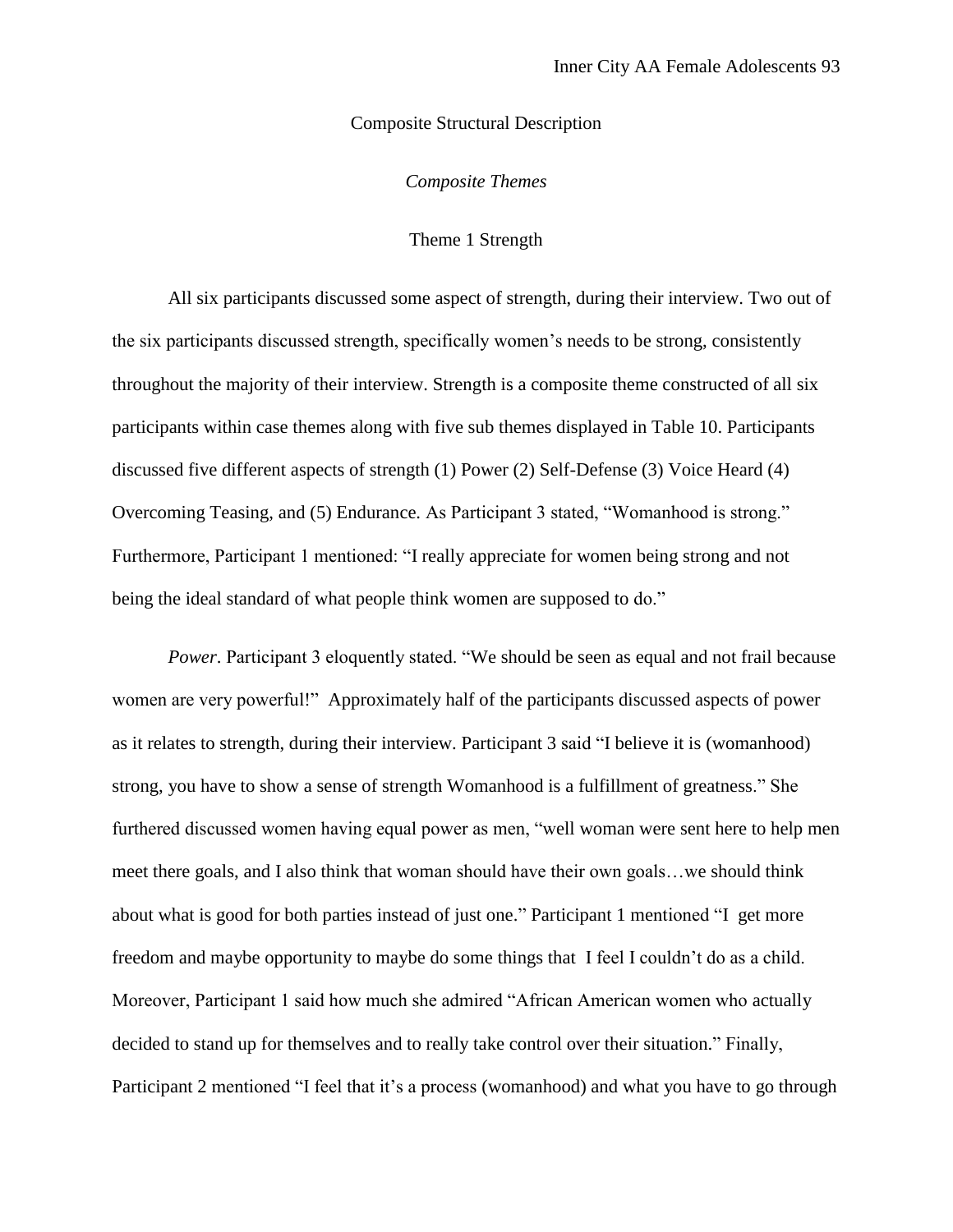to end up being powerful," when discussing her thoughts on the journey girls take towards womanhood.

*Self-Defense*. When discussing self-defense, several participants discussed the importance of women being able to defend themselves. Participant 3 said " I believe that women should be able to protect themselves." Participant 1 mentioned how in her future as an African American woman, " it still may be hard being an African American woman to try to stand up for myself." Furthermore, Participant 2 said "If someone says something or does something to offend me, I feel that I can say the right thing." Participant 2's goal was to defend herself by diffusing threatening situations verbally. On the other hand, Participant 4 mentioned, if it gets hard or people or obstacles start coming towards your way, then you have to get physical." Participant 5 wanted to improve her ability to defend herself, "being able to defend myself, I do have problems with that now." Surprisingly the youngest participant, Participant 6, concluded "you are supposed to be able to stick up for yourself all the time."

*Voice Heard.* Black Feminist Thought emphasizes African American women in academia sharing stories and voices of African American women. However, while conducting this study, it was clear that there are some very young girls, who feel silenced and need their voices heard as well. When discussing becoming a woman, Participant 1 said, "people will take me more seriously (as a woman). I feel like I will be able to truly express my views and opinions." She continued to discuss how "being a woman is still kind of hard to get your opinion across; it's like talking in a loud room. It's like nobody can hear." Hearing her words was truly disheartening for me as the researcher and as a woman. However I was encouraged, when Participant 1 said, "I will continue to express those views and opinions." Furthermore, when discussing her role model, Participant 6 mentioned "most of the time if you saw her Instagram page she would be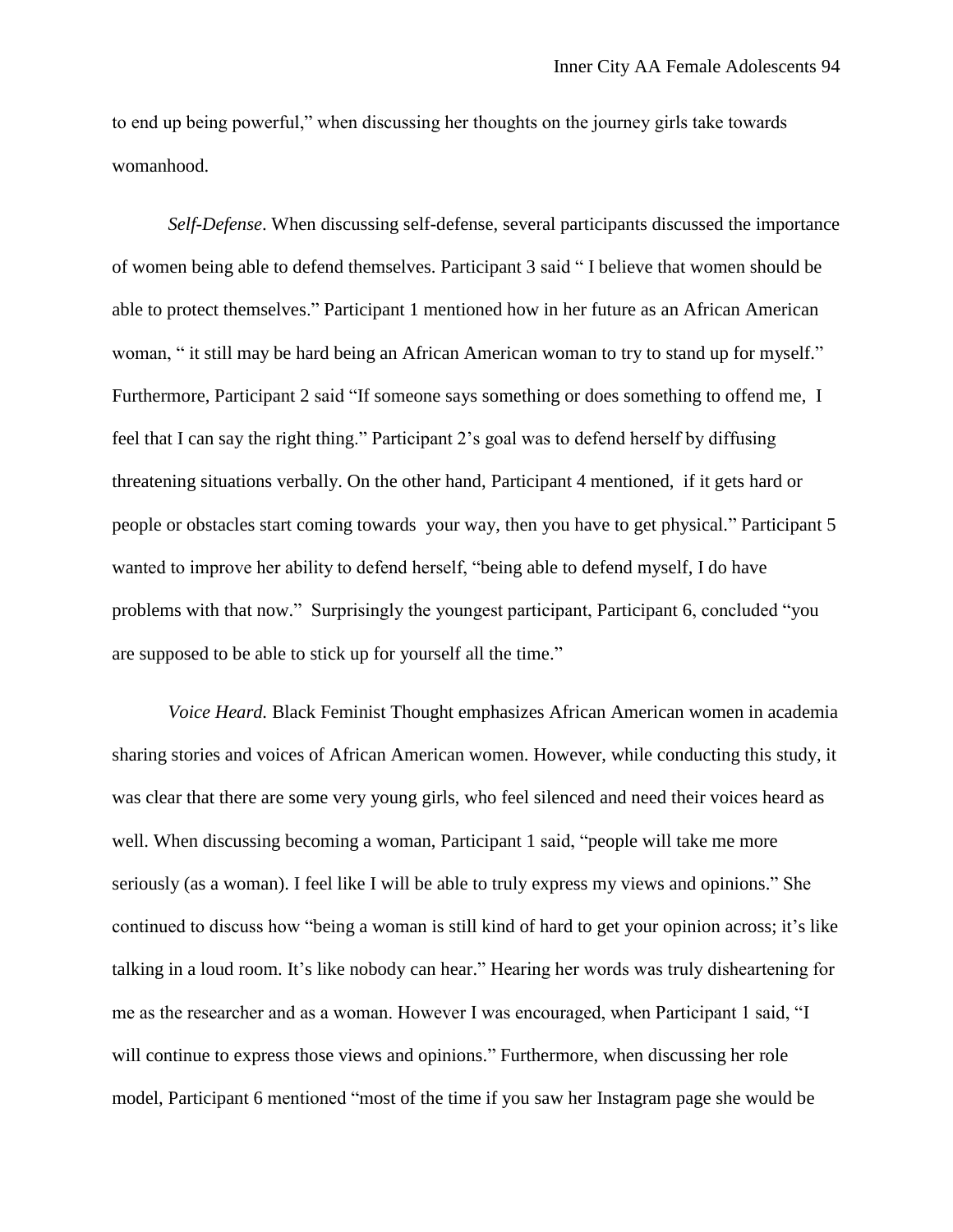like, Black Lives Matter." Having their voices heard by multitudes of people was important to these young girls.

*Overcoming Teasing.* Similar to self-defense, some of the participants specifically discussed aspects of overcoming teasing. Participant 3 said:

Everybody has flaws but I feel that I have get through them…when I first came to a new school I got a little bit made fun of, but I guess I had a goal to make people shut up... I'm not going to let you keep talking about me… by the time fifth grade came, nobody was making fun of me anymore.

Participant 5 described her experiences with teasing as well:

You know like when people say stuff, and I am not the person to say something back even when it is rude. I feel like I should speak up for myself, and I don't do that now. So I hope that I can or in the future I will be able to Overall, overcoming teasing was important to some participants. Participant 5 hoped to improve her ability to overcome teasing, and Participant 3 felt confident in her progressive ability to overcome teasing.

*Endurance.* The endure theme was common through all of the interviews. Moreover, when discussing their role models, several participants admired their role models for their endurance abilities. Some participants had high expectations for how she should endure difficulties, even while being very young. Participant 3 said she should be able to, "stick through more pain, make better decisions, just be able to process stuff better." In addition, she wanted to be, "able to cope with stuff... to understand things better." Participant 3 saw her mother as her role model and mentioned, "she would even teach me how to not let stuff break me." Furthermore, Participant 1 described the endurance of her role model Maya Angelou: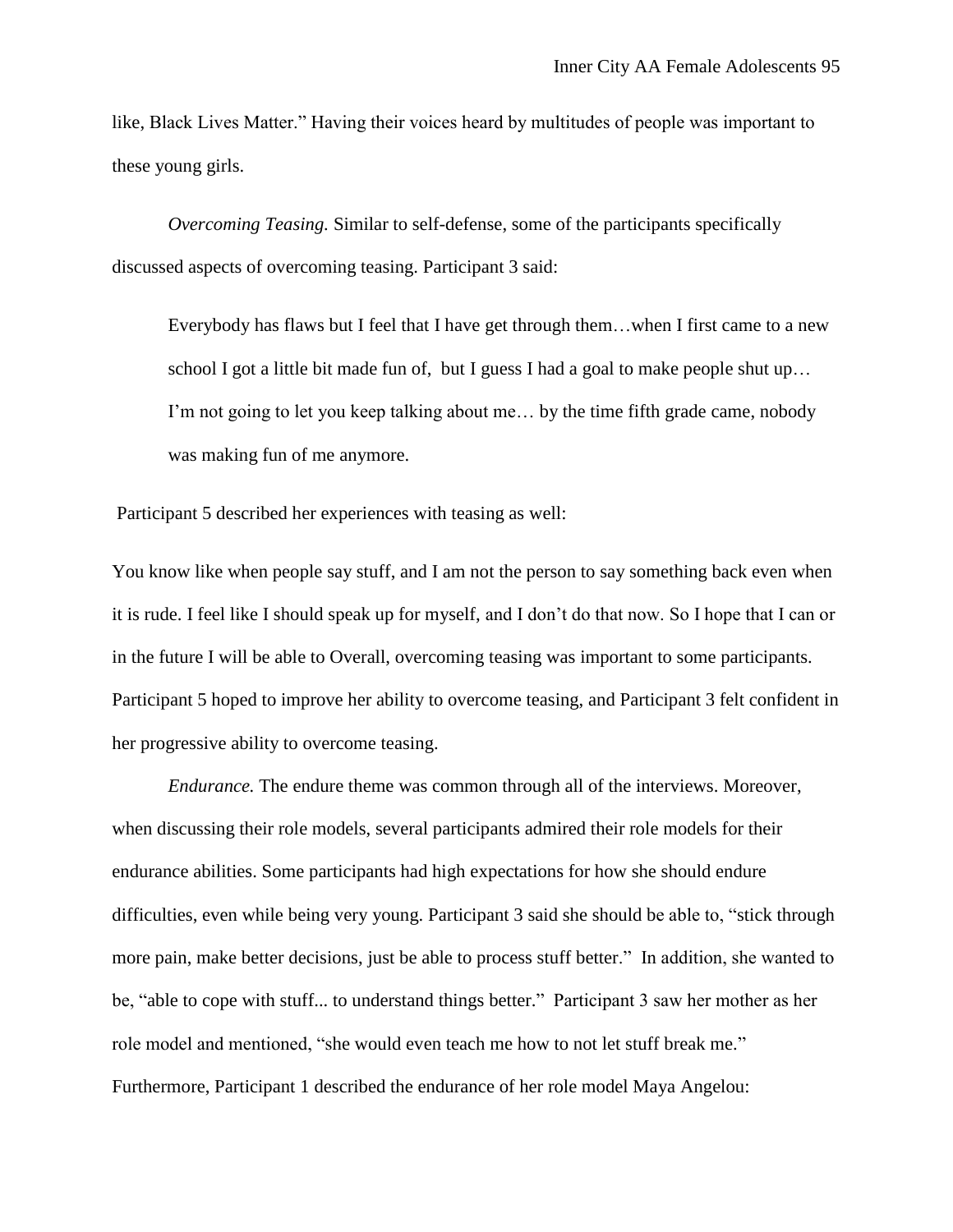I enjoy seeing in women people who don't get defeated. (Maya Angelou) she rose above, she came up from I guess you can say the ashes, and she became a very great person. She still remained humble through it all, and she didn't allow her circumstances to define her. She grew from them and I really look up to that.

Endurance was an aspect of strength that participants seemed to admire in their role models.

#### Summary Interpretation

Strength was a unifying theme between all six Participants. When this research study first began, I was concerned with the growing violence among young African American female adolescents in inner cities. The hope was to see if there was a missing link in the literature, which might help to shed light on more effective programming for this population. I thought perhaps, research might consider their perceptions on womanhood, and if those perceptions included aggressive or violent behavior. With these participants, aggression or violence was not a dominant aspect of their views of African American womanhood, but Strength was a dominant theme throughout each interview. Strength was discussed in the interviews multiple ways such as: power, self-defense, having their voices heard, overcoming teasing, and endurance.

Participants also admired strength in their mothers and other role models. Each participant mentioned their role model having significant strength, such as overcoming severe life difficulties and advocating for others. Throughout my own life, I have heard the phrase, "strong Black woman." I wondered throughout the interviews, if how much this phrase circulated the world of these young girls. Strength was a dominant theme that not only stood on its own, but was also woven throughout the other themes as well, such as responsibility and mom as role model.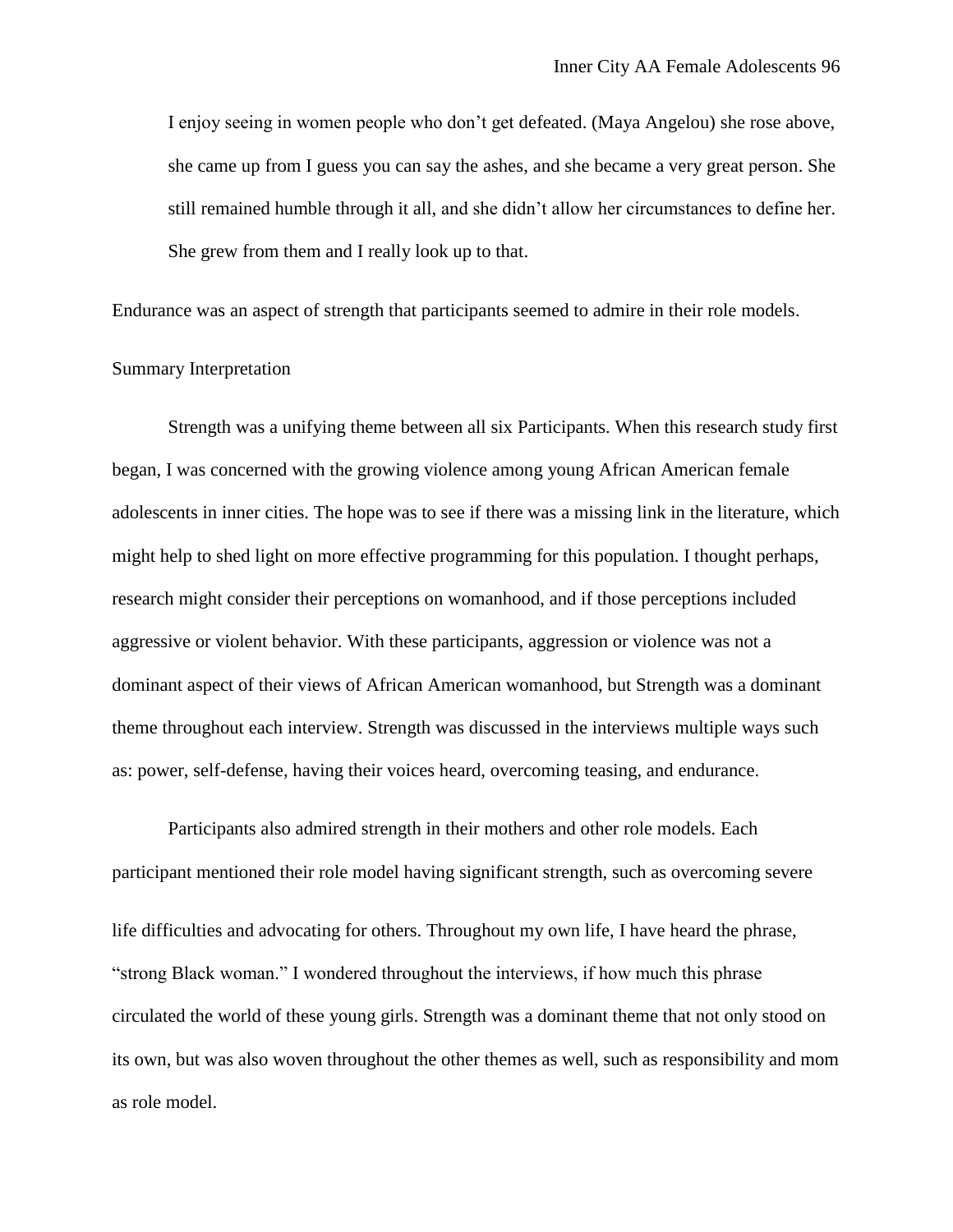## Theme 2 Responsibility

Participants frequently described womanhood as having a greater sense of responsibility for their own well- being, the well- being of their family members and local community, as well as, a sense of responsibility to advocate for others. The sense of responsibility for others seemed to surpass their responsibilities to themselves. Participant 3 shared a touching sentiment regarding her parents:

I want to take care of them when they are old. I want be someone they can lean on, because I am leaning on them now, depending on them to help me go through my life. I want to help them when they become dependent, when they need to depend on somebody.

Participants described a sense of responsibility for others in a more in depth way than being responsible for self. When describing responsibility to self, the participants focused on financially providing for themselves, morals, and handling life stressors.

*Self*. Participant 6 described how she sees herself in the future, as a woman "I always picture myself living in an apartment by myself." Participant 6 discussed how much she would like to have her own apartment, in the future. During the interview, she was living in transitional housing with extended family members. Participant 5 commented how her personal responsibility in, "learning how to respect yourself … and having a relationship with somebody to steer you in the right path to becoming a woman." Participant 5 valued having someone else to assist her in growing into womanhood; moreover, she was pleased with her own responsibility for her moral development, "I think I have good morals growing up." Furthermore, Participant 5 mentioned, "You have to know yourself… You have to know what you can and cannot do."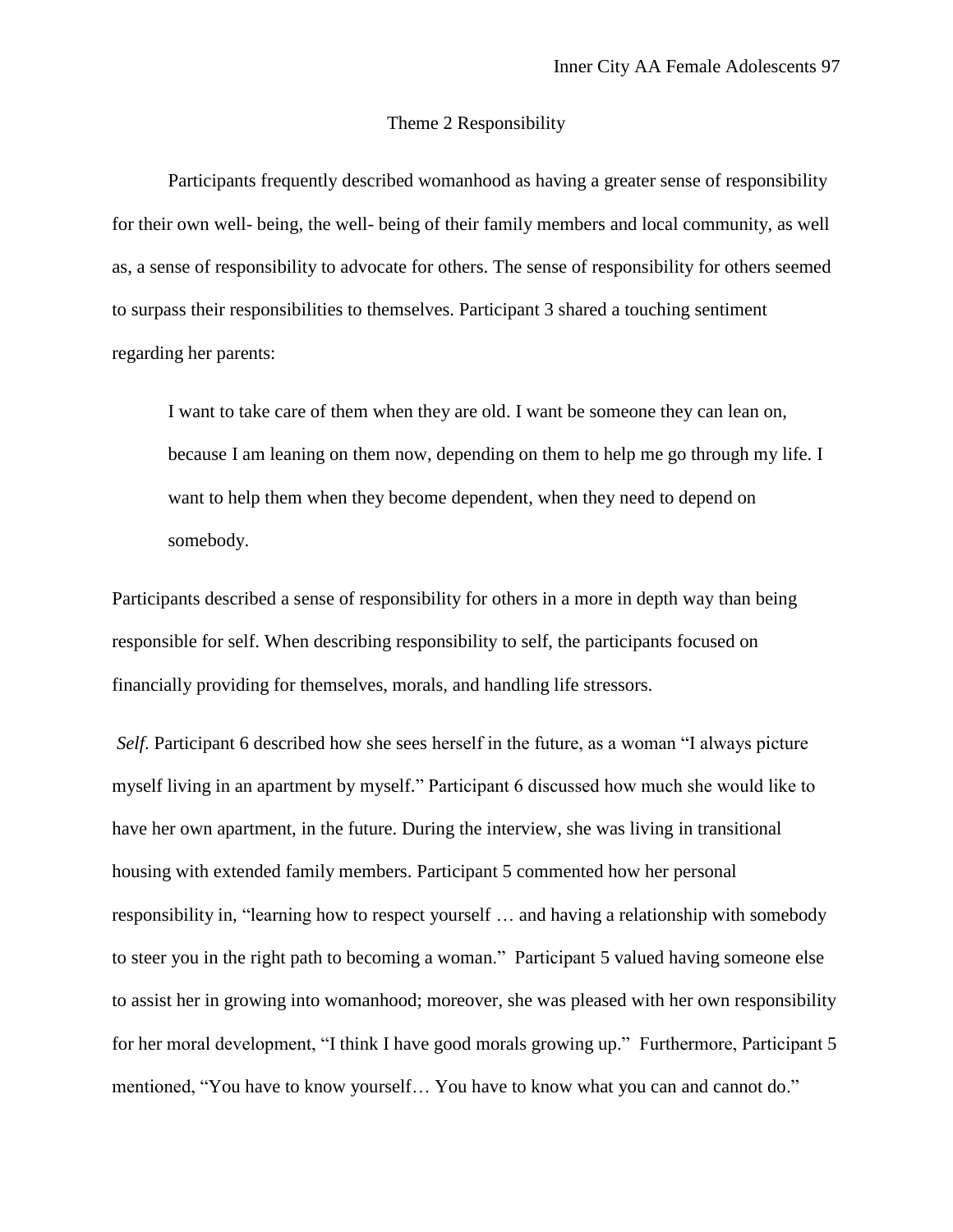Continuing with the moral responsibility to self, Participant 3 said, " I want to stop doubting God, because I know he is capable to do anything." In addition to moral responsibility to self, Participant 2 felt that she had a moral responsibility to represent her gender and race in a favorable manner, according to her upbringing.

Participant 2, "I was brought up to uphold yourself like a lady." Furthermore, Participant 1 mentioned:

Womanhood to me, is the time where you go stop being a child to a woman. It's when you are caused to have responsibility. You are dealing with the struggles of life. You are dealing with bills or you are dealing with multiple stresses. It can be anything that would give you more of a responsibility than just being a child and living with your parents, not really working… I'm going to be very self- made.

*Family/Community* When envisioning her future, Participant 5 said, "I see a very intelligent woman knowing what she wants to do with her life, having a good mind set, having the right people around her." Participant 4 mentioned:

You have to be positive. She (her role model) is showing her girls how to go farther and succeed in life. Like one of the girls, in the show just graduated, and so now she is the cocoach for the team, and she is about to open her own studio. So it's a lot that Ms. D done to help the kids. ..I'm doing the right things (in her future) by serving these by serving girls (teaching them) to dance.

Several participants felt a sense of responsibility to not only have the "right" people around them, but also to help those in their communities, in ways that they have been helped. Participant 3 felt a responsibility to care for her siblings. She wanted to "become more mature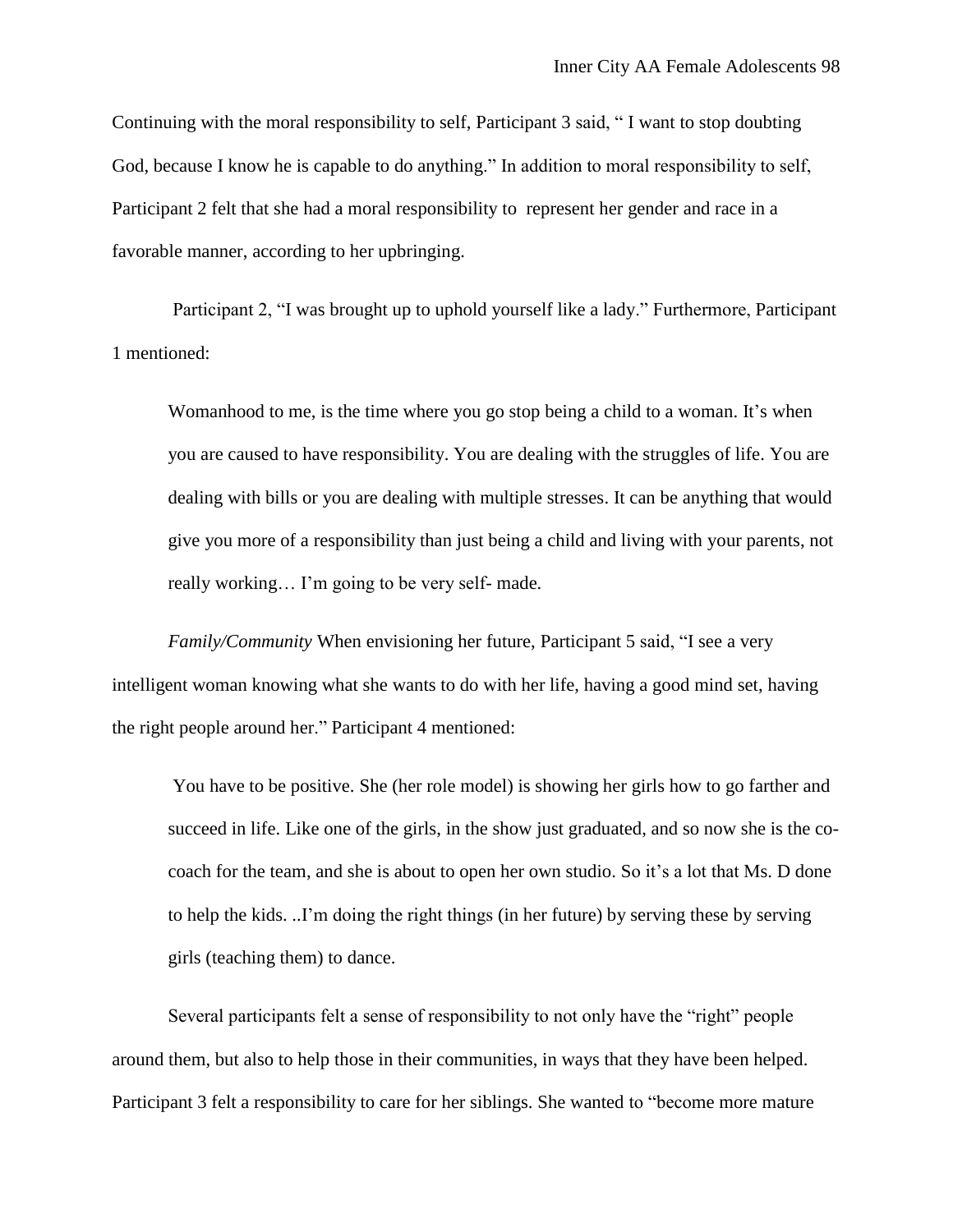with school…and help my brothers and sisters." In addition to expressing feeling responsible to care for her siblings, Participant 3 also discussed feeling responsible to protect others from her, " (I should) not let anger show, if something is wrong with me in front of other people." In addition to their current families and communities, some participants described a responsibility to get married and have children, in the future. Participant 1 said, "getting married of course, having kids, I believe that is also the goal (of womanhood)."

*Advocacy*. The final aspect of responsibility participants discussed was advocacy. Participant 6 mentioned how much she liked her role-model because she was openly, "pro woman and pro Black." Participant 3 described how she advocated for other students, "I don't like gossip.. so If I'm around you and you are going to talk about gossip, I will say hey let's change the subject…I want to change people for the better." Participant 1 described her role models and their sense of responsibility to help advocate for others:

(I see as a role model) any Black woman who is for the rights of African Americans… if you saw somebody you know getting fought you would want to break it up. They (Role Models for African American Womanhood) stand up for basic human rights you know, people to be equal, not just because they are white or black or something. Stand up for the rights of other people. Allow us to be equal."

#### Summary Interpretation

Being responsible was a key component to womanhood for several participants. The majority of participants were concerned with being responsible for self, surrounding community members, as well as advocating for people in need. For such young girls, these participants considered human rights advocacy, helping to care for their parents and siblings, and providing a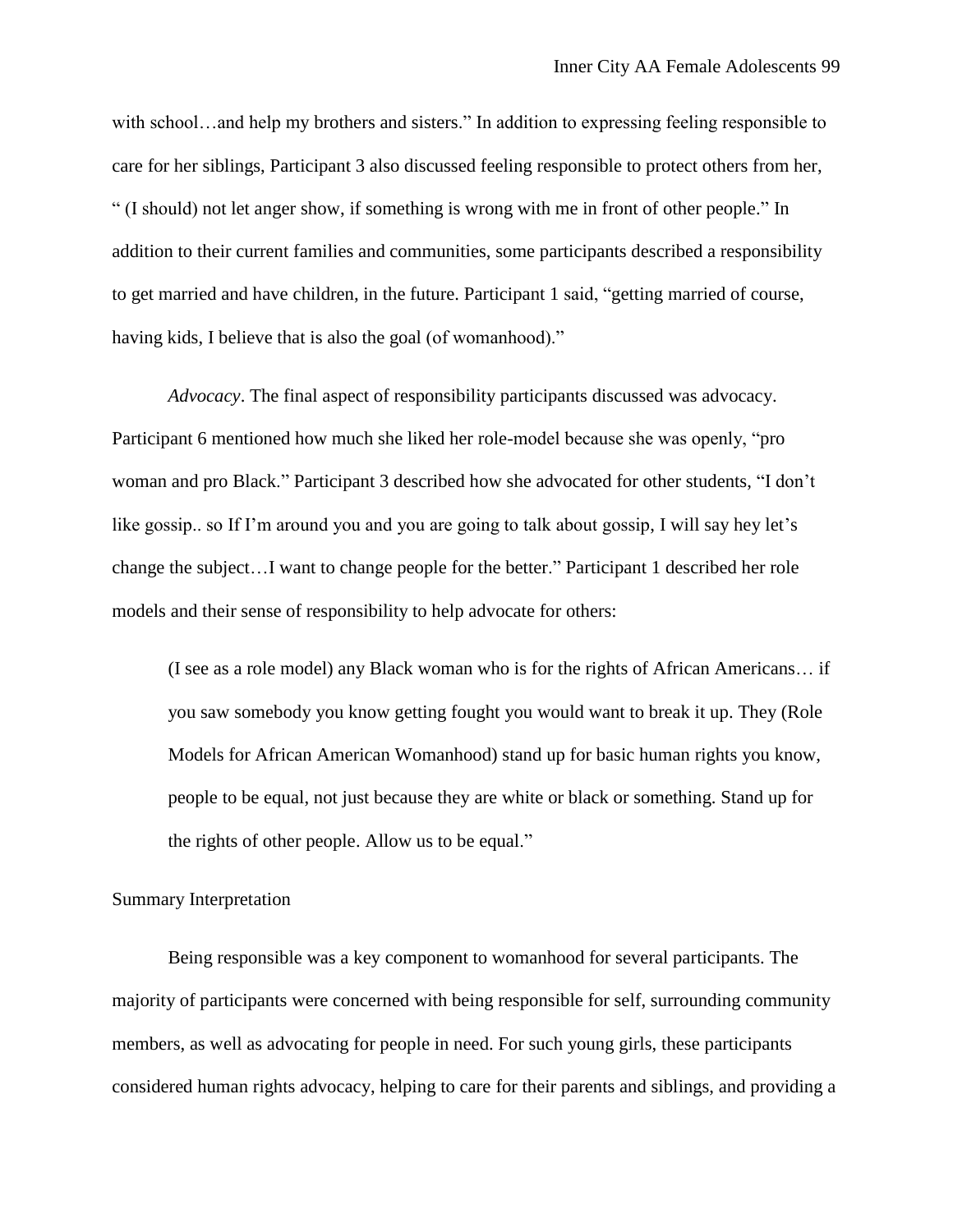household for themselves in adulthood. Being responsible for helping others, seemed more important to participants than being responsible for self. Their communal perspective was sprinkled throughout each interview, even with the youngest interviewees. For example, Participant 3 spoke of taking care of her parents, in the future, as an honor. Furthermore, Participant 4 aspired to become a dance instructor in order to help other young girls like herself. Considering Participant 4 was brought to the interview by her current dance instructor, in proxy of her mother, it seems that a communal perspective is being modeled for many of the participants.

Similar to the theme Strength and the "strong Black woman" motto, I wonder how often these girls have heard how important it is to "give back to your community." Having grown up in an inner city myself, I remember how much the concept of giving back to one's community was echoed both at home and school. These participants readily discussed how much they looked up to celebrities and family members, who advocated and assisted people in their local communities.

I reflect on my first experience in higher education, when someone asked me why I wanted to "give back to my community," because they (the community) were not the reason why I was successful, I was. This particular student was greatly interested in why he heard so many African Americans use this phrase. I was astonished. I never attributed any of my successes as purely of my own doing, and I would feel bothered doing so. Speaking with this fellow graduate student about how much God, my family, friends, and teachers all helped me, in my educational pursuits, he was perplexed. Giving back to others was one of my core values. However my value was rooted in a communal framework, and I was unsure with how to operate in a more individualistic society. During this study, it was interesting to hear this same valued echoed by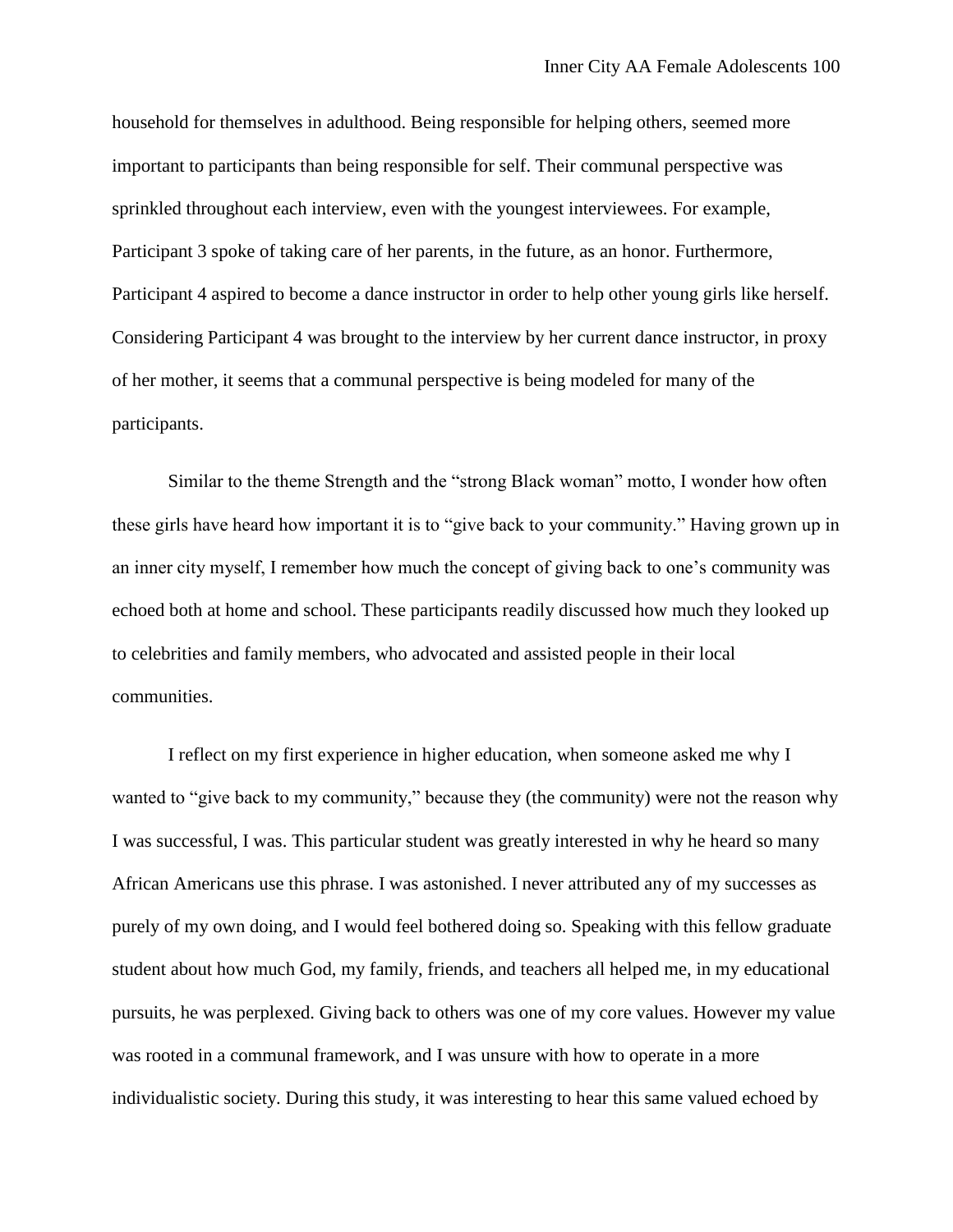another generation of young African American girls. Considering implications for the Counseling profession, communal foundations for youth programming, with this population, may be a necessity. In addition, I question how much cultural differences between communal and individualistic perspectives are broached in counseling sessions.

Overall, each participant expressed a sense of responsibility for herself as well as her family and extended community. Although very young, these girls seemed to happily carry a heavy burden of responsibility on their shoulders. African American womanhood was laden with responsibility, in the eyes of these participants.

## Theme 3 Education

Education was a primary component to womanhood for these participants. Graduating high school and entering college were ambitions for all of participants. Some of the participants had very precise plans for where they would like to attend college and complete their post graduate education, such as Participant 3:

I will have graduated from the college of my dreams. I actually have quite a few. I would love to be accepted into the University of Denver, Harvard or Columbia to do law… I'm planning on going into law school right after (her undergraduate studies).

Education was a unified thought throughout each interview, and was truly encouraging for me to hear as the researcher. Participants 1, 2, 3, and 5 each had questions for me about college, as well as their parents. I spent an extensive amount of time speaking with each family about my education, and tried to answer as many questions as I could. However, conducting these interviews showed me as the researcher how much college focused youth programming is needed inner city schools and communities.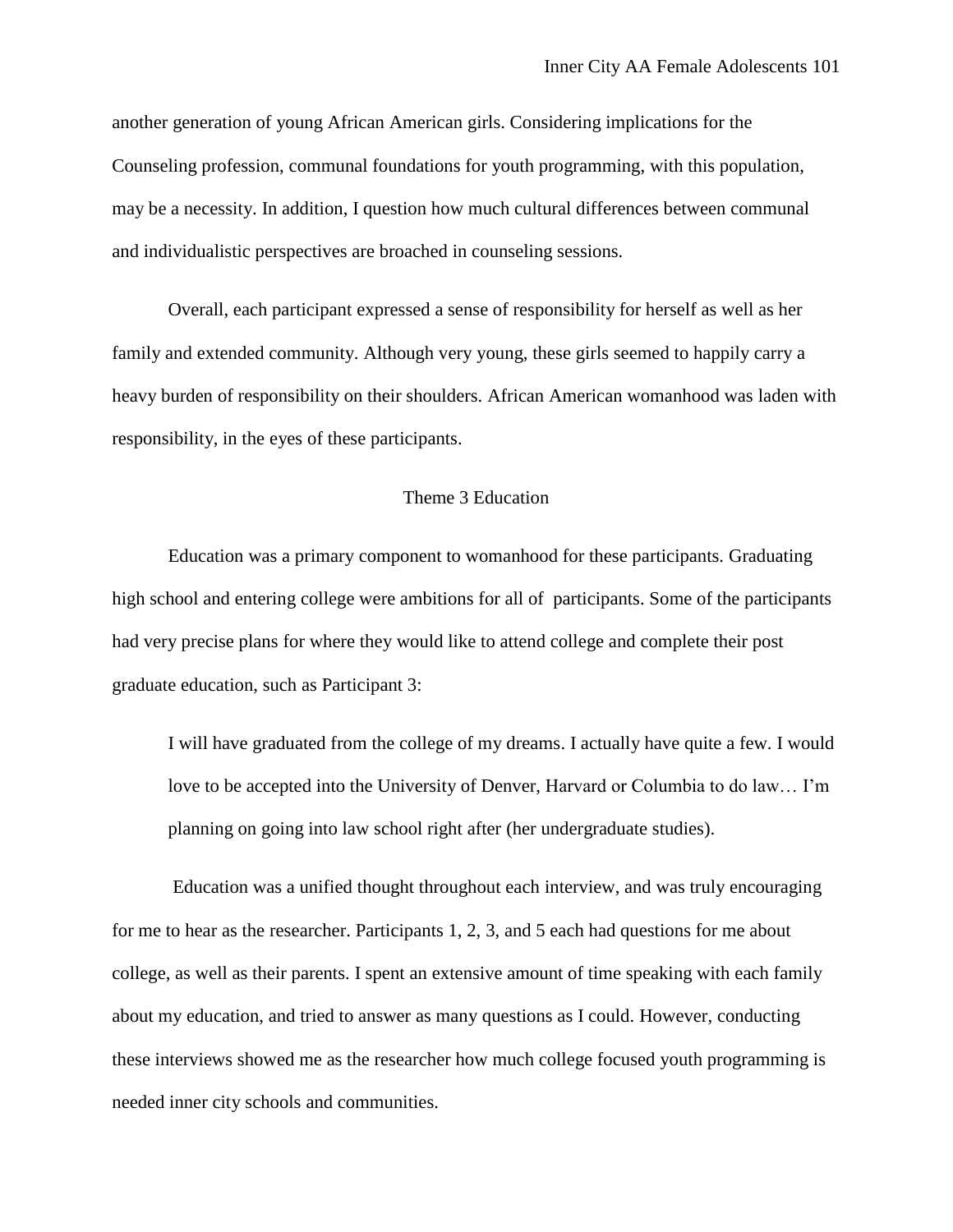*Graduating High School*. Educational milestones, such as graduating was expressed by each Participant. During Participant 1's interview, she said "I believe that the steps for me becoming a Black woman would be first finishing off my high school education." For Participant 1, womanhood was marked with education. In addition, Participant 3 discussed her educational background as follows; "when it got to like middle school, I had to work harder… I still continue to accomplish what I set my mind to." She was determined to get a quality education during her middle and high school years, and was adamant about attending college. She was also preparing for the IB program, in her local school, which she desperately dreamed to be admitted to. Participant 3 went on to say, "I want to get degrees in college, and I want to graduate early from high school and college." Participant 3 wanted to make her parents proud, and she believed graduating high school and college would be the ultimate thank you to her family.

The concept of educational milestones and accomplishments for these girls was a communal perspective. Attaining a good job and being able to provide for themselves was a part of their dreams, but the largest emotional response was seen, when the participants spoke about how they could help their families and people in need, within their communities. Participant 3 shared this: "to see them (her parents) at my graduation…it's one of my greatest accomplishments (in the future)."

*College/Post Graduate Education.* Participant 3 asked what I would consider a loaded question, "What is it like in college… What is undergrad?" I could see the immense optimism in her face. She was beaming. I was happy to share with her positive experiences that I have had in college such as studying abroad and the wonderful people that I have been able to interact with; however, I know that there are challenges that she might face in the future. I did not have the heart to tell her of the difficulties she might face, the culture shock that might occur, and how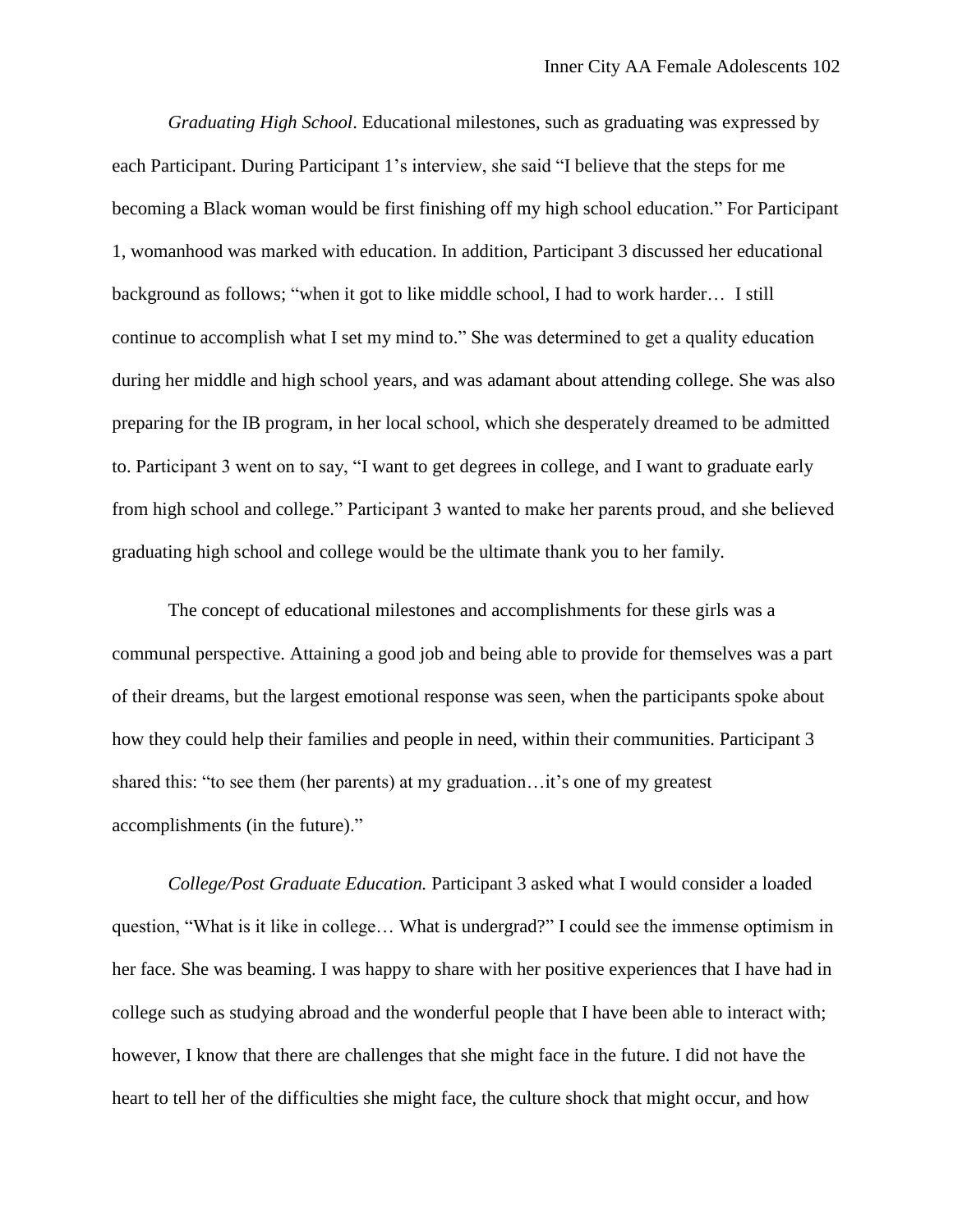some people may not respond to her skin color and race in a way that she may not be prepared for. Currently, all of the participants, including Participant 3, attend schools in predominantly African American neighborhoods. These participants live in an academic cultural bubble.

They live in a world right now, where Black History Month is celebrated every year, their teachers, principals, and school counselors look like them, and economic differences are not extremely pronounced. I encouraged Participant 3 to continue to do well in school and look forward to college, but I knew there were potential challenges that she could not see coming. I do not think that people feel like an outsider, until someone lets you know that you are. My dream for these young participants is that they will know that the ivory towers are filled with a rainbow of people, and they can be a valuable ray. Participant 1 came beaming into her interview, as she walked the halls of the William & Mary School of Education. While in aww as she envisioned her future educational pursuits, she said; "completing my degrees would be along the way, the road to finding myself as a person, as a Black female"..

# Summary Interpretation

In summary, education was a major theme for each participant; however, Participant1 and Participant 3 spoke about education in great lengths. They were extremely optimistic about their educational pursuits. Participant 1 wants to become a lawyer. She mentioned how much she wanted to help people in need by becoming a lawyer. Participant 1 described being a civil rights lawyer, in the future, and she could not have been happier to have her interview at the college. In addition, Participant 3 was only 13 years old, and was already concerned about how her grades were impact college admission. She was ecstatic to ask me about college, during her interview. Participant 3 wanted to be able to take care of her parents and siblings, and felt an education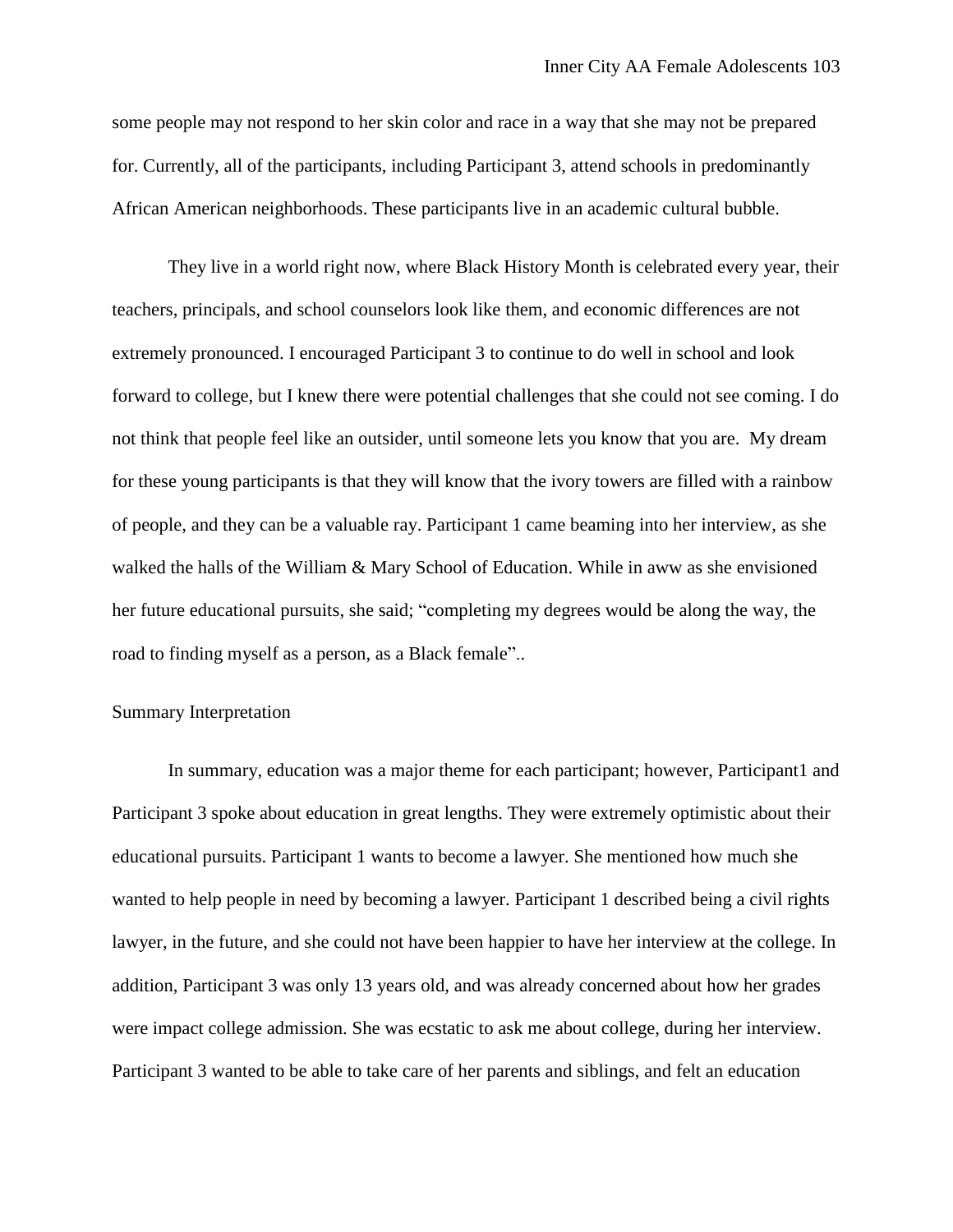would help her to do so. Her dream was to make her parents proud, and to see them at her graduation. Education was a sense of hope for their futures and the future of others around them.

## Theme 4 Mom as Role Model

All participants described their role models as being an older prominent African American female. Half of the participants mentioned that their mothers were role models in their life. In addition, four of the participants discussed how hard their mothers worked. The participants specifically noted how well their mothers were able to overcome significant life challenges. Modeling their mother's endurance seemed to be an important life skill, several of the participants hoped to achieve. What was surprising, when assessing why they admired their role models, 0% of participants said anything about happiness or joy in life. Although very young, these participants seemed to admire how their mothers were able to survive life and still accomplish goals, versus discussing any aspects of modeling how their mothers enjoyed life. When considering the theoretical frameworks surrounding this research, are these young girls socially constructing African American womanhood as mere survival? Furthermore, considering Black Feminist Thought, are African American female researchers discussing positive aspects of Black womanhood, and is it more difficult to discuss the positive aspects of African American womanhood than the negative?

*Overcoming Challenges.* When discussing her role model, Participant 2 mentioned her mother, "my Mom (is my role model) because she is strong, and she knows so much. In addition, Participant 3 said:

My mother was able to go through so much and still be strong… She would even teach me how to not let stuff break me… I want to be able to master that… she doesn't let what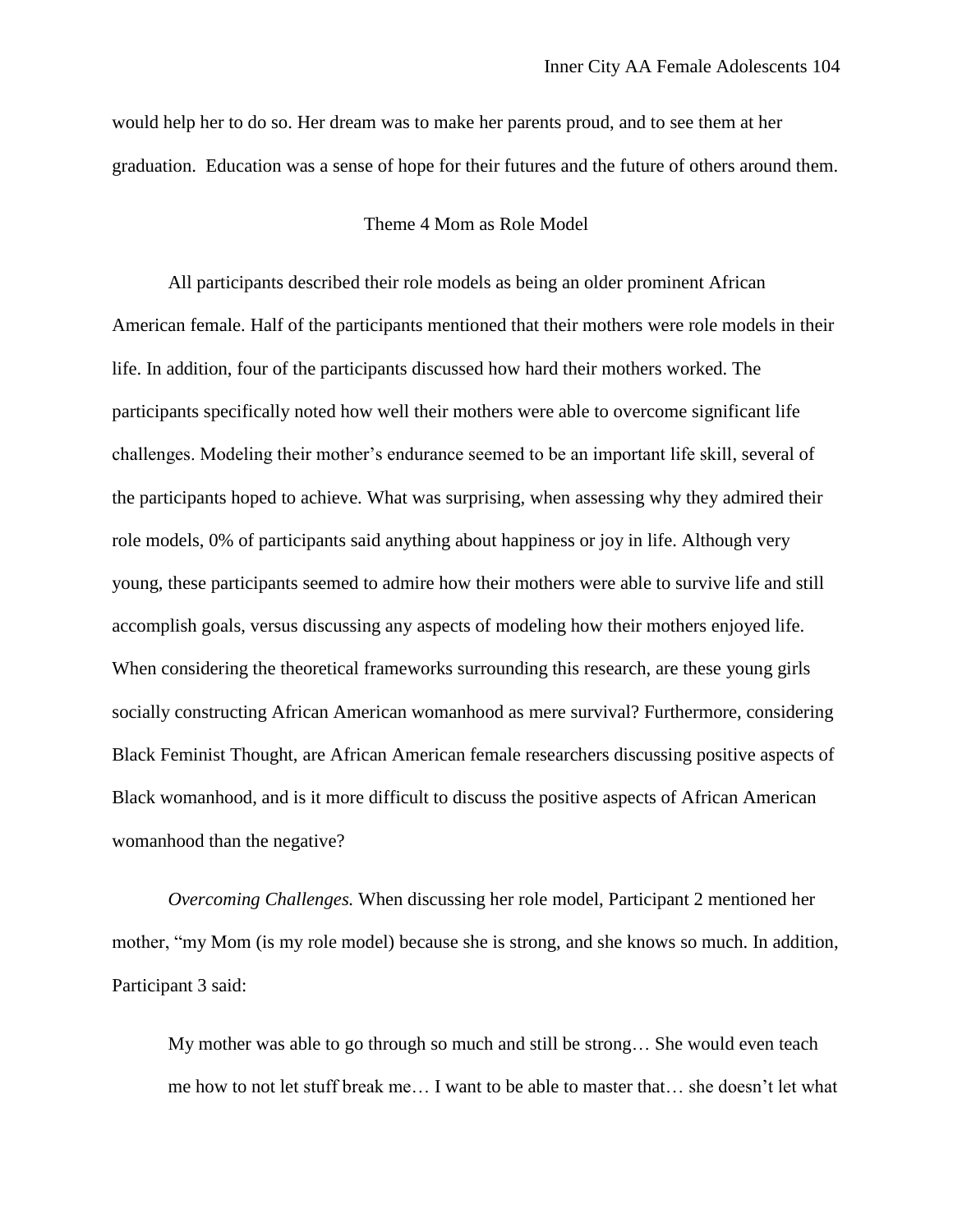other people say get her down , she continues to have a strong confident attitude and is nice to everybody, even if they did her wrong… she trust in God a lot.

It is important to note that participants often mentioned their mother's relationship with God and prayer as a means of dealing with difficult situations... Participant 3 was particularly hard on herself about her desire to trust God more, similar to her mother's faith. Participant 5 said:

My Mom is my big role model in my life. I say that because I notice that she has been through things in her life…I want to be not like her…but be able to handle it (struggles) like how she did, even if I were to go through something like that…she has a good relationship with God. So knowing like prayer, having that guidance and not giving up you know.

I noticed that the participants would often say that their mothers experienced great hardships, but only Participant 3 wanted to share about specific hardships. I could see the girl's admiration for their mothers, but also their intentionality to not share their family struggles in depth. I wondered how much of a sense of protection the participants felt over their mothers. Also, I must mention mother figures. Although half of the participants discussed their actual mothers as role models, Participant 4 was brought to the interview by an instructor in proxy of her mother, due to her mother's intense work schedule. Not only did Participant 4 seem to admire her own instructor, she described a television dance instructor as her role model. She wanted to encourage other young girls, by being an instructor herself, in the future.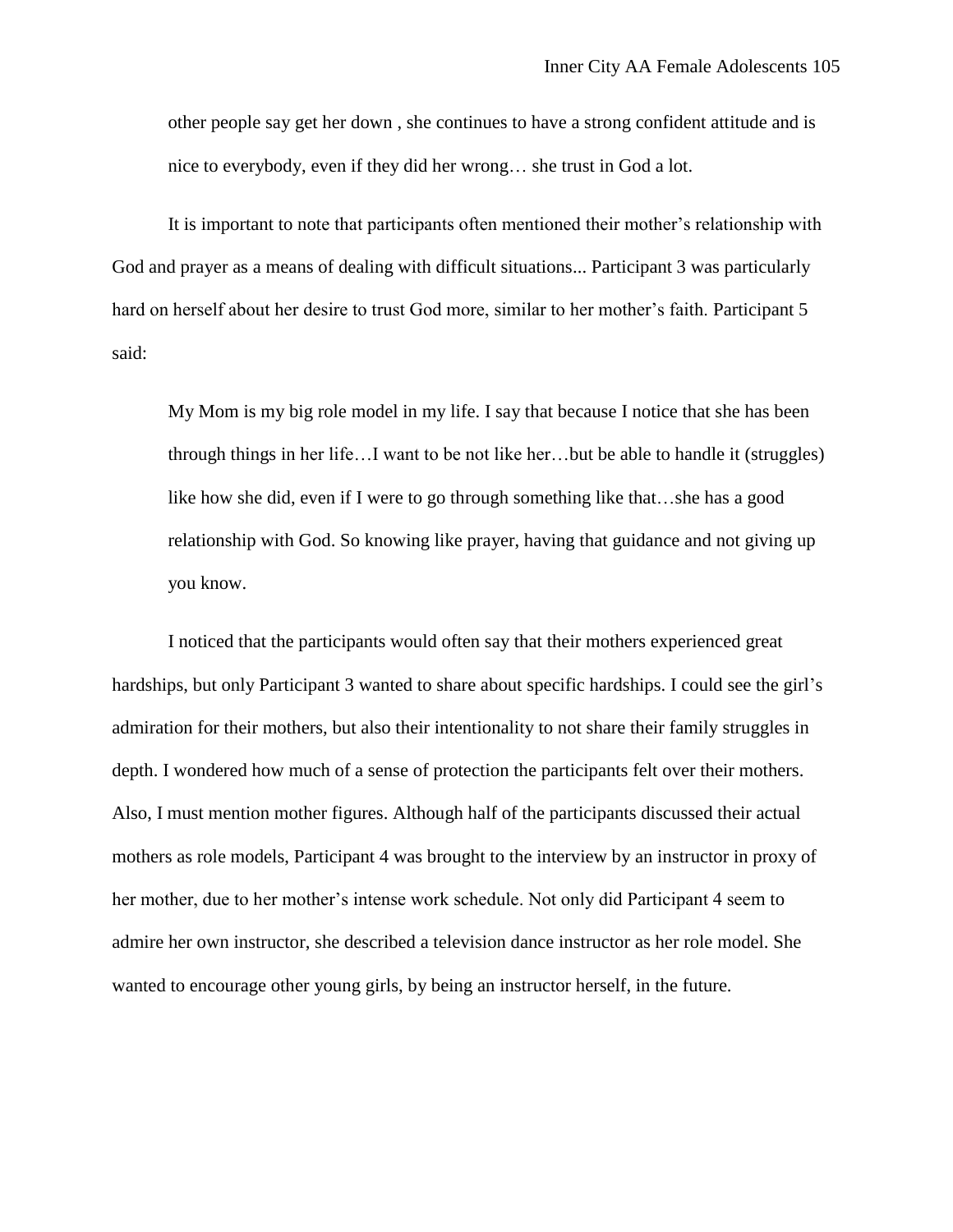Summary Interpretation

Overall, the participants admired their mother's strength and abilities to overcome difficult life situations. I understand their sentiment. Completing these interviews allowed me to reflect on how much I admire my own Mom's strength. Not simply how she handled cancer treatment or even how she approached the end of her life, but how she approached life period; full of love, hope in God, love of family, and belief in positivity.

# Theme 5 Stereotypes

Two participants mentioned being concerned with negative stereotypes about African American women. Social media is a significant aspect of these participant's lives, and how African American women are portrayed in television shows, movies, and society in general, seemed to be of great concern for two participants. One additional participant seemed somewhat concerned about negative stereotypes about African American women, but more so in line with being seen as equal to men.

*Negative Stereotype*s. Participant 2 was the most concerned with fighting negative stereotypes about African American females. She made countering negative stereotypes about African American women a part of how she lived. Participant 2 said countering negative stereotypes of African American females, was a value from her upbringing:

Everyone thinks down on African American women. You want people to know that African American women aren't just known for being ratched or baby mamas or stuff like that. People expect African American women to be raunchy… like hoeish in a way or just lude… I was brought up to uphold yourself like a lady to prove someone's (society's) standards (for African American women) wrong.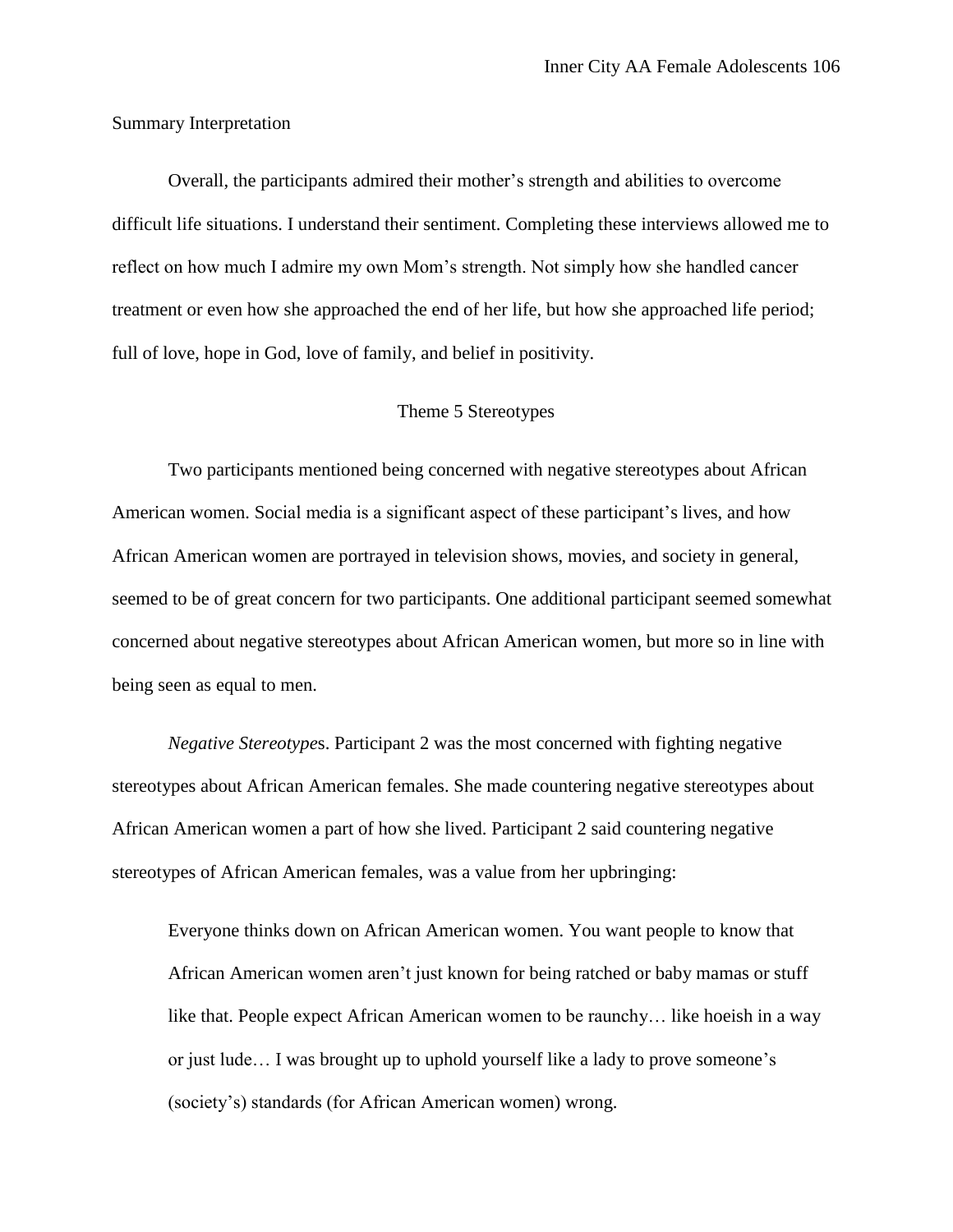Throughout the interview with Participant 2, she would say "you know" or "you know what I mean" often, as she gestured a head nod towards me, indicating a mutual understanding of what she was saying. I tried my best throughout her interview to maintain a neutral facial expression, but I also wanted her to know that she was being understood throughout the interview. Towards the end of her interview, she asked: "Do you think that it's hard to be an African American woman in the society that we have?" I cringed slight on the inside, when I heard this question. I immediately pondered how to be honest while being extremely hopeful. Participant 2 was only 15 years old, and was already very much concerned with how society as a whole viewed her, because of her race. Furthermore, her interview brought up a future research topic surrounding African American female adolescents and their perceptions of womanhood, which is colorism. I believe that colorism and stereotypes in social media are close cousins.

Each of the participants had a range of skin complexions from a fare light tan to a deep dark brown. Participant 2 happened to have the darkest skin complexion out the participants, and I wondered if perhaps her complexion added to her awareness and sensitivity to negative stereotypes facing African American women. During my undergraduate studies, I actually wrote a paper on the differences in ways with which African American women were portrayed in television shows and movies, based upon skin color (light versus dark complexions). More often than not, if two African American women appeared in a movie or television show simultaneously, the actress with the darkest color was portrayed as loud, less educated, more promiscuous, and having a lower socioeconomic status, or as Participant 2 phrased it, " raunchy and hoeish."

During the first interview, Participant 1 expressed concerns about negative stereotypes about African American women as well. However, I think her concerns would be more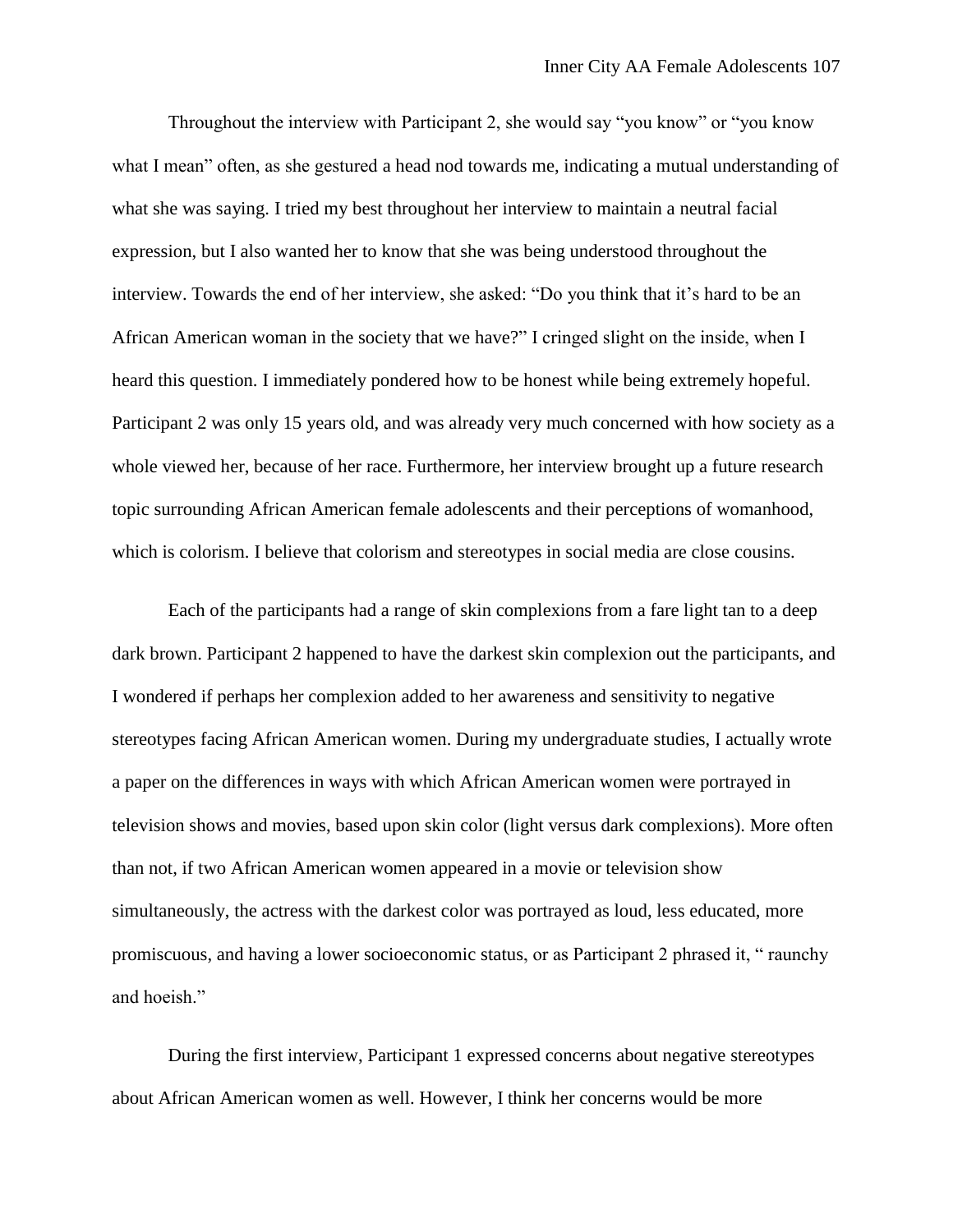generalizable to concerns of females across races and ethnicities. Similar to Participant 3' s concern about the belief she was taught being that "Well woman were sent here to help men meet there goals, and I also think that woman should have their own goals." Participant 1 was concerned about women being portrayed as professionally inferior to men. Participant 1 was bothered with particular ways women are portrayed such as, "women are just supposed to stay at home, cook, and clean (for a man)... being a trophy wife, somebody who doesn't really do anything and just let the man provide." She went on to say that women should not be portrayed as, "just baking… weak…or frail. Although Participant 1 was speaking about African American womanhood throughout her interview, I believe that her concerns are generalizable to women of a multitude of racial and cultural backgrounds.

### Summary Interpretation

Overall, half of the participants discussed being troubled by inequity with how African American women are portrayed in social media and negative stereotypes continuing in society at large, about African American women. Participant 2 was most concerned with "lude" and promiscuous stereotypes, while Participant 1 and Participant 3 were troubled with how African American women were portrayed as unequal to men.

### Theme 6 Finances

Financial aspects of womanhood were discussed briefly by three participants. The youngest participants discussed what things they would like to acquire in adulthood, such as having apartment or getting a job, but they did not mention actually paying for their livelihood. However, paying bills was one of the first aspects of womanhood the 15 year old participants mentioned.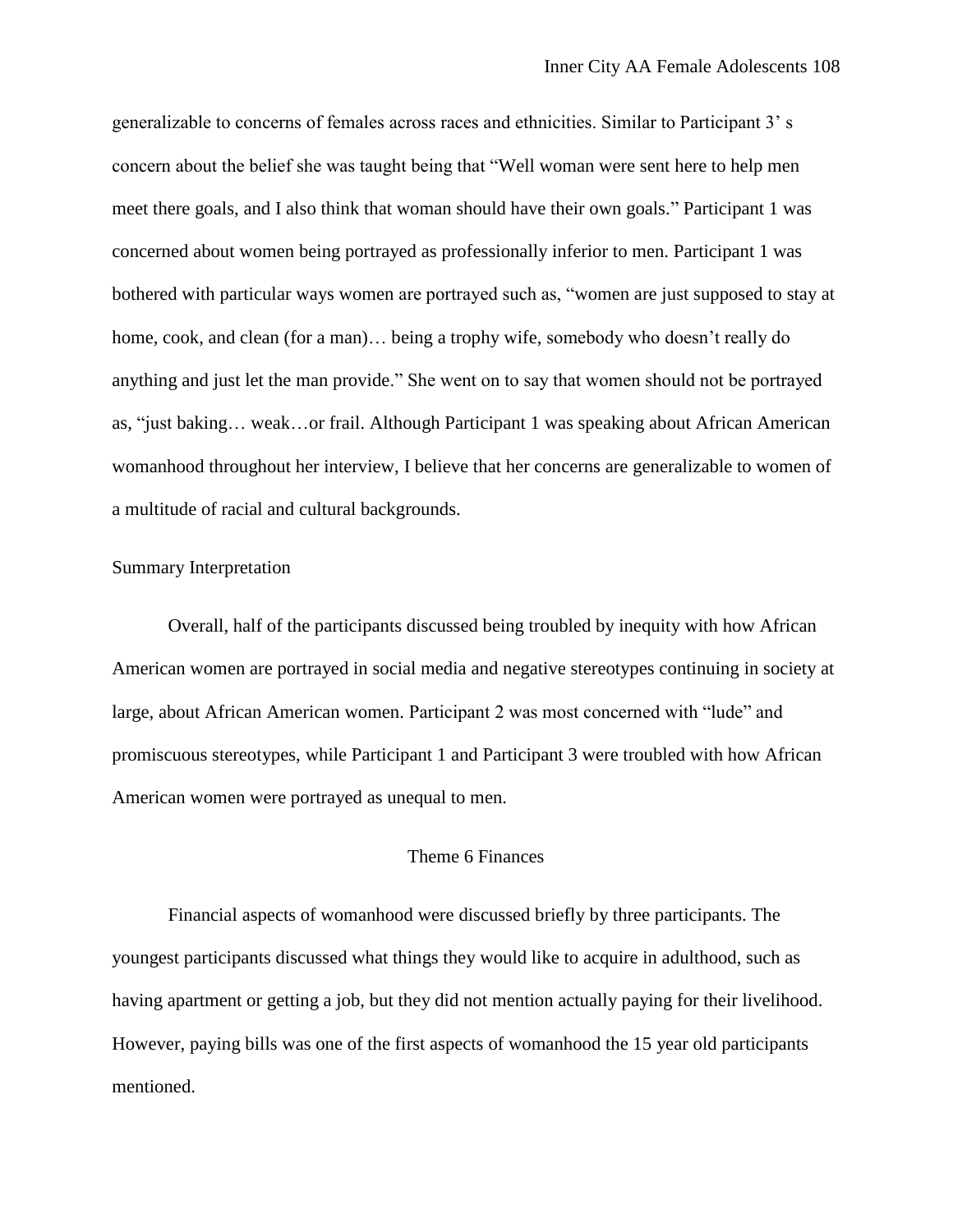*Paying Bills*. When asked about her perception of African American womanhood, Participant 1 immediately answered, "you are dealing with bills." Participant 1 went on to describe how she would like to use finances in her future: "I feel like being able to buy my own car, my own house…normal things that you would have to do in everyday life, and paying bills." Participant 1 discussed in depth her desire to become a lawyer. She discussed how she wanted to help people, who were not able to afford appropriate legal services. However, Participant 1 never discussed what she would like to gain financially from practicing law. Participant 1 immediately acquainted African American womanhood with "paying bills," but interestingly enough did not mention how her future profession could help to provide for herself. Several participants had a communal approach to life. Their choices in careers and values were rooted in communal perspectives. Ultimately, paying bills was attached to womanhood in their thinking, but their major life choices seemed to revolve around ways in which to help, uplift, or represent well, other people, specifically African American people, and people with few financial resources.

Participant 2 described her perception of African American womanhood as follows: "like having a job and paying bills… like you are supposed to pay your bills instead of spending your money on something that is not really necessary." Furthermore, Participant 4 strongly believed in receiving mentorship on how to establish herself financially and professionally: "you are going to need to ask other people questions of how they got to the lifestyle that they are in." Participant 4 wanted to pursue a career as a dance instructor, in order to mentor younger girls in dancing, as she is being mentored now. Helping other girls as she has been helped, seemed to be one of greatest aspirations in her future adult life.

Financial obligations were a present reality to many of the older participants; therefore, paying bills was one of the first aspects of womanhood they mentioned. However, their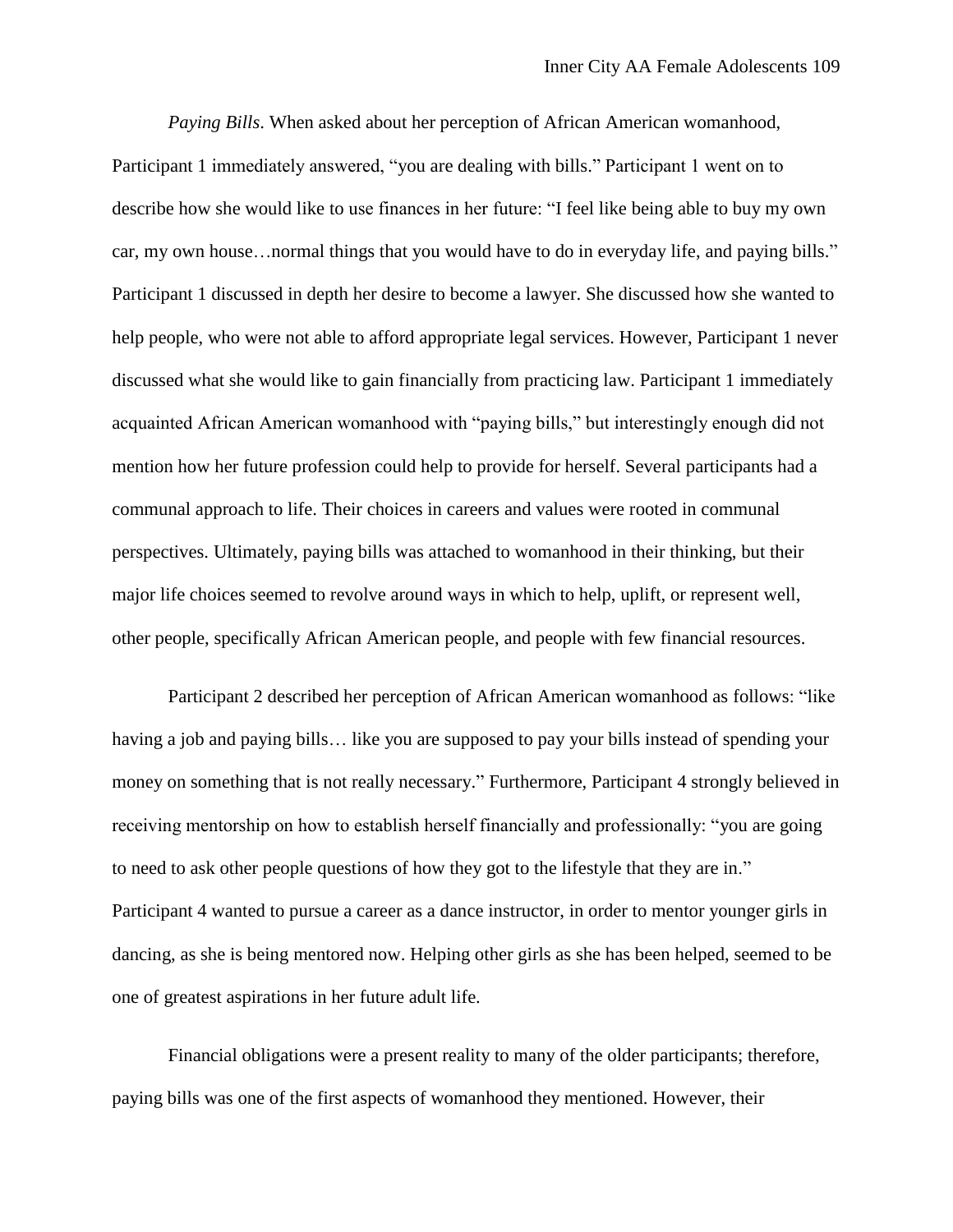communal perspectives on their future career choices were deeply entrenched in their interviews. Each participant mentioned being able to purchase her own car and apartment in the future, but otherwise their future career goals were focused on helping others.

During their interviews, I noticed, when speaking about their futures, not one participant mentioned buying or living in a house. Thinking of the commonly portrayed "American Dream" on social media, having a house with a white picket fence, I was somewhat surprised that not one of the participants discussed a house. Considering cross cultural and economic differences in perspectives of womanhood is pertinent. I believe conducting a similar study across racial and economic groups may yield interestingly varied results. Is the "American Dream," truly a dream that is shared by the majority of Americans? Is it too far from reality for some children to even consider dreaming about it?

#### Summary

This chapter presented themes from a cross case analysis of six participants. Six themes emerged from the interviews: Strength, Responsibility, Education, and Mom as Role Model, Stereotypes, and Finances. The following and final chapter will discuss implications for future research and conclusions.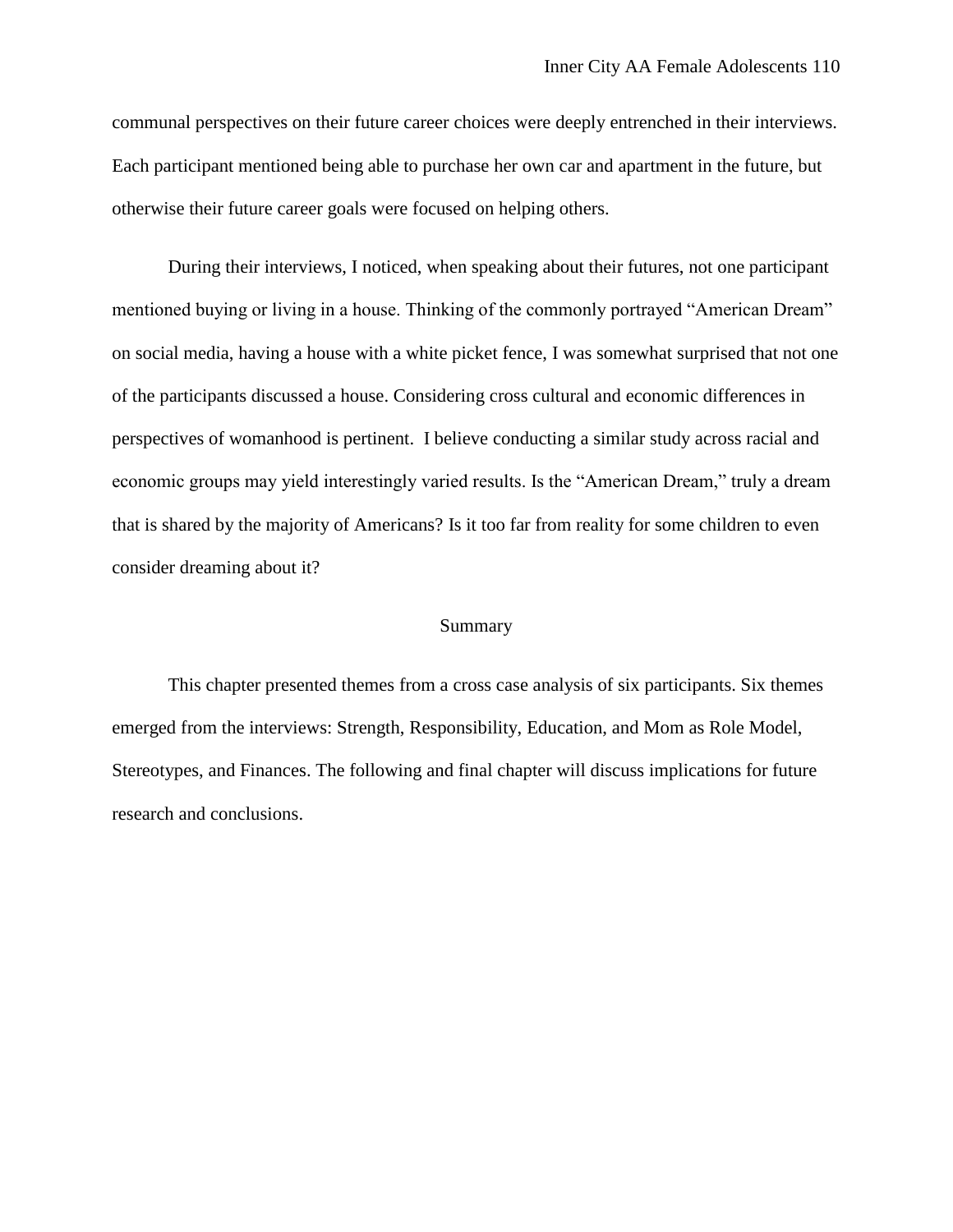#### CHAPTER SIX

### Discussion

The previous chapter presented results from six transcribed interviews with African American adolescent girls, ranging from ages 13 to 15. Each participant lived in an urban environment, with half of the participants from Hampton, Virginia and half of the participants from the Washington, D.C. area. Chapter four described a within-case analysis of the transcribed interviews. This chapter will discuss the purpose of the study, interview results in reference to the research questions and literature, discuss limitations, and discuss implications for future research, counselor education, and program development.

The purpose of this study was to examine African American female adolescents who reside in inner cities. The focus of this study is African American female adolescent's perceptions of womanhood and whether or not these perceptions include aspects of aggression or violence. Results from this study are not intended to be generalizable to all African American adolescent girls, but to tell the story of each girl. My purpose, as the research, was to empower each participant by giving them a platform to discuss their perceptions of African American womanhood. Social Constructionism and Black Feminist Thought provided a lens through which to study perceptions of womanhood among African American adolescent females.

The research questions guiding this study were:

- 3. How do Inner City African American female adolescents view womanhood?
- 4. How does aggressive or violent behavior play a role, or not, in African American adolescent perceptions of womanhood?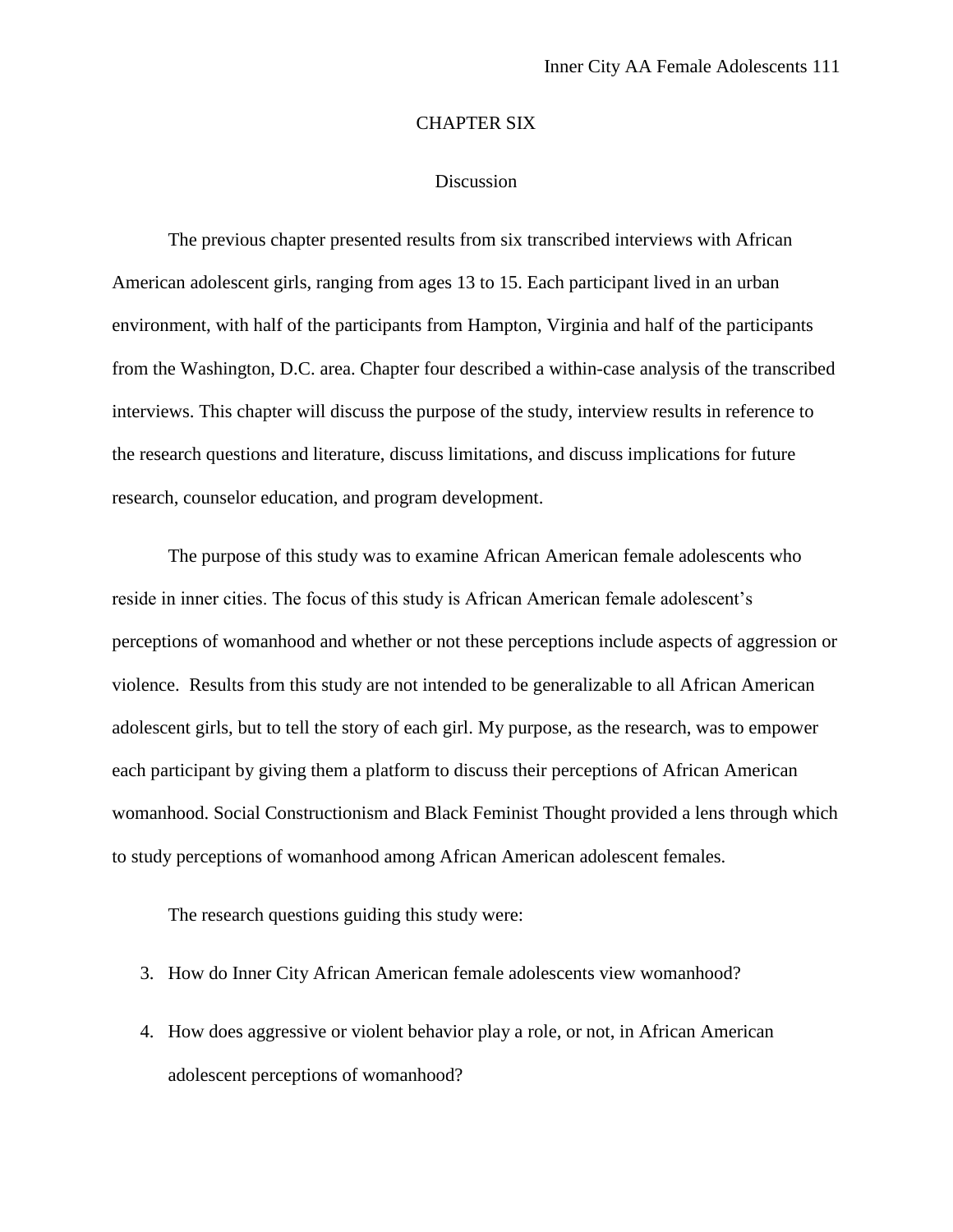Additional questions the study examined were

- 1. Who are the participant's role models
- 2. What steps did participant's believe were involved in growing into a woman

The sample size for this study was small, but did however cover two different cities in the United States, Hampton Virginia, and Washington D.C. Participants were from varying family structures with diverse household incomes as well. Some of the participants came from single family households led by their mothers, while others came from two parent households consisting of a mother and a father. Half of the participants were living in some form of transitional housing, and all participants were enrolled in public schools. All participants identified as being Black or African American and female.

### Research Questions

### *How do Inner City African American female adolescents view womanhood?*

Several themes emerged during this study, when examining how African American female adolescents from inner cities, perceived womanhood. Composite themes included: Strength, Education, Stereotypes, Responsibility, Mom as Role Model, and Finances. All participants mentioned an aspect of being strong as it relates to African American womanhood. When considering previous research and Black Feminist Thought specifically, African American woman's strength was not a surprising theme emerging from these interviews. What saddened me as a researcher was that each participant mentioned African American womanhood and some sense of struggle or challenges. Participants discussed human rights, equality for women, negative stereotypes, not having a voice, and the Black Lives Matters movement. Each participant, regardless of age, discussed struggles facing African American women. Participant 6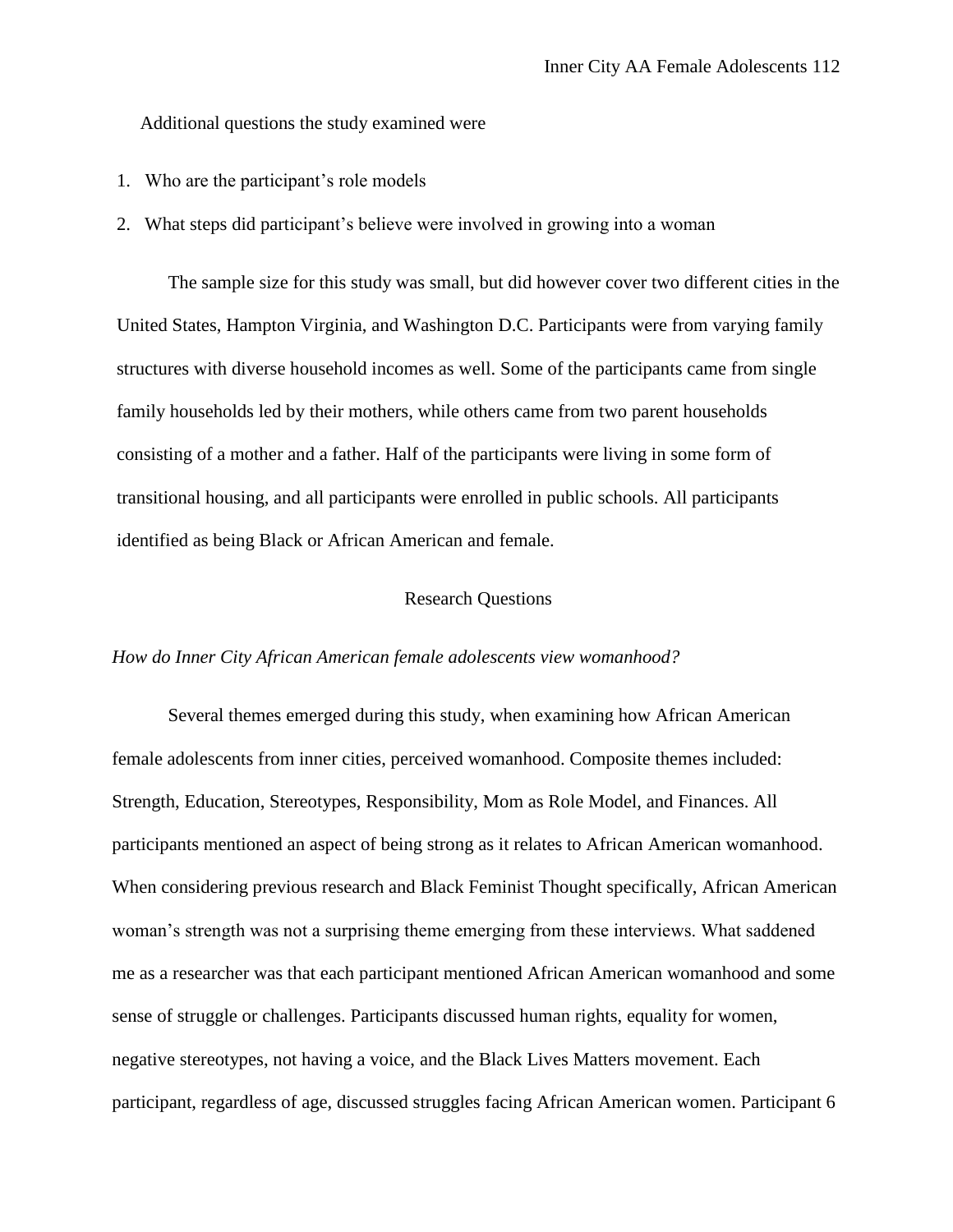was the most childlike of all of the participants, and even she referenced human rights issues. When Ness (2004) began her research, entitled Why Do Girl's Fight, who would have guessed that just over a decade later, the answer would, because their voices are not being heard. As one participant stated, she was "trying to speak in a noisy room." I have studied Women's Ways of Knowing, which expressed the same sentiment. I was truly hoping that today's girls would feel differently. I wanted them to feel heard. As a recent article (2015) in Ebony magazine mentioned, focus has been given to African American boys for just reasons, but there are girls suffering silently. Who hears the cries of their sisters?

These young girls described African American womanhood with a sense of pride which carried a burden of struggle. Black Feminist Thought challenges me as an African American woman in academia to share my unique story, but who will share the stories of those who you are young or those who are afraid of the ivory tower ? My focus has been how to build a bridge between the academy and the community, and this study is only the beginning.

I want to emphasize has each story has its own inherit value and merit. Although participant data has been transcribed and combed for themes, I want each story to be individually valued.

Participant 2 struggled greatly with negative stereotypes she believed society had of African American women. She wanted to combat negative stereotypes with how she lived her life, as a "lady", she would say. Participant had perceived African American womanhood and her social construction of self as negative and always striving to prove the general society wrong. This 15 year old girl was an amazing artist and exuberant eldest sibling. I wanted desperately for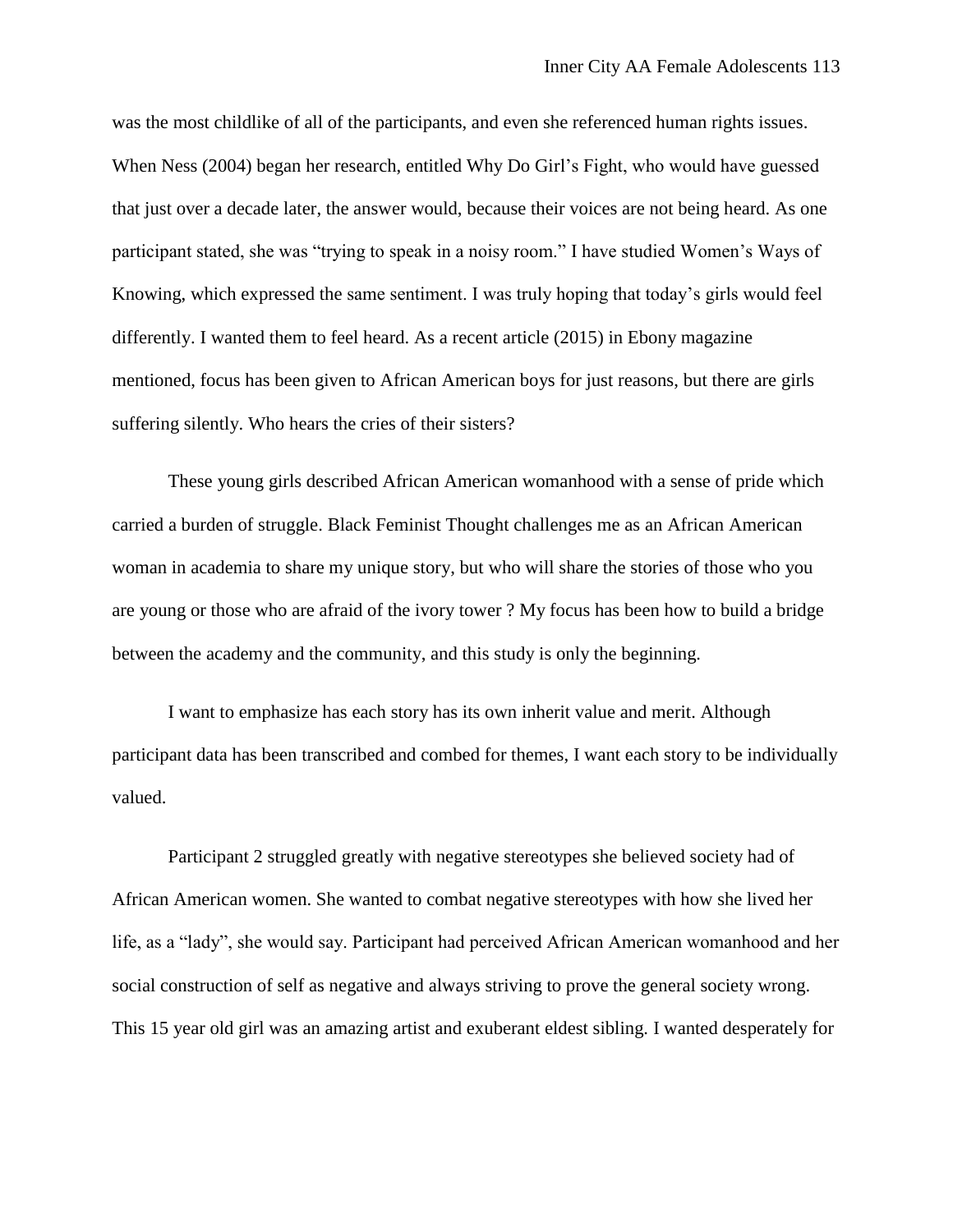her not to worry about how poorly society might see her in a few years, but how amazing she is and will be.

As previous research (Settles, 2006) has also noted, she did not separate her being African American from being female, it seemed impossible for her to do. Settles (2006) studied African American young women, who were attending either Historically Black Colleges or University (HBCU's) or Predominately White Institutions (PWI's). Settle's (2006) results showed that participants identified as being an African American woman, not African American or a woman separately. Participant knew this connection and some of the negative stereotypes she had seen and heard around her regarding African American women. She wanted to know if I thought it was hard being an African American woman today, because she though it was. I struggled with answering Participant 2. I wanted to be honest, but I could not bring myself to shed any more negative light on the future of this very young girl. However, I knew that it could be only a few short years before she potentially confirmed her perceptions. She said society saw "African American women as raunchy…hoeish… baby's mamas." How she socially constructed African American womanhood was extremely daunting for such a young girl. I tried my best to shed positive light on great accomplishments of African American women throughout history and today, but I knew negative stereotypes do exist and could not bring myself to admit that to her.

African American womanhood being rooted in strength and responsibility was a common theme across participant's interviews. Participants felt the need to be strong to overcome personal obstacles, defend themselves, and take care of other family members. Participant 3 was also called the "Golden Child" during my analysis. She represented children, who feel a great need to do well academically and professionally in order to help provide for and take care of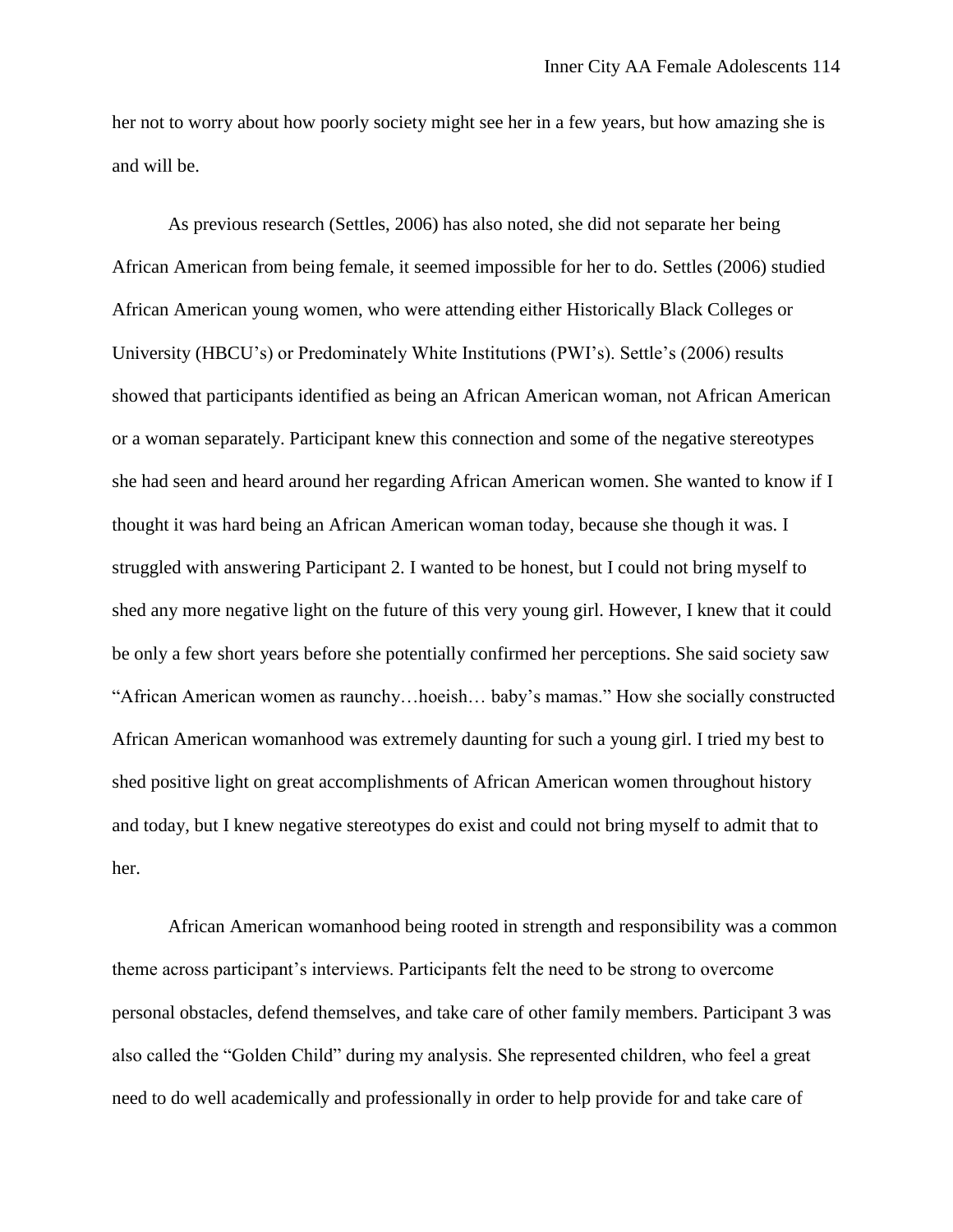their parents and siblings. Participant 3 felt a grave responsibility similar to Participant 2, accept Participant 2 felt responsible to represent all African American females positively, and Participant 3 felt responsible for taking care of her parents and siblings, in the future. Participant 4 wanted to be a dance instructor, and she was adamant about being able to help other young female dancers in her future. Each of the aforementioned participants carried an immense sense of responsibility to take care of themselves and others. Participant 3 mentioned: "she needed to be able to take of her parents in the future, because she was depending on the now."

Responsibility was the tip of the education iceberg. Each participant mentioned some aspect of education as it relates to African American womanhood. Graduating high school, attaining multiple college degrees, and graduating from law school are only a few of the educational aspirations held by the participants. Participant 3 saw education and having her parents watch her graduate college, as her ultimate goal in life. Participant 1 had her entire academic career mapped out from finishing high school, which college she would like to attend, completing law school, and passing the bar exam. She was extremely focused, and she could not have been happier to have her interview conducted at the College of William & Mary.

Participant 1 and 3 shared a common theme of education and professional accomplishments. Both girls were avid students. Participant 3 was only 13 years old, and was concerned that her grades may not be good enough for college. Womanhood to Participant 3 meant: "Accomplishing my goals one right after another." Participant 1 focused on both meeting her academic and professional goals, while also "getting married young." I was surprised that the two participants who were the most academically driven, were also focused on marriage and children within the next ten years.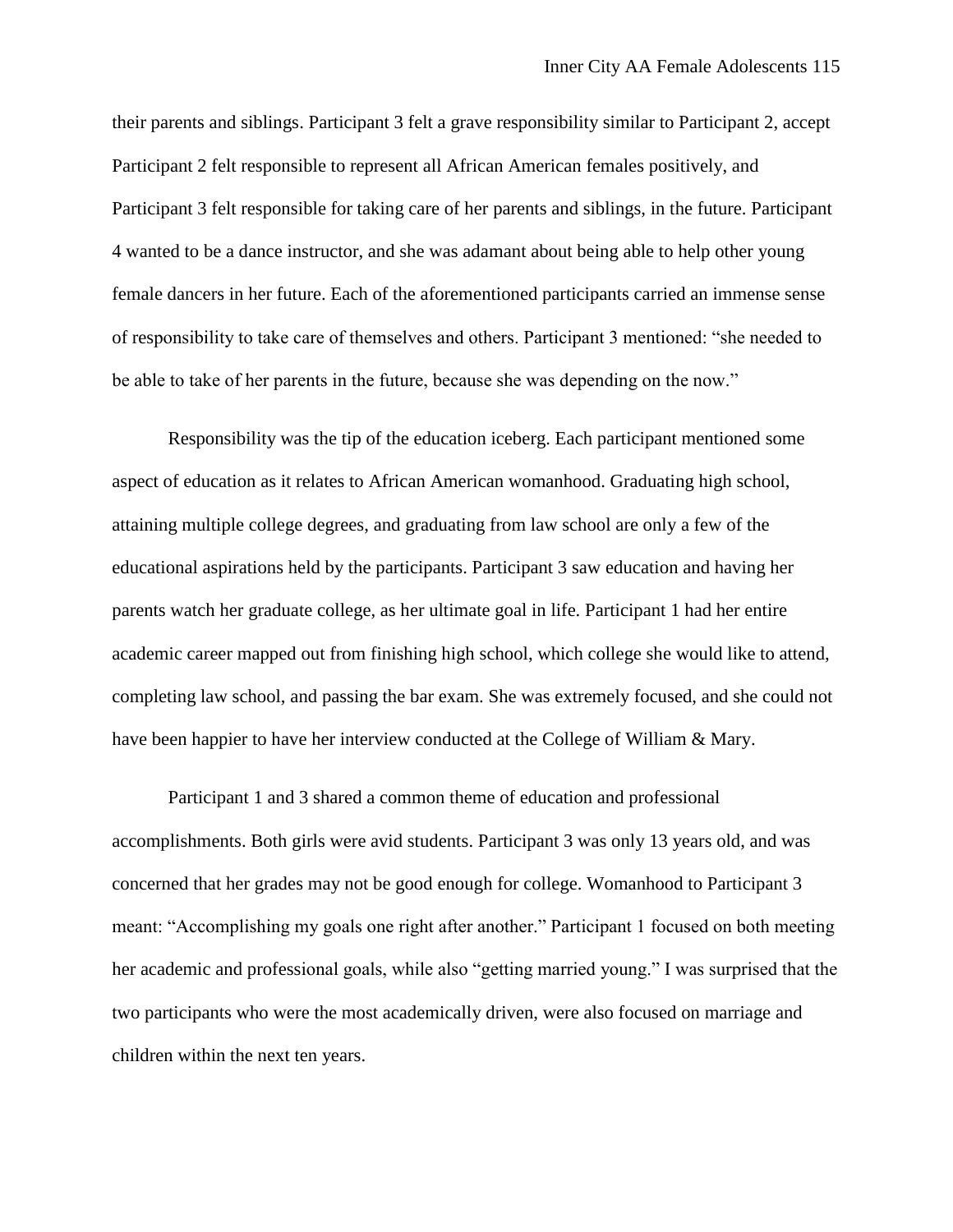Along with getting married and having children, each participant mentioned an aspect of fiscal responsibility. Several participants mentioned: "paying bills." Paying bills, buying a car, renting an apartment, or making a salary was the totality of fiscal conversation among participants. Being successful was mentioned Participant 1, 3, and 4 predominately; however, each participant mentioned at least one statement about what they would like to accomplish or attain in the future. Participant 5 and 6 did not discuss fiscal responsibility extensively, but they were more focused on their human rights and being able defend themselves.

As mentioned first, the predominant theme concerning African American womanhood from African American adolescent girl participants, was strength. "Being able to stick up for others, being able to defend yourself, keeping others from saying the wrong things, shutting others up, and defending oneself mentally and physically, " was not only a common theme throughout the interviews, but is a mere echo of the research conducted by Jones (2009) and Ness (2004). Jones's study, *I was aggressive for the streets and pretty for pictures*, was such a reminder of the struggles this study's participants faced. None of the participants wanted to engage in a physically altercation, but felt they needed to be able to defend themselves. From the most petite participant (Participant 4) to the largest participant (Participant 5), from the oldest to the youngest, each participant felt they should be able to defend themselves, and being an African American woman, meant to be strong in a variety of ways. Perhaps my participant's answer to Ness (2004) *Why do girls fight?* is because they believe being an African American woman is to be strong.

*How does aggressive or violent behavior play a role, or not, in African American adolescent perceptions of womanhood?*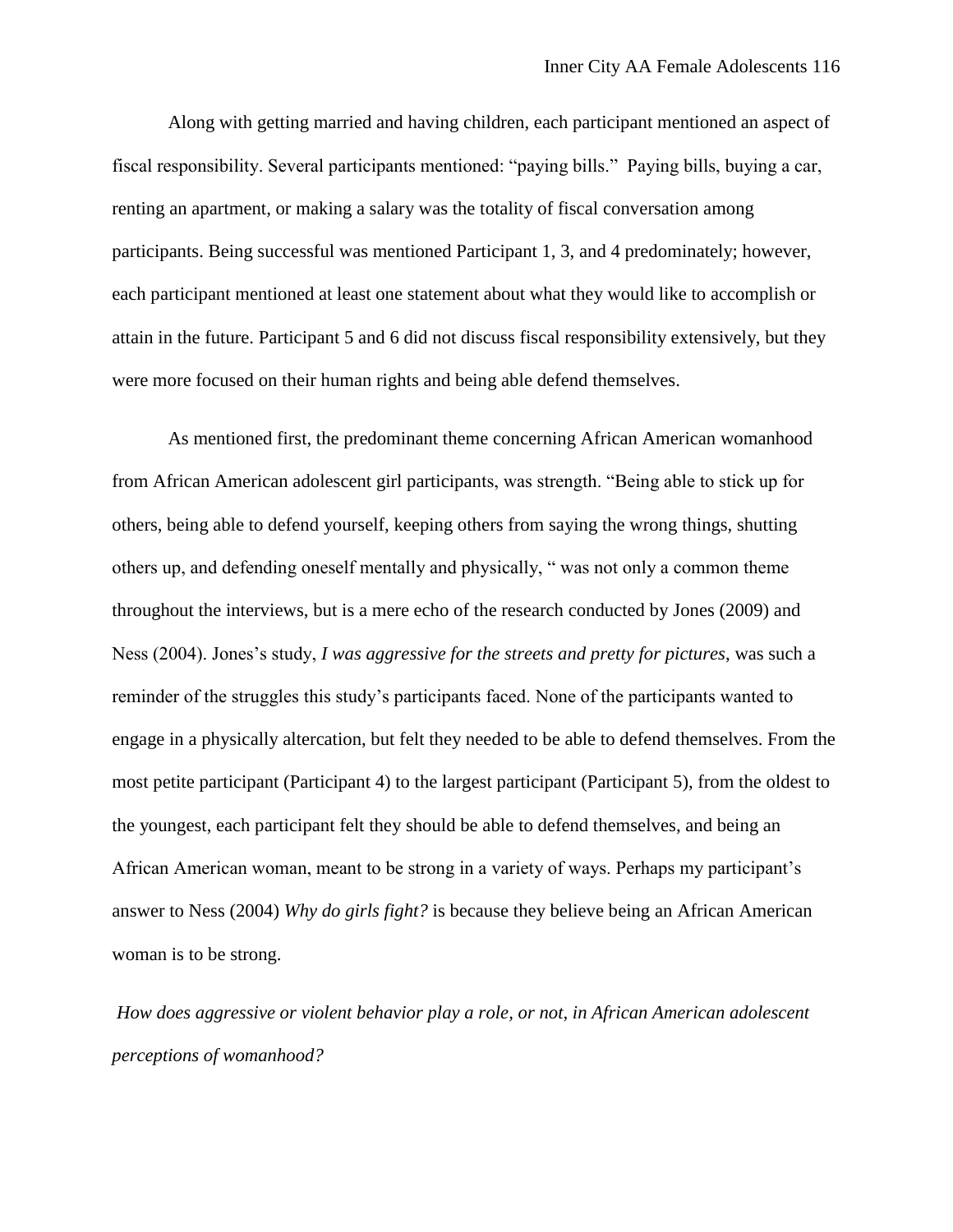Participating in aggressive or violent behavior was not a key aspect of womanhood for these participants. However, being strong was. Even, the youngest participant (Participant 6) was felt that "everyone should know how to defend themselves." Furthermore, being strong, overcoming obstacles, and facing challenges were key components to womanhood for the participants.

Ness 's (2004) participants mentioned avoiding victimization by being the aggressor and Jones's (2009) girls mentioned having to address the street code surrounding around respect and retaliation; however, this study's participants felt the need to be strong physically and mentally, and to defend self and others. These participants did not value being violent, but they surely valued being strong. As Participant 5 mentioned, being able to better defend herself was something she wanted to improve upon as a woman. Participant 3 discussed using her intellect and popularity to keep students from teasing her. Participant 6 felt that all women should be able to defend themselves, and Participant 2 believed it was her duty to be able to defend others and not cause a ruckus (or still be seen as a lady) while doing so.

### *Sub questions*

### *1. Who are the participant's role models?*

The million dollar question is who are these young girls looking up to as role models for womanhood. Although there were a variety of answers from poets such as Maya Angelou, Coach D a dance instructor reality television personality, to Zendaya a Disney Channel actress, the number answer was My Mom. Five out of six participants mentioned their mothers, during their interviews and two participants mentioned their fathers. All but one participant, who mentioned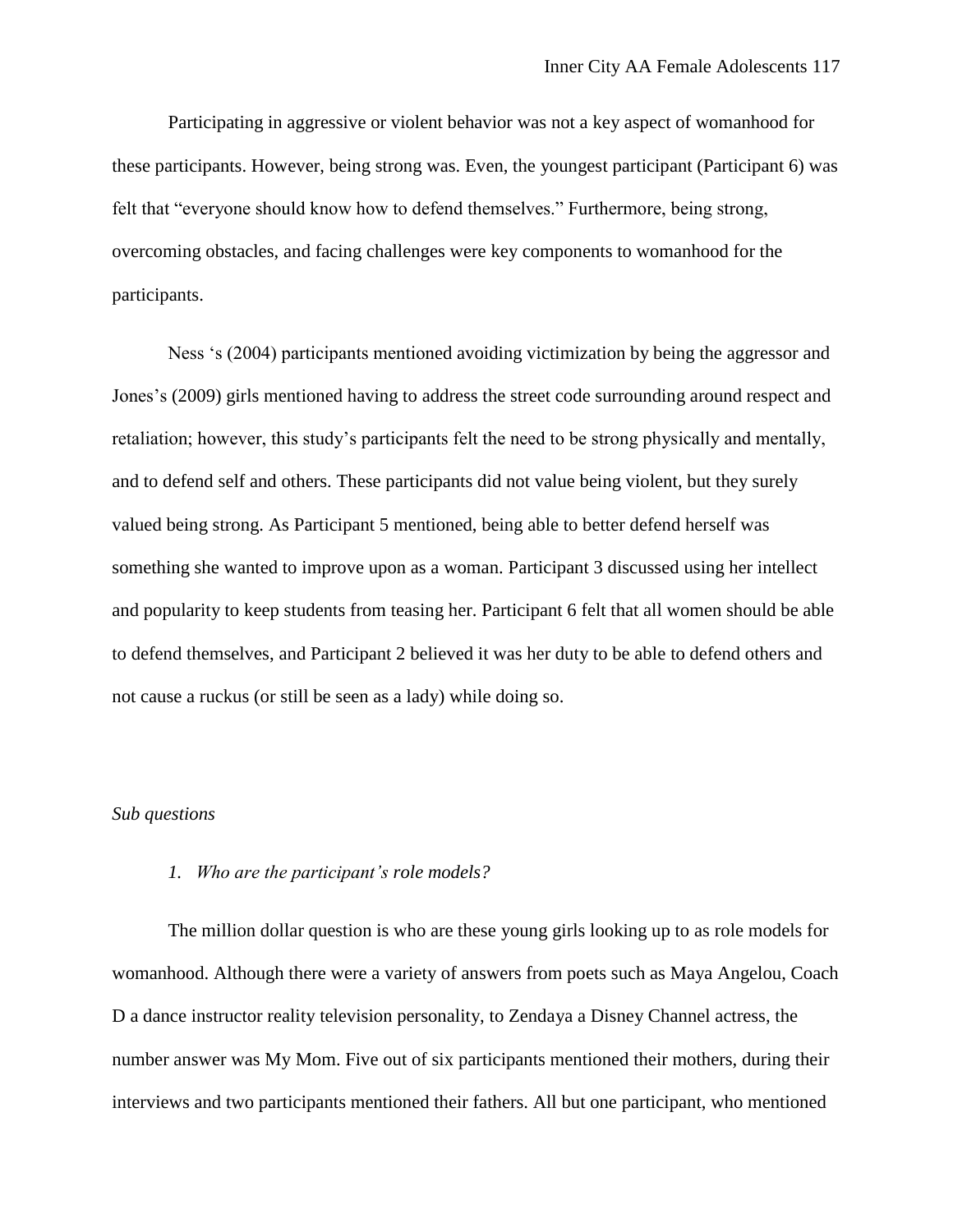African American womanhood meaning strength, mentioned their mothers as role models. The one exception mentioned Maya Angelou and her ability to overcome difficult circumstances and still be successful.

Moms were the primary role model for womanhood for these participants. Participant 3 began to cry, when describing challenges her mother was able to overcome. She was so proud of how her mother did not allow negative circumstances to alter her success or her personality. Participant 1 was enamored with the story of Maya Angelou, and how she came from such a difficult childhood to become a world renowned poet, author, and actress. Participant 2 was impressed with her Mom's strength as well. Participant 4 preceded her interview with describing how hard her mom had to work and how long her hours were. Participant 5 mentioned how her mom is not only her role model, but her mom is the reason that she is the girl she is today. She wants to be able to face challenges, in the way that he mother has. Participant 5 also wanted to mimic her mom's spirituality, by striving for a relationship with God like her mother, praying liker her mother, and being an overall hard worker.

Mothers were the primary role models for these participants. Their concept of womanhood meaning strength was clearly related to their witnessing their mothers go through difficult life circumstances and still remain successful, gracious, and hard working. I imagined if the moms heard these interviews, no amount of a strong demeanor would hold back a single tear.

### *2. What steps did participant's believe were involved in growing into a woman*

Participant 5 was actually the only participant 2 mention menstruation as a step to becoming a woman. Education and professional endeavors were mentioned most frequently, and marriage and children were mentioned afterwards. Considering the abounding research on early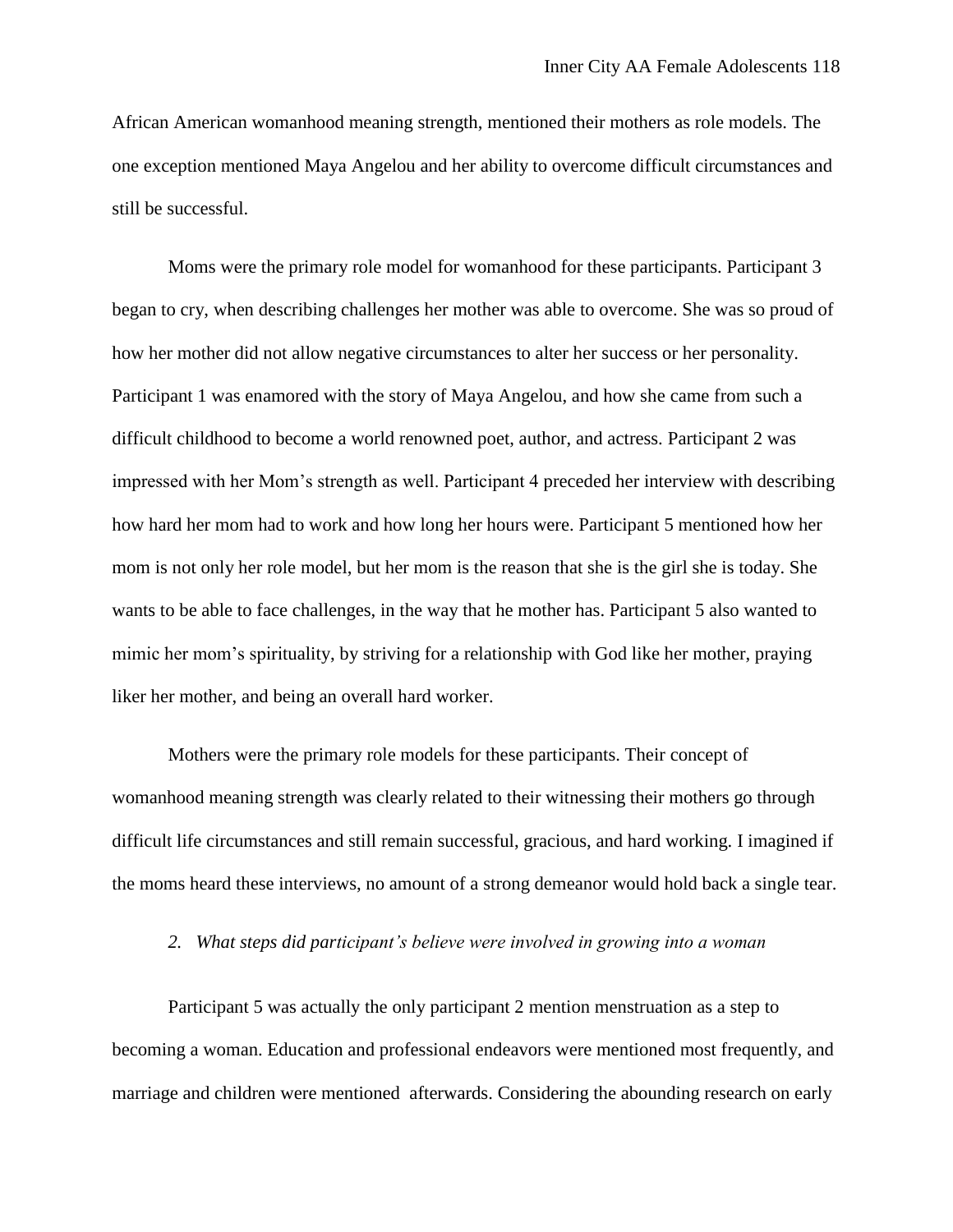sexual experiences (Choby et al., 2012), I was surprised when not a single participant mentioned sexual debut as a step towards womanhood. Several participants carried adult responsibilities and burdens, but they did not mention sex. Perhaps the participants were not comfortable mentioning their perceptions of womanhood as it relates to sexual activities.

Participant 2 mentioned her concern about negative stereotypes facing African American women, which has been echoed by African American female researchers as well, such as Bell, (2004). Participant 2 mentioned combatting the negative stereotype that African American women are " hoeish" or " baby's mamas." I am not sure, if the participants were embarrassed, uncomfortable, or simply did not believe that sexual debut was a step to becoming a woman. Participant 1 mentioned maturity and circumstances being a key step in the process of growing into a woman. For example, she believed that a woman's circumstances made her woman not her age. Therefore, someone could be a middle aged woman, according to Participant 1 and still not be a woman, because she has not faced certain circumstances. She never elaborated on circumstances passed the point of describing immense responsibility and challenges, but I do believe this is a good point to consider for future research. Also participants referred being a mother frequently and researching their different perspectives of someone who is a mother versus someone who is sexually active could yield useful findings.

Overall participants mentioned educational accomplishments, paying bills, defending others, overcoming challenges, and being responsible as steps to womanhood. Paying bills and taking on responsibilities were the two primary steps for becoming a woman, according to participants.

*Limitations*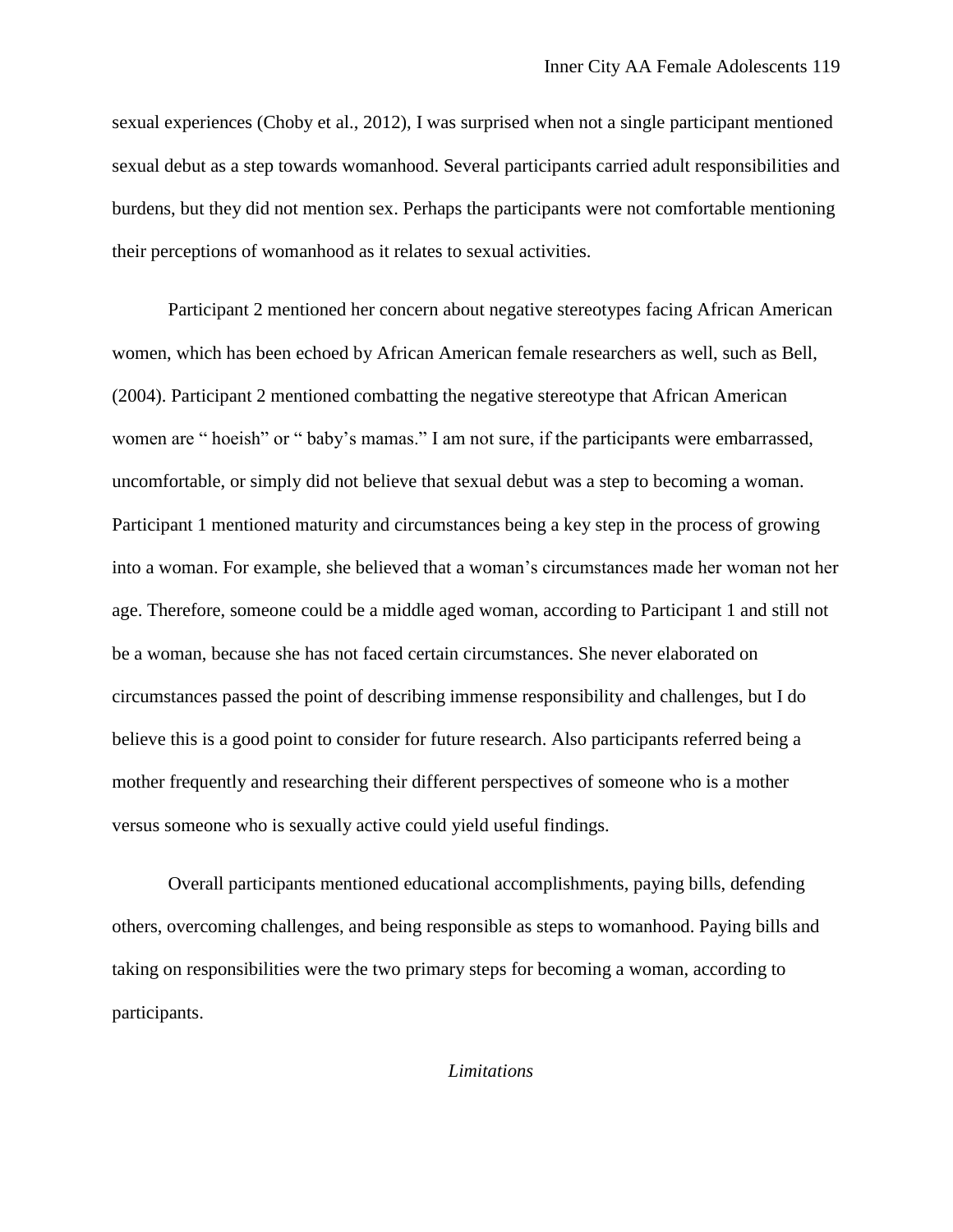Primary limitations to this study include: a lack of generalizability, a restricted age range, and the participant were volunteers. These findings are truly one story at a time, which is why the analysis was an in-case analysis. The goal was to use Black Feminist Thought and Social Constructionism as a lens to view this study; however, the ultimate goal was to empower these young participants by giving them a platform to tell their stories, give their perspectives.

In addition, I wanted to use this study as a launching pad for more research on African American girls in inner cities, and also youth programming. I read countless articles describing challenges facing this population, but few answers or solutions. I believed that conducted this study would open the door for more research with this population, and shed light not only their current circumstances, but how they saw themselves in the future. Perhaps a glimpse of how they perceived their future selves would give some insight to why certain aggressive or violent behaviors happen between such young girls. These findings are not to be generalized, but I hope that these participant's perspectives will promote more research and youth programming, as well as, bring more insight to counselor education.

Another limitation was the restricted age range. Younger adolescent participants were easier to recruit, as many had fewer obligations. I did received feedback from 16 and 17 year olds, but they typically had jobs and other responsibilities outside of school that prevented them from participating. In my future research, I would like to recruit older participants as well. I believe that their insights may be quite different from their young counterparts, and they may give more in depth perspectives. The younger participants were concerned with not disrespecting me during the interview. I tried my best to reassure them that I was not easily offended and would not feel disrespected by their answers, but they were still quite nervous. In addition, I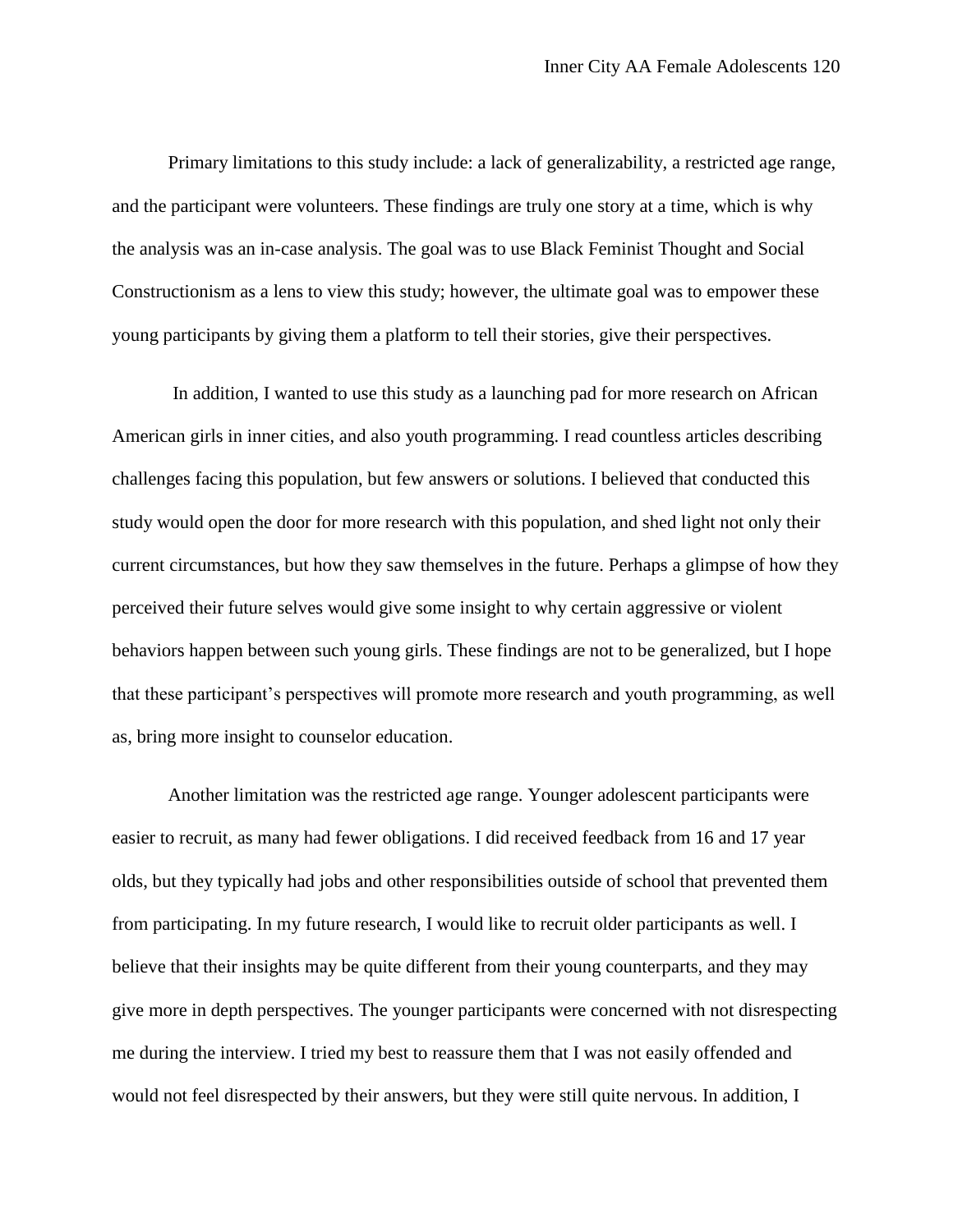reassured them that there was no right or wrong answer as well. Older participants may be less concerned about such matters.

Finally, the participants were volunteers. Each participant knew that they would receive a certificate for participating in the research study. Participants tend to be more motivated than other participants. Also the participants seemed excited to receive the certificates, which also affect their motivation to participate in the study. I believe their answers were honest, but I wonder how different the answers would be, if I did not have participants who were motivated to receive a certificate.

### *Implications*

#### *Future Research*

Findings from this research study lend themselves to an abundance of future research opportunities. Examining perceptions of strength and its relation to African American girl's perceptions of womanhood would be my first starting point. In addition, examining mothers as role models for African American girls would be a considerable research opportunity as well. Also I would replicate this study in another city, such as Baltimore, Maryland and Philadelphia, Pennsylvania.

Furthermore, similar to Bell (2004), I would also examine stereotypes of African American women and their impacts on young African American girls. Bell conducted a personal reflection; however, I would want to interview African American girls nationally and from various economic backgrounds. Also, I would be interested to see how the impact of negative stereotypes of African American women affected girls who identified as bi-racial.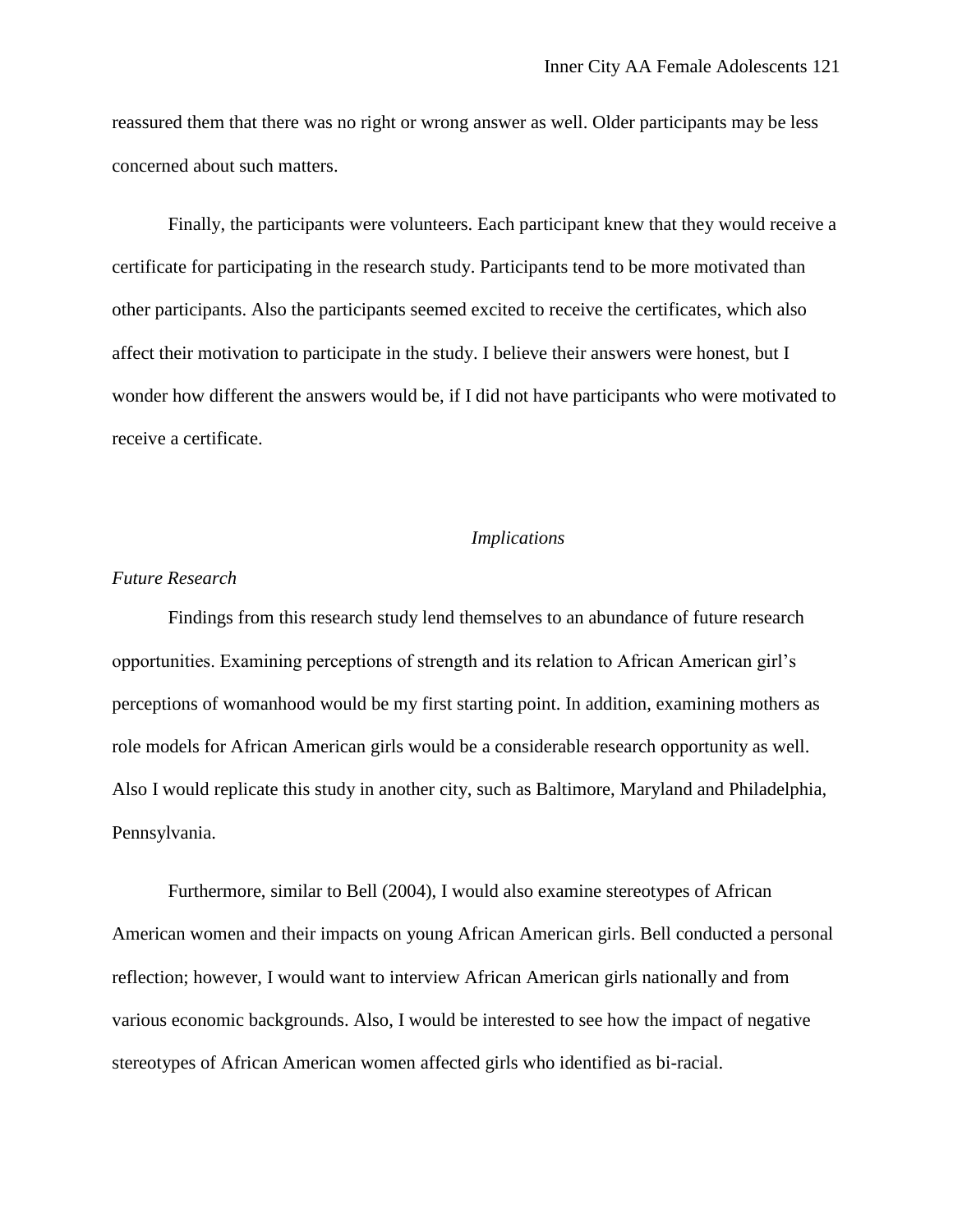Related to impacts of negative stereotypes of African American womanhood on bi-racial adolescent girls, although a controversial and extremely sensitive topic in African American female academic research and documentaries, I believe researching impacts of colorism and perceptions of African American womanhood could be an outstanding series of articles. Moreover, developing youth programming for young girls, rooted in research, could be phenomenal.

Considering how many of these participants were extremely academically driven, and carried great responsibilities for self and family, I would consider doing an article series called, "The Golden Child." This series would however not be restricted to girls. Finally, I would surely want to research how aspects of spirituality and religion impact perceptions of womanhood among African American girls. 3 of the participants had mothers who were regularly engaged in their local churches, and considering the history of churches in African American communities, lend itself easily to future research.

### *Counselor Education*

Multicultural competence in counselor education is a requirement for all CACREP accredited programs as well as many of the non- CACREP accredited programs as well. Popular multicultural text books address African Americans in a chapter selection; however, I do believe that girls and women of all races have a unique subculture. I have had fellow colleagues ask for advice on working with African American adolescent girls. More research and text books addressing unique issues of girls and women in relation to race, may serve counselor education well.

### *Program Development*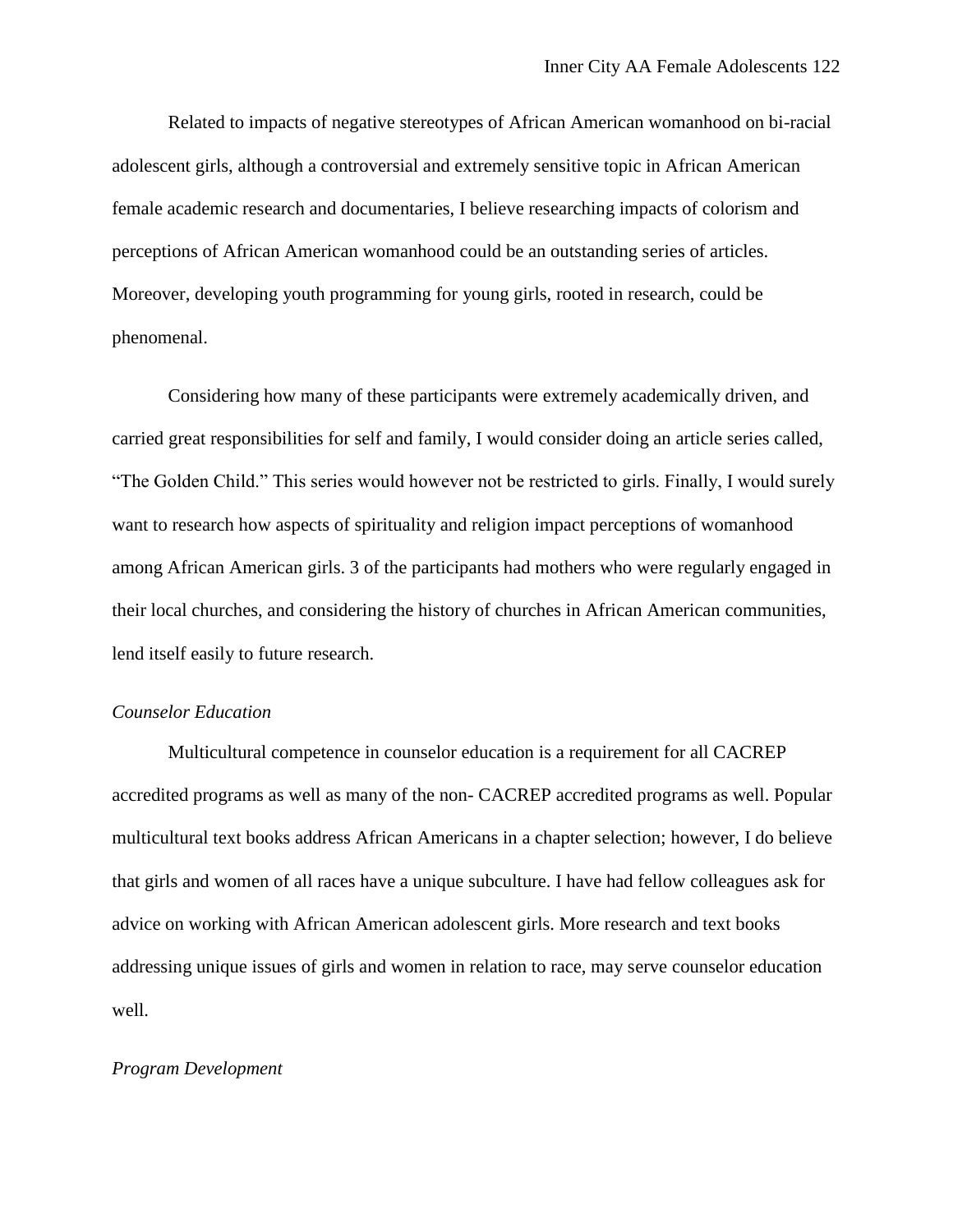As mentioned previously, my goal is to connect the academy to the community. Because of this goal, I not only want to conduct research that academics can read, debate, and use. However, I would also truly enjoy developing youth programs, that are researched based. I am extremely interested in Community Action Research, and would love to have programs tailored to address needs of the girls living in the program's community.

In summary, there are a variety of directions for me to take this research. This study is a stepping stone to many others and hopefully future program development and grant funding. Limitations are a part of this study as in all studies; however, each limitation is addressed and can be altered easily for future research. My research can empower these young girls. I want to encourage them that they do not have to wait until womanhood for their voices to be heard. Not only their perspectives, but who they are as people matter. I reflect on the book *The Invisible Man*, I do not want to see a generation of girls continue to feel invisible and not heard. Black Feminist Theory, promotes African American women in academia to write about experiences of African American women, to tell our story to the world. I want to tell the story of these girls. I can be their megaphone in a noisy world.

# *Personal Statement*

Interviewing these participants has been my honor. Every parent and child, who came to participate, met me with such excitement and gratitude. I was so grateful that they were able and willing to participate in my study. I wish my Mom could read this. For every girl that mentioned her mother as her role model, I had the same thought over and over again. My Mom loved helping young girls. Any friend that I have ever had, who had difficulties at home, in school, or just being in the street, my Mom would invite to our house. They could spend the night as long as their families would allow or needed them too, and she laughed with them, cried with them,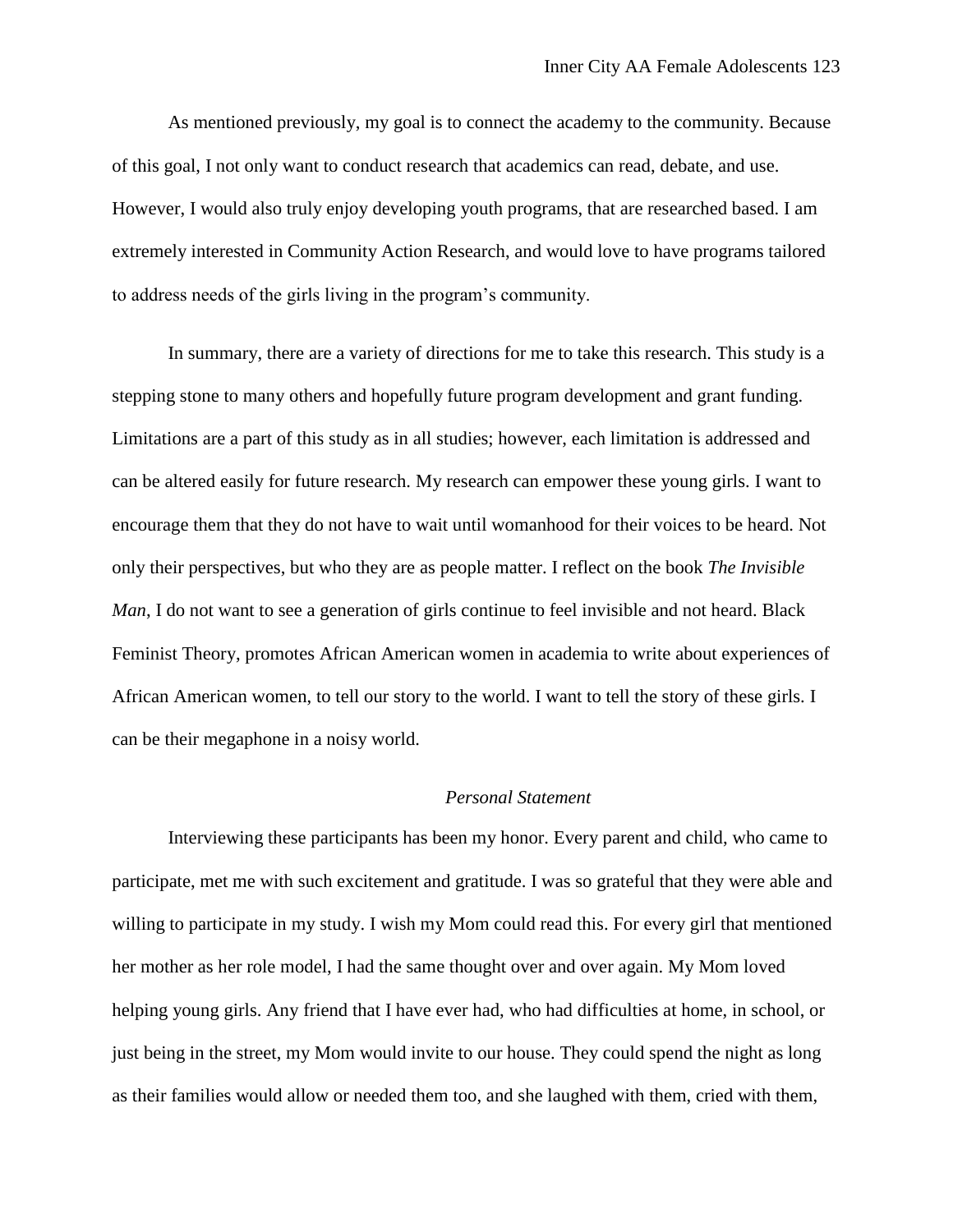and gave them all sound advice and a listening ear. During her funeral, I had a line of girls sitting to my left, who were all impacted by my Mom. She never turned anyone away. They had to follow the house rules, but she would show all of them love.

I looked up to my Mom. Every bring your daughter to work day, my Mom had me and at least two of my friends in tow. She was the strongest woman I have ever known. When I walk across the stage, I'm praying that she will be smiling in heaven. I was the only daughter she raised, but not the only one she loved and cared for. This dissertation is dedicated to my Mom. I am so grateful to finish this dissertation, and to even have the opportunity to get my doctoral degree. It's hard to put my gratitude into words, but I can smile. I believe my Mom will too.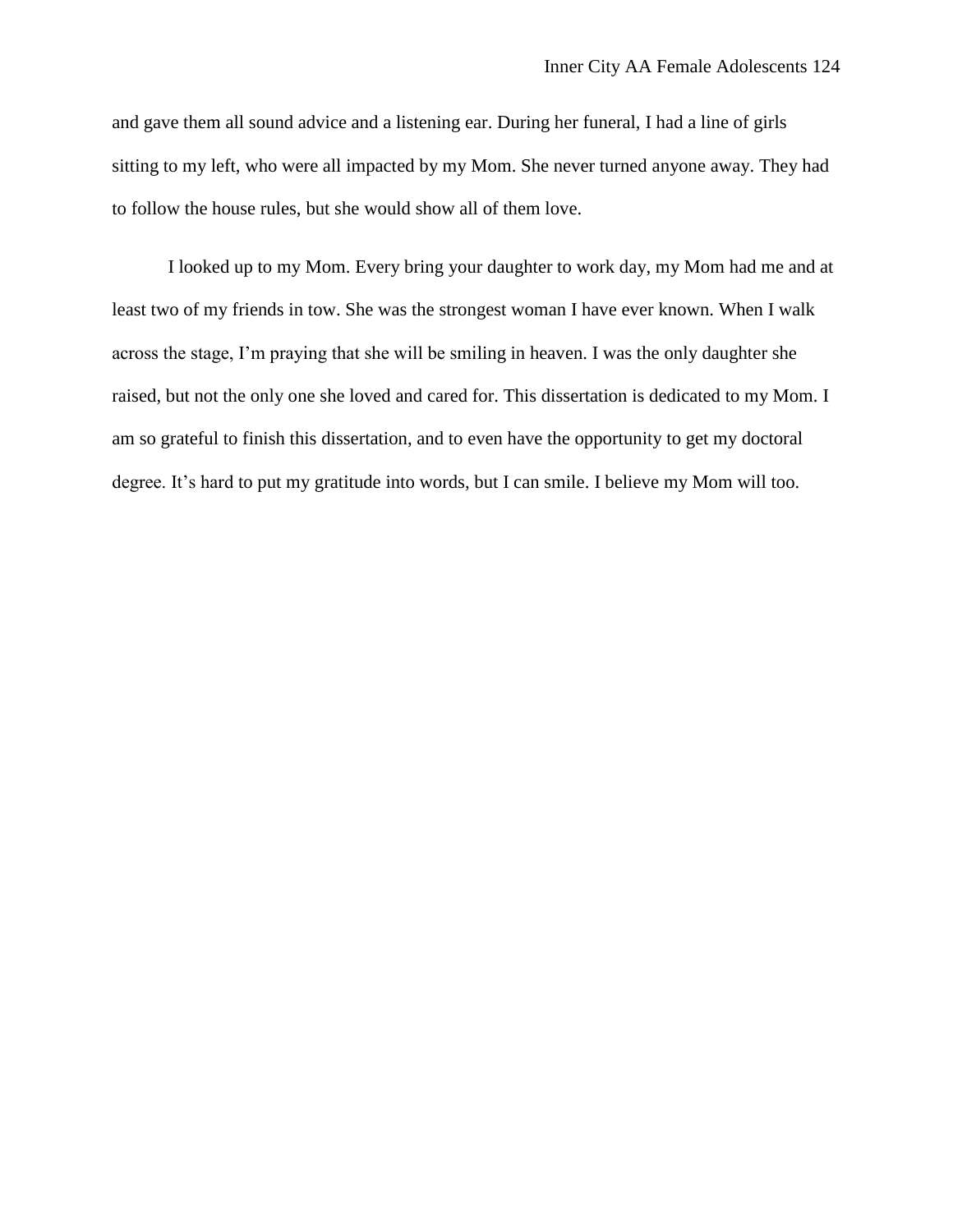#### References

- Bell, E.L. (2004). Myths, stereotypes, and realities of black women: A personal reflection. *The Journal of Applied Behavioral Science*, *40 (2)*, 146-159. doi: 10.1177/0021886304263852.
- Bolland, J.M., Bryant, C.M., Lian, B.E., McCallum, D.M., Vazsonyi, A.T., Barth, J.M.(2007). Development and risk behavior among African American, Caucasian, and Mixed-race adolescents living in high poverty inner-city neighborhood. *Am J Community Psychol, 40*:230- 249.doi:10.1007/s10464-007-9132-1.
- Butler, E., Bakkler, T.M., & Gerhard, V. (2013). Poetic and therapeutic encounters in an adolescent drama group. *South African Journal of Psychology, 43 (1)*, 94-104. doi:10.1177/0081246312474413.
- Brown, A.W., & Gourdine, R. (2001). Black adolescent females: An examination of the impact of violence on their lives and perceptions of environmental supports. *Journal of Human Behavior in the Social Environment. 4 (4),* 275-298.
- Choby, A.A., Dolcini, M.M., Catania, J.A., Boyer, C.B., & Harper, G.W. (2012). African American adolescent females' perceptions of neighborhood safety, family strategies, and sexual debut. *Research in Human Development, 9(1),* 9-28. doi: 10.1080/15427609.20121.654430.
- Cobbina, J.E., Miller, J., & Brunson, R.K. (2008). Gender, neighborhood, danger, and risk-avoidance strategies among urban African-American youths. *American Society of Criminology, 46(3),* 673- 709.

Collins, P.H. (1984). The social construction of black feminist thought. *Signs, 14(4)*, 745-783.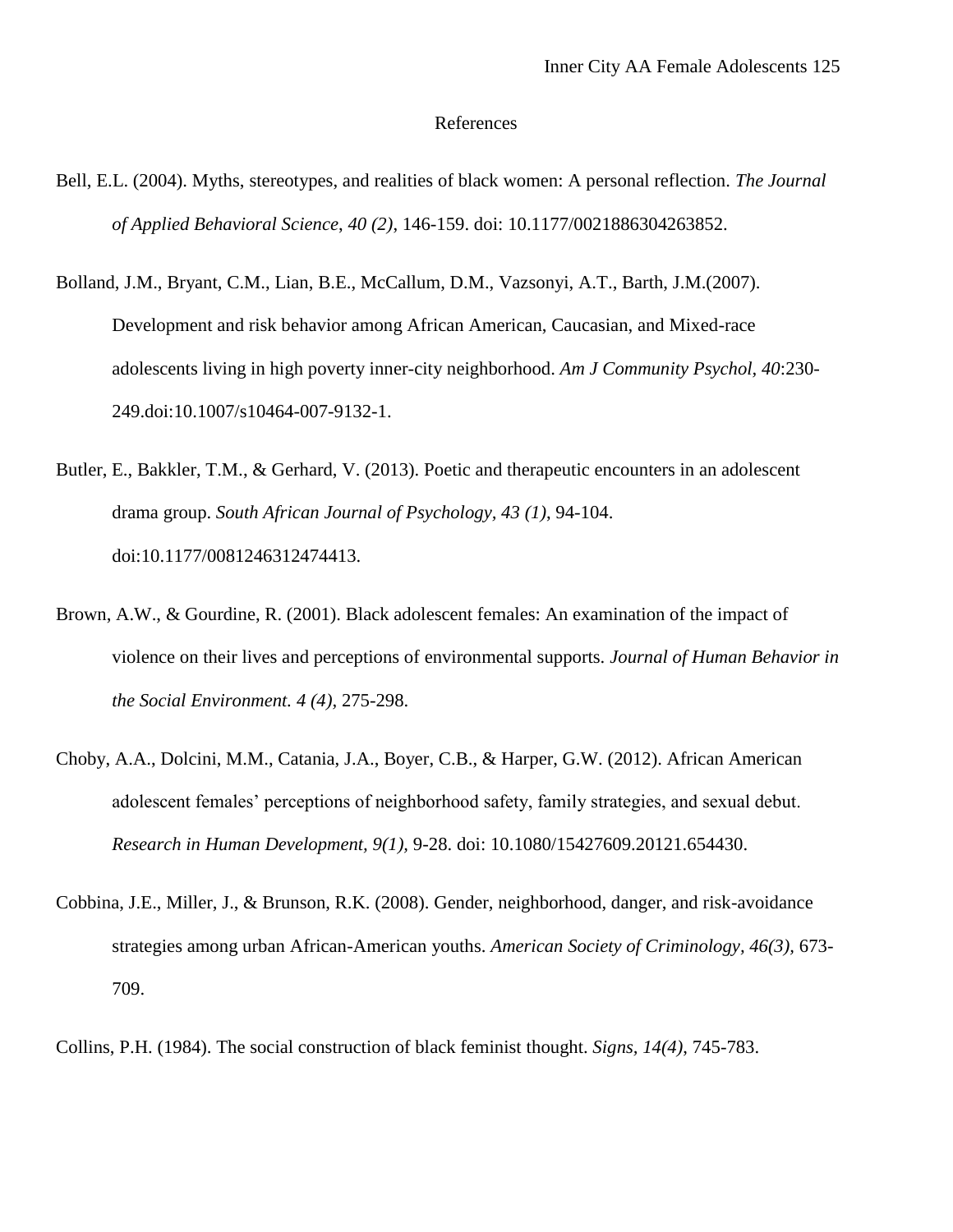- Cooper, S.M., Guthrie, B.J.Brown, C., & Metzger, I (2011). Daily hassles and African American adolescent females' psychological functioning: Direct and interactive associations with gender role orientation. *Sex Roles, 65*, 397-409, doi: 10.1007/s11199-011-0019-0.
- Creswell, J.W. (2013). *Qualitative inquiry & research design choosing among five approaches.* Los Angeles, London, New Delhi, Singapore, Washington, D.C.: SAGE Publications, Inc.
- DiClemente R.J., Wingood G.M., Harrington K.F., Lang D.L., Davies S.L., Hook E.W., Oh, M.K., Crosby, R.A., Hertzberg, V.S., Gordon, A.B., Hardin, J.W., Parker, S.,& Robillard, A. (2004) Efficacy of an HIV prevention intervention for African American adolescent girls: a randomized controlled trial, 292(2):171-9.
- DuBois, W.E.B. (1903). *The souls of black folk*. Rockville, MD: ARC Manor.
- Fagan, A.A., Van Horn, M.L., Hawkins, J.D., & Arthur, M.W.(2007). Gender similarities and differences in the association between risk and protective factors and self-reported serious delinquency.*Prev Sci 8*, 115-124.doi:10.1007/s11121-006-0062-1.
- Fowler, P.J., Tompsett, C.J., Braciszewski, J.M, Jacques-Tiura, A.J., & Baltes, B.B.(2009). Community violence: A meta-analysis on the effect of exposure and mental health outcomes on children and adolescents. *Development and Psychopathology, 21,* 227-259. doi: 10.1017/S095457909000145.
- Gergen, K.J.(1985). The social constructionist movement in modern psychology. *American Psychologist*, 40(3), 266-275.
- Gordon, D.M., Iwamoto, D.K., Ward N., Potts, R., & Boyd E.(2009). Mentoring urban black middle school male students: Implications for academic achievement. *The Journal of Negro Education, 78(3)*, 277-289.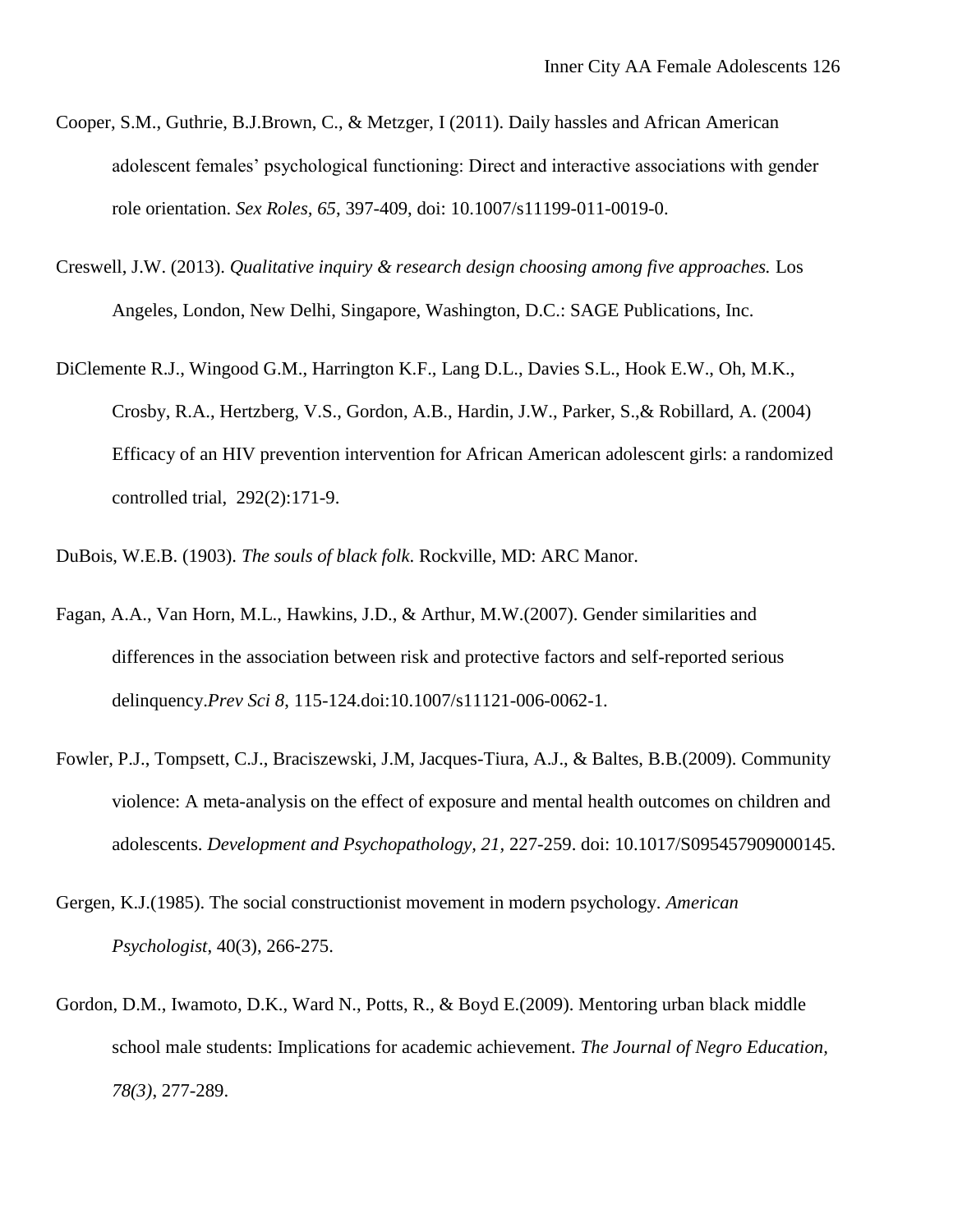- Hahn Tapper, A.J.(2013). A pedagogy of social justice education: Social identity theory intersectionality and empowerment, *Conflict Resolution Quarterly, 30(4)*, 411-445. doi: [10.1002/crq.21072.](http://psycnet.apa.org.proxy.wm.edu/doi/10.1002/crq.21072)
- Hansen, L.O., Tinney, B., Asomugha, C.N., Barron, J.L., Rao, M., Curry, L.A., Lucas, G., Rosenthal, M.S. (2014). "You get caught up": Youth decision-making and violence. *J Primary Prevent*, 35:21-31. doi:10.1007/s10935-013-0328-x.
- Hollander, J.A. & Gordon, H.R. (2006). The processes of social construction in talk. *Symbolic Interaction, 29 (2)*, 183-212.
- Hubbard, D.J. & Matthews, B.(2008). Reconciling the differences between the "gender –responsive" and the "what works" literatures to improve services for girls, 225, -258. doi: 10.1177/0011128706296733.
- Jones, N. (2008). Working 'the code': On girls, gender, and inner-city violence. *The Australian and New Zealand Journal of Criminology, 41*, 63-83.
- Jones, N. (2009). "I was aggressive for the streets, pretty for the pictures": Gender, difference, and the inner-city girl. *Gender & Society, 23, 89-93*. doi: 10.1177/0891243208326676.
- Jones, N.(2004). "It's not where you live, it's how you live": How young women negotiate conflict and violence in the inner city. *ANNALS, AAPSS, 595,* 49-62. doi: 10.1177/0002716204267394.
- Kerpelman, J.L., Eryigit, S. Stephens, C.J. (2008). African American adolescent's future education orientation: Associations with self-efficacy, ethnic identity, and perceived parental support. *Journal of Youth Adolescence, 37*, 997-1008. doi: 10.1007/s10964-007-9201-7.
- Marshall, C.& Rossman, G.B.(2011). *Designing qualitative research* (5<sup>th</sup> ed.). Los Angeles, London, New Dehli, Singapore, Washington, D.C.: Sage Publications.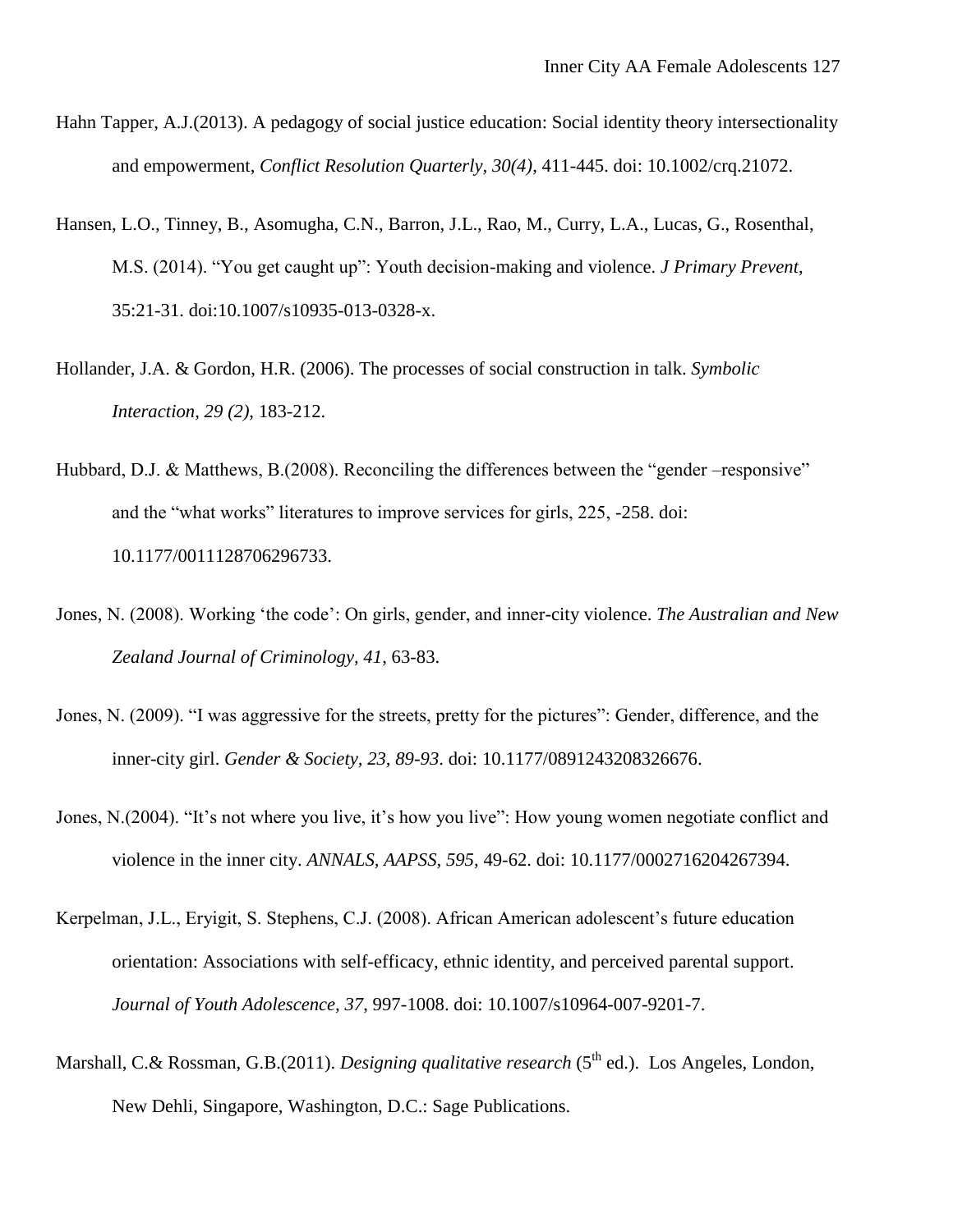- McElwain, A.D., Grimes, M.E., & McVicker, M.L. (2009). The implications of erotic plasticity and social constructionism in the formation of female sexual identity. *Journal of Feminist Family Therapy, 21 (2),* 125-139. doi:10.1080/08952830902911347.
- Merriam, S.B. (2009). *Qualitative research: A guide to design and implementation revised and expanded from qualitative research and case study applications in education.* San Francisco, California: John Wiley & Sons, Inc.
- Mols, F., Weber, M. (2013). Laying sound foundations for social identity theory-inspired European union attitude research: Beyond attachment and deeply rooted identities. *Journal of Common Market Studies, 51(3)*, 505-521.doi: 10.1111/j.1468-5965.2012.02316x.
- Mrug, S. & Windle, M. (2010). Prospective effects of violence exposure across multiple contexts on early adolescent's internalizing and externalizing problems. *The Journal of Child Psychology and Psychiatry, 51(8),* 953-961. doi: 10.1111/j.1469-7610.2010.02222.x.
- Murry, N. (2011) A qualitative exploration of African American womanhood: Implications for counseling and counselor education, *Dissertation Abstracts International: Section B: The Sciences and Engineering*, *72(3-B),* 1820.

Ness, C. (2010).*Why do girls fight: Female violence in the inner city*. New York, NY: NYU Press.

- Ozman, A.(2010). The image of "woman" in Turkish political and social thought: On the implications of social constructionism and biological essentialism. *Turkish Studies, 11 (3)*, 445- 464.doi:10.1080/14683849.2010.506735.
- Ransford, H.E., & Miller, J. (1983). Race, sex, and feminist outlooks. *American Sociological Review*, *48*, 46-59.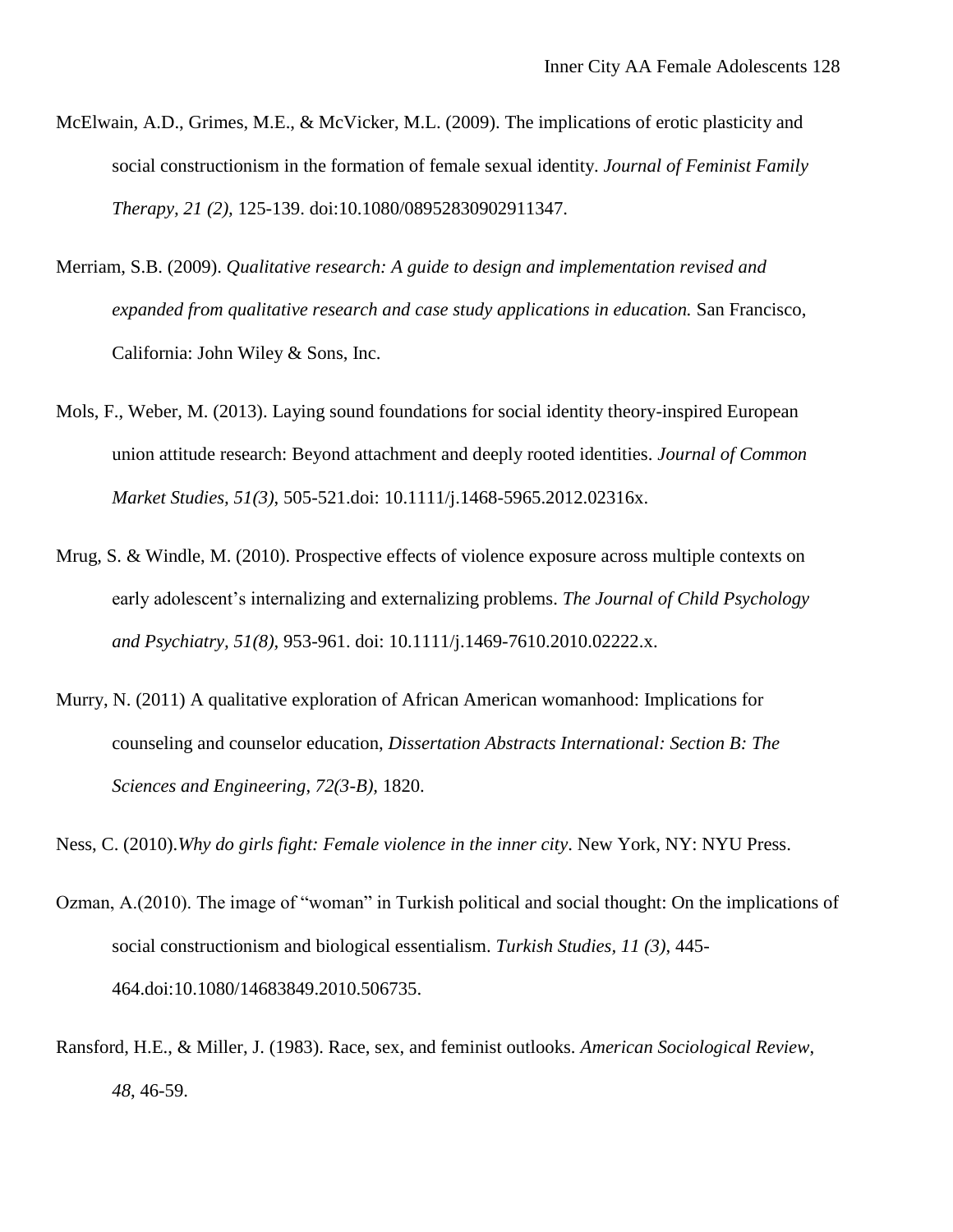- Richardson, E. (2009). My ill literacy narrative: growing up Black, po and a girl, in the hood. *Gender and Education, 21 (6)*,753-767. doi: 10.1080/09540250903117082.
- Rust, P.C.(1993)." Coming out" in the age of social constructionism: Sexual identity formation among lesbian and bisexual women. *Gender and Society, 7(1)*, 50-77.
- Sellers, R.M., Smith, M.A., Shelton, J., N., Rowley, S.A., & Chavous, T.M. (1998).Multidimensional model of racial identity: A reconceptualization of African American racial identity. *Personality and Social Psychology Review,* 2 ,18-39. doi: 10.1207/s15327957pspr0201\_2
- Settles, I.H. (2006). Use of an intersectional framework to understand black women's racial and gender identities. *Sex Roles, 54*, 589-601. doi:10.1007/s1119-006-9029-8.
- Settles, I.H., Pratt-Hyatt, J.S., & Buchanan, N.T. (2008). Through the lens of race: Black and white women's perceptions of womanhood. *Psychology of Women Quarterly, 32*, 454-468.
- Stevenson, H.C., Davis, G., Weber, E., Weiman, D., Abdul-Kabir, S. (1995). HIV prevention beliefs among urban African-American youth. *Journal of Adolescent Health, 16*, 316-323.
- Sue, W.S., Sue, D.(2008). *Counseling the culturally diverse theory and practice 5th edition*. Hoboken, NJ: John Wiley & Sons, Inc.
- Tajfel, H., & Turner, J.C. (1979). An integrative theory of intergroup conflict. *The social psychology of intergroup relations*, 33,47.
- Weisz, A.N., & Black, B.M.(2002). Gender and moral reasoning: African American youth respond to dating dilemmas. *Journal of Human Behavior in the Social Environment*, *5(1)*, 35-52.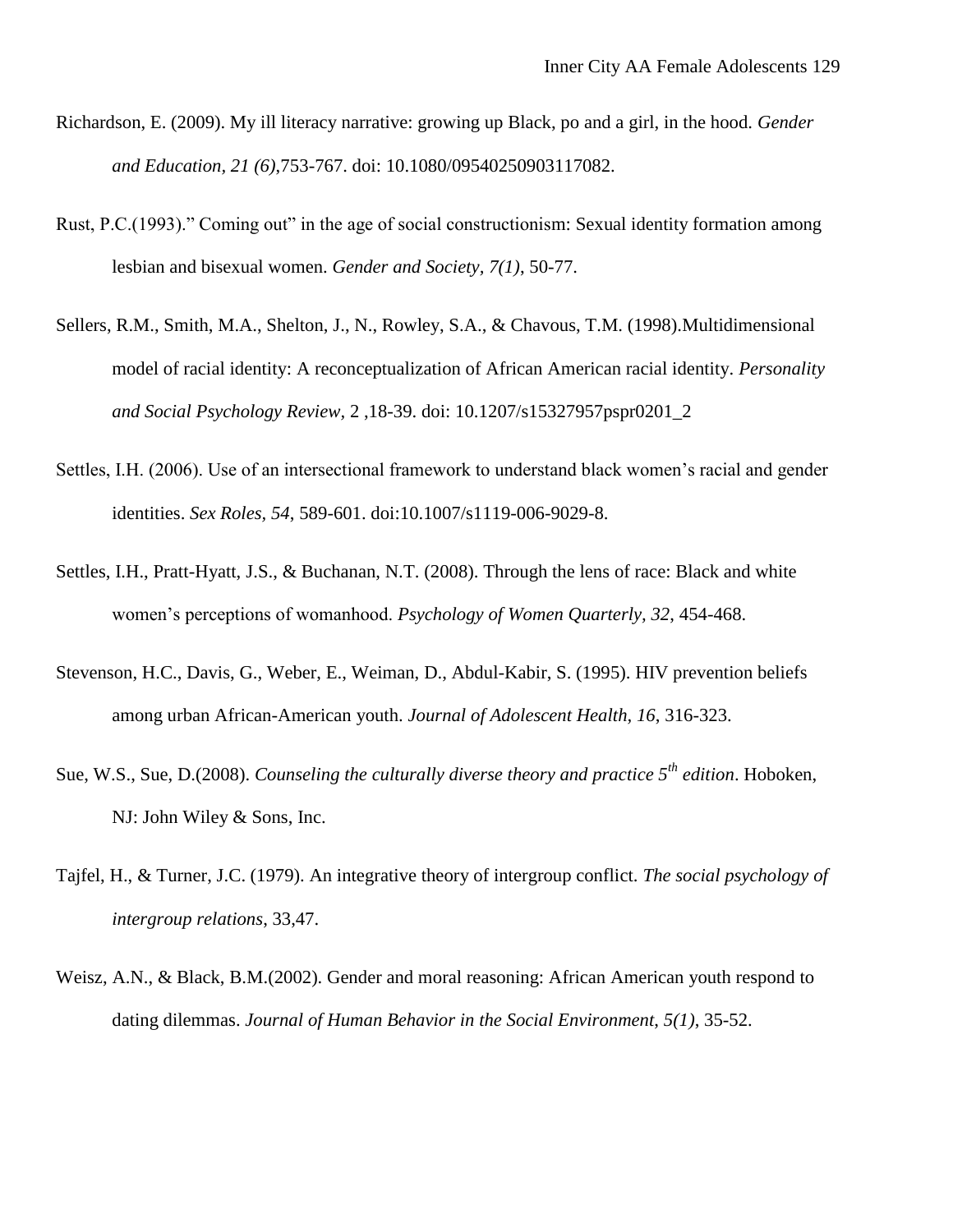- Wilson, H.W., & Woods, B.A., (2012). Patterns of violence exposure and sexual risk in low-income, urban African American girls. *Psychology of Violence, 2(2)*, 194-207. doi: 10.1037/a0027265.
- Young, A.A. (2004). *The minds of marginalized Black men: Making sense of mobility, opportunity*, *and future life chances*. Princeton University Press: Princeton, NJ.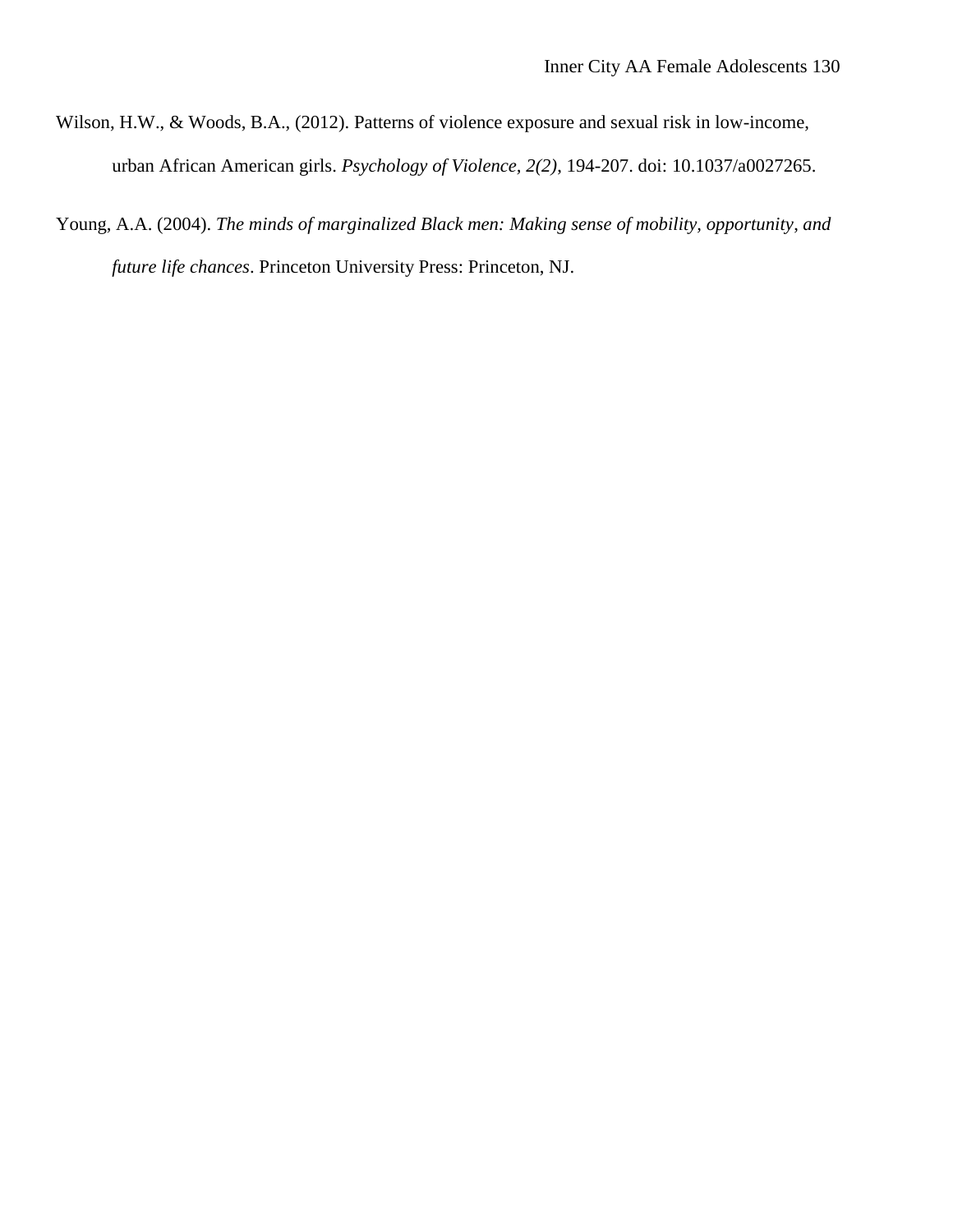# **Appendix A**

## **RESEARCH SUBJECT INFORMATION AND CONSENT FORM**

This consent form may contain words that you do not understand. Please ask the study staff to explain any words that you do not clearly understand. You may take home an unsigned copy of this consent form to think about or discuss with family or friends before making your decision.

# **DESCRIPTION OF THE STUDY AND YOUR INVOLVEMENT**

If you decide to be in this research study, you will be asked to sign this form after you have had all your questions answered and understand what will happen to you. In this study your child will participate in a semi structured interview with a doctoral candidate from the College of William & Mary.

## **RISKS AND DISCOMFORTS**

Sometimes talking about personal perceptions may include some emotional discomfort. Your children do not have to talk about any subjects that they do not want to talk about, and they may leave the interview at any time and return back to you. If they become upset, I will be available to help them. In addition, I can give you names of counselors to contact so you can get additional help in dealing with these issues once you leave the study site.

## **BENEFITS TO YOU AND OTHERS**

Your child will receive a certificate acknowledging their participation in the research study. The information I learn from this study may help us design better youth programs for adolescents similar to your daughter.

## **COSTS**

There are no costs for participating in this study other than the time you will spend in filling out questionnaire, informed consent, and the actual interview.

## **PAYMENT FOR PARTICIPATION**

Your children will not receive any compensation for their participation in the study.

## **ALTERNATIVES**

There is no alternative to the interview. The alternative is to not participate.

## **CONFIDENTIALITY**

Potentially identifiable information about you and your child will consist of the questionnaires that you complete and audiotapes of the interview. Data are collected only for research purposes. Your data will be identified by ID numbers, not names, and stored in protected lap-top. All personal identifying information will be kept in password protected files on a computer and these files will be deleted within one year. Your de-identified data will be kept indefinitely. Access to all data will be limited to the dissertation committee.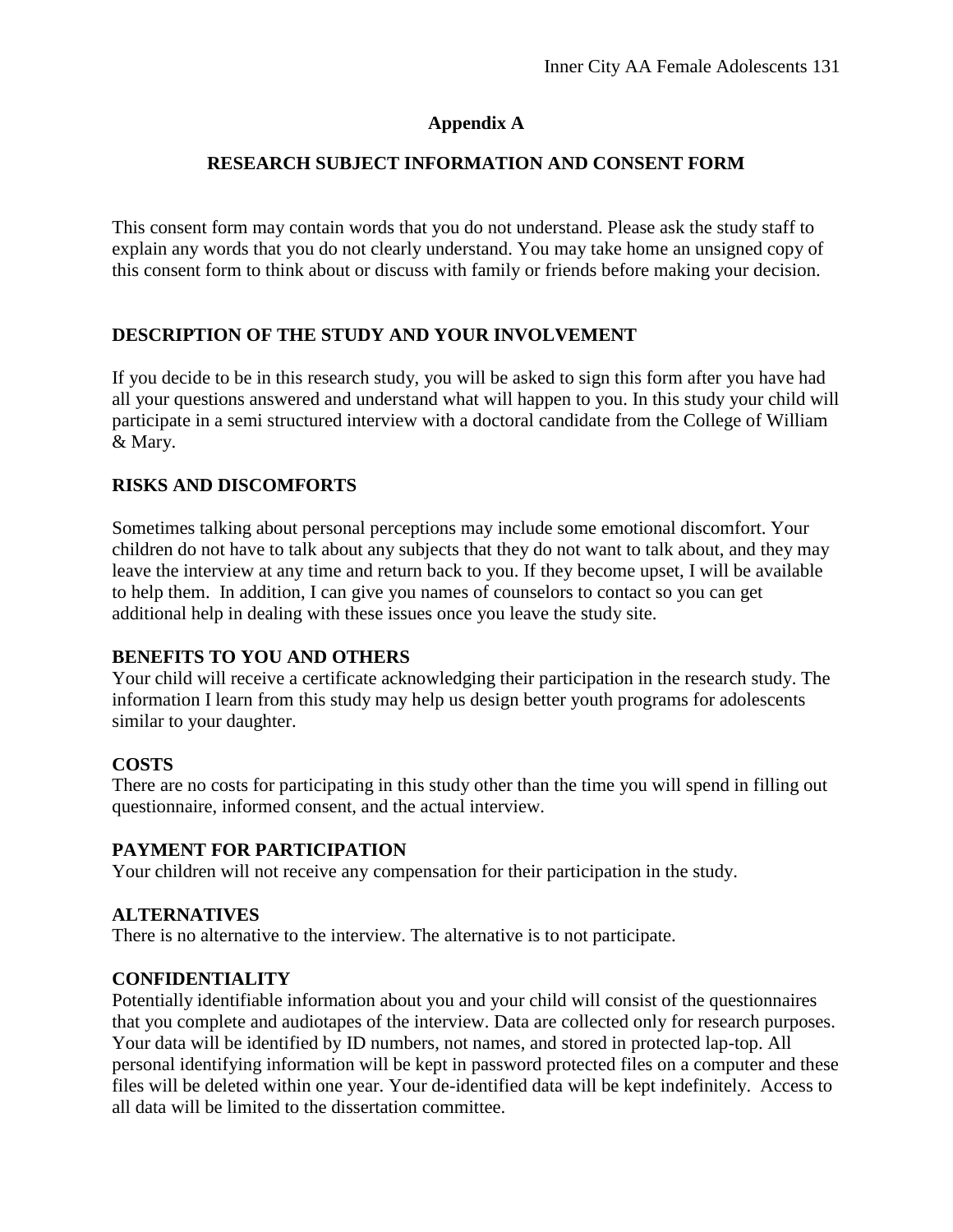We will not tell anyone the answers you give us; however, information from the study and the consent form signed by you may be looked at or copied for research or legal purposes or by the College of William & Mary. What we find from this study may be presented at meetings or published in papers, but your name will not ever be used in these presentations or papers.

We will not tell anyone the answers that you or your child gives us. But, if your child tells us that someone is hurting her or him, or that she might hurt herself or someone else, the law says that we have to let people in authority know so they can protect your child.

# **VOLUNTARY PARTICIPATION AND WITHDRAWAL**

You and your child do not have to participate in this study. If your child chooses to participate, they may stop at any time without any penalty. They may also choose not to answer particular questions that are asked in the study. Their decision to withdraw will involve no penalty or loss of care, service or benefits to which you or they are otherwise entitled from any agency. Your child's participation in this study may be stopped at any time by the study staff without your consent. The reasons might include:

- the study staff thinks it necessary for your health or safety;
- you have not followed study instructions;
- administrative reasons require your withdrawal.

## **QUESTIONS**

In the future, you may have questions about your child's participation in this study. If you have any questions, complaints, or concerns about the research, contact:

Deneen Miller Doctoral Candidate College of William & Mary [dmiller@email.wm.edu](mailto:dmiller@email.wm.edu)

Dr. Victoria Foster Professor College of William & Mary vafost@wm.edu

If you have any questions about your rights as a participant in this study, you may contact:

Dr. Victoria Foster Professor College of William & Mary vafost@wm.edu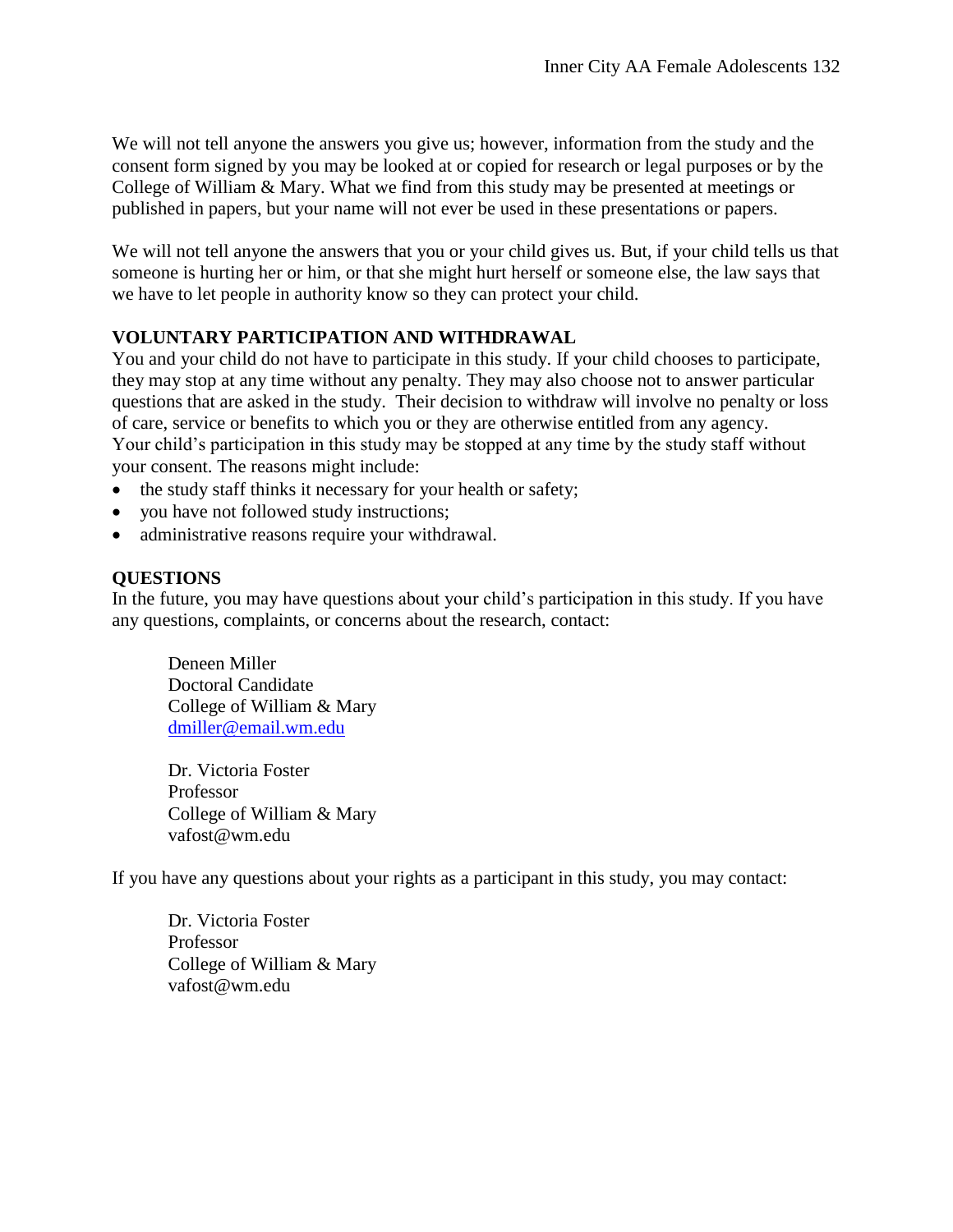### **CONSENT**

I have been given the chance to read this consent form. I understand the information about this study. Questions that I wanted to ask about the study have been answered. My signature says that I am willing for my child to participate in this study. I will receive a copy of the consent form once I have agreed to participate.

| Date                                                      |
|-----------------------------------------------------------|
|                                                           |
| Date                                                      |
| Date <sup>4</sup>                                         |
| THIS PROJECT WAS FOUND TO COMPLY WITH APPROPRIATE ETHICAL |

STANDARDS AND WAS EXEMPTED FROM THE NEED FOR FORMAL REVIEW BY THE COLLEGE OF WILLIAM & MARY PROTECTION OF HUMAN SUBJECTS COMMITTEE (Phone 757-221-3966) ON 2015-09-26 AND EXPIRES ON 2016-09-26.

You are required to notify Dr. Ward, chair of the EDIRC, at 757-221-2358 (EDIRC-L@wm.edu) and Dr. Ray McCoy, Chair of the PHSC at 757-221-2783(rwmcco@wm.edu) if any issues arise during this study.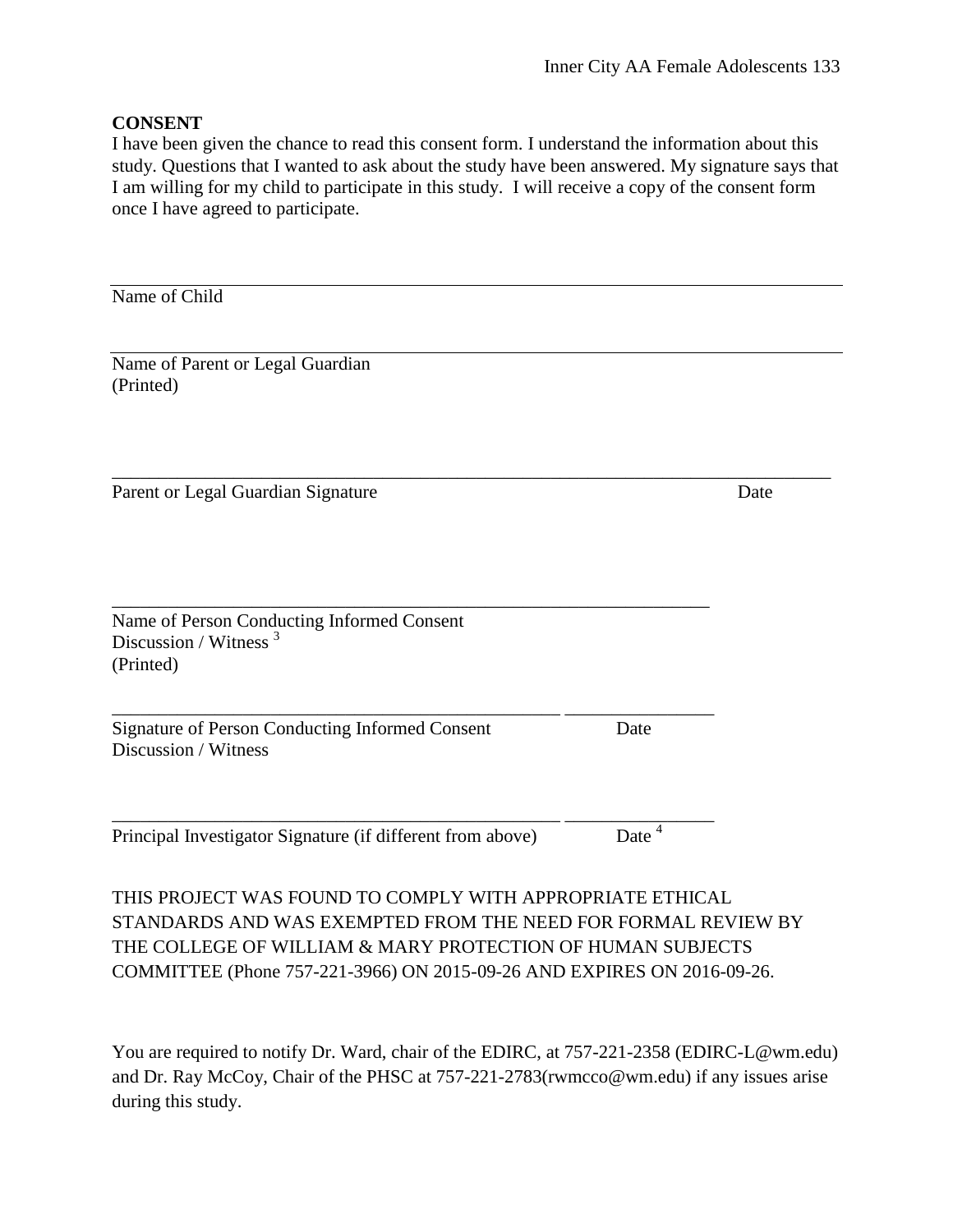### **Audio Consent**

| I (print name) $\overline{\phantom{a}}$                                           | , am willingly volunteering to participate in this audio                   |
|-----------------------------------------------------------------------------------|----------------------------------------------------------------------------|
| recorded semi structured interview. I the parent/guardian of (participant's name) |                                                                            |
|                                                                                   | willingly and voluntarily give consent for my child to participate in this |
| audio recorded semi-structured interview.                                         |                                                                            |

By giving consent to participate in this audio recorded semi-structured interview, I understand that I the participant am to participate in a 30 minute interview session with the researcher. I am also aware that this interview will be audio recorded and transcribed for data analysis.

In addition, I understand that my transcript may be provided to me by written request. I also understand that participating in this audio recorded semi-structured interview does not present any known risk to my physical or mental being.

| Signature (Parent/Guardian) | Date |
|-----------------------------|------|
| Signature (Participant)     | Date |

THIS PROJECT WAS FOUND TO COMPLY WITH APPROPRIATE ETHICAL STANDARDS AND WAS EXEMPTED FROM THE NEED FOR FORMAL REVIEW BY THE COLLEGE OF WILLIAM & MARY PROTECTION OF HUMAN SUBJECTS COMMITTEE (Phone 757-221-3966) ON 2015-09-26 AND EXPIRES ON 2016-09-26.

You are required to notify Dr. Ward, chair of the EDIRC, at 757-221-2358 (EDIRC-L@wm.edu) and Dr. Ray McCoy, Chair of the PHSC at 757-221-2783(rwmcco@wm.edu) if any issues arise during this study.